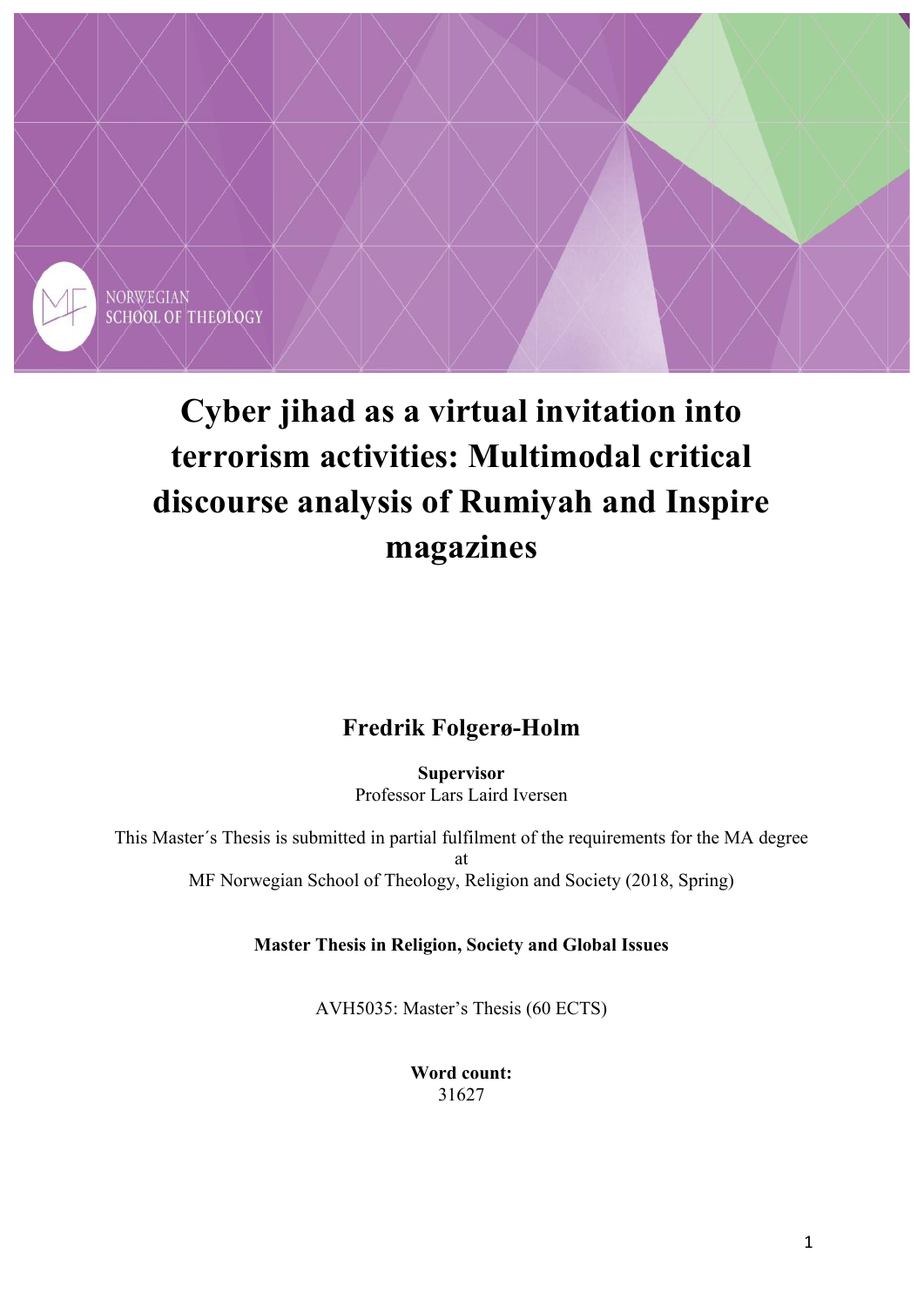### **Abstract**

In the past several years, Europe has experienced brutal terrorist attacks, mainly in Belgium, Germany, France, and England. Hundreds of people lost their lives over a short period of time. Lately, the increasing opportunities of cyberspace have led to a propaganda boom with political, religious, and ideological agendas moving toward social media and virtual magazines. Although it is easy to make connections to the rise of the Islamic State, it is essential to search for the reasons behind the obvious answers.

This thesis applies a multimodal critical discourse analysis (MCDA) and uses Social constructivism as theoretical basis. The investigation will examine cyber jihad characteristics*,* ideological arguments within The Islamic State (ISIS) and Al-Qaeda´s (AQ) socially constructed reality, and further similarities and differences of the virtual magazines *Rumiyah* and *Inspire*. Throughout close-reading and analysis of six selected articles of each latest published issue it becomes clear that ISIS and AQ include several different characteristics of cyber jihad in their articles. The magazines promote jihad by using cyberspace as a modern telecommunications outlet, intentionally using loaded textual writings and visual images to produce an emotional response in their audience. It may also seem as ISIS and AQ is framing a narrative of their own constructed reality. The constructed reality is anchored into the ideology of establishing the Islamic State and carry out terrorism activities. The analysis further uncovers several differences and similarities between *Rumiyah* and *Inspire*. The publications both appear organized, planned, and structured, and the structures appear nearly similar, containing a front page, content list, and strategically organizing articles by theme. *Rumiyah* is deeply anchored to the ideological idea of educating their audience in moral, law-related, and historical events. *Inspire* rather aims to educate its audience in concrete details on how to carry out terrorism activates with step-by-step methods, and contains less theologically anchored material.

The aim is to access and understand the cyber jihad issue, and further investigate and increase knowledge about the impact virtual magazines have by its linguistics and visual images.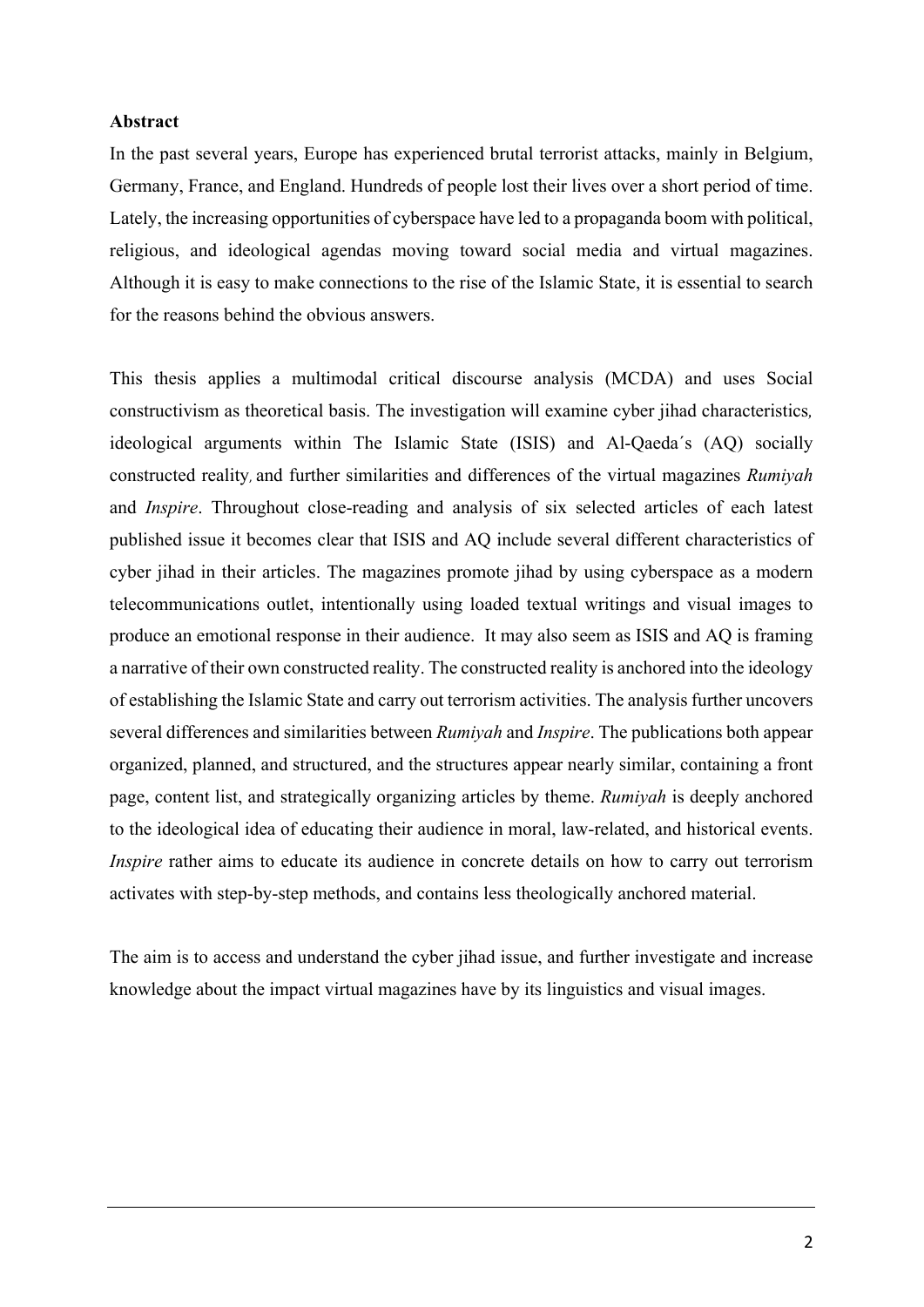### **Acknowledgement**

One of the main challenges of writing a master thesis has been the motivation, it has been frustrating at times. However, after an intensive year, I am grateful for having the opportunity of handing in this thesis.

Firstly, I have to thank my supervisor, Professor Lars Laird Iversen for patience and support. Furthermore, a great thank you to my family for financially, practically support and advice. I also have to greatly thank my girlfriend, Maria for support and continued interest in everything I do.

Oslo, August 2018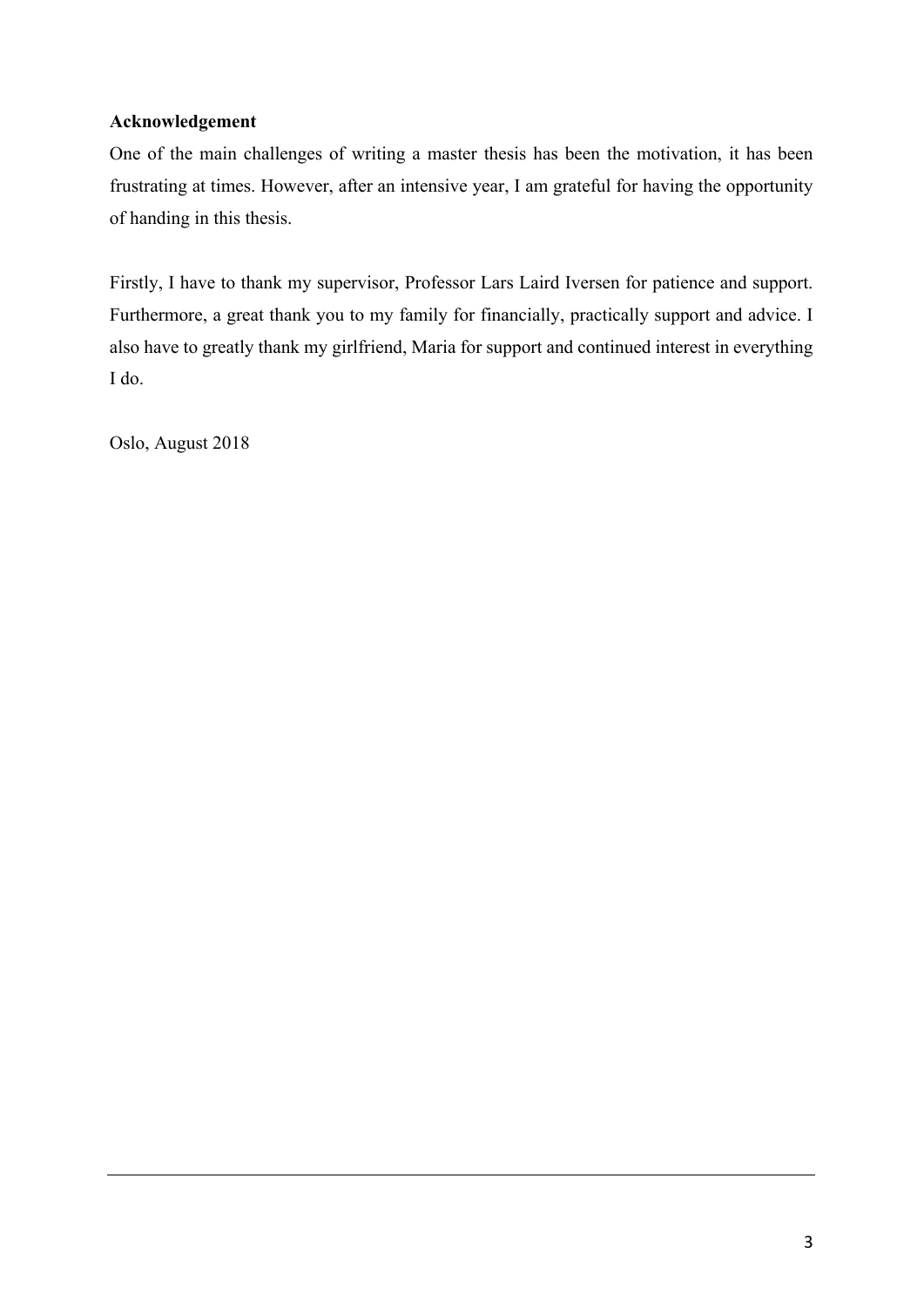# **TABLE OF CONTENTS**

| <b>1.0 INTRODUCTION</b>                                                         |  |
|---------------------------------------------------------------------------------|--|
|                                                                                 |  |
|                                                                                 |  |
|                                                                                 |  |
|                                                                                 |  |
|                                                                                 |  |
|                                                                                 |  |
|                                                                                 |  |
| <b>2.0 BACKGROUND</b>                                                           |  |
|                                                                                 |  |
|                                                                                 |  |
| <b>3.0 THEORY</b>                                                               |  |
|                                                                                 |  |
| 3.2 Social constructivism as basis for multimodal critical discourse analysis21 |  |
|                                                                                 |  |
| <b>4.0 RESEARCH METHODLOGY</b>                                                  |  |
|                                                                                 |  |
|                                                                                 |  |
|                                                                                 |  |
|                                                                                 |  |
|                                                                                 |  |
|                                                                                 |  |
|                                                                                 |  |
|                                                                                 |  |
| <b>5.0 CONTEXT: CYBER JIHAD</b>                                                 |  |
|                                                                                 |  |
|                                                                                 |  |
|                                                                                 |  |
|                                                                                 |  |
|                                                                                 |  |
|                                                                                 |  |
|                                                                                 |  |
|                                                                                 |  |
| <b>6.0 LEGITIMIZING ESTABLISHMENT OF THE ISLAMIC CALIPHATE</b>                  |  |
| 6.1 The Muslim society between human reality and misleading fantasies45         |  |
|                                                                                 |  |
|                                                                                 |  |
|                                                                                 |  |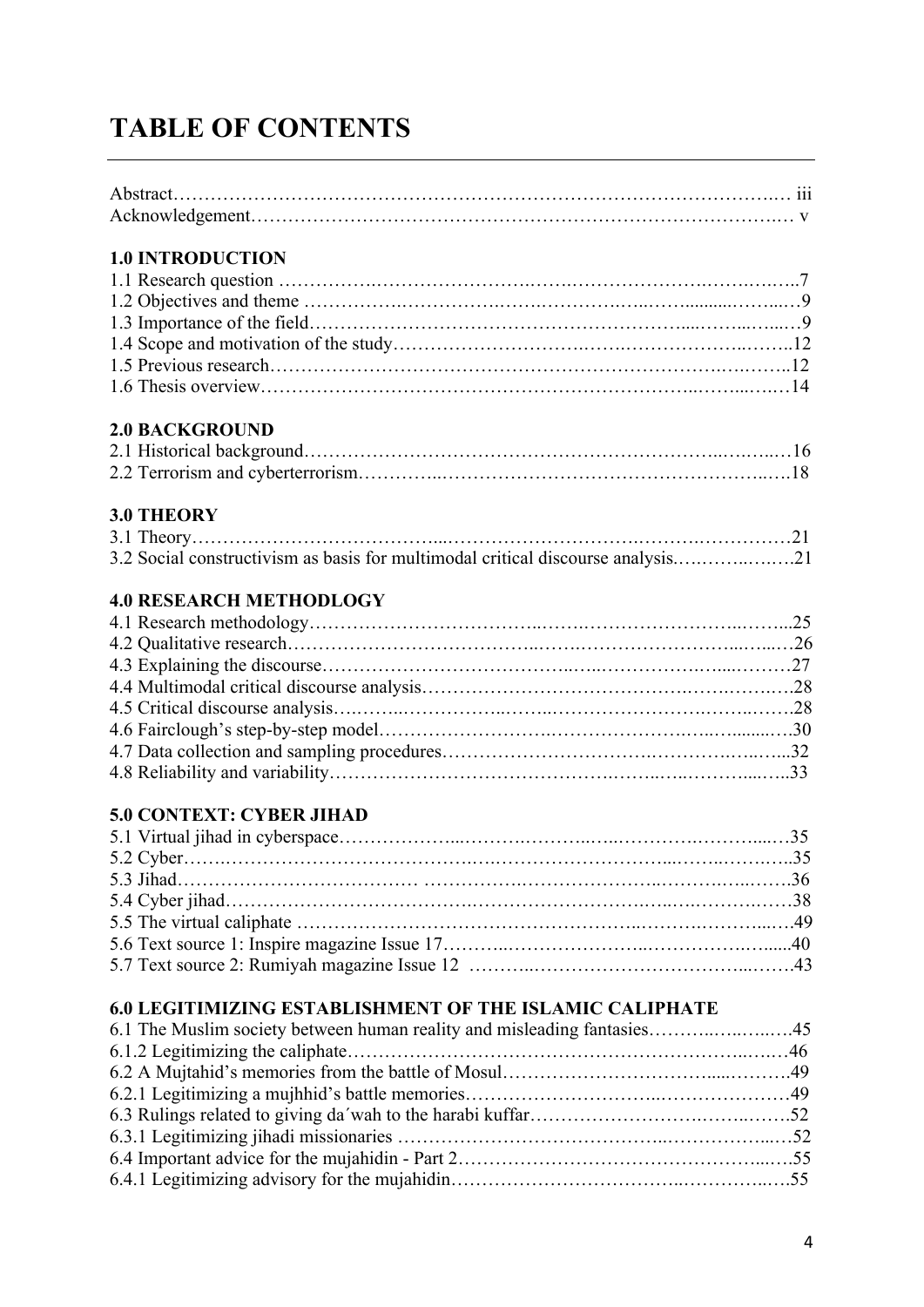### . **7.0 NORMALIZING VIRTUAL EDUCATION FOR TRAIN DERAIL OPERATIONS**

### **8.0 FINDINGS AND CONCLUSION**

### **9.0 BIBLIOGRAPHY**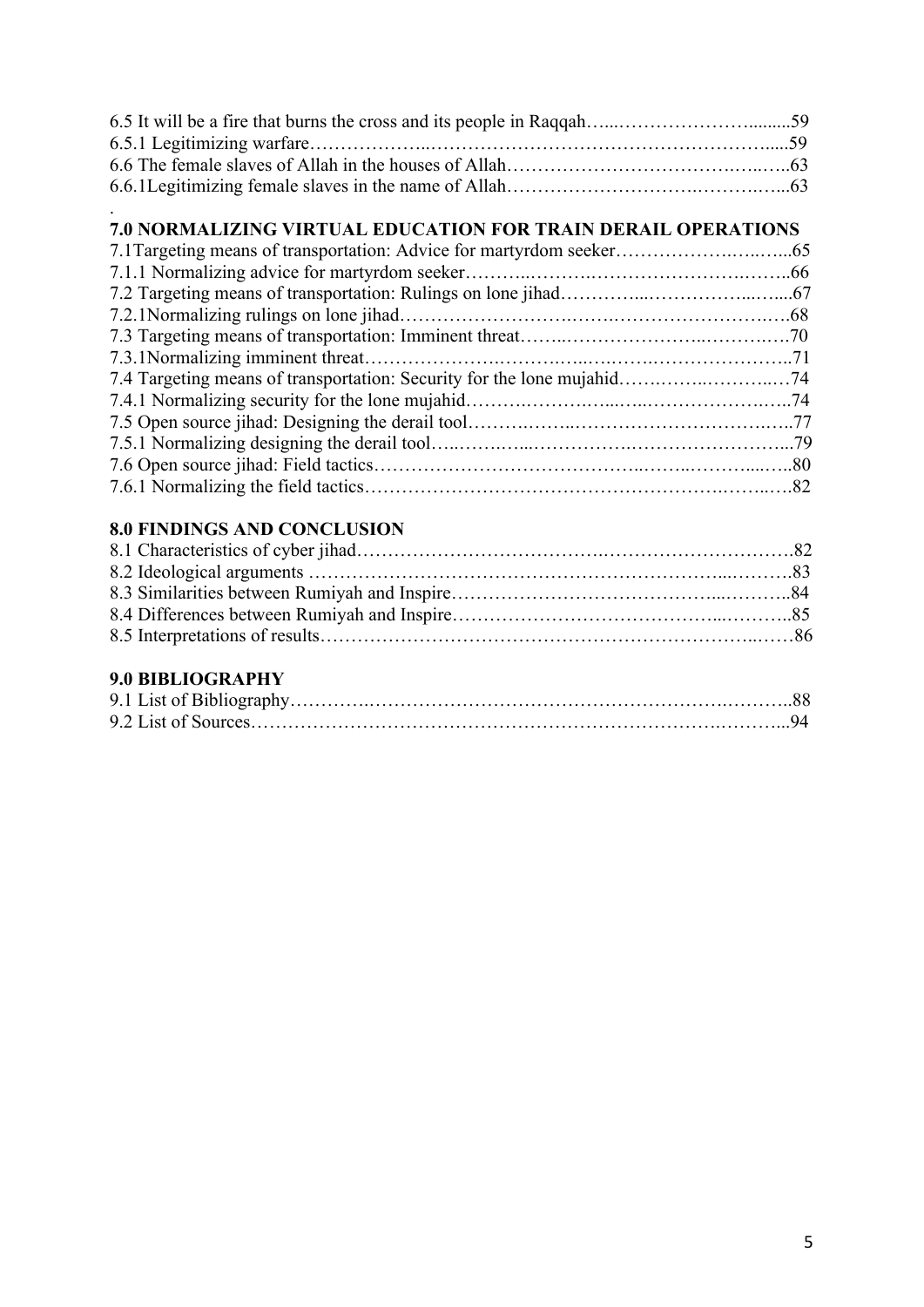# **Chapter one**

### **Introduction**

### **1.0 Introduction**

Cyber jihad is a global issue. During the late-modern age, political change on an international level led to more open borders between countries. Europe has experienced new challenging times with political, religious, and ideological propaganda being issued by governments, nongovernmental organizations (NGOS), and single individuals in cyberspace. In this dynamic and diverse world, the recruitment methods of jihadists are changing rapidly.

In recent years, the Islamic State (ISIS) and Al-Qaeda (AQ) have developed a propaganda apparatus anchored in cyberspace. Additionally, the rise of virtual propaganda has led several individuals into terrorism activities. (Rogan, 2006, p. 32) On July 2010, AQ published its first virtual magazine, *Inspire*, for propaganda purposes, with the aim to inspire (as the name suggests) people worldwide to carry out terrorism activities abroad or in their home countries. Subsequently, jihadists have increasingly produced numerous different virtual propaganda magazines, including *Rumiyah* magazine by ISIS, in order to encourage youths to undertake terrorism activities. (Liang, 2015, p. 1-4) Therefore, the trends of virtual propaganda and terrorism are hotly discussed among politicians and ordinary people alike. Such trends create uncertainty among people, as terrorism can strike anywhere at any time.

Terrorism uses several forms of unlawful threats or violence to instill fear and coerce societies. Terror attacks have simply changed the world's thoughts about security and politics. Almost every European country has experienced terrorism in one form or another. While some European countries only have experienced terror attacks that are small in size and scope, others have suffered major and comprehensive attacks from AQ and ISIS. This type of violence led the General Assembly of United Nations on 12 February 2016 to adopt a resolution to prevent violent extremism. Violent extremism is often linked to terrorism, which has led political leaders to focus on the issue of propaganda in cyberspace. This issue includes the rising flow of foreign fighters threatening the security of various nations by keeping up with terrorist activities. (United Nations, 25.12.2015) European countries are worried about returned foreign fighters who have been radicalized by virtual propaganda content in cyberspace, combat-trained by terrorist organizations, and who then perform terrorist attacks in their home countries. This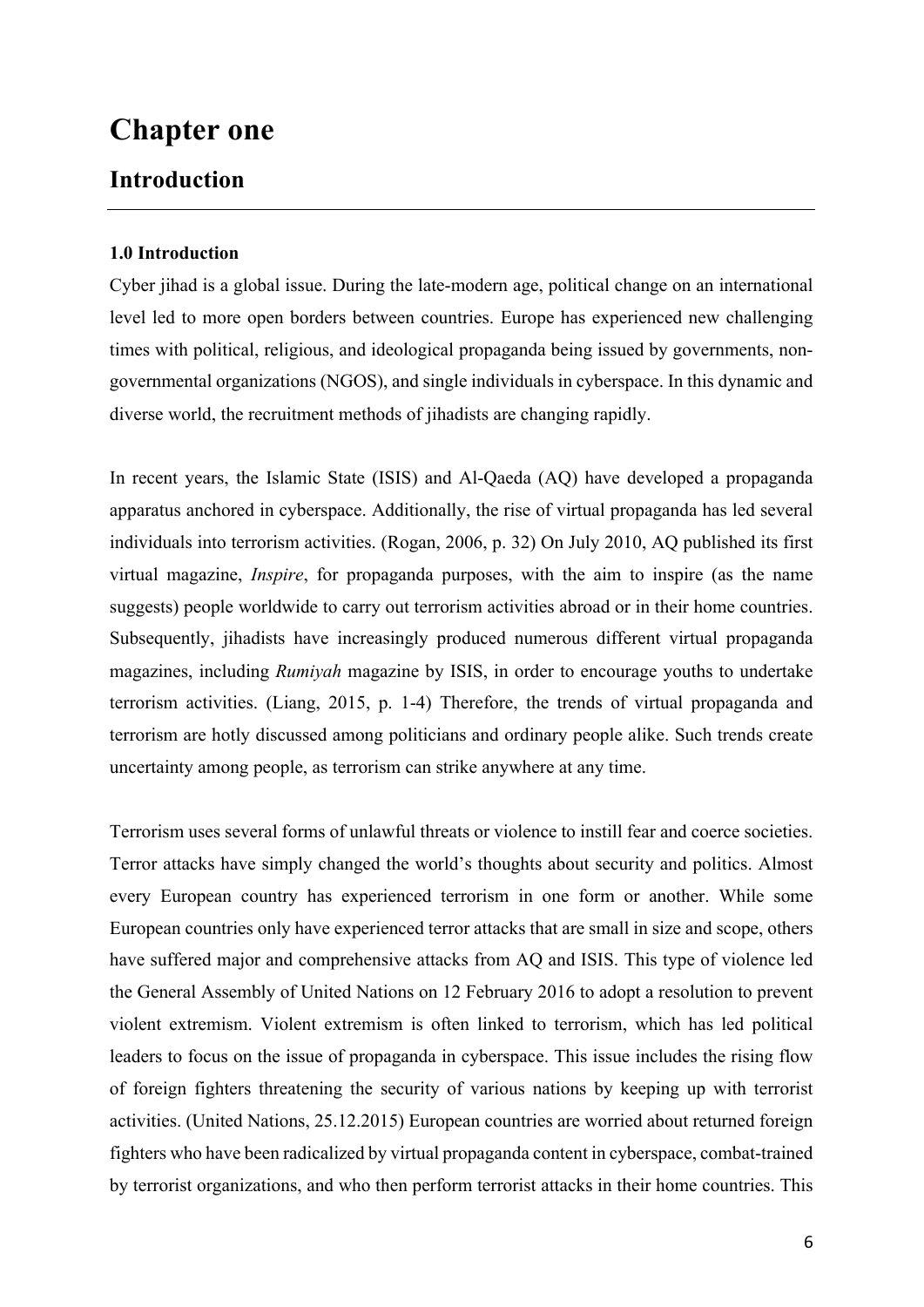fear has led authorities to focus strongly on underlying factors that can lead people into terrorism activities.

Lately, politician have also desired increased research on the process of radicalization. This research suggests that the issue is connected to primary structural needs, internet influence, and the importance of extreme religious, political, or ideological ideas from different regions. (Reed, A. & Ingram, J, H. 2017. P. 2-4) Army Brigadier General John Custer, as head of intelligence at United States Central Command which was responsible for American troops in the war of Iraq and Afghanistan, said in 2009 that he knows where their enemy finds its inexhaustible supply of suicide warriors:

"*I see 16, 17-year-olds who have been indoctrinated on the internet and turned up on the battlefield. We capture them and we kill them every day in Iraq and Afghanistan. It's a selffulfilling prophecy that's exactly what the jihadists' internet is there to do.*" (Cyber Jihad CBS NEWS, 2009, 1:18)

### **1.1 Research questions**

Within this study, I want to further disentangle the characteristics of cyber jihad, uncovering arguments of ideological constructed reality and investigating similarities and differences between *Rumiyah* and *Inspire* magazines*.* Likewise, the overall aim of the thesis is to access and understand the cyber jihad issue. Access to this information will be obtained by the qualitative research of multimodal critical discourse analysis (MCDA) in light of a social constructivism theoretical framework, combined with my own self-made definition of cyber jihad. Since cyber jihad is an unknown term both in daily language and dictionaries, it is important to define the term in order to understand the issue properly. For the purposes of this thesis, the term "cyber jihad" describes both a multi-technological and radically polarized postmodern time. Jihad must be understood not as its original spiritual definition in Islam (internal struggle to live life as a faithful Muslim), but rather as the violence-based ideological distortion of terrorism. Simultaneously, the term cyber must be understood as the blurred boundary between "real" and "not real". (Europol, 2017, p. 1) This concept of cyber and jihad can be understood similarly to the term propaganda, but I believe the term cyber jihad fits the modern problem more accurately.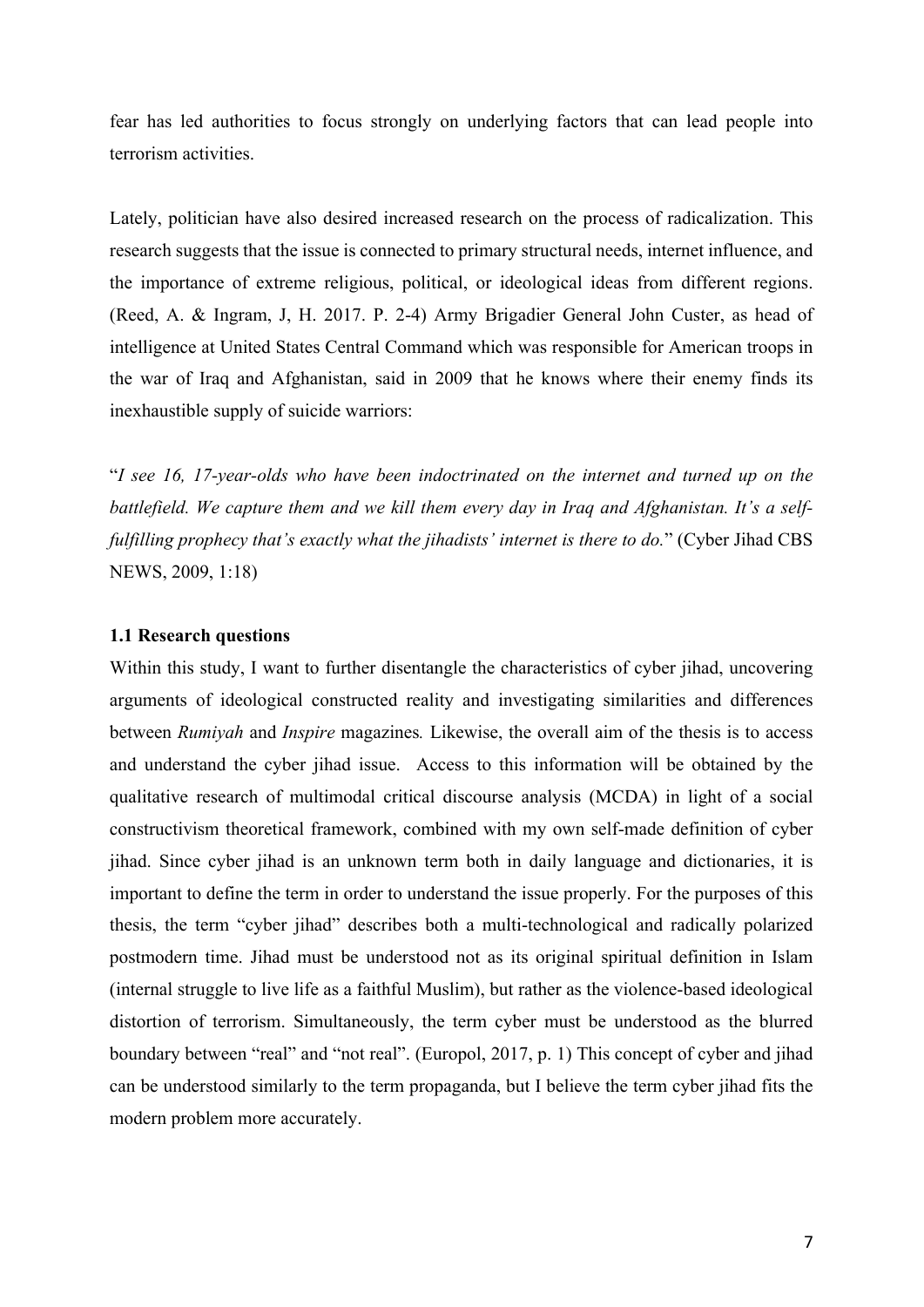The self-made definition of cyber jihad is as follows: "*Intentional use of loaded textual writings or visual images to produce an emotional response in order to promote jihad by using cyberspace as modern telecommunication."* 

Likewise, propaganda in this thesis is defined as "*an organized deliberate attempt to influence to influence many people, explicitly or implicitly*". (Marlin 2013, p. 11) In particular, *Rumiyah* and *Inspire* meet these criteria. However, this propaganda can occur in images, videos and texts on many different channels such as Instagram, Facebook, Twitter, Snapchat, Telegram, websites and not just magazines.

Ideology, another concept that is vital to understanding cyber jihad, can be understood as the following: *"Ideologies are patterned clusters of normatively imbued ideas and concepts, including particular representations of power relations. These conceptual maps help people navigate the complexity of their political universe and carry claims to social truth.*" (Steger, b, M. & James, P. 2015, p. 2010) 

The thesis aims to provide a better understanding of the ties between cyberspace and jihadi propaganda, but also how ideological representations of the world present social truth to its audience. The research questions have therefore been selected not only due to interest, but also to their relevance to the time in which we live.

The main research question of this thesis is: *What are the characteristics of cyber jihad in Rumiyah and Inspire magazines?* 

*The above main research question also leads to two sub-questions:* 

- *1. Which ideological arguments within their socially constructed reality do they present?*
- *2. What are the similarities and differences between Rumiyah and Inspire magazines?*

In the first research question, "characteristics" is defined as "*pertaining to, constituting, or indicating the character or peculiar quality of a person or thing; typical; distinctive*." (Dictionary, 2018) Similarly, "argument" in the sub-questions refers to "*a discussion involving differing points of view." (Dictionary, 2018) "Socially constructed reality" defined as "the development jointly constructed understanding of the world, and people's construction of artifacts". (Galbin, 2014, p. 82)*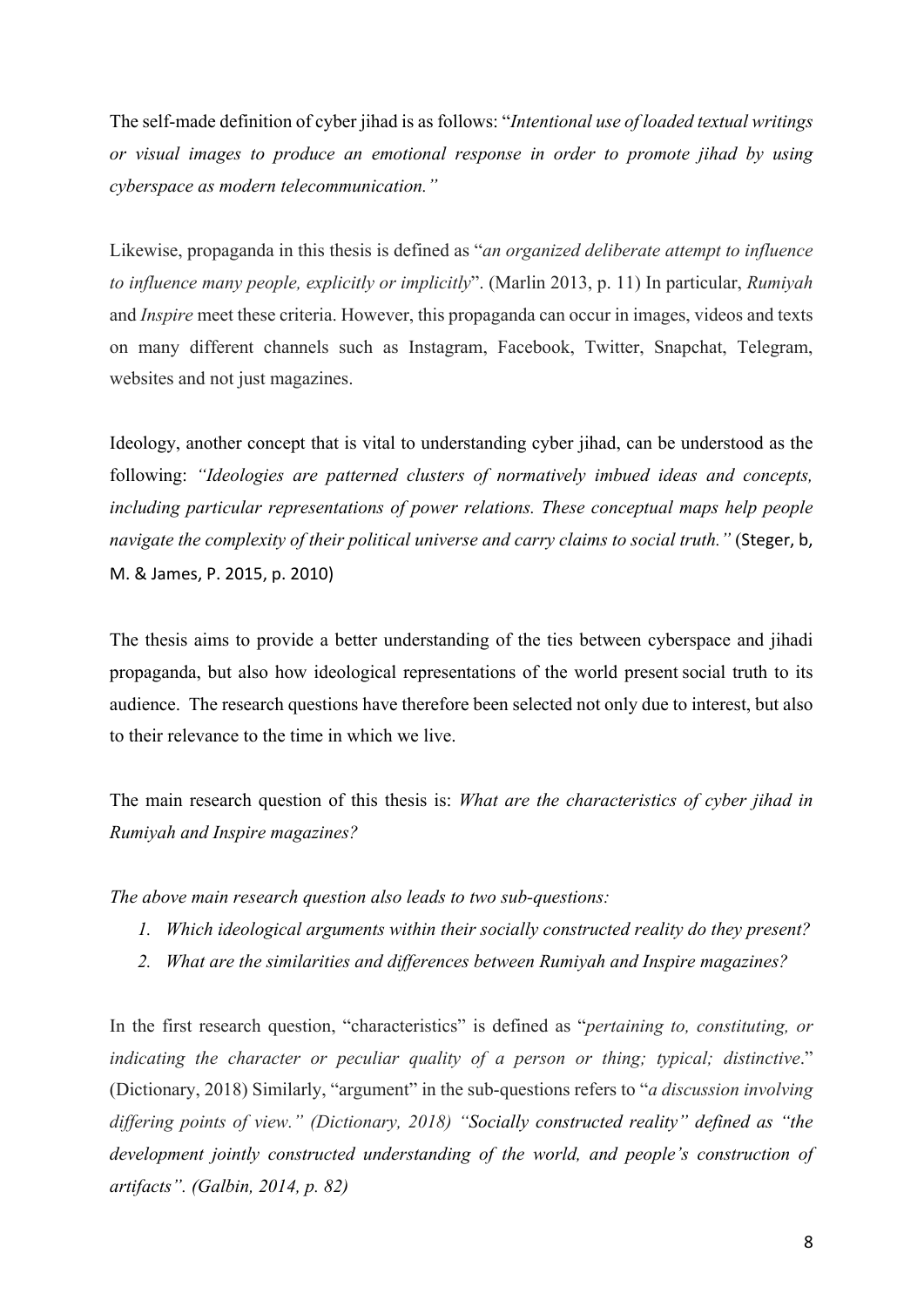### **1.2 Objectives and theme**

As previously mentioned, the aim of this thesis to access and understand the cyber jihad issue. The research questions will be answered by MCDA and supplementing this method with the theoretical framework of social constructivism as basis. Therefore, the nature of this study lies in the relationship between visual images and textual linguistics. However, the primary viewpoint will be phrases, words, and concepts in textual writings and visual images that can be linked to the research question (and therefore to the characteristics of the cyber jihad discourse), but also to arguments within their socially constructed reality, similarities and differences between *Rumiyah* and *Inspire.*

I will conduct a close-reading approach of six selected articles in the English-published pdf copy of *Inspire* magazine's last published  $17<sup>th</sup>$  issue titled "*Train derail operations*", and six selected articles from the last published 12<sup>th</sup> issue of ISIS's *Rumiyah* magazine titled "*It will be a fire that burns the cross and its people in Raqqah"*.

### **1.3 Importance of the field**

Cyber jihad has become an increasing challenge for democracy, and the causes and effects of this pervasive, global issue have been thoroughly scrutinized. In the last few years, historically high levels of all kinds of propaganda have been found throughout Europe, including a substantial amount of jihadi propaganda. As a result, Europe has seen a negative development range of indicators that include both arrests of foreign fighters and jihadi terror attacks. (Vergani, m & Bliuc, A, M. 2015, p. 7-8) By means of a critical approach, this study will further examine ideological power relations that are undesirable in society. In this way, the study focuses on the creation of meaning "inside" society, and more precisely how certain cyber jihads can be analyzed through virtual propaganda magazines by applying the social constructivism framework. The subject is interesting from a social point of view because extended research on cyber jihad has an impact on a constructed social, religious, political, and ideological reality created through cyberspace.

Likewise, an increasingly globalized world of physical migration and increased human communication across borders will bring a new era of challenges that did not exist a few years ago. Europe has witnessed dozens of young radical jihadists joining ISIS in Syria and Iraq. The media coverage of these controversial events has been widespread regionally, nationally, and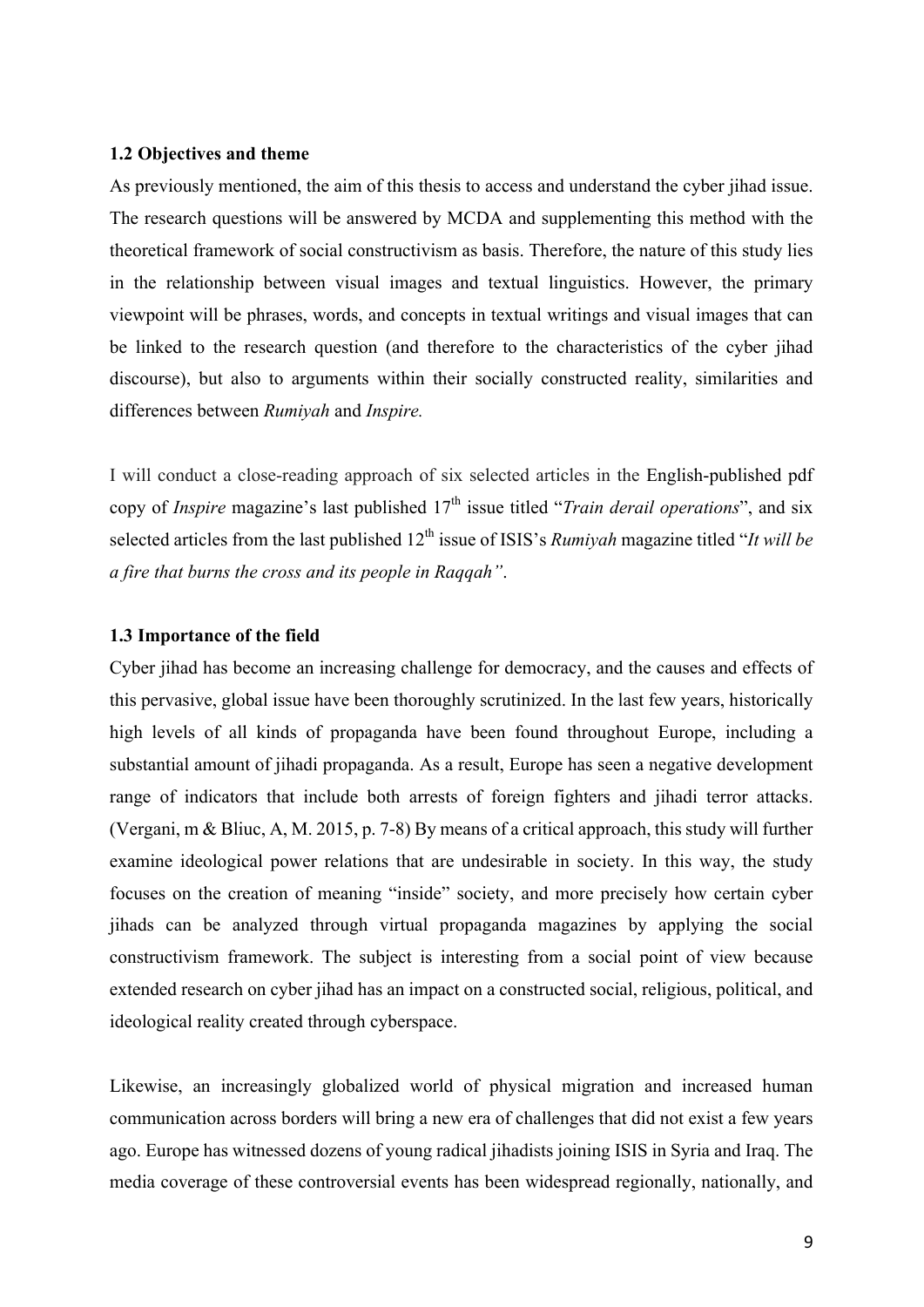globally. Notably, the threat of single individuals, radicalized on the internet and plotting strikes in the dark, is rising globally. (Wiemann, 2012. p. 2) Additionally, while the cyber jihad discourse seems less extensive, it is perhaps more essential than the terrorism discourse.

Early in 2014, the importance of this field was underscored by regional coverage that seven Norwegian men had travelled from a small neighborhood in Fredrikstad, Norway for the purpose of joining ISIS as militant jihadists. Some of these men have since died in Syria and Iraq, while others have returned to Western countries. Events like this has led to concern among politicians and various security services, which have increased their focus on the consequences of returning jihadists. (Fredrikstadblad, 2016) Furthermore, new legislation and aggressive prosecution practices against returned jihadists have increased in various countries. As a result, several jihadists have been convicted in the Norwegian court in recent years for participating in terrorism activities abroad. (Vergani, m & Bliuc, A, M. 2015, p. 7-8)

Subsequently, counterterrorism experts have been concerned about the growth in availability of virtual magazines in cyberspace. The Norwegian expert in Islamism violence Thomas Hegghammer has stated that the next ten years will experience an increasing rise of Islamic terror. (Hegghammer, 2016) Therefore, the importance of preventing young people from spending their spare time reading jihadi propaganda cannot be underestimated. AQ uses many digital tools for the promotion of independent operations in their global distribution. (Sivek, 2013, p. 3) It is therefore essential to research beyond what is commonly known, and to search for knowledge about what is happening in extreme ideological environments on the internet. Gabriel Weimann (2012) describes this negative direction as a "*virtual pack*". Individuals who read jihadi magazines on the internet receive a package of information distant from the real world. A pack that contains loaded language characteristics and ideological elements from terrorist organizations. These jihadists often seem to operate alone, but Weimann states that they are linked together through a global network in cyberspace (Wiemann, 2012.):

*"The internet is clearly the running theme between most of the plots included in this dataset and it appears to be a very effective tool: it provides a locus in which they can obtain radicalizing material, training manuals and videos. It provides them with direct access to a community of like-minded individuals around the world with whom they are connect and in some cases, can provide them with further instigation and direction to carry out activities. Many of the individuals in the dataset demonstrate some level of social alienation – within this*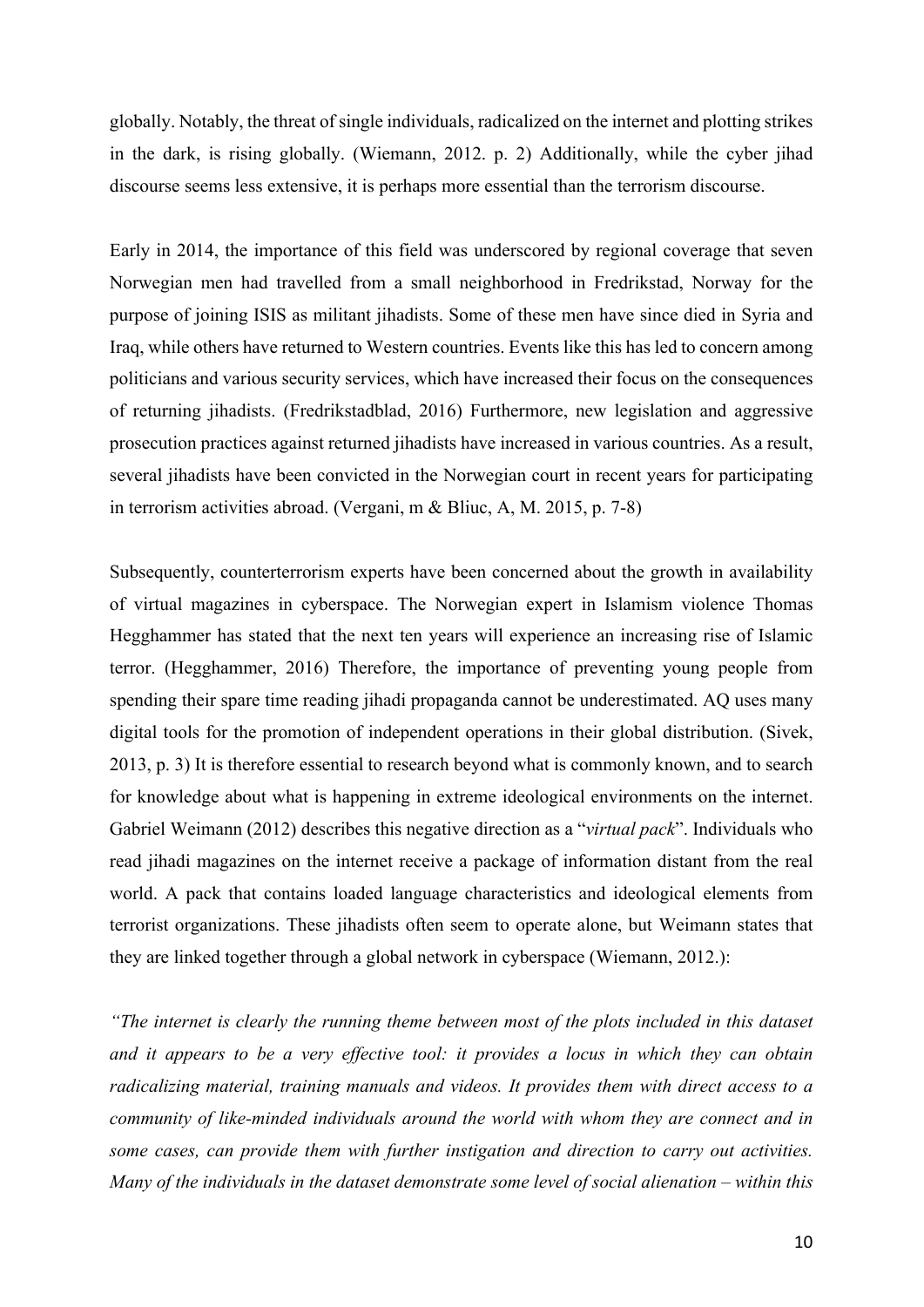*context, the community provided by the internet can act a replacement social environment that they are unable to locate in the real world around them."* (Wiemann, 2012.)

This description clarifies the role and the rising influence of cyber jihad among the targeted audience. Although people believe ISIS is defeated in Syria, ISIS news agencies still spread videos, links, pictures, and magazines throughout cyberspace about jihad and terrorism activities. Youths uses cyberspace more than ever, and the use of streamed videos and magazines for terrorism purposes is rising. Accordingly, on May 12, 2018, ISIS's Amaq Media released a video of a young French Muslim who spoke about his testament prior to launching a knife attack in Paris. He killed one innocent person and injured several more. In the video, he calls upon others to join the ranks or commit acts of terrorism in the homeland, specifying those in Britain, Germany, and France. He also declares allegiance to ISIS leader Abu Bakr al-Baghdadi. Consequently, the essence of propaganda is intended to be opinion forming and its mechanism is manipulative. (Skillicorn & Reid 2014, p. 2-9)

The ideological interests of ISIS and AQ that inspire their virtual propaganda form a perspective that is rarely seen by people who do not belong to their groups. The normative culture is in this case influenced by a socially constructed reality of radical Islamism which consists of the undesirable behavior of a group and is heavily tied to functionalism with an emphasis on social stability and integration. Therefore, I am not considered as objective, but as an "involved outsider" (Hermann, 2001). I am not the target audience of *Rumiyah* and *Inspire*. Rather, I am an individual the magazines'creators speak out against and want to kill in terror attacks or terrorism activities.

Investigating such loaded and radical magazines is a complex and challenging task. This thesis has provided me with an opportunity to identify and explain the ways in which constructed ideological viewpoints are negatively influencing their audience through cyberspace. As mentioned above, I am not considered objective in this thesis; objectivity is not the goal when choosing MCDA as methodological approach. From the moment, I formulated the research questions up until the product was finished, I was influenced by both my own agenda and the social field to which I belong. The researcher will always be influenced by the existing knowledge and perception of lived experiences in his or her work. These lived experiences are often transformed into subjective opinions and perceptions of the social realities which are experienced. Therefore, it is important for the researcher to have an open mind, but also to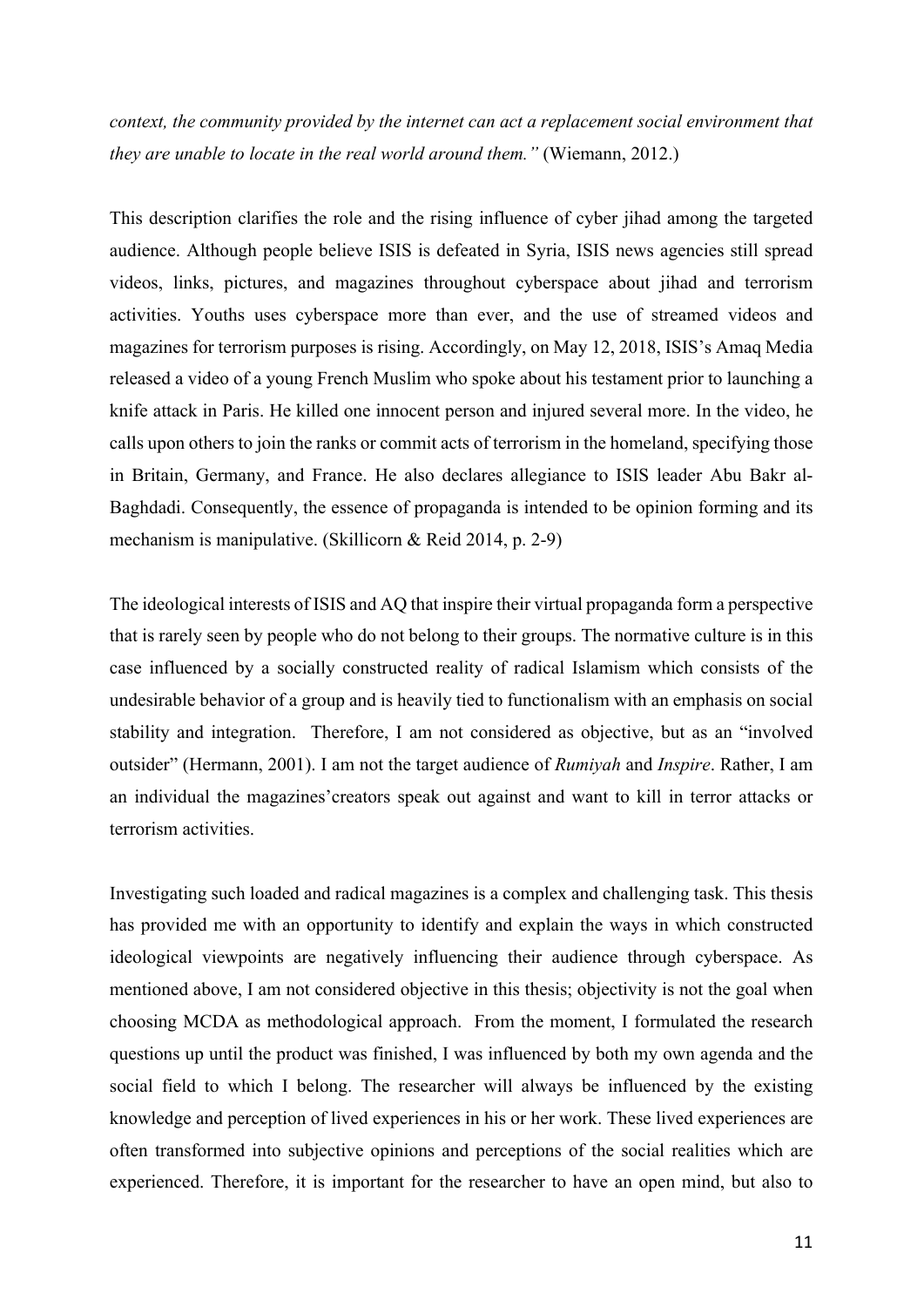reflect upon the role of an involved outsider, which will affect the study in different ways. It is a given that my subjectivity will affect the study in different ways based on excluded or included factors.

### **1.4 Scope and motivation for the study**

Ever since I started on the Master's Degree in Religion, Society, and Global Issues at the MF, Norwegian School of Theology, Religion and Society I have been interested in the terrorism, Islamism, and propaganda discourse. My interest in research of cyber jihad is based on a curiosity of how virtual propaganda influences and motivates people into extreme ideologies in this new era of cyberspace. Additionally, while there have been several acknowledged contributions of the field over the last few years, there is still need for more comprehensive research on cyber jihad. Both *Rumiyah* and *Inspire* magazines have already been linked to terrorist attacks in Europe (The Telegraph, 2018), which touches me on a personal level. I will therefore learn and gain more knowledge of this field. This thesis will further outline the impact of propaganda which is limited to radical Islam and more specifically to Islam-related material. The intended and targeted audience of *Rumiyah* and *Inspire* magazines is Muslims, but also the western population. The analysis will deal with uncovering ideologically negative power relations and the cyber jihad discourse. The scope of the thesis is limited to propaganda regarding Islam and ideological direction of jihad, and the scope and delimitations are more precisely defined in the following chapters and subsections.

### **1.5 Previous research**

ISIS and AQ literature is found in academic literature, reports and books from institutions all over the world. The research primarily focuses on topics regarding the propaganda discourse of foreign states or non-governmental organizations against Western countries. The other significant issue of research regarding study of propaganda is the largely negative view of the discourse (Hegghammer, 2016), as propaganda is often considered to be destructive.

However, the new propaganda discourse of terrorism and subjects regarding terrorism were organized after the terrorist attacks on World Trade Center in September 2001. Since the link between propaganda and terrorism has been considered a cause of conflicts, the studies of cause were advanced and began increasing in popularity. Lately, a significant amount of research has been performed on AQ. Superficially, enough research has also has been done on ISIS, although this group has only existed for a few years. The research popularity of ISIS has been substantial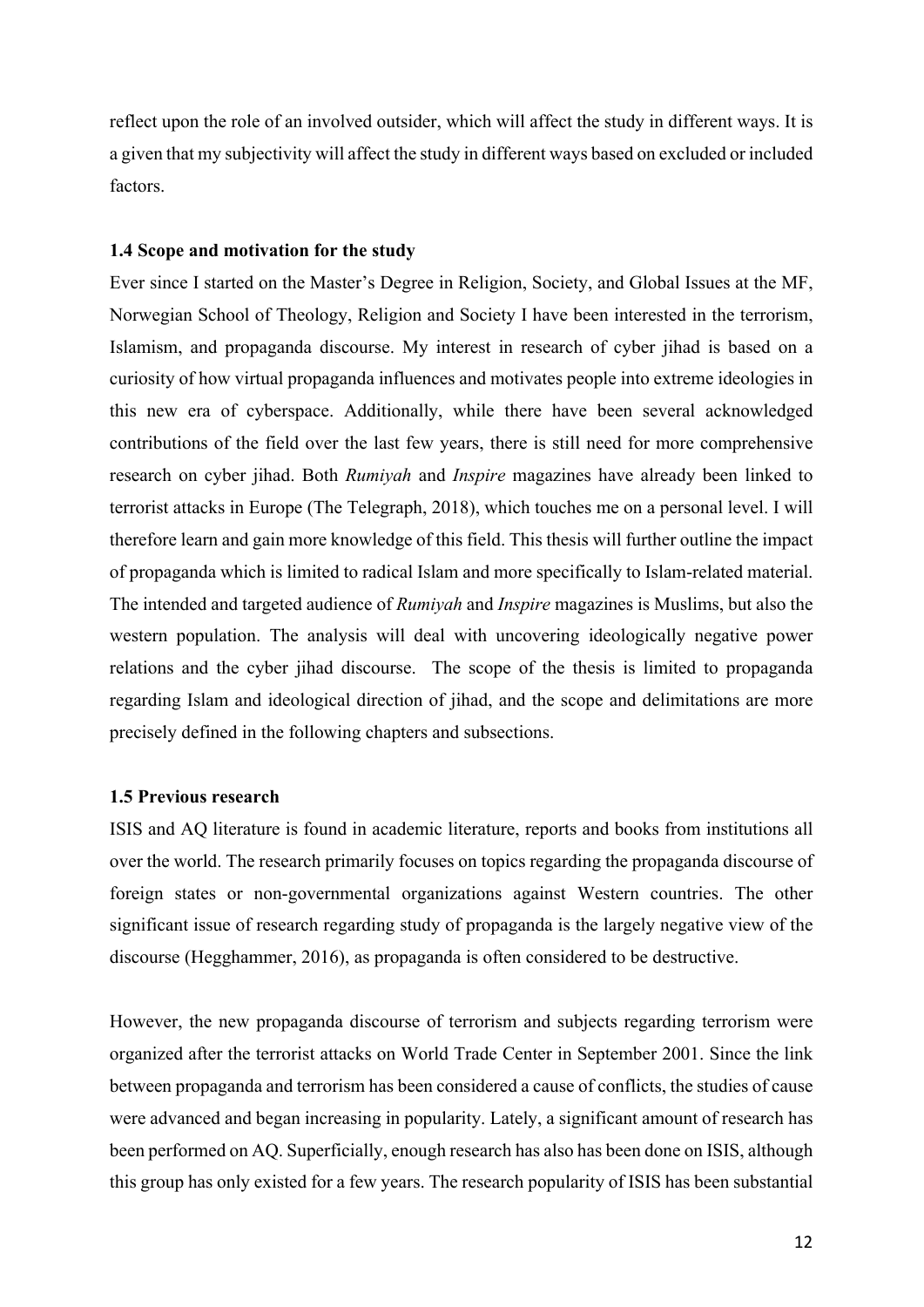due to the strong focus on the group in the media, while research on AQ has decreased in scope and essentially disappeared from the forefront of media in Western societies. (Skillicorn & Reid 2014, p. 1) Due to relatively few studies addressing such radical material as these magazines represent, most of the existing literature addressing the cyber jihad of *Rumiyah* and *Inspire* is constantly developing, and most of this research is published in English. Despite the lack of research on this subject, however, there are certain articles that focus on the issue, some of which are mentioned in this chapter.

Susan Currie Sivek, a technology researcher and professor of mass communication from Oregon in the United States, wrote the article "*Packing Inspiration: AQ's Digital Magazine Inspire in the Self-Radicalization process",* which discusses radicalization and the *Inspire* magazine by AQ in 2013. This paper is a study of social influence and political communication that focuses largely on the recruitment of individuals who carry out "individual jihad". The analysis findings build on the jihadist ideology that weaves a narrow interpretation of Islam and appropriates Western popular culture to maximize the publication's potential for motivating readers toward violence. (Sivek 2013, p. 548-608)

In late September 2014, the Canadian scientists David Skillicorn and Edna F. Reid (2014) also wrote an article about the language used in jihadist magazines *Inspire* and *Azan*. In the article, titled "Language use in Jihadi magazines inspire and Azan", the authors examined the use of language of influence, (language that creates emotional feelings in its audience) in the magazine. By a semi-automated approach to assess the quality of the language of influence and using semantic models, Skillicorn and Reid saw the singular value decomposition (a symmetric matrix with positive eigenvalues in linear algebra), as a middle ground between the high-level abstract analysis and word counting. The two authors focused on language through their study, and among other subjects they have mapped the language of influence by exploring how well the magazines are able to deploy influence as well as the publications' reactions to successes and failures. (Skillicorn & Reid 2014, p. 1-2)

Similarly, Gabriel Weimann, a professor of communications at the University of Haifa, Israel, wrote the article "*Lone Wolves in cyberspace*" in 2012. Weimann focused on lone-wolf terrorism as a serious threat to public safety. The perspective in this article is the use of online communication platforms, and reveals the importance of understanding lone wolves as individuals radicalized through cyberspace. (Weimann, 2012)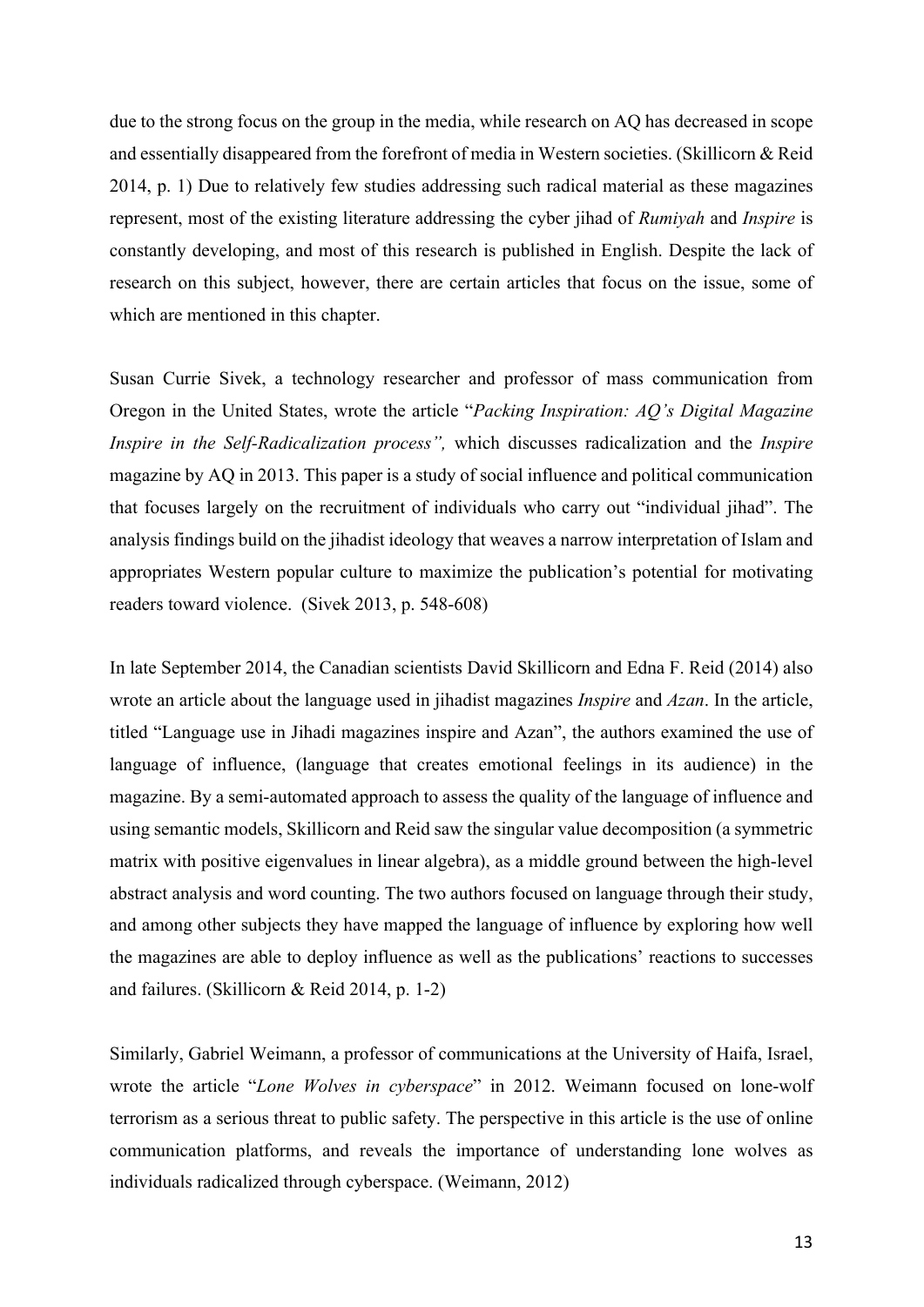Lastly, the German political scientist and researcher Julia Musial (2016) wrote the article "'*My Muslim sister, indeed you are mujahidin' – Narratives in the propaganda of ISIS to address and radicalize Western women*. *An exemplary analysis of the online magazine Dabiq.*" This text analysis of *Dabiq* addresses women, with nine narratives outlined in the article. "*The investigation of both images and strategic and use of language in the considered articles indicate how the narratives are constructed* (...)" (Musial, 2016.) in the magazines. Musial's article also stresses religious and gender-based narratives as part of the radicalization process in the lives of young Muslims on a global scale.

#### **1.6 Thesis overview**

This thesis will be divided into nine chapters. The first chapter includes a brief introduction of the theme, research question, objective, importance of the field, scope and motivation, previous research, and thesis overview.

Chapter 2 presents the study's background*,* a historical perspective on terrorism and cyberterrorism. I will explain facts and discuss both the terrorism and the cyberterrorism discourse. It is important to offer the reader a small historical introduction into these themes for a better understanding of the reading before explaining the theoretical perspectives.

Chapter 3 outlines the theoretical perspectives, which in this thesis are based on the idea that all communication is constructed through the social world. Social constructivism is explained as a basis for the MCDA, and considered both a theory and a method and is therefore implemented as a supplement to the framework.

Chapter 4 contains the methodological approach of the thesis. I will explain MCDA as a method and how the data is collected and selected. This is accomplished based on Fairclough's three dimensional CDA: text, discourse practice and socio-cultural practice. It is important to have a good methodological basis for evaluating the context and the role of discourse. Lastly, I will explain reliability and variability issues in this thesis.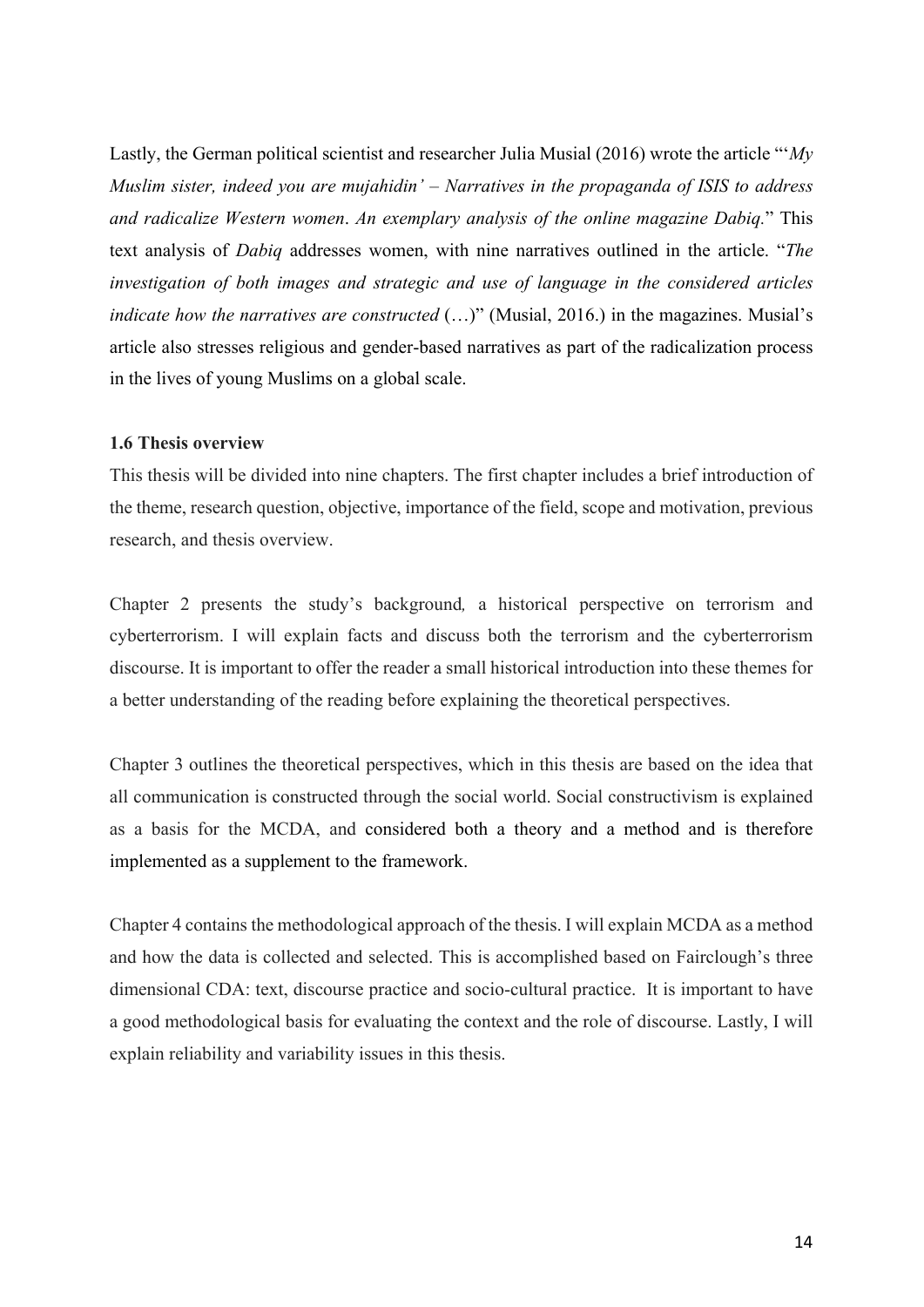Chapter 5 is the contextual chapter of cyber jihad which explains and discusses the definition of several terms and themes. It is important for the reader to understand the discourses before explaining the textual sources that were selected from both *Rumiyah* and *Inspire.*

Chapter 6 presents the analytical chapter *Legitimizing the establishment of the caliphate*. This chapter contains the analysis of the six selected articles from the *Rumiyah* magazine. These articles are explained before the visual images and textual writings are analyzed. The analysis includes the search for hidden ideological power, presented arguments, characteristics of the research questions and further similarities and differences between the magazines.

Chapter 7 presents the second analytical chapter *Normalizing education for train derail operation* and contains the analysis of six selected articles of the *Inspire* magazine. As in Chapter 6, the articles are explained before the visual images and textual writings are analyzed, and the analysis contains the search for hidden ideological power, presented arguments, characteristics of the research questions and further similarities and differences between the magazines.

Chapter 8 presents the summary of and conclusions about my findings and the results of the analysis. By discussing the results with research, I hope to introduce the reader to the cyber jihad phenomenon along with the presented arguments of their constructed reality framed by ISIS's constructed reality.

Chapter 9 contains the thesis's bibliography. The sources are listed alphabetically, not chronologically.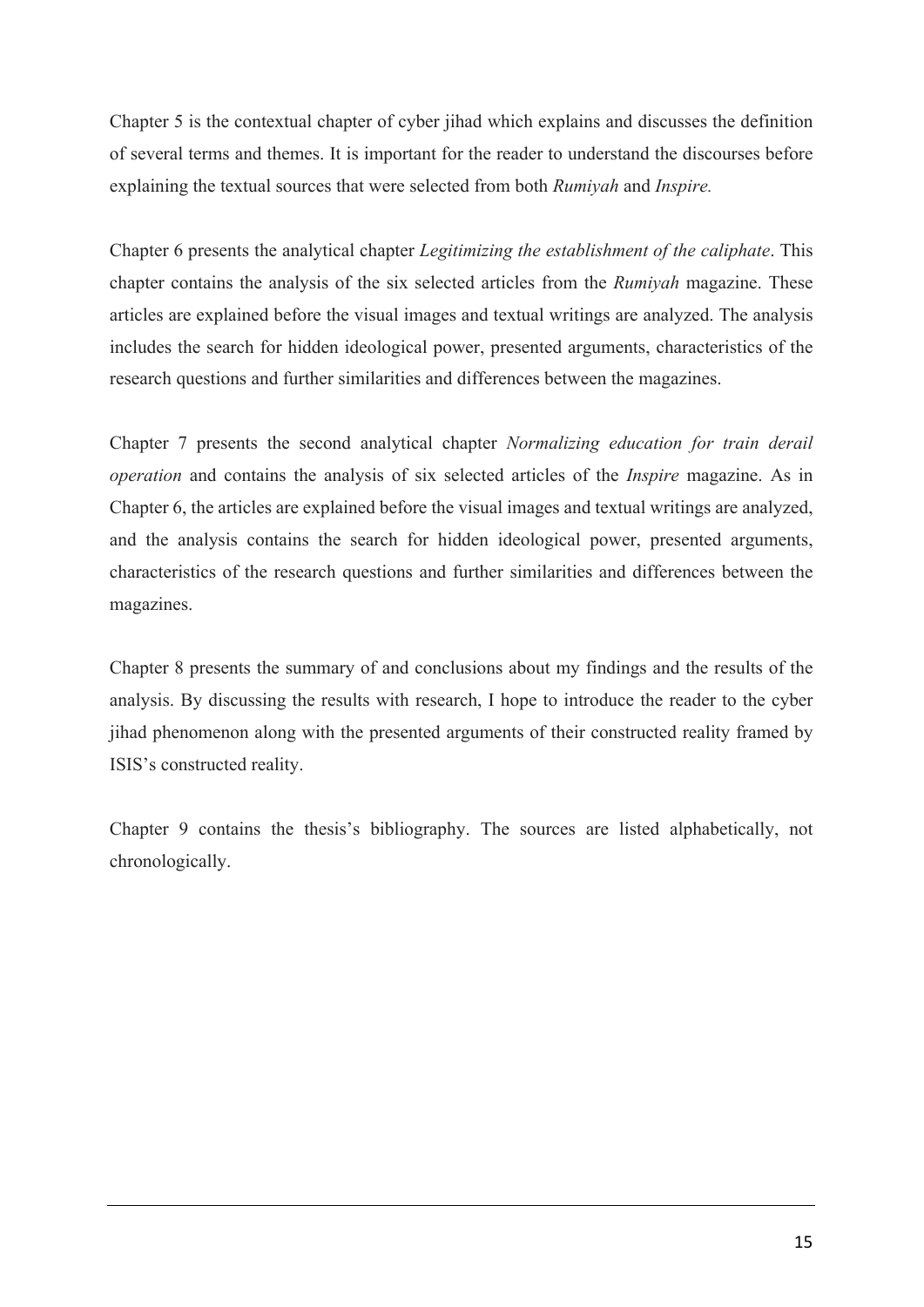# **Chapter two**

### **Background**

### **2.0 Introduction:**

In this part of the master's thesis, it is essential to construct a historical basis for the analytical process. It is important to define and explain different historical concepts and current phenomena to acquire a complete understanding of the framework. In addition, both *Rumiyah*  and *Inspire* contain historical and contemporary aspects of ISIS, AQ and terrorism approaches that need further explanation.

### **2.1 Historical background**

Historically, terrorism began far away and many years before ISIS and even AQ existed. Similarly, the history of propaganda manuals and magazines can be traced back to 1800s when anarchists produced bomb-making manuals. Several examples have been seen in the 1900s, such as *The Anarchist Cookbook* and *The Urban Guerilla*. Likewise, history provides several instances of terror activities and attacks that were carried out based on knowledge from "howto guides" in manuals and magazines. (Reed, A. & Ingram, J, H. 2017, p. 3) However, the phenomena constantly changed through the ages. Modern terrorism seems to have evolved through four so-called "waves." The first one was the "Anarchist Wave" which began in the 1870s; the second was the "anti-colonial wave" of the 1920s, followed by the "new left wave" in the 1960s and the current "religious wave" that was initiated around 1980. These waves overlap and include many different terrorist organizations. (Rapoport, 2002, P. 2) It is tempting to believe that the Soviet invasion of Afghanistan to defend the dictator against rebels in 1979 was the start of this religious wave. At this point, young men already flocked to join the rebels as foreign mujahidin (people engaging in jihad) Some men saw the fight as a religious and holy struggle, but some developed extreme views of the world which departed from the Islamic norm. (Hegghammer 2010, p. 3-5)

Among these mujahidin was Osama bin Laden, who at this time was a well-educated Saudi-Arabian young man with extreme views of the world who would later become the founder of AQ. Bin Laden thought that Arab secular and religious leaders had become too influenced by the materialism of the West. He wanted to reestablish traditional moral and ethical values of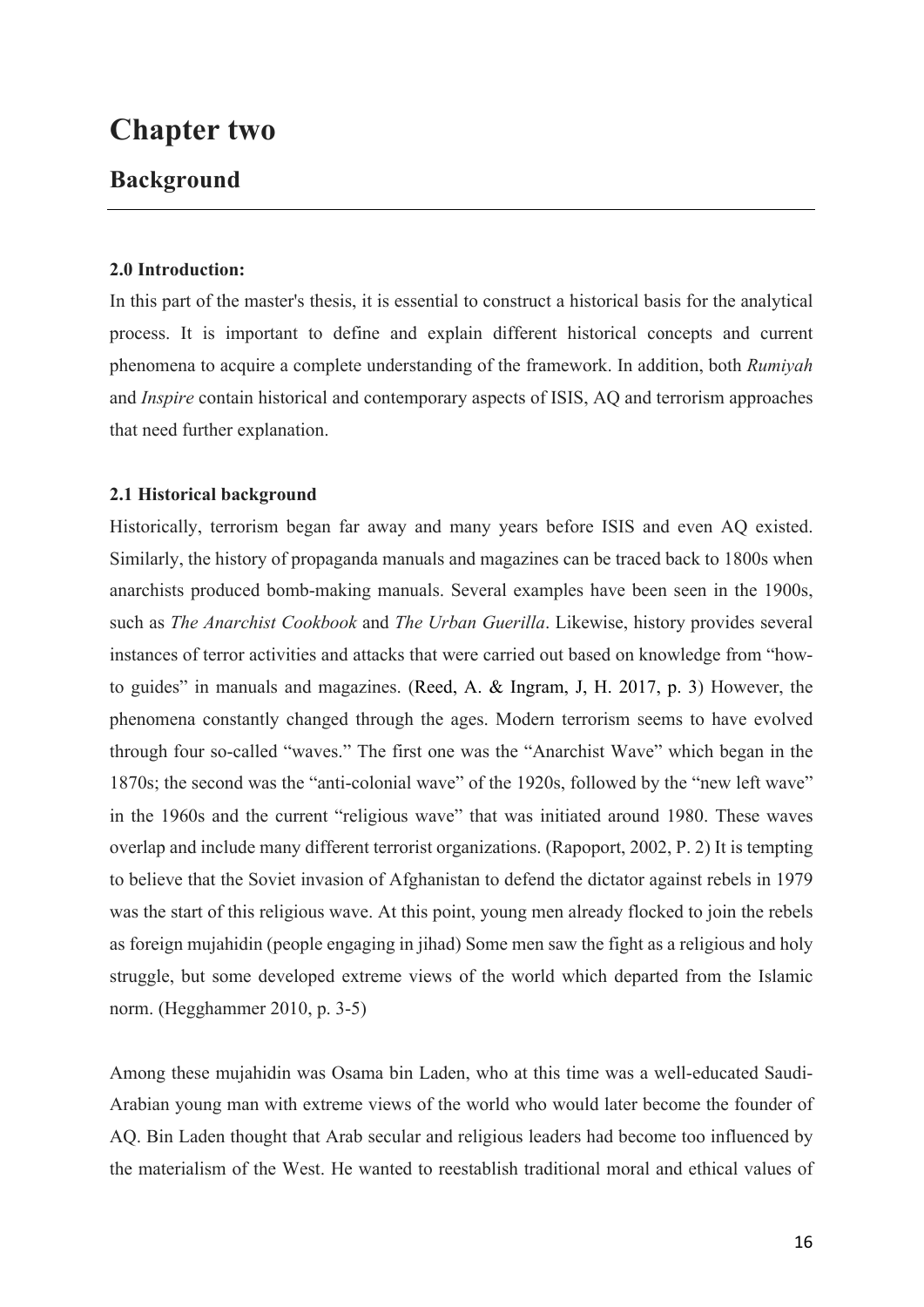Islam. By this time a man from Jordan called Abu Musab Zarqawi, who did not get along with Osama bin Laden, also came to Afghanistan as a foreign fighter. He quickly gained power that helped him to reach further popularity among men in the region. (Hegghammer 2010, p. 3-5) Zarqawi is today considered the creator of ISIS. (Liang, 2015, p. 1)

Ten years later, in 1989, the Soviets withdrew from Afghanistan and the foreign fighters returned home. At this time, Osama Bin Laden expanded AQ into a global network outside Afghanistan. The less successful Zarqawi formed his own group with a goal of fighting Islam's enemies, but this group foundered, and the group later returned to Afghanistan which was now ruled by the Taliban. The Taliban had at this time become a political rebellion group with major influence among its citizens. Furthermore, on September 11, 2001, AQ attacked the United States in the largest attack from a terrorist network in history (Vallee, 2015, p. 3-5). The United States answered the attack by invading Afghanistan with justification from NATO's article 5, means that an attack against one member is considered as an attack against all members of NATO. Osama bin Laden fled to Pakistan where he sought shelter for many years; Zarqawi similarly fled to a lawless and remote corner of Iraq. (Hegghammer 2010, p. 5-8)

Two years later, on March 20, 2003, the United States transformed Middle East and set the stage for the rise of ISIS. US President George W. Bush invaded Iraq for the purpose of removing and capturing Saddam Hussein, ending his dictatorship and disbanding his army. This action resulted in thousands of Iraqi soldiers joining the insurgency. Many jihadi groups saw this war as a repeat of the Soviet invasion of Afghanistan in 1979, which made many people of the region angry at the United States and led to an increasing sympathy for counterclaims against the invasion of Iraq. Zarqawi gained significant support among young people and became a jihadi superstar. Accordingly, his group, later to be known as ISIS, became Iraq's most ruthless terrorist organization. The group's aim was to attack Shia Muslims, who were Iraq's majority population. (Liang, 2015, p. 1) Furthermore, by 2004 AQ had become weakened, and resulted in less attention from sympathizers and Western media. AQ therefore attempted to bolster its image by forming an alliance with Zarqawi's group in Iraq. This project failed, however, when Zarqawi died in an airstrike in 2006 and AQ in Iraq was largely defeated. (Byman, 2015, p. 2006) After spending several years attempting to control Iraq, the United States withdrew from the country in 2011. However, later in 2011 a new rebellion known as the Arab Spring spread across the Middle East, especially in Syria. Protesters were flooding the streets to show their dissatisfaction with the leader of Syria, Bashar al-Assad. (Vallee, 2015, p.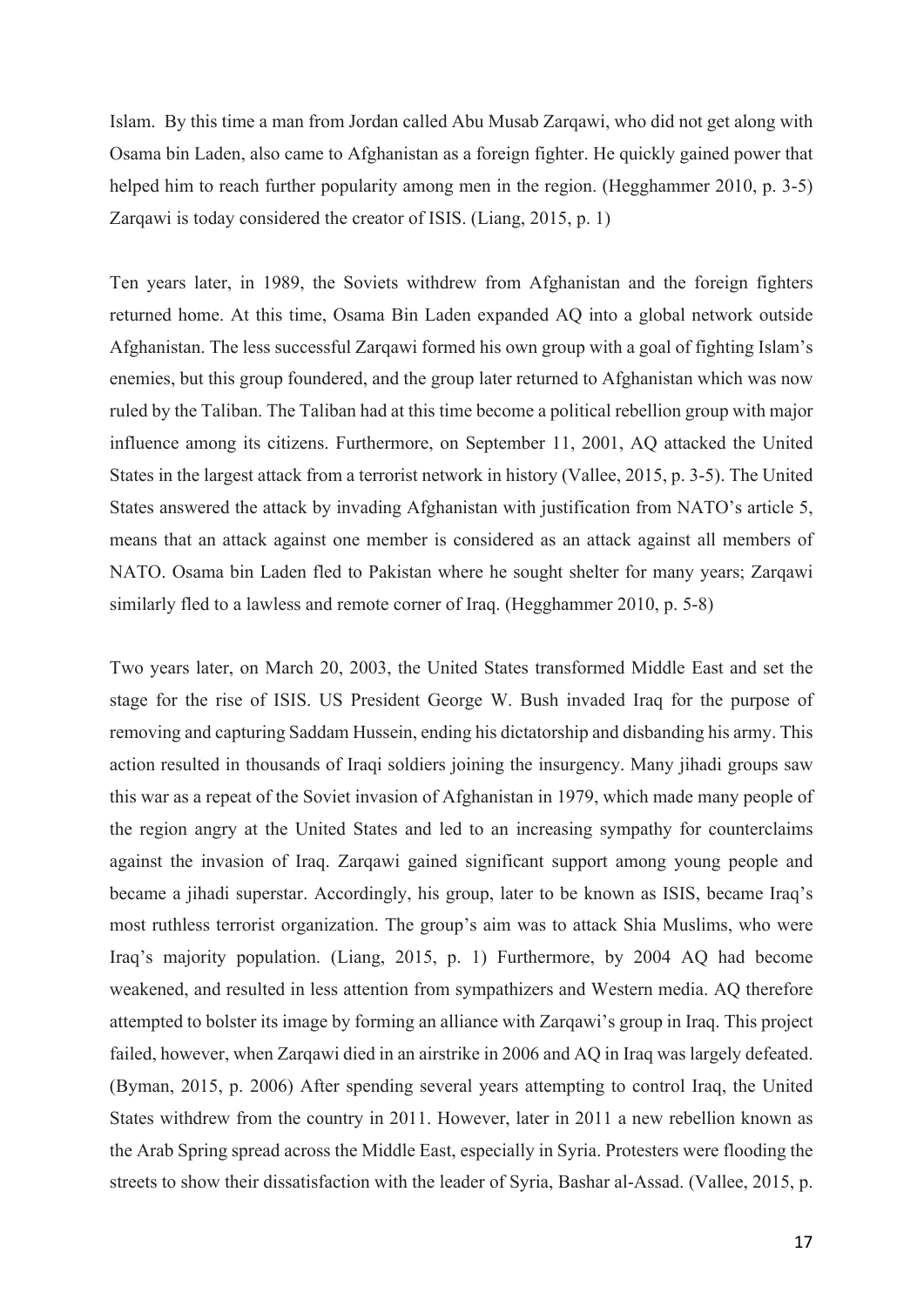3-5) The popular protest movement against the authoritarian government in Mena further spread to nearby countries, continuing throughout 2012. The Assad regime feared that the world would intervene and fought aggressively back against the protesters, violently cracking down on them, which led to civil war in Syria. (Liang, 2015, p. 3-4)

By 2011 and 2012 in Iraq, the group renamed its name into ISIS, but was still allied with AQ. ISIS in Iraq was led by the religious leader Abu Bakr al-Baghdadi, who started a new AQ branch in Syria. This branch was named Jabhat al-Nusra and fought along with the rebels in Syria, who in 2013 were taking control of forces that sympathized with AQ in Syria and Iraq. This group was becoming the cruel and feared terror organization that today is known as the Islamic State of Iraq and Syria (ISIS). Later in 2014, ISIS expanded in power and strength when Bashar al-Assad tolerated its rise in the region, hoping that attention would be deflected from him onto the rebels and ISIS as a terrorist group. This action divided his enemies within Syria, and foreign powers focused much more on ISIS as a threat to the world peace. The rise of ISIS was tolerated in the region because of corruption and the unstable situation. In July 2014, ISIS became even stronger and controlled large sections of Iraq and Syria. Thousands of sympathizers flocked from Western countries to help the group recreate the caliphate from ancient times. (Liang, 2015, p. 4-5) ISIS also gained sympathizers abroad that carried out terror attacks in places such as Beirut, Sinai, London, and Paris. These sympathizers were often inspired by ISIS propaganda in cyberspace. (Rogan, 2006, p. 32)

#### **2.2 Terrorism and cyberterrorism**

This section discusses acts of political, religious, or ideological violence by non-state actors. Firstly, the terrorism discourse will be explored before cyberterrorism is discussed. In recent years, some extensive research has been done in this field. While there is no international consensus on the definition of terrorism, most people connect the term with physical violence. A broad definition based on common features among academics can appear as follows:

*"Terrorism is an anxiety-inspiring method of repeated violent action, employed by (semi-) clandestine individual, group or state actors, for idiosyncratic, criminal or political reasons, whereby – in contrast to assassination – the direct targets of violence are not the main targets. The immediate human victims of violence are generally chosen randomly (targets of opportunity) or selectively (representative or symbolic targets) from a target population, and serve as message generators. Threat- and violence-based communication processes between*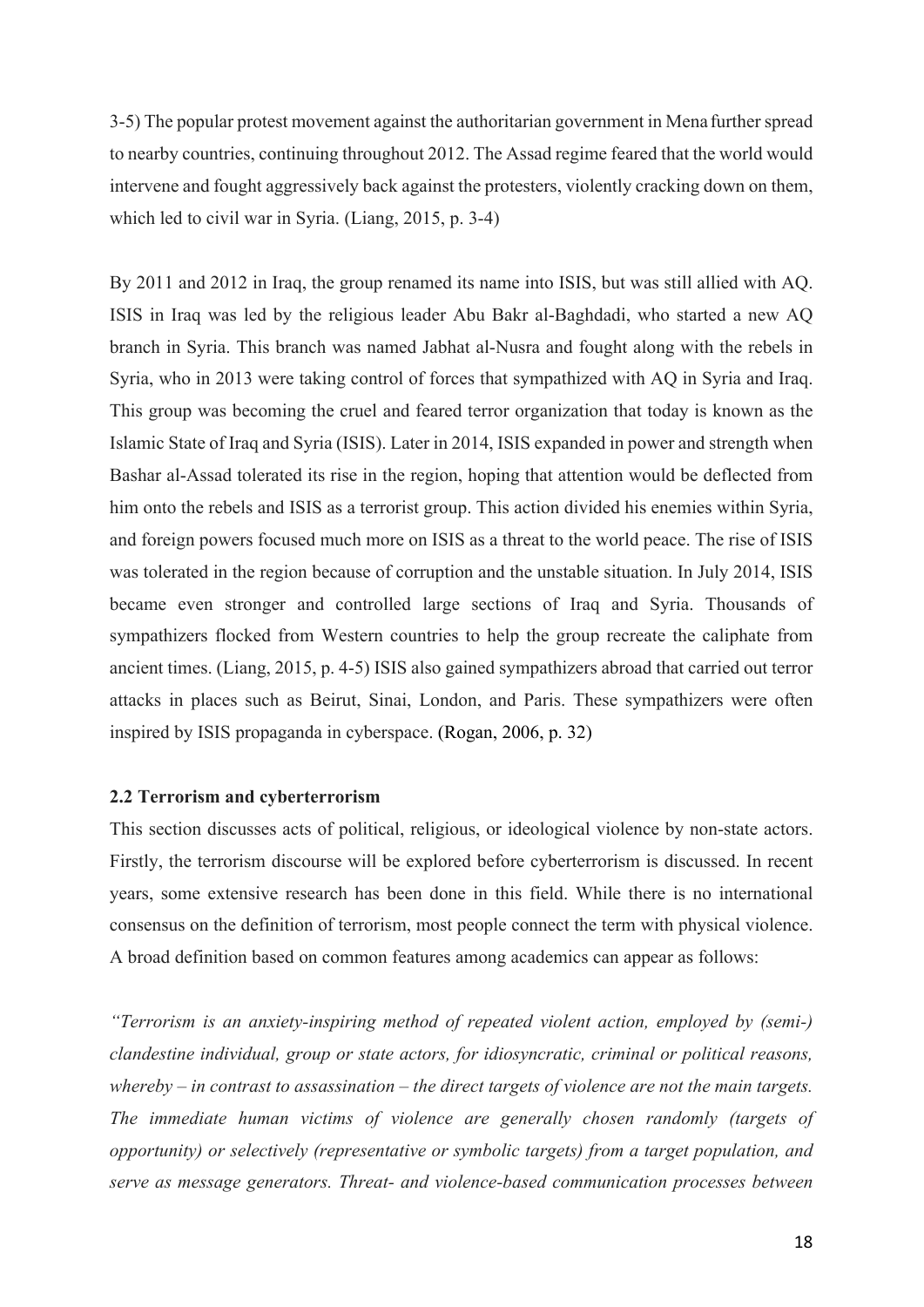*terrorist (organization, (imperiled) victims, and main targets are used to manipulate the main target (audience(s)), turning it into a target of terror, a target of demands, or a target of attention, depending on whether intimidation, coercion or propaganda is primarily sought."* (Schmid & Jungman, 1988, p. 28)

Outside of that broad definition, it is often more useful to talk about what terrorism is not. In particular, terrorism is not organized crime. Firstly, terrorism is politically or socially motivated, whereas organized crime is profit motivated. Secondly, people involved in organized crime do not seek media attention, as terrorists often do. Thirdly, unlike most terrorist groups, organized crime does not desire governmental recognition. Terrorism is also not violence carried out by a mentally ill person. (Masciandaro 2004, p. 3-5) It is often carried out by non-state actors using unlawful violence to influence states or populations to achieve the actors' goals. For example, the non-state actor Mon Haron Monis took hostages during a siege in a café in Sydney, Australia in December of 2014. He claimed it was an official attack on Australia by the Islamic State (ISIS). However, after the siege ended, many people, including Australia's Prime Minister Tony Abbot, agreed that Monis was mentally ill at the time and should therefore not be considered a terrorist. As Monis was killed in the siege, his true intentions and affiliations remain unknown. (The Guardian, 2014.) Subsequently, research has indicated that nearly half of "lone wolf" attacks are perpetrated by mentally ill individuals. (Pantucci 2011, p. 34-40)

Bruce Hoffman in 2006 formulated an academic viewpoint on the terrorism discourse that seems to put forward definition even smaller in scope:

*"[Terrorism is] the deliberate creation and exploitation of fear through violence or the threat of violence in the pursuit of political change. All terrorist acts involve violence or the threat of violence. Terrorism is specifically designed to have far-reaching psychological effects beyond the immediate victim(s) or object of the terrorist attack. It is meant to instill fear within, and whereby intimidate, a wider "target audience" that might include a rival ethnic or religious group, an entire country, a national government or political party, or public opinion in general. Terrorism is designed to create power where there is none or to consolidate power where there is very little. Through the publicity generated by their violence, terrorists seek to obtain the leverage, influence, and power they otherwise lack to effect political change on either the local or an international scale." Hoffman* (2006, p. 40-41).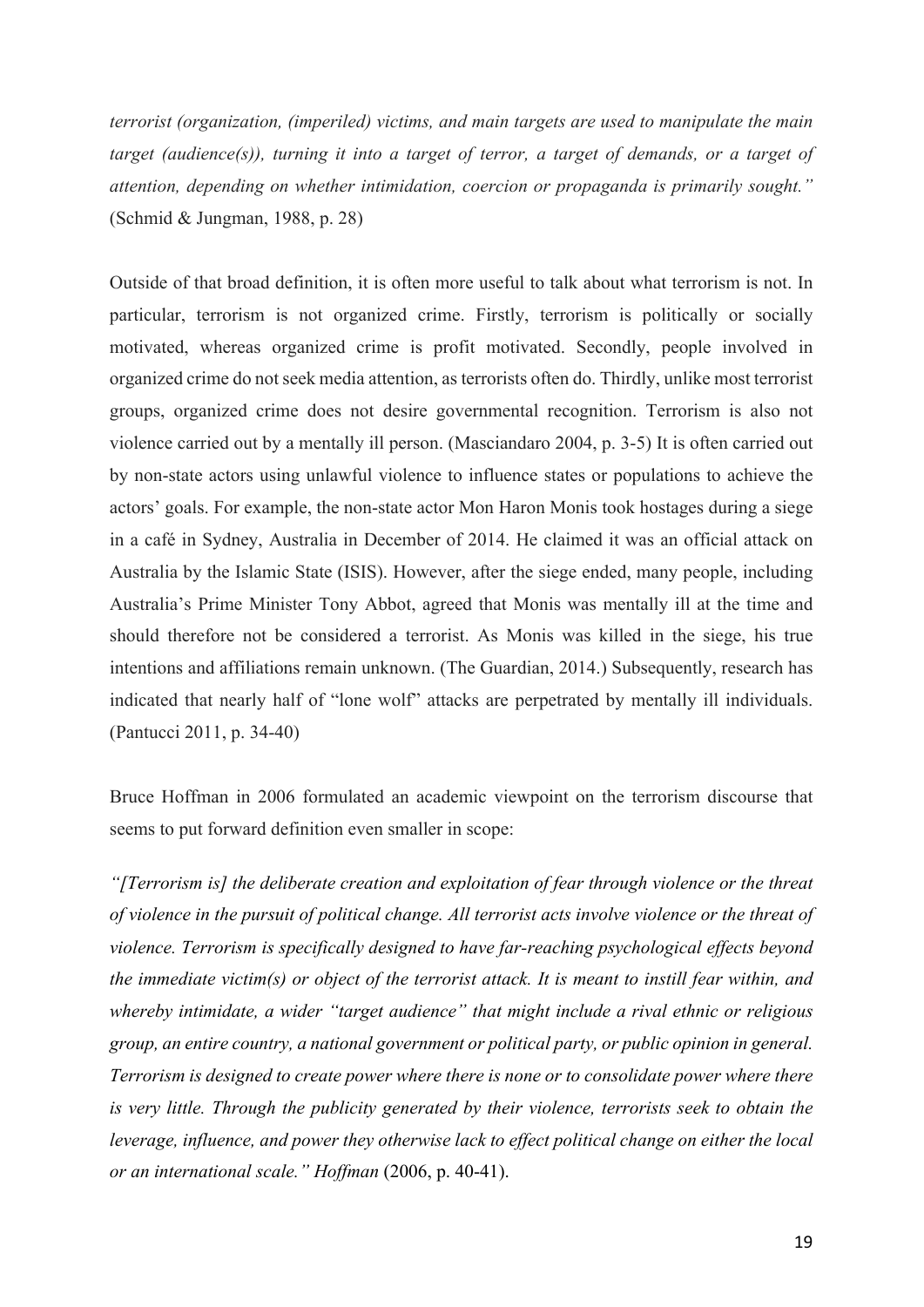This detailed definition illustrates the terrorists' intentions to weaken existing institutions and structures by spreading fear throughout society, often through random violence that targets innocent civilians in daily life. (Amstutz, R. 2013 s. 159) However, terrorism differs from armed violence of states, wherein conventional wars involve soldiers and military and political installations. Therefore, terrorism is carried out by non-government agents.

Lately, discussion of cyberterrorism has occurred in the public debate. Cyberterrorism is another type of terrorism in which information technology and computers are used for sabotage. Cyber-terrorists use computer code to attack targets, sabotaging critical infrastructure, for example, to bring down financial institutions or markets or terrorize people by using computer code. In fact, the only external attack to ever achieve these aims was the state operation "*Stuxnet*", which attacked the Iranian nuclear program. (Rogan, 2006, p. 9) Because there is little or no general knowledge about the issue, information security researcher Dorothy Elizabeth Denning (2000) offers the following definition of cyberterrorism:

*"Cyberterrorism is the convergence of terrorism and cyberspace. It is generally understood to mean unlawful attacks and threats of attack against computers, networks, and the information stored therein when done to intimidate or coerce a government or its people in furtherance of political or social objectives. Further, to qualify as Cyberterrorism, an attack should result in violence against persons or property, or at least cause enough harm to generate fear. Attacks that lead to death or bodily injury, explosions, plane crashes, water contamination, or severe economic loss would be examples. Serious attacks against critical infrastructures could be acts of Cyberterrorism, depending on their impact. Attacks that disrupt nonessential services or that are mainly a costly nuisance would not."* (Denning, 2000, p.1)

This definition points out that every activity that is performed in cyberspace by network or a computer and results in physical violence against people or property can be considered cyberterrorism, including hacking or hacktivism, which can lead to major destruction on human or materials. The people behind such acts can be hackers who are also state employees or nongovernmental hackers who commit crimes for the pleasure of annoying others.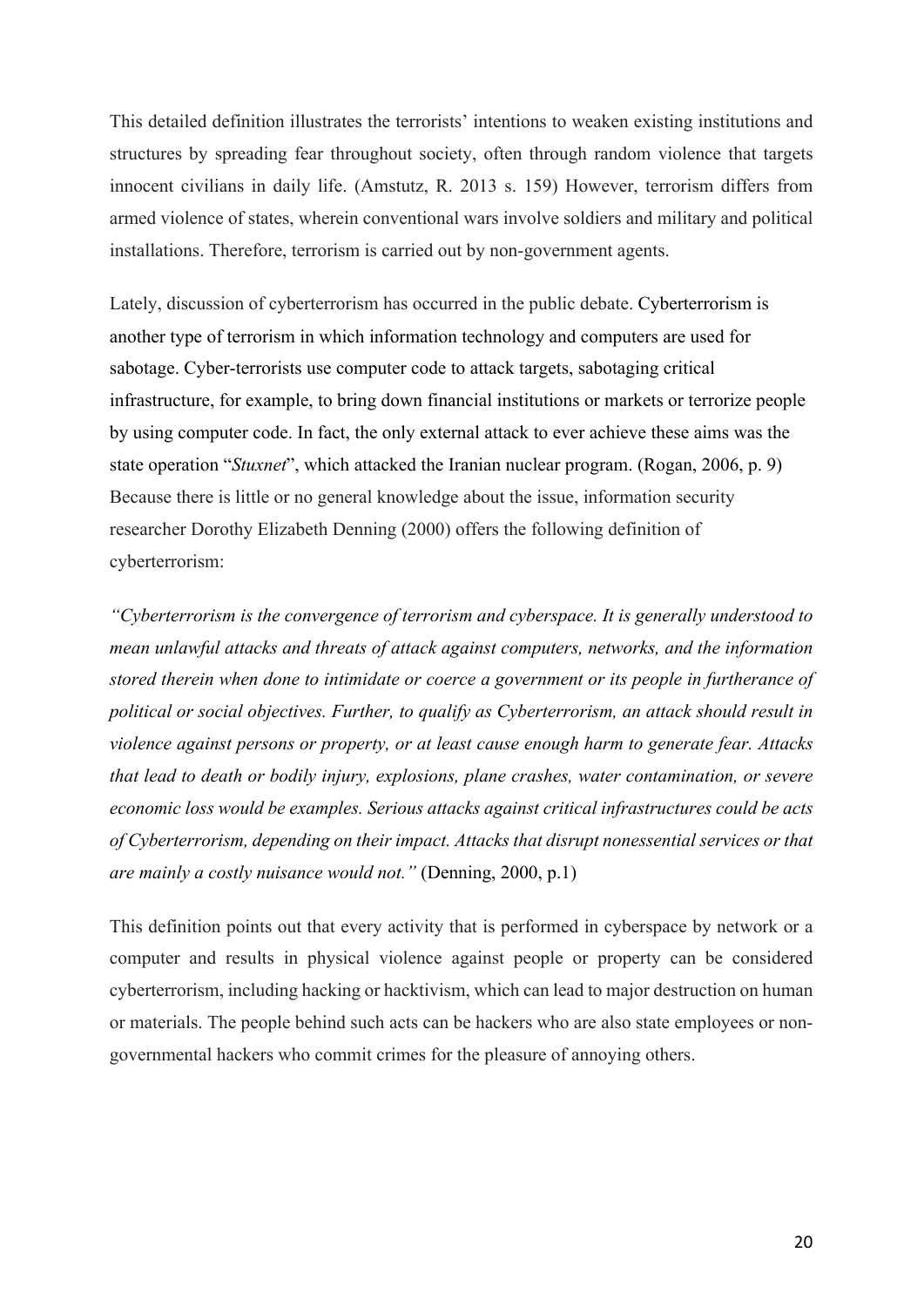# **Chapter three**

### **Theory**

### **3.0 Introduction**

This chapter will cover the theoretical basis of the thesis. In order to answer the main research question, the methodological approach must be built around a theoretical framework. This theoretical framework consists of concepts that further demonstrate the broader understanding of social constructivism in relevance to the topic.

I believe the combination of the theoretical approaches of social constructivism, MCDA, and my own self-made definition of the term cyber jihad may complement each other and form a solid foundation for the thesis. Although most versions of the methodological approach of critical discourse analysis (CDA) are deeply rooted in theory, this term will further be explained in the methodology chapter. (Wodak & Meyer, 2009, s. 23)

### **3.1 Theory**

Theories offer explanations and guidelines for behavior and actions, providing a set of lenses through which parts and aspects of textual writings and visual images can be read, analyzed, and observed. (Klette, 2011, p. 4) The theory of social constructivism and the MCDA have limitations in how they can be implemented as analytical tools. Therefore, these theories will be supplemented and reinforced with the definition of cyber jihad; this combination will contribute a new way of creating and exploring the themes within the propaganda discourse. The theoretical approach is therefore used to understand, interpret, and explain social phenomena during the analysis. However, MCDA will have the most impact on this thesis.

### **3.2 Social constructivism as basis for Multimodal critical discourse analysis**

In addition to MCDA, as previously mentioned, this thesis is further based on the social constructivism framework, which means that the world is constructed within our own reality and knowledge. This framework is a sociological theory of knowledge according to which human development is socially situated and knowledge is obtained through interaction. (Jorgensen &Philips, 2002 p. 5-6), It is therefore the researcher's task to analyze how this process takes place practically. (Skrede, 2017. P. 76)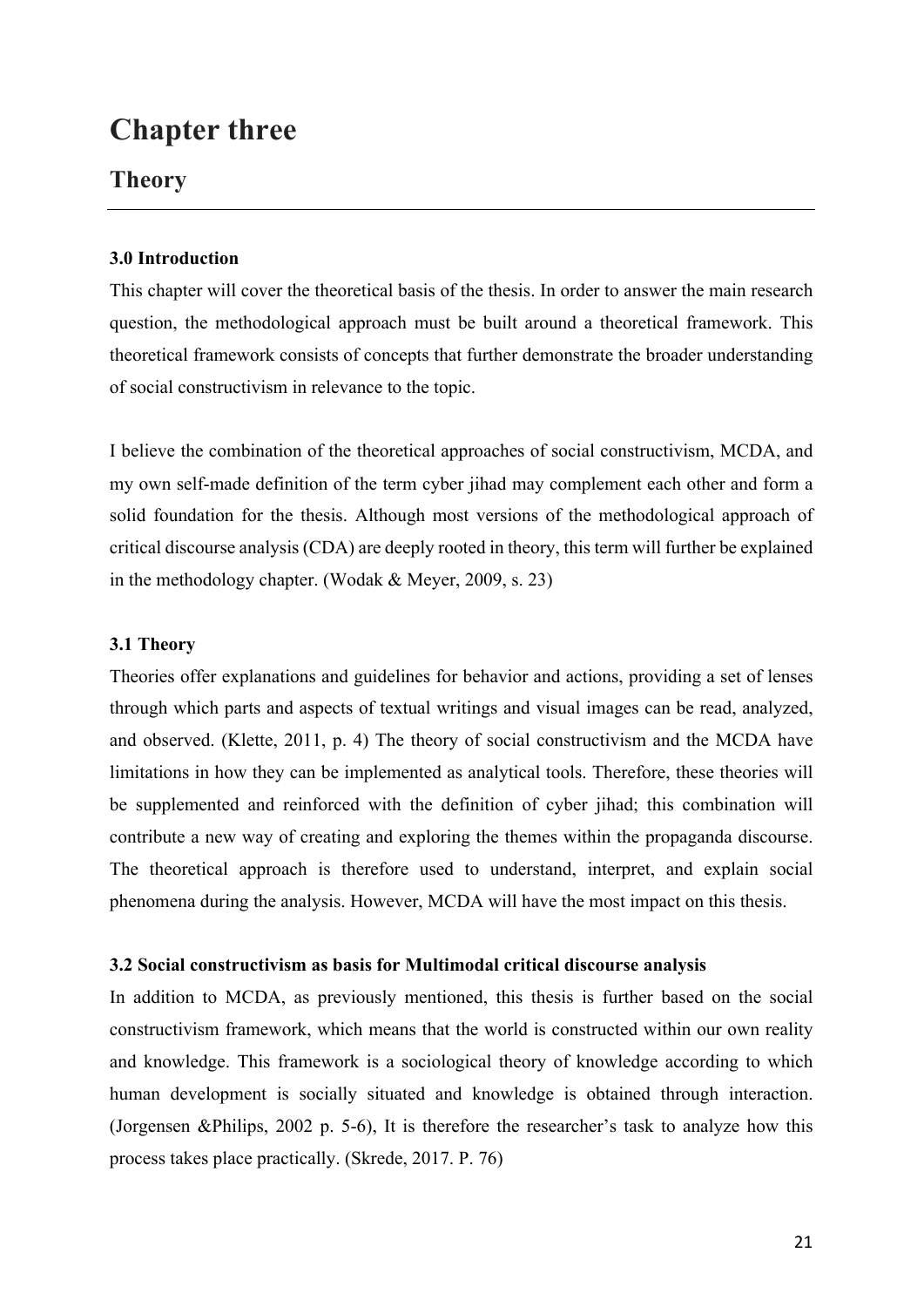According to Jorgensen and Philips (2002), social constructivism is a term for theories about our society, and embraces four premises shared by all social constructionist approaches. Firstly, our knowledge should not be treated as objective truth. Secondly, the world is a "*product of historically situated interchanges among people*". (Jorgensen & Philips, 2002, p 5, and thirdly, "*the link between knowledge and social processes are created by social processes*." (Jorgensen & Philips, 2002, p. 5) Finally, the link between knowledge and social action means that different social understandings of the world lead to different social actions. (Jorgensen & Philips, 2002, p 5) Knowledge and identities are contingent in principle, and relatively inflexible in the social life. It is reasonable to assume that the four criteria suggested by Jorgensen and Philips are important to consider during the preparation and analytical processes of the research.

The 1996 book *Social Construction of Reality* by Peter Berger and Thomas Luckmann has had substantial impact on the perspective for decades. The perspective mainly concerns how interaction creates a common reality in human society (Skrede, 2017, p 76), including in particular mental representations or concepts that ISIS and AQ create within interactions between their audiences in cyberspace. In addition, this theoretical approach brings forth the importance of identity, ideas, and interaction in the international system, revealing how the human world is not simply natural but "constructed" through the actions of the actors themselves. Fairclough (2010) suggests that many of the concept we presume to be true are not applicable in any other places or timeframes, leading to the absence of ultimate truth within your own reality. (Skrede, 2017. P. 76) This theory is related to classic relativism, which claims that the world can only be judged in relation to other humans and not by comparing it to an ultimate truth standard. (Skrede, 2017, p. 79) In particular, the Western state wants to promote solutions and possibilities to remove the problem of cyber jihad, while the social constructivism perspective wants to understand the processes between actors and their constructed ideologies in *Rumiyah* and *Inspire*.

This approach further considers people's understanding of reality to be continuously shaped by their expenses and the situations in which they are located. In particular, a basic idea in this direction is that language can never be a neutral medium. The use of language implies a certain perspective on the world on the part of the user. (Jorgensen & Fillips, 2002 p. 5) The same political group can, for example, be called "terrorist", but also "freedom fighters" or "lone jihad operator" depending on whether support or condemnation is being expressed. Different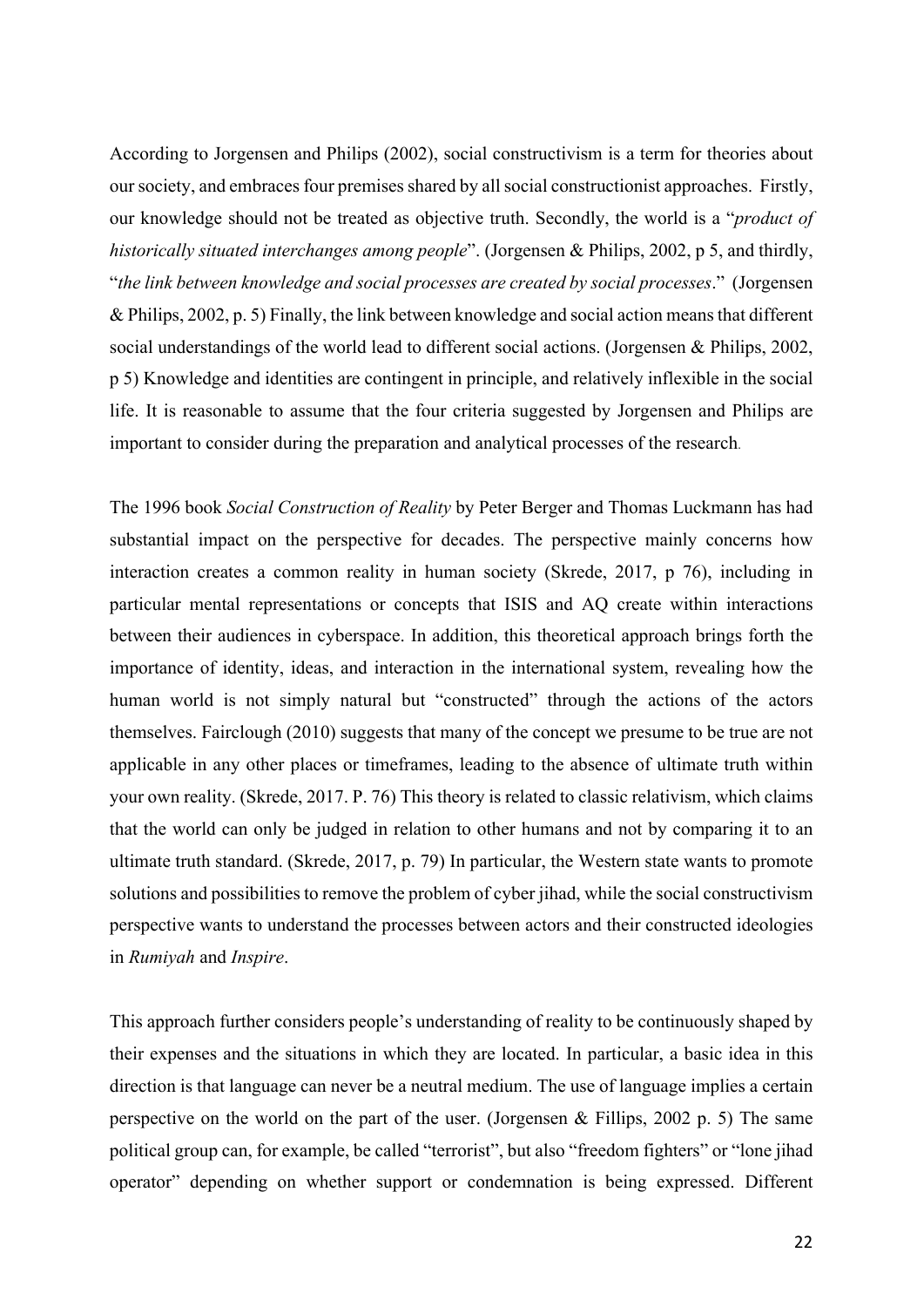understandings of the world will lead to different actions, some of which are imaginable and some unthinkable. Although we construct different worlds in different cultures at different times with different worldviews, humans consistently have an understanding of the world that is culturally and historically conditioned. As a result, our ways of understanding society and the world are maintained by social processes and created through social interaction by debating what is true or false. (Jorgensen & Philips, 2002 p. 5-6) Humans create their worlds based on their own personal perspectives, which depend on the ways in which adolescence, culture, and society are experienced. (Jorgensen and Philips, 2002 p. 6-7) This variability is what makes this analysis so difficult. Even though the methodological approach aims for objectivity, as a Western citizen, it is crucial to be aware of the perspective through which the approach is being viewed.

Furthermore, having a completely relativistic mindset of everything as a social construction is not appropriate. To believe that the targeted audiences of *Rumiyah* and *Inspire* have a delusion of the world as a social construct is relatively common, but there are also objective realties in this world. Therefore, I believe that a completely socially constructed approach to this study is not appropriate. It is important therefore to consider whether there is a moderate form of this approach. According to Fairclough, we can accept a moderate version of the claim that the world is textually constructed, but not an extreme version. This is why being aware that our own worldview and self-reality are constructed by social processes in a moderate way must and will not be underestimated in a task like this. Such underestimation can downplay the environmental certainties of our external world and lead to relativism. (Fairclough 2003, p. 8- 9) It does not seem to deny the existence of real objects, but is concerned with the meaning of the sentences that are added to the objects as well as the fact that opinions about the phenomena affect the actions taken. Social constructionism is not considered especially controversial, but is a relatively normal viewpoint because different lifestyles and cultures are explained more clearly.

Due to the study of cyber jihad, the subjective and social origin is symbolic and interpretative. Research can make us more aware of how we act against propaganda and socially constructed worldviews that are destructive for democratic states. Social constructivism explicitly acknowledges that the linguistic categories used to understand propaganda are not real or natural in an objective sense, but are rather a product of the beliefs that members of a society have constructed in their environment. (Jorgensen & Philips, p. 5-6) This acknowledgement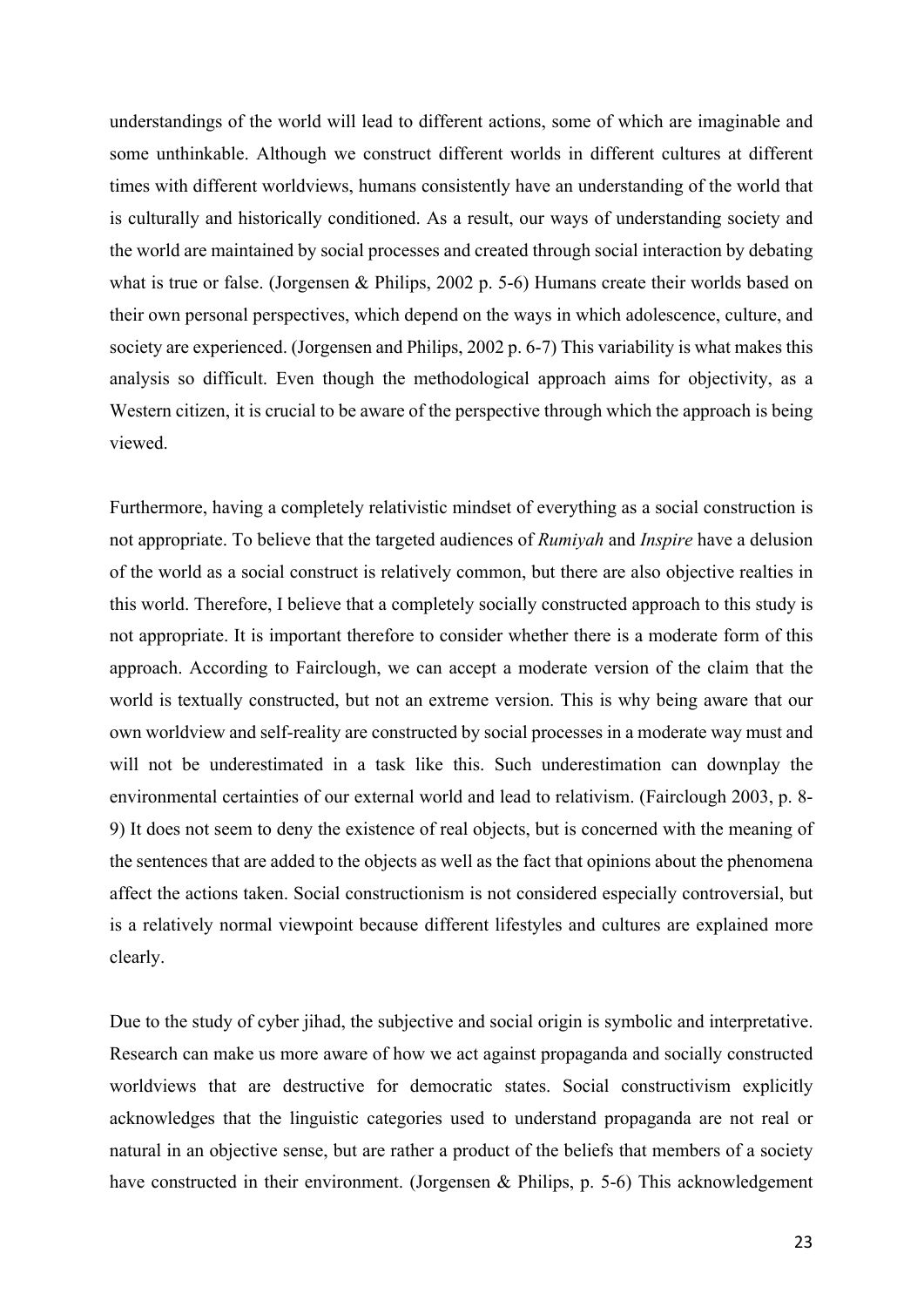can therefore be brought back to the establishment and meaning of content in terms that we use to understand the world. We act and interpret actions within the sociocultural context that we have created.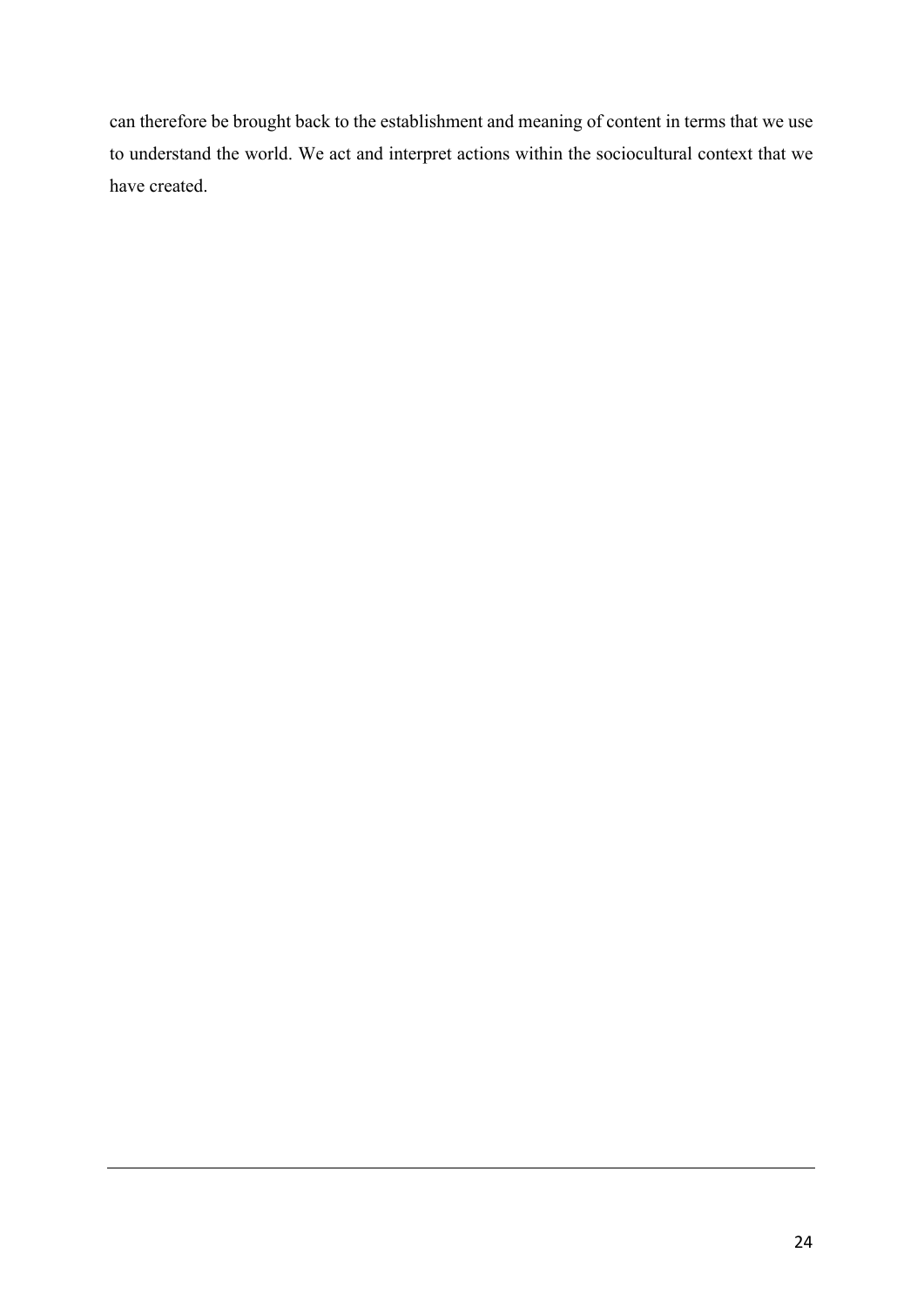# **Chapter Four**

### **Research Methodology**

### **4.0 Introduction**

My previous chapter disclosed the theoretical perspectives. This chapter deals with methodological perceptions applied in conducting qualitative research.

This chapter also explains briefly the methodological approach that has been chosen for this thesis, MCDA. The methodological approach is used in a variety of ways, but is often associated with the British linguist Norman Fairclough. It is also Fairclough's understanding of the methodology that is used in this thesis. Firstly, the MCDA will be conducted to analyze the images of each articles, before further conducting CDA for the textual writings. Secondly, the chapter will focus on why the analysis has been performed, how it has been performed, and what it has accomplished, in addition to discussing theoretical approaches of peer-reviewed researchers. Lastly, an explanation of validity and reliability along with the challenges facing MCDA as a method will be presented.

### **4.1 Research methodology**

Research always starts with a question. Therefore, it is important to ensure that the audience and researchers agree on what the concept means. To do this, it is essential to define the concepts.

The methodology is itself the tool in a research project. This tool can be defined as a systematic plan for gathering and analyzing observations about the world. Therefore, it becomes essential to systematize the collected data in order to analyze it for further understand of meaning behind the textual consensus. Øyvind Bratberg (2016) asserts that without a method, there is nothing that separates research from everyday knowledge. (Bratberg, 2016 s. 12) Therefore, the importance of following methodological guidelines through the writing process must not be underestimated by the researcher.

The application and selection of tools depend on the limitations, scope, and research question. Nevertheless, CDA is not a procedure that should be tailored to match any project, but should instead match the characteristics in the project process. (Jorgensen &Philips 2002, p. 76) The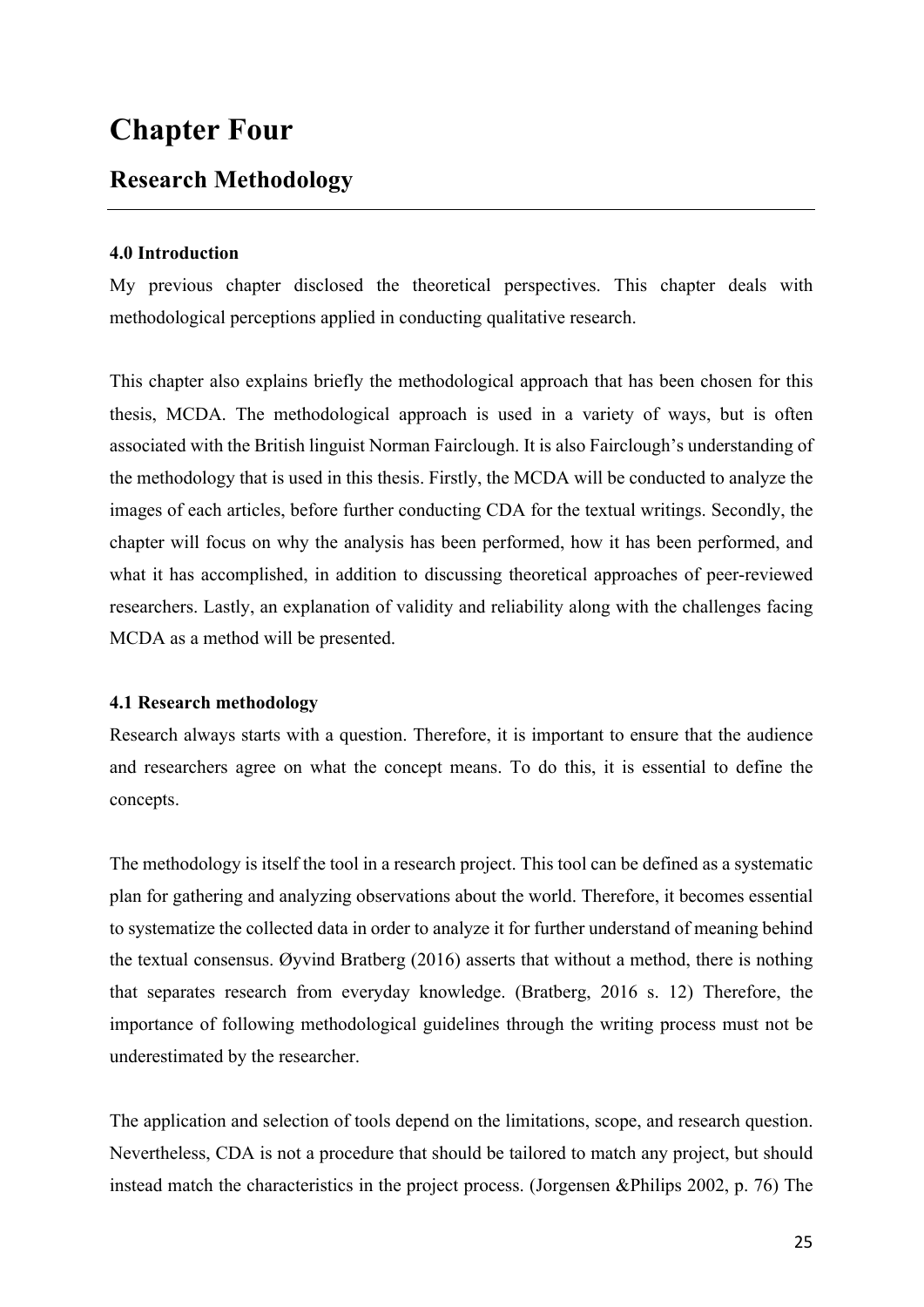analytical tools for this study are selected, changed, and considered in a constituted process through the analytical chapter. By following Fairclough's steps of methodological tools, the analysis will be able to follow a guideline and pattern of general facts through writing phase. By combining theory and analytical findings from MCDA, the subsection of the relationship between analytical findings and theory will appear more clearly. This combination will clarify the trends between analytical findings from only two magazines, one of each issue. Simultaneously, it becomes easier to keep track of the trends that appear more visible and lean on a more solid foundation.

### **4.2 Qualitative Research**

Conducting qualitative analytical research relies on textual and visual image analysis. I chose qualitative research rather than quantitative statistical investigation because my research questions are produced with the aim of discovering more qualitatively the characteristics and elements of textual writings and visual images in *Rumiyah* and *Inspire*.

Qualitative approaches often focus on subjective data that is not easily coded into numbers. The emphasis of qualitative research is on words and feelings rather than numbers. (Repstad, 2007, p. 25) As a result, it is not always necessary to generalize in qualitative research. This method tends to work with fewer subjects or respondent cases, but analyzes each case to a deeper level. (Repstad, 2007, p. 17) These techniques are specifically developed to analyze qualitative data using content, text, and conceptual analysis. This thesis therefore depends on the textual analysis approach, in particular MCDA, to examine relevant narratives from *Rumiyah* and *Inspire.*

There are various criteria for qualitative research associated specifically with written texts. Firstly, the texts must be readable. Secondly, they should not have been produced for research purposes. Thirdly, the texts must be available for analysis and research. Fourthly and finally, the texts should be relevant to the research process (Bryman 2012, p. 543). This assignment meets all four requirements, as *Rumiyah* and *Inspire* magazines are available, relevant, readable documents produced for ideological reasons. Similarly, the qualitative approach can also be characterized as a way of thinking about conducting qualitative research. The approach can engage in an in-depth inquiry of a social phenomenon by combining social reality, theories, and the analytical tools. These aspects will support the findings by providing an understanding of a social phenomenon explored through the totality of a constructed reality in *Rumiyah* and *Inspire*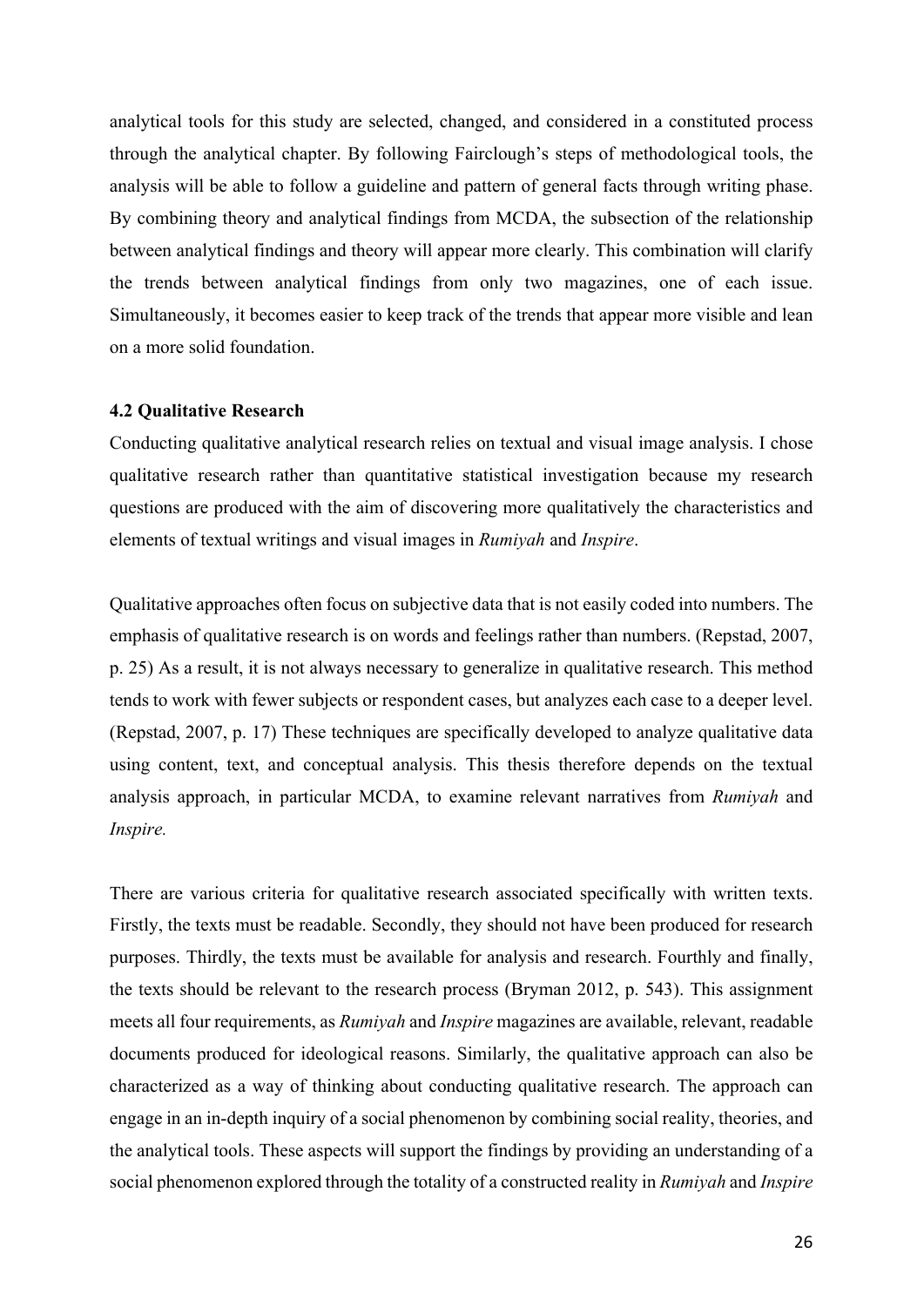magazines. Bryman (2012) explains this process as giving the researcher opportunity to see the phenomenon through the eyes of the people being studied. With this in mind, the analytical process will obtain good qualitative findings which will accordingly close the gap in social research that quantitative research is unable to fill. (Bryman, 2012, p. 398)

### **4.3 Explaining the Discourse**

Throughout an MCDA, it is essential to understand the meaning of discourse. However, the word discourse usually means conversation or discussion. More importantly, it suggests that the words we choose reveal our attitude aspects of life. However, Fairclough defines the phenomenon of discourse as "language use conceived as social practice". Discourse as a phenomenon manifests itself in practice in a variety of ways, which Fairclough defines as a "*way of signifying experience from particular perspective*". (Fairclough, 2000. p, 135This thesis focuses on just such a discourse. Accordingly, my attitude people that join terrorist organizations is revealed through words, particularly the words jihadist, freedom fighter, terrorist, foreign fighter, and martyr. Consequently, the selected words influence the audience and are presented through a social world. However, Bratberg (2014) asserts that discourse involves both what is being said and what is reasonable to believe within a given community. Discourse should be understood as a *"structure that makes sense of the text; a structure that sets the framework for sender and recipient, giving a cognitive and normative basis for action"*. (Bratberg 2014, p. 29-30)

Furthermore, a discourse is understood as the way we use language in different aspects of life, for example, when we interact in the public sphere or we use language in family relations. Similarly, a discourse can also occur in written form such as *Rumiyah* and *Inspire,* but also in visual images. Therefore, discourse can mean a regular conversation, but also denote a coherent array of linguistic units expressed in a given context. This context can also be termed as a text. I interpret this as finding meaning beyond the sentence in virtual propaganda. For example, is it reasonable to assume that jihadists have a different discourse than a doctor writing his annual.

There are some exact definitions and boundaries of what is considered discourse and what is not. Jorgensen and Phillips (1999) offer a more open approach to the term of discourse: "*A discourse is a definite way to talk about and understand the world (or a section of the world)".*  (Jorgensen & Philips, 1999, p. 9). I believe this sentence provides a suitable definition of discourse. Consequently, cyber jihad represents a unique understanding of the world. The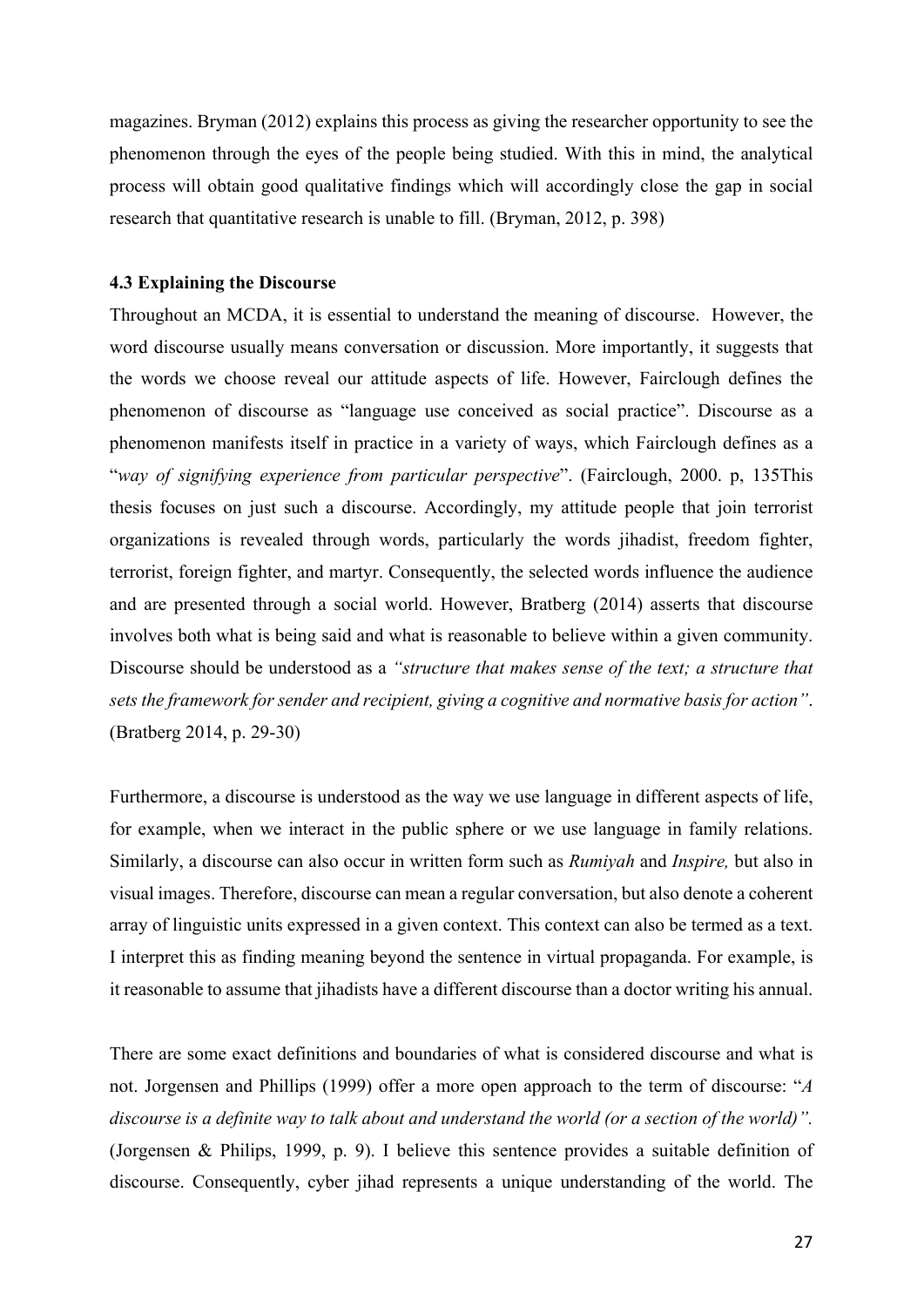jihadists' ideological worldview is an interpretation that a small percentage of the world's population share with them. As a result, different worldviews and understandings will lead to different actions, where some actions are disliked by the majority.

### **4.4 Multimodal critical discourse analysis**

This thesis as mentioned contains an MCDA of visual images in combination with a linguistic CDA. Although language is not the same as textual writings, it can transfer concept of textual writings into concepts of linguistics for visual analysis. (Skrede, 2017, p. 96) Meaning are created not only by language but also by visual elements such as images, colors, modality, eye contact, and angles. (Machin, 2013, p. 347) The analysis of visual images will function alongside the CDA of textual writings.

MCDA is not only interested in how individuals use different signs to communicate (such as how the color red may mean danger, for instance), but also in the underlying meaning of the sign, in this case, the color red. If the red color appears strong, blurred, or weak, the meaning changes with the color strength. An advertisement will not have a diluted red-color; an intense and powerfully colored car is used to connote a high-quality product. (Machin, 2013, p. 30) However, because MCDA is meant to illustrate how images work ideologically, it is not enough to describe an approximate value of different modalities. The researcher must clarify what the meaning and effects of the different modalities. (Skrede, 2017, p 100-101)

#### **4.5 Critical discourse analysis**

This thesis is partly based on Norman Fairclough's three-dimensional model for CDA, which emerged in the late 1980s as a programmatic development in European's discourse studies. Since then, this model has become one of the most influential branches of textual analysis, providing a step-by-step method for a more comprehensive and orderly analytical process.

Fairclough explains that CDA tries to unite and determine the relationship between three levels: 1.) text, 2.) discursive practice (writing, reading, speaking, and hearing), and 3.) social practices as the larger social context that influences the text and discursive practices. Therefore, in discussing cyber jihad, the people producing the texts would be terrorists or scientists, and the perspective that includes criticism of power suggests that the researcher ask how the discursive practice is used to break or legitimize social structures. (Hodges et al., 2008) The analysis can also strengthen critical language awareness among readers and producers, illustrating the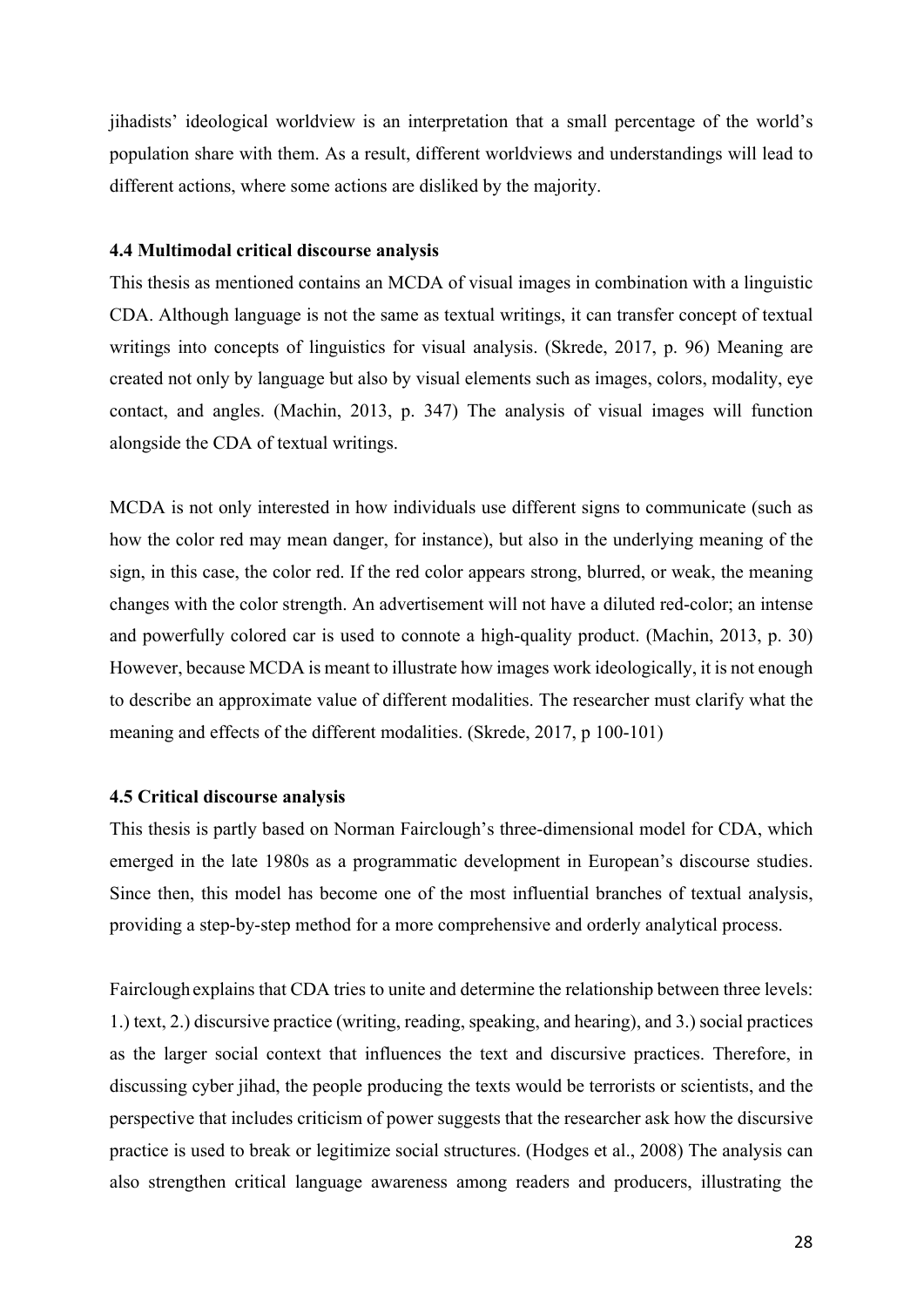influence of this discourse in areas where the analysis indicates that the discourse had an adverse effect. However, what effects are considered unfortunate will depend on the readers view.

Fairclough is known as one of the prominent and leading figures in language, society, and discourse. He states that texts have a number of features that potentially convey ideology, including vocabulary, metaphors, imagery, grammar, courtesy conventions, premises, and other institutionalized frameworks for communication as well as different structures and styles. The difference between discourse analysis and CDA is that the latter is problem-oriented. Fairclough sees texts as ideological if they construct, reproduce, and transform social power relations. (Fairclough, 2003, s. 1-2) *Rumiyah* and *Inspire* magazines are complex texts that combine language with visual images. The language seems at first glance to be ideological, through the creation of a radical representation of the world as "a social process". (Fairclough, 1989, p.19) Accordingly, Fairclough describes the discourse order as the historical impression of socio-cultural practice on a discourse, but also as a social order in its discursive form. Discursive practice has a dialectical interaction with other social practices. By this, Fairclough means humans are creating rules and guidelines through understanding and meaning. (Fairclough, 2003, p. 10). We employ CDA when power is used in a way that has unfortunate consequences for certain social groups. Power is often tolerated because it is hidden and depicted in a way that would not be tolerated if it was completely visible. This dynamic is easily detected in the analysis of these radical magazines; although the writers do not participate directly in military or terrorism activities, the understanding of meaning is based on extreme Islamic ideology, which demonstrates that humans are mutually committed to each other.

French professor Michel Foucault also has great interest in the linguistic field, concerned with how power is exercised through language. Accordingly, Foucault tries to link linguistic text analysis with macro and micro sociological perspectives. Foucault's methodological approach is text oriented aims is to bring three different types of analysis together. (Fairclough, 1995, p. 2) In doing so, Foucault is using analysis of social practice, analysis of discursive practices, and textual analysis. He distinguishes between discursive practices and other social practices by using the discourse about the linguistic phenomena: speech, sociological systems, and written words. Conversely, Fairclough points out that discursive guidance is expressed through ideological guidelines for social relations and pragmatic norms for interactions through language and other communication forms. He describes genre as a way of using the language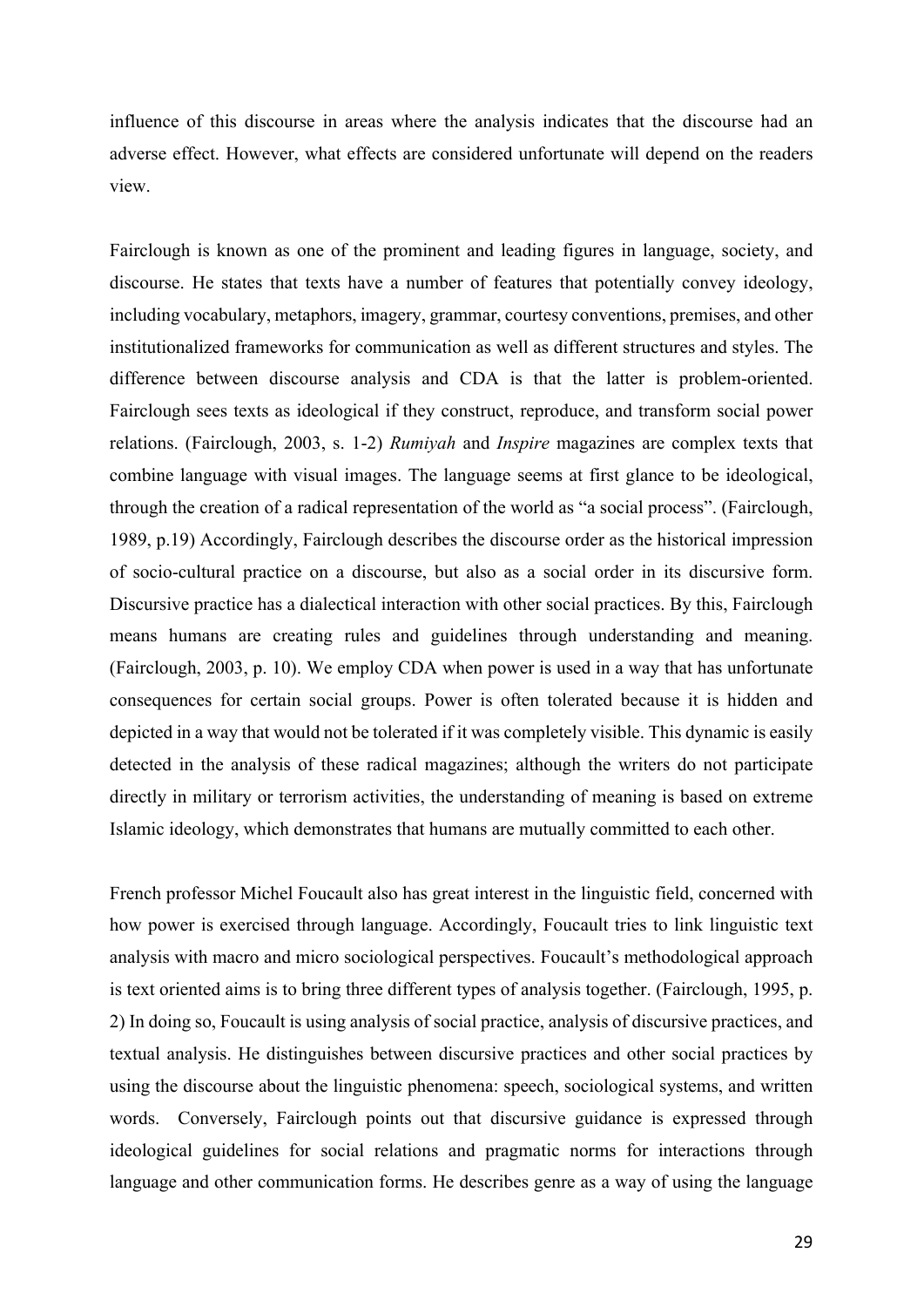in connection with a specific social activity. (Fairclough, 1995, p. 31-33) For example, he uses the term text to describe the configurations of genres that are conventionalized in a particular historical context. However, both ISIS and AQ use visual images, speech, written words, sociological systems, and videos in their propaganda on social media platforms such as Twitter, Facebook, and Instagram. Fairclough is concerned about a broad spectrum of power and discursive practices in *Rumiyah* and *Inspire* that includes visual images and text. Likewise, the language in *Rumiyah* and *Inspire* reflects a constructed reality that is exercised through power.

#### **4.6 Fairclough's Model**

Fairclough developed a model for CDA. He assumes that any instance of language is a communicative event.

Accordingly, CDA is a model that seeks more information about how language use reflects on social problems, ideologies, and patterns with the intention of raising critical reading awareness. As such, the textual analysis must be supplemented with contextual analysis. Firstly, the text must be interpreted based on the production, distribution and consumption terms that surround it (discursive practice), how it relates to current genre and text norms, and what context is found in other texts. For this, we must discuss how the discourse practice establishes, affects, and influences by other sociocultural practices that are not directly linked to the text.

Fairclough assumes that language helps people to affect change and can therefore be used to change people's behavior. Any form of language is a communicative event with three dimensions: text, discourse, and social practice. Discourse is the collection of words and characters we choose when we speak or write. When Fairclough talks about discourse analysis, he distinguishes three levels of discourse for analytical purposes, but in social life these dimensions coexist and can therefore be used in different textual analytical projects. (Jorgensen & Philips, 1999) This coexistence is exemplified by the fact that the words we choose makes us feel that we are taking part in a certain community. Any text contains a form of interpretation. An individual can be a foreigner in one community, a Syrian citizen in another, and a refugee in yet another. However, the word we use are important. The way we talk about any subject can change the view we have on the subject, which suggests that language is not neutral. Language often contains assessments, values, and attitudes that the sender will convey to the recipient. Furthermore, language creates opinions and in a certain way characterizes people's attitudes, meaning that it also creates social practices and relationships. Language is therefore the power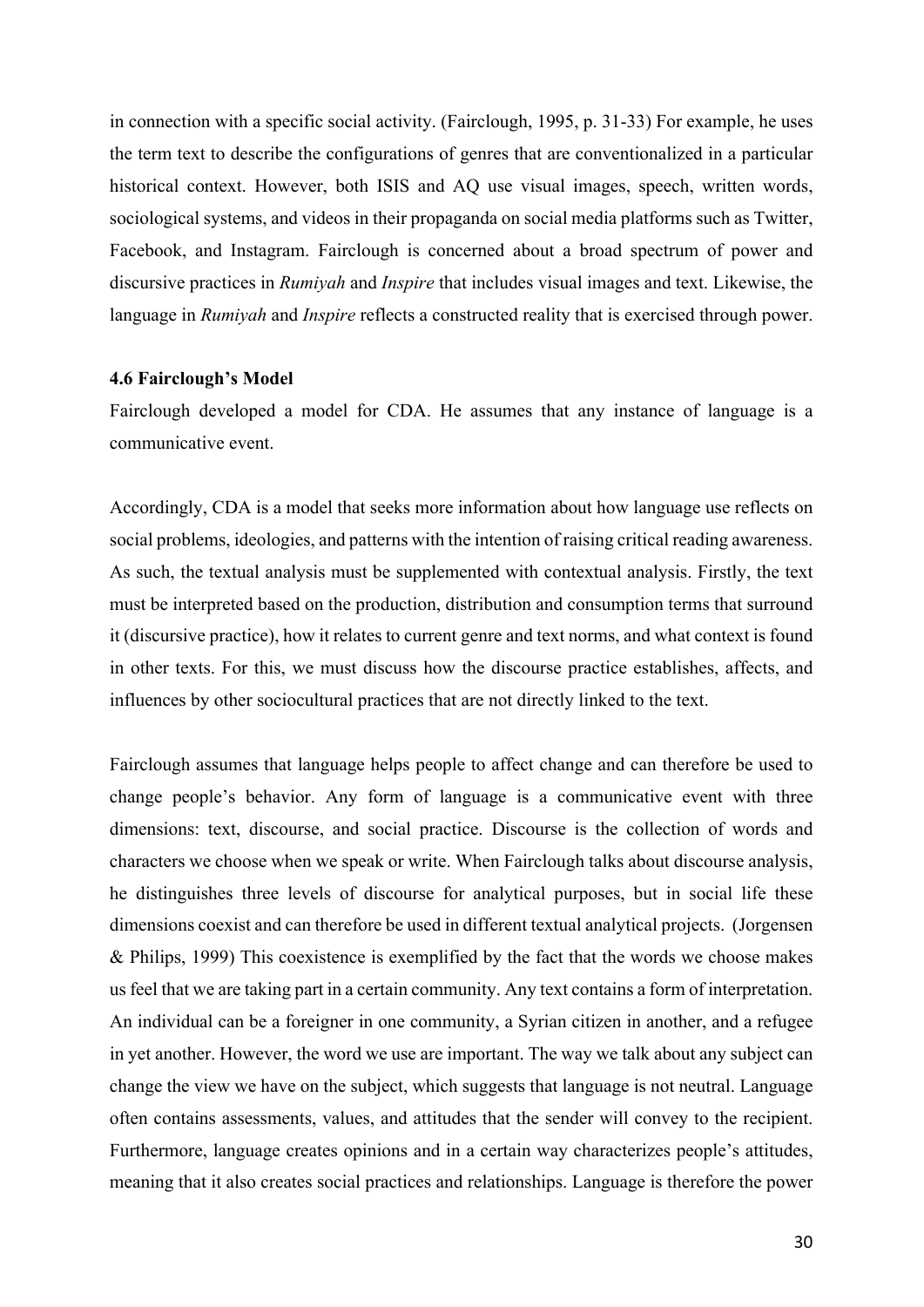behind our communication and forms our social community though words. In every location where people live there the same types of communication are often found. (Fairclough, N. 1989) Language and communication are linked to the societies in which we are located. However, this location needs not be physical. Cyberspace has created new areas for communication where the same attitudes can be shared through different communication devices, so that people can create power in their social communities by using words to spread the norms and traditions of their organizations.

The textual analysis can begin once the discursive context has been clarified. The results will be linked to the overall socio-cultural practice to which the discourse and the text belong. However, there is no blueprint for the three dimensions, which often overlap: analysts, for example, begin with a sense of the social practice in which the discourse is embedded.

The three-dimensional analytical model outlines Fairclough's analytical process, which can contribute to a clearer understanding of the structure's composition. Still, the analysis has many precautions, and it is therefore important to follow a procedure with concrete analytical explanations together with the theory of social constructivism. Although the model is fully implemented, in Western academic fields it has been criticized at certain points. For example, the model is difficult to use and understand, even though there has been much literature published about it. The discursive practice is explained in relation to the social constructivist practice, and the main research question's task is to uncover the characteristics of cyber jihad that *Rumiyah* and *Inspire* may possess. The main emphasis will be on the differences between author and audience. In addition, the model works differently from culture to culture, especially when considering low and high context culture where people speak indirectly and use visual images to explain certain situations. Sometimes the focus is on what is not being written or said. However, there is no one style with which to conduct this CDA. I see the model as highly useful when it comes to determining what the sender wants to convey to the recipients, but also when I want to determine what behavior the sender wants from the recipients.

### **4.7 Data collection & sampling procedures**

For this thesis, the data collection method is MCDA, or more specifically propaganda magazine analysis. Firstly, MCDA will be conducted to analyze the images of each article before further conducting CDA for the textual writings. By exploring visual and textual characteristics and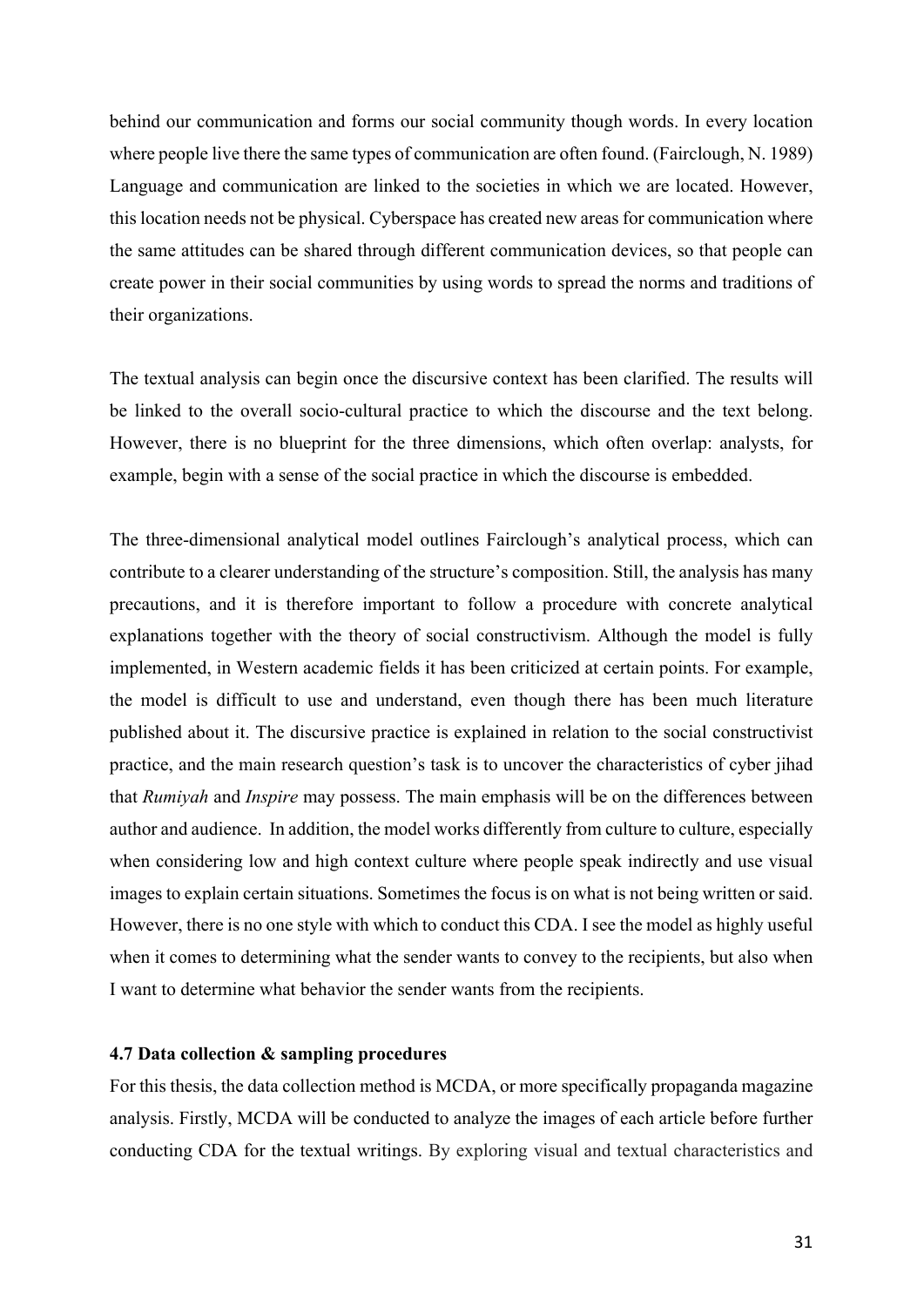elements of virtual magazines *Rumiyah* and *Inspire* I hope to increase understanding about the significance of the field.

The magazines are easily accessible through simple internet searches. I collected my primary data, the 12th issue of *Rumiyah* magazine ("*It will be fire that burns – the cross and its people in Ragga*") and the 17<sup>th</sup> issue of Inspire magazine ("*Train derail operations*"), from Jihadology.net. The analysis involved using analytical tools to investigate the downloaded volumes that are stored on my computer. It is also important to mention that this thesis contains existing data. The methodological approach therefore features an unusual qualitative collection method that differs from common methods such as interviews and observation collection.

The data consists of the most recent issue each of *Rumiyah* and *Inspire*. Six articles from each magazine where analyzed. This sampling procedure is called purposive sampling, which is more or less a sampling technique relying on the researcher judgement of choosing. Images of each article were described and catalogued by a label further described in chapter five. Similarly, all six articles in both issues were classified into categories. Articles that included similar content in each magazine were categorized prior to analysis for additional qualitative investigation. According to authors Potter and Wetherell (1987), there is no correct, natural limit to the choice of material. (Potter and Wetherell 1987, p. 162) Due to scope and space constraints, I restricted my material to only two issues of English language-written virtual propaganda.

In addition, I have struggled to collect data in the correct way. The analytical gathering procedure became far more difficult than initially assumed. The authors who describes methodological frameworks such as Bratberg and Fairclough use an unnecessarily difficult language that is not particularly reader-friendly. I have had significant trouble understanding how to gather the material and interpret the analyzed data in order to fit the thesis, although detailed descriptions of the process exist in the literature.

According to Fairclough, analyzing discourse is an essential resource for anyone using language data, but many researchers cannot obtain as much data as they would like because they are unsure of how to analyze and investigate their material. (Fairclough, 2003, p 7) Therefore, this thesis will follow different sources by using a step-by step guide from different scientists, but mainly Fairclough's textual analysis checklist. By following these methodological tools and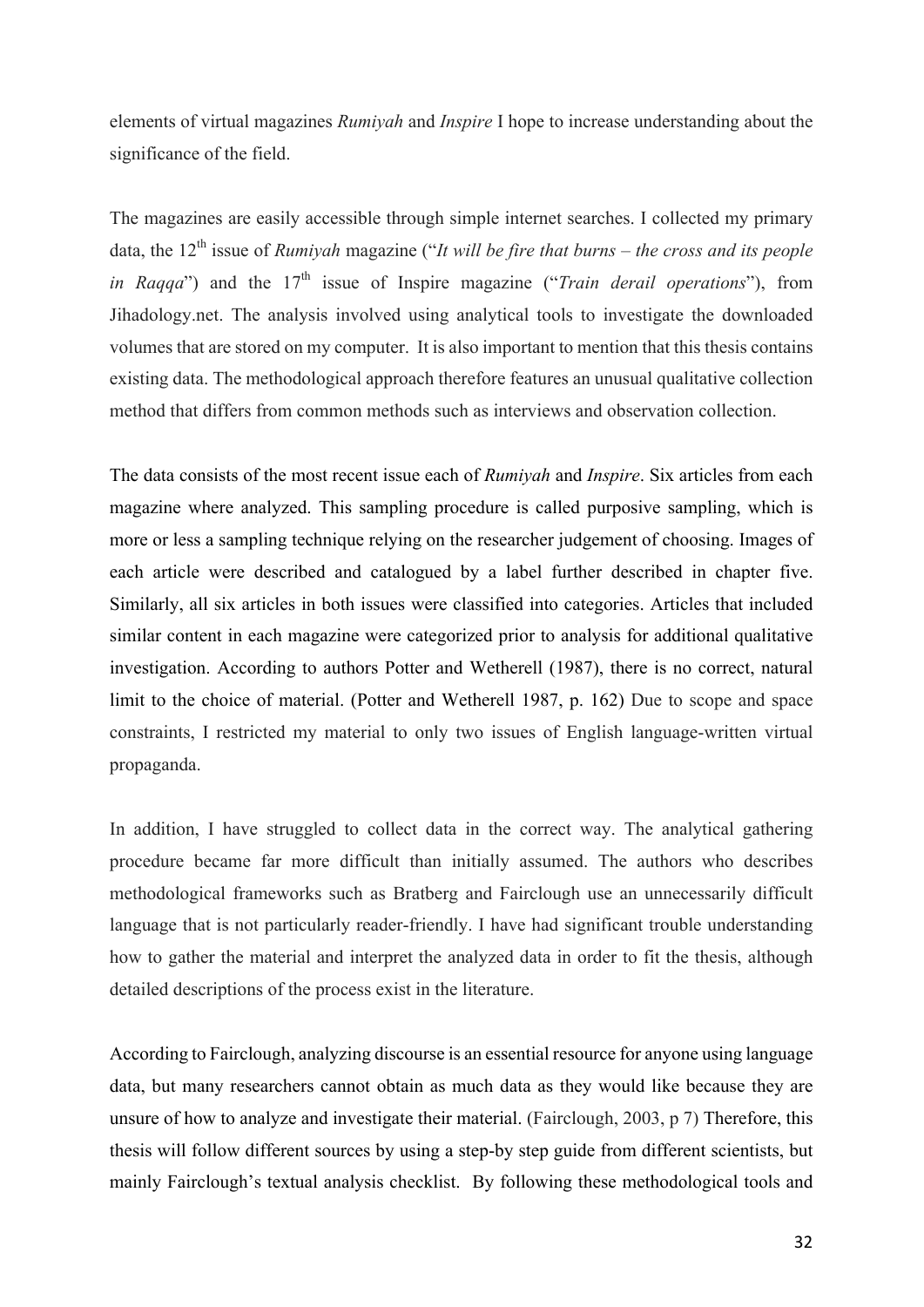steps, the analytical chapter combines the focus of grounded academic research and the importance of control between chapters.

#### **4.8 Reliability and validity**

To assess the quality of research, we use reliability and validity. The reasons for this choice is to make sure that we are reading serious research. It cannot be assumed that research is of high quality.

Reliability is associated with quality and often refers to the repeatability of findings, implying a critical assessment of whether the research has been conducted in a reliable and trustworthy manner. (Thagaard 2009, p. 198). According to Bryman, the term involves the question of whether the results of any given study are repeatable, (Bryman, 2012, p. 46) i.e., whether another researcher who used the same method would achieve the same results. Therefore, it becomes more important that the researcher argues for reliability by explaining how the data has been developed during the research process.

However, the problem of using CDA is that the method cannot strictly control the criteria for reliability and validity. It has been questioned whether CDA is a sustainable form of social science research, and the method has been critiqued by several institutions. CDA cannot be fully assessed with the same strict criteria of validity and reliability, which specifically use the quantitative research method, because the research is based on an empirically interpretive tradition rather than a quantitative experimental tradition. Simultaneously, it is important when using this method "*to rely on a broader understanding of validity, such as the validity of research in the broader sense (…)"* and it must "(…) *be given a clear representation of the basis for a particular interoperation and the implications that follows*. (Bratberg 2014, p. 54)

However, the researchers should specify how they reach their results. Therefore, the reliability and validity of this thesis is achieved by ensuring that the study can be tested to a certain extent. To this end, I have explained the selected research decisions and methods. I have formulated a research methodology that can be tested to a decent level, although this method is more difficult and less relevant than other methods.

According to Bryan (2012), validity is concerned with the integrity of the results and conclusions of the research. It is the interpretation of data that is validated, not the measurement.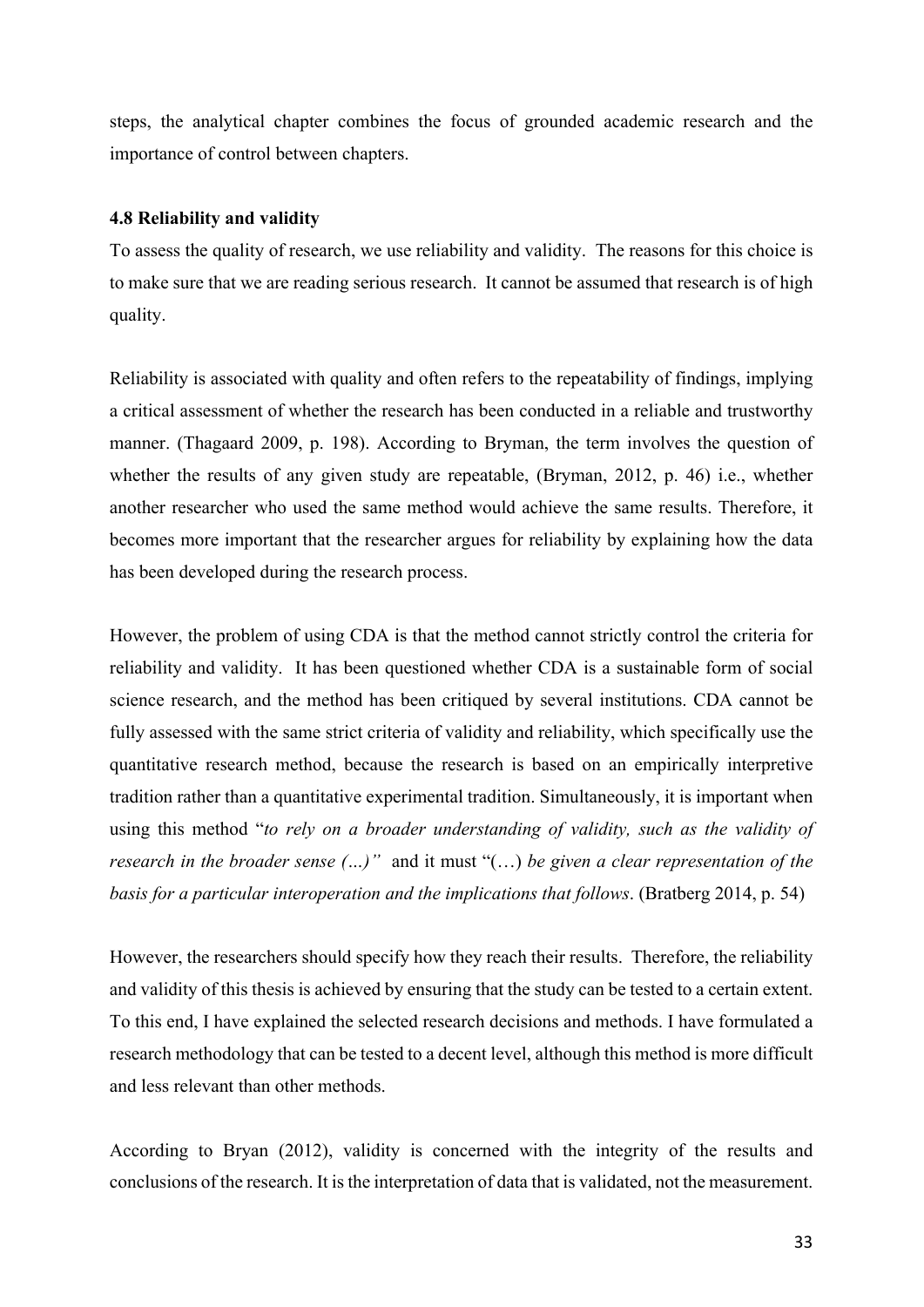Therefore, the interpretation process must be carried out with high quality. The analytical research process of *Rumiyah* and *Inspire* must be concrete and visible. Bryan (2012) also states that a conclusion is true if it is based on true premises. (Bryan, 2012, p.45). Therefore, it is important to sample the data with Fairclough's step-by-step method to increase the chance for the data to appear valid and correspond accurately to the real world; it is at this point that the data will appear to be founded on true premises.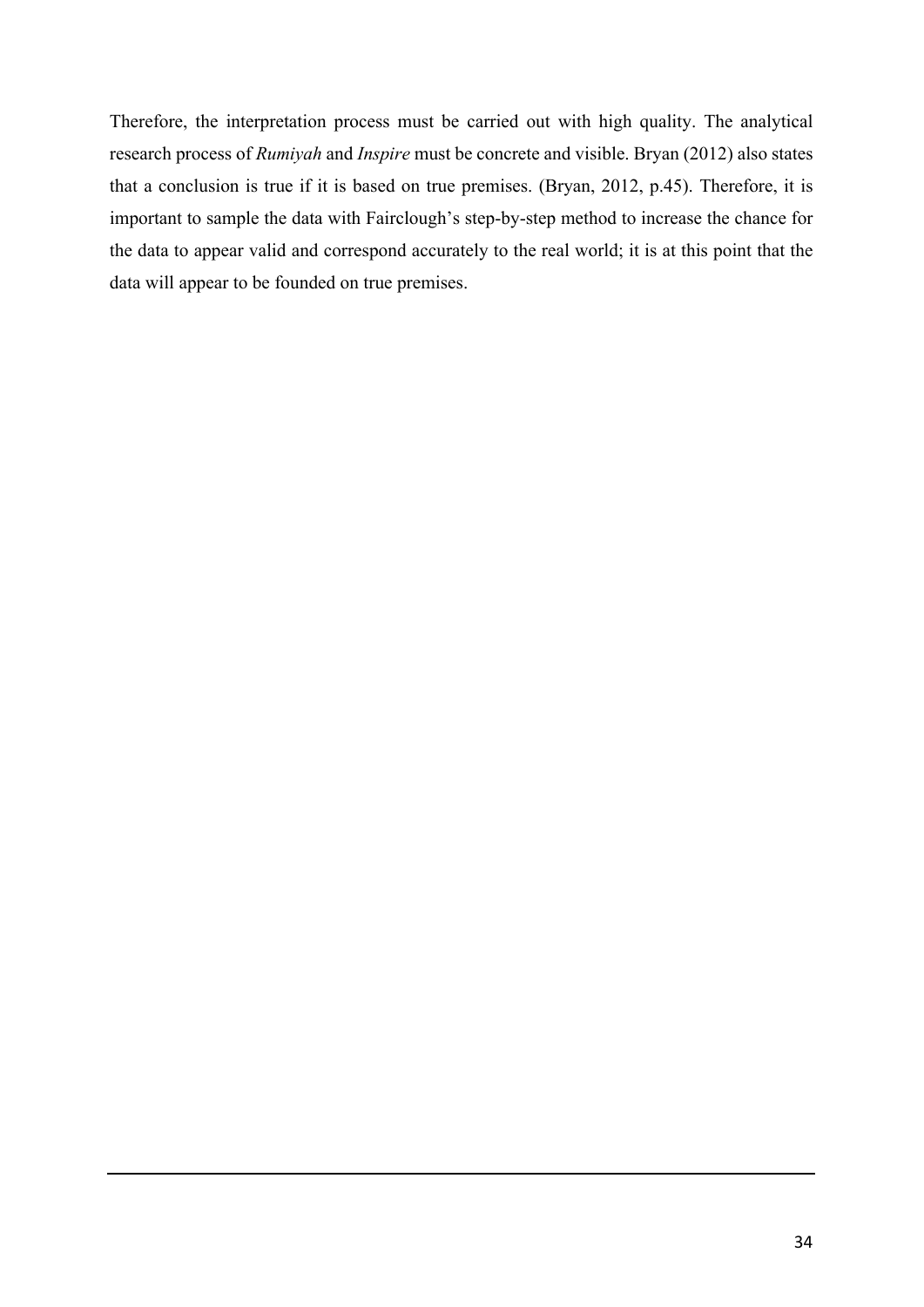# **Chapter five**

### **Context: Cyber jihad**

### **5.0 Introduction**

It is important when reading this thesis to have a clear definition and understanding of the different terms and discourses. I will start by explaining the meaning of virtual jihad in cyberspace. Secondly, I will clarify and define aspects of cyber jihad to avoid misunderstandings of the term. Lastly, I will explore the and explain detail of ISIS and AQs cyber caliphate and its determination to succeed, before explaining the textual sources *Rumiyah* and *Inspire*.

### **5.1 Virtual jihad in cyberspace**

In recent years, the internet has created a whole new society within the communication discourse. This creation has led cyberspace to become an important tool for various jihadist movements. As a result, the Information Age is providing new challenges for security agencies. President Obama addressed the importance of fighting ISIS within cyberspace at the Summit on Countering Violent Extremism in early 2015 and said:

*"(….) the high-quality videos, the online magazines, the use of social media, terrorists Twitter accounts – it's all designed to target today's young people online (….)" (CNN NEWS, 2015)*

The quote illustrates that the world has begun to face the problem of cyber jihad. Politicians now see how important the underlying impact of terrorism is. However, possession of *Rumiyah* and *Inspire* is not regulated in Norway as it is in the United Kingdom, although it may often seem as though such restrictions are on the horizon.

One of the main distributers of cyber jihad material in cyberspace today appears to be ISIS. The media center for ISIS is called Al-Hayat and was established in the early spring of 2014. Looking their further expansion, they created a logo similar to the Arabian TV channel Al-Jazeera. This logo is seen all over the news, and further pictured in one of ISIS most important propaganda tools, *Rumiyah* magazine. The content of *Rumiyah* includes various reports from ISIS-controlled areas and frontline statuses of warfare, as well as religious texts. However, both ISIS's and AQ's propaganda apparatus are well organized with several modern platforms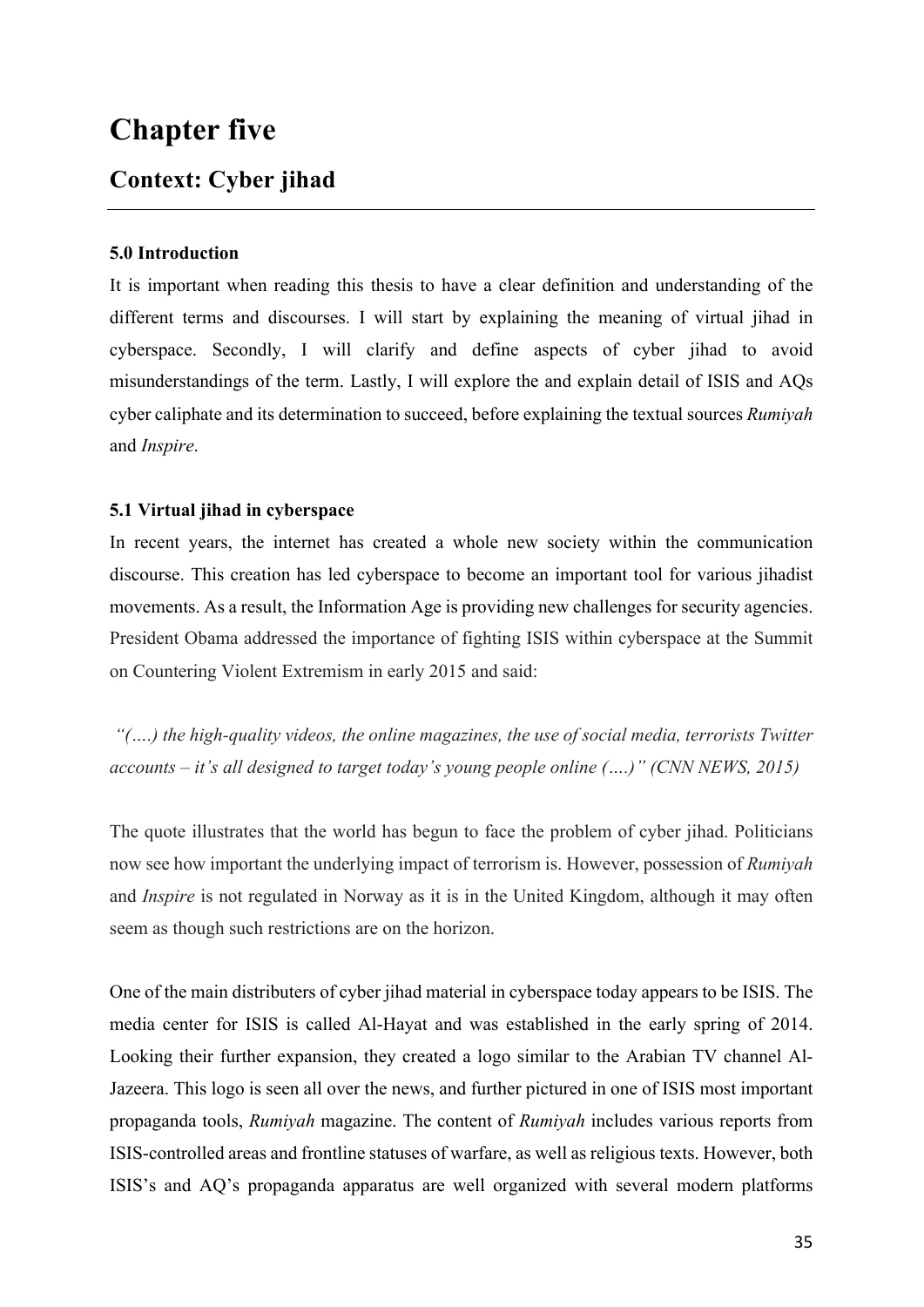through which they distributed their message. By promoting the idea of a physical caliphate and encouraging their audience to carry out terrorism activities, these groups try to spread the message of their worldview. (Gambhir, 2016. p. 10) It is assumed that ISIS strategically employs talented and charismatic people to recruit on the internet youths who sympathize with their ideology. (Venhaus, 2010. p. 8-9) Accordingly, Thomas Hegghammer states that no virtual propaganda is produced by an inner core of any jihadist or militant movement, observing the difficulty of determining the link between AQ's leadership and the virtual publications' editors. Islamist propaganda such as *Inspire* is often produced by individuals with entrepreneur backgrounds and no direct ties to or involvement with militants and militant activities. (Hegghammer, 2010) Some of these individuals may also be specialized in textual writings and visual image design.

### **5.2 Cyber**

The role of cyberspace in terrorism activities was brought to light in a major way after the Boston Marathon bombings in April 2013, when the jihadist was radicalized by the *Inspire* magazine. (Liang, 2015. P. 2) As a result, security agencies started to intensely trace terrorists in order to prevent future incidents.

For instance, cyberspace is a global domain within the information environment that uses internet access to further connect to information's technology infrastructures. In computer communities, therefore, "cyber" often refers to computer systems, information systems, and knowledge about the internet. (Cavelty & Brunner. 2016. p. 4) Although the term is often associated with science fiction and futurism, the concept of cyber is more popular and relevant than ever before. The term "cyber" aims to highlight the boundary between the "real" and "cyber" (as in not real) dimensions of life. (Euorpol, 2017, p. 1) Accordingly, the American poet Jon Perry Barlow wrote in a declaration of the independence of cyberspace that it is a world that is everywhere and nowhere, but is not where bodies live. (Barlow, 1996) In 1993, an article by John Arquilla and David Ronfelt called "Cyberwar is coming" was published to attract attention to this subject. The authors used the term cyberwar, which was a war of knowledge based in a digital world. The article argued for a shift in society and how this shift would create a new arena for conflict. Conflicts would not occur in battlefields as they used to do; instead they would occur in cyberspace, a virtual war which would be hard to determine. (Arquilla & Ronfeldt, 1993) These conflicts underline the successful campaign of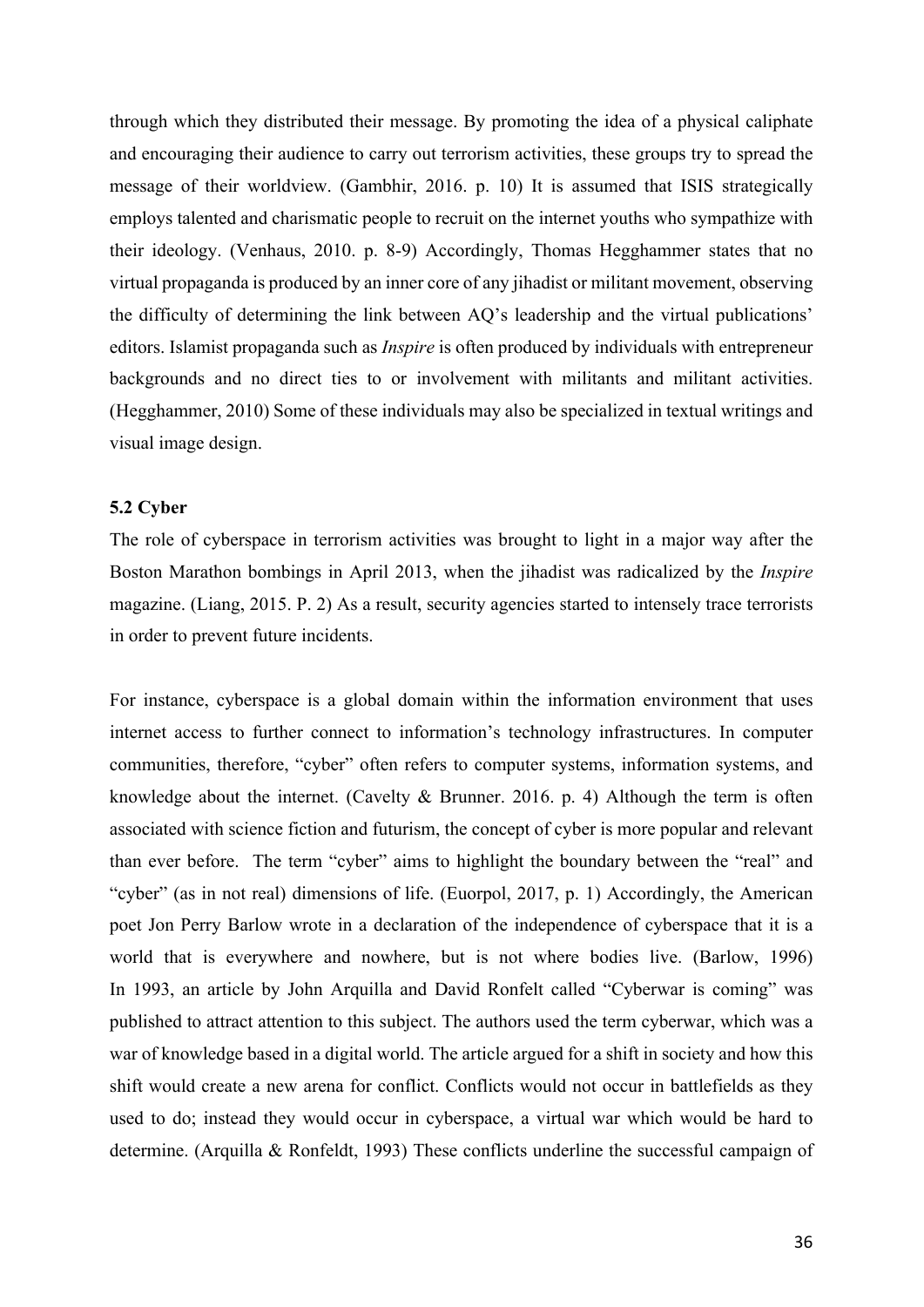the idea of terror as a stream of images, hidden messages, and textual linguistics in an effective battle of psychological tools for recruitment. (Liang, 2015. p. 6)

#### **5.3 Jihad**

Jihadism, like the word jihad from which it is constructed, is a difficult term to define. No general meaning has been developed and the term often seen as a virtual moving target. (Hammer & Rothstein. 2012. P, 263.) In addition, the term has become highly popular among the Western media in recent years. Subsequently, the media has been criticized by Muslims that the term has been constructed in Western languages to describe militant Islamic movements that are perceived as existentially threatening to the West. Muslims say that the term literally means "very helpful". (Hellestveit, C. 2005, p 70)

Similarly, Hellestveit (2005) says that jihad is one of the main principles of Islam and means that a person should use all of their power on a concrete task; in this context, the term is often used to defend Islam against both inner and outer enemies through spiritual or physical struggle. (Hellestveit. C2005, p 70) Inner enemies are often defined as sin against god or battle of the devil, while the outer struggle often consists of forces that threaten Islam as religion or the Muslim community. However, as mentioned earlier, this thesis does not use the term of jihad as the original spiritual meaning in Islam, but rather the violence-based ideological distribution of terrorism found inside the textual writings and visual images of *Rumiyah* and *Inspire*. (Antinori, 2017, p. 1)

Furthermore, in recent years, jihad has by Western media been associated with terrorism, violent extremists and holy wars. This association seems to be used by religious and political leadership to legitimize violence, even though holy texts in Islam have few definite definitions of jihad. In Islam's early times, jihad was termed as offensive, whereas in recent years it has been defined as defensive to protect Islam from threatening forces, but sometimes with offensive and aggressive tools. (Rapoport, 2002. p, 10-11) Similarly, aggressive, one-sided, and offensive interpretations of religious verses from the Quran, Hadiths, and other Islamic sources have been seen as a reason for jihadism and violent terrorist acts. (Hellestveit. 2005, p 70) An example of this is from *Inspire* Magazine, although *Inspire* has a more practical approach to terrorist acts. These practical approaches are in particular bomb recipes and assassination advice, and are often grounded theologically and ideologically in sacred texts. An example of this is: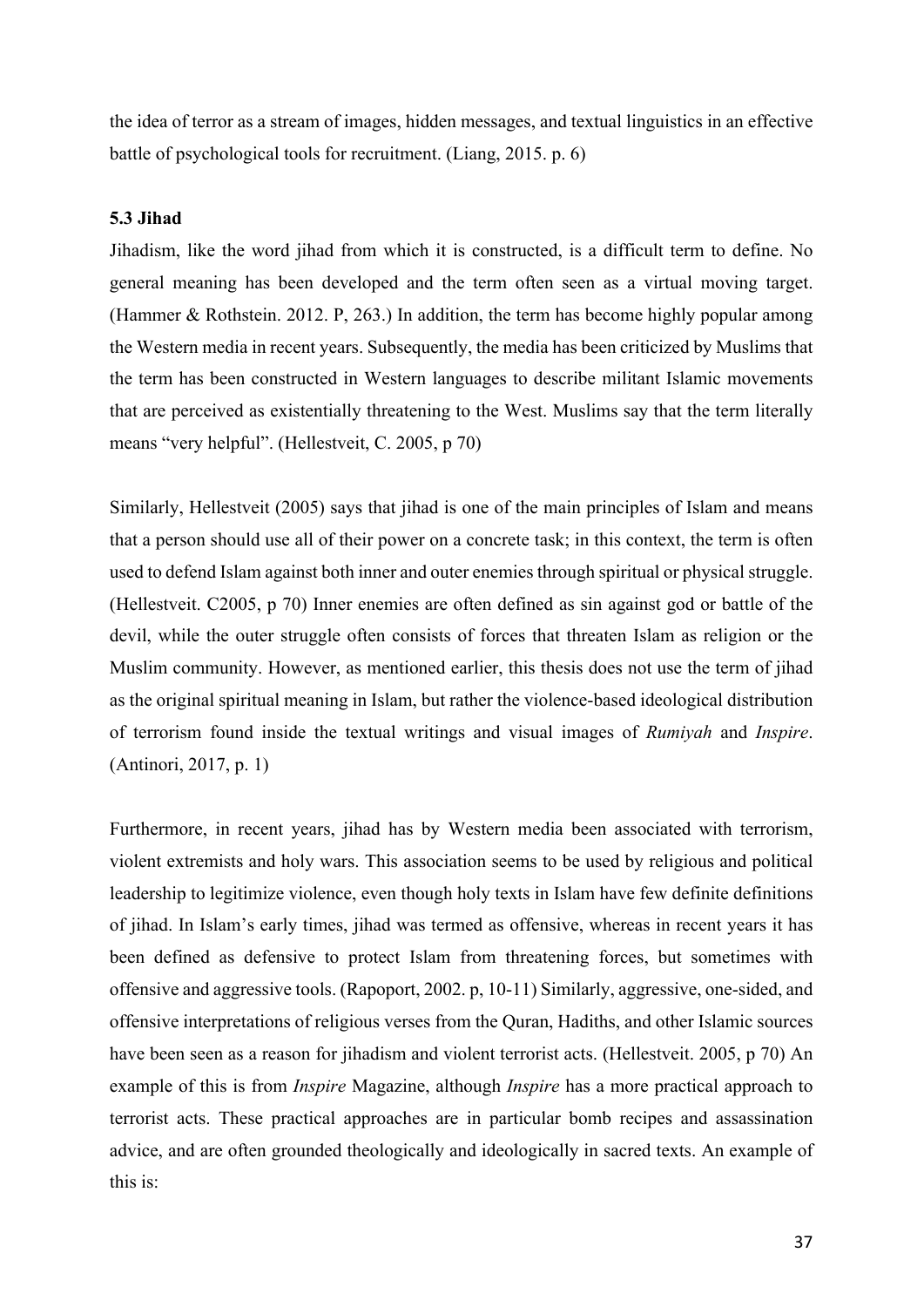*"From among them, was the call directed towards the Muslims in the West to carry their responsibility and duty toward this great religion. And their motto was still the same. - Then fight in the cause of Allah, you are not tasked (held responsible) except for yourself, and incite the believers, it may be that Allah will restrain the evil might of the disbelievers. And Allah is Stronger in Might and Stronger in punishing. (4:84)"* (Inspire#17, p.3)

This way of using religious verses from sacred texts is also illustrated throughout the first subsection of *Rumiyah*'s 10th issue, "*The Jihad in East Asia*":

Allah Said, *"it is He who expelled the disbelievers among the People of the Scripture from their homes at the first gathering. You did not think they would leave, and they thought that their fortresses would protect them from Allah; but (the decree of) Allah came upon them from where they had not expected, and He cast terror into their hearts" (Al-Hashr 2). (Rumiyah #10, p. 1)* 

Although all the great world religions have used and still use sacred texts to legitimize violence, it is important to point out that the vast majority of Muslims interpret their sacred texts as peaceful. Furthermore, there are only a small number of jihadist that interpret these verses in an extreme direction. These views are illustrated in both *Rumiyah* and *Inspire*, and are therefore often taken out of contexts and referred to as cyber jihad.

## **5.4 Cyber jihad**

The term cyber jihad is characterized by the globalized internet usage among ISIS, which represents itself as the cyber caliphate in its war against the West. (Antinori, 2017, p. 6). To suggest and describe a complete description of the word cyber jihad that is both attainable and desirable, its essential to focus on the meaning of the definition. The term must be concrete in order to create a definition that is useful to the thesis. In the Oxford Dictionaries, the word "definition" is defined as a "*the formal statement of the meaning or significance of a word, phrase, idiom etc*." (Dictionary, 2018) However, my self-made definition of cyber jihad as mentioned in subsection 1.2 is defined as the "*intentional use of loaded textual writings or visual images to produce an emotional response in order to promote jihad by using cyberspace as modern telecommunications."* The term cyber jihad further provides and describes a clear picture of the unclear system we live in. The definition shows us how modernity meets tradition in a postmodern global world.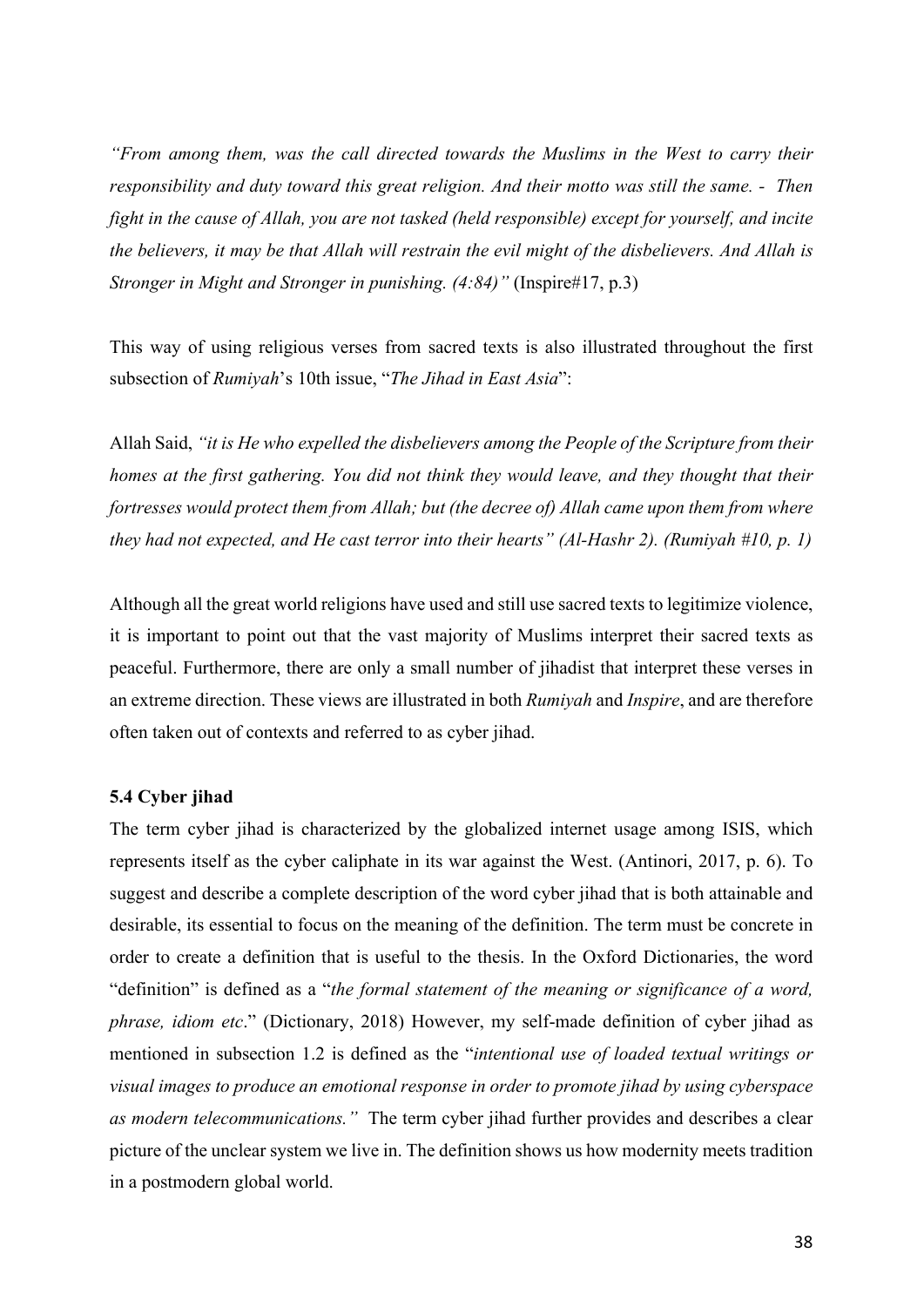## **5.5 Cyber caliphate**

ISIS maintains a variety of different social media platforms in their aggressive message-sharing. Harleen Gambhir (2016) says that ISIS supporters share propaganda on Twitter, Telegram, Zello, Tumblr, Snapchat, Silent Circle, WhatsApp, Kick, Last.fm, Instagram, Alrawi, Archive.org, Google Drive, ISISsingles.com, Quora, Skype, Threema, WordPress, YouTube, and JustPaste.it. (Gambhir, 2016, s. 25) These different platforms illustrate the vast scope of the communication channels that are used to spread ISIS's message.

Between 2011 and 2014, the estimated number of foreign fighters in Syria and Iraq was between twenty and thirty thousand. (Gambhir, 2016) ISIS's campaigns generally expand and develop an enormous propaganda apparatus, which is one of the most effective tools for expansion and recruitment. (Snow, 2003, s. 21) Both *Rumiyah* and *Inspire* can easily be located by using ordinary search engines in different languages, particularly in English, French, Arabic, and Russian. The magazines are accessible on many different websites and can easily be read by jihadists, researchers, and mainstream internet visitors. Nevertheless, there are no statistics regarding how many people actually read or possess these magazines. In order to spread their message to their target audiences, ISIS and AQ members have released a large number of online propaganda magazines prior or in addition to *Rumiyah* and *Inspire*:

**Konstantinyye** is an Islamic propaganda magazine which was first published on June 2th, 2015 by ISIS. The name is taken from the Turkish city of Istanbul and its focus is to criticize the Turkish Kurdistan Workers Party (PKK) and the Turkish leaders. The magazine appears less professional than *Rumiyah*, which has replaced *Konstantinyye's* position by offering different languages.

**Dar al-Islam** is a French language propaganda magazine from ISIS which also was replaced by *Rumiyah* in 2016. The magazine appears quite similar to *Rumiyah* in both quality and graphic design.

**Istok** is a Russian language propaganda magazine from ISIS, similarly replaced by *Rumiyah* in 2016. As with *Dar al-Islam*, the magazine appears quite similar to Rumiyah in both quality and graphic design.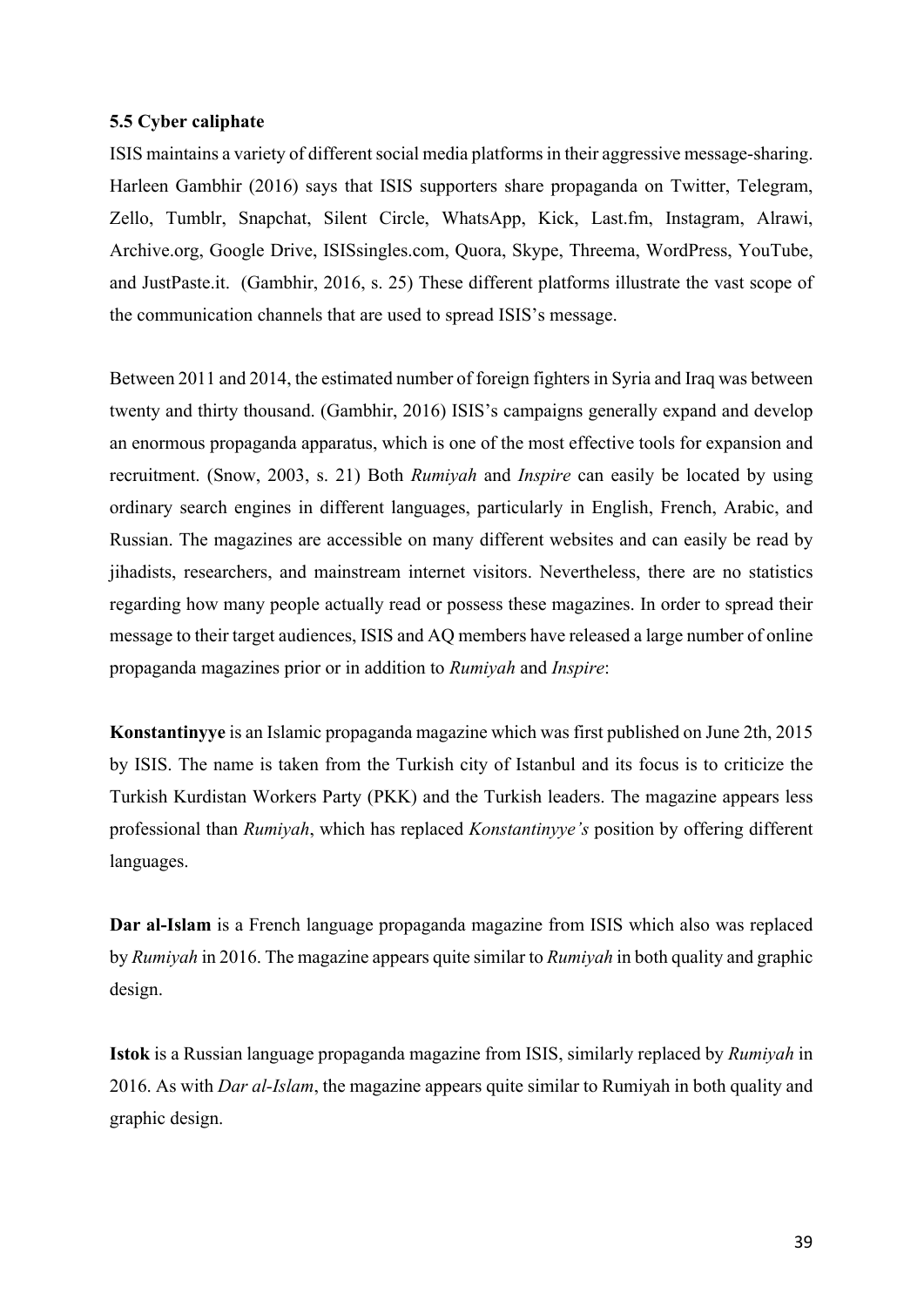**Al-Shamikha** is an exclusively AQ magazine which only targets women and children by promising a great life under the caliphate of Islam. The life is glorified with promises of opportunities together with a foreign fighter inside the caliphate.

#### **5.6 Textual source 1: Inspire magazine Issue 17**

On July 11<sup>th</sup>, 2010, the virtual magazine *Inspire* was released by Al-Qaeda (AQ), and has been published regularly ever since. Even though this new magazine was similar to other series, *Inspire* possessed a creativity, quality, and effectiveness that earlier series lacked. (Brachman, 2010. P. 10) The main task of the magazine was to *Inspire* people into terrorism activities.

The magazine contains high-quality textual writings and visual images. Furthermore, it stands out from *Rumiyah,* published by ISIS, by teaching the reader to become a militant jihadist. (*Brachman, 2010, p. 14)* The visual images and textual writings often include bomb recipes and illustrations of knife assassinations or truck killings. The Boston bombing on April 15, 2013 is one example of the extent to which these magazines influence their audience. Dzjokhar Tsarnajev, one of the bombers, told American authorities how he had read and used the bomb recipe in the *Inspire* magazine before planning the attack. *(*Telegraph, 2017)

As previously mentioned, the AQ effort is to recruit individuals in the Western countries to carry out "individual jihad" and participate in terrorist activities. *Inspire* motivates its readers by providing different words backed by AQ's ideological elite, and contains an interactive platform that includes more brutal sections in its issues. (Valle 2015, p. 23) The brutality of its ideology is exemplified and illustrated in the 15<sup>th</sup> issue of *Inspire*: *"An action by a Lone Mujahid, is considered a great obligation and an awaited strike to the enemies of Allah."* (Inspire#15, p. 44) *Rumiyah*, with a more religious approach than other jihadi magazines, demonstrates that in addition to religious justifications and ideological messages, magazines also encourage youths into terrorist acts by legitimizing and normalizing revenge or hatred: *"As the Crusader continue to wage their vicious campaign on the lands of Islam in the wilayat of Iraq, Sham, Khuasan, Sinai and elsewhere, they are constantly reminded of the painful reality that this honorable ummah has men – heroes who gallantly demonstrate with their operations against them that their howitzers, Tomahawks, white phosphorus bombs, and MOABs, which they rain over the heads of the Muslims and their homes, will be met with blades that plunge into their bodies, vehicles that unexpectedly mount their busy sidewalks, smashing into crowds, crushing bones, and severing limbs, and bullets that pierce their filthy bodies while they are in*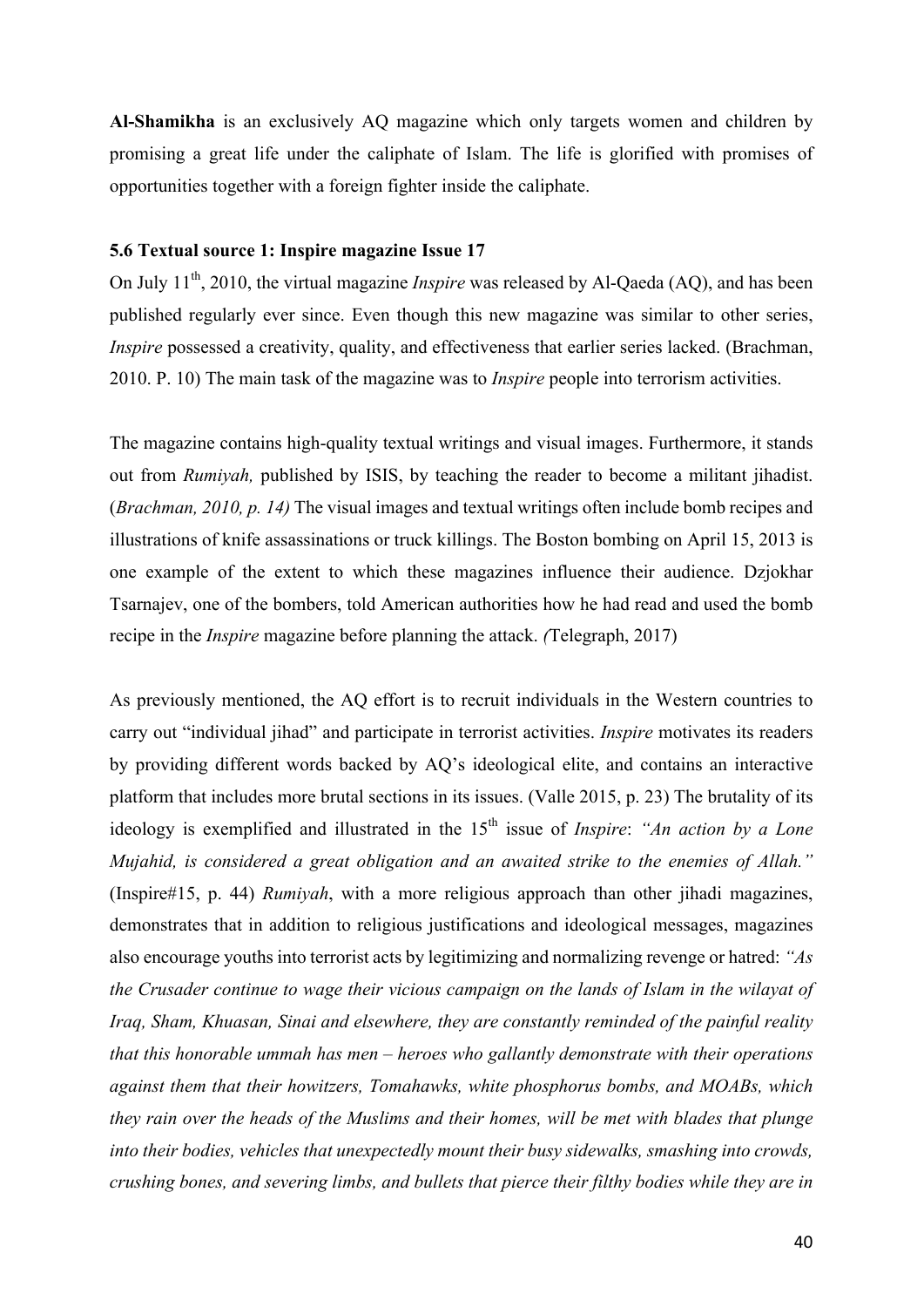*the midst of their foul enjoyment (…).* (Rumiyah #9, p. 46) It is well documented that *Rumiyah* and *Inspire* are sources of terrorism and are damaging societies. (Sivek 2013, p. 1). However, the exact effect of these magazines is difficult to judge due to lack of research in the field. What is certain is that the ideology combines a powerful narrative of religious verses with a general explanation of jihadi propaganda in order to define the world as divided into two different sections. Therefore, Fairclough argues that language and media presentations may seem ideological in that they create and reproduce power relations in society. Discursive practice is closely linked to social practices, thereby reflecting relationships and processes between people. Both *Rumiyah* and *Inspire* are ideological magazines that portray a constructed reality. Through discursive practice, the reader creates a social practice that can at worst lead an individual into terrorism acts which can lead to terrible consequences.

*Rumiyah* and *Inspire* are legal in accordance with the law in most countries, but there are exceptions. Possession of the *Inspire* magazine without a reasonable excuse in the United Kingdom has been prosecuted. In particular, highly educated Ruksana Begum, age 22, was arrested in 2012 for having two editions of *Inspire* on her mobile memory card. The metropolitan police mention this material as useful for preparing or committing an act of terrorism. She was sentenced to one year in jail, but released after serving half her sentence. This sentence displays how serious this issue is for the United Kingdom. Metropolitan coordinator of counter-terrorism Stuart Osborne said, *"The public should be in no doubt that Inspire is a terrorist publication with the ultimate aim of encouraging attacks. Today's sentencing reflects the fact that processing a copy of terrorist publication is a serious offence. Anyone caught in possession of this, or any other terrorist material, can expect to be brought before the courts".* (The Guardian, 2012)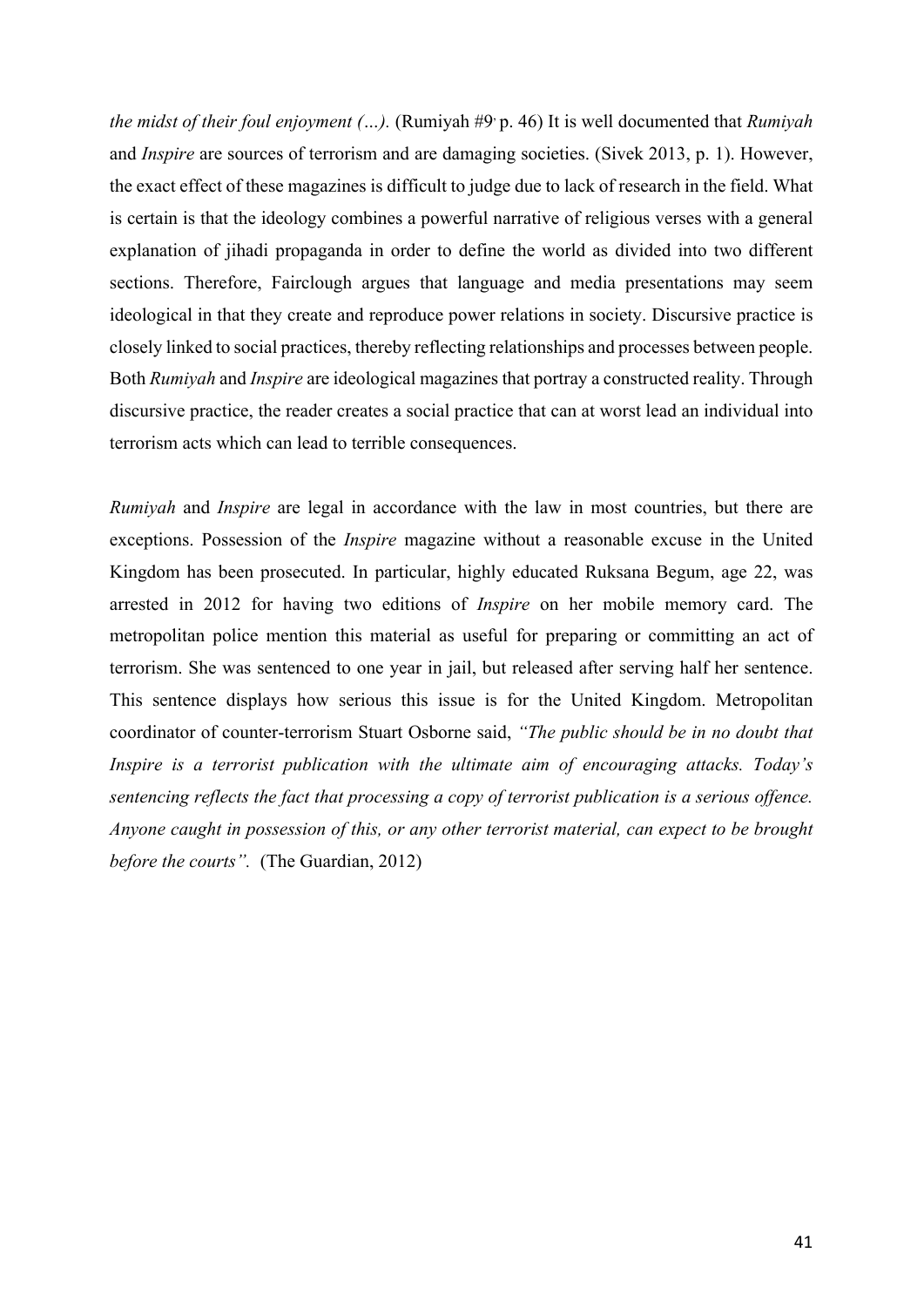| Chapters/articles in $17th$<br><b>Issue of Inspire magazine:</b><br>"Train derail operations"                                                                                                                                                                                   | <b>Pages</b>   | Number of visual<br>images/photos | Content                                                                                                                                                                                                                                                                                                                                                                     |
|---------------------------------------------------------------------------------------------------------------------------------------------------------------------------------------------------------------------------------------------------------------------------------|----------------|-----------------------------------|-----------------------------------------------------------------------------------------------------------------------------------------------------------------------------------------------------------------------------------------------------------------------------------------------------------------------------------------------------------------------------|
| <b>Targeting means of</b><br>transportations:<br>Advice for martyrdom<br>seeker (Analyzed)<br>Rulings on lone jihad<br>(Analyzed)<br>Imminent threat (Analyzed)<br>Security for the lone<br>mujahid (Analyzed)                                                                  | $8 - 63$       | 12                                | Explaining historical events of<br>oppression between USA and Muslims,<br>theological and practical advice for<br>jihadists, theological and practical<br>reasons for attacking civilians in the<br>West, and finally how jihadists can<br>protect themselves from surveillance,<br>with the insurance of Allah.                                                            |
| Open source jihad: Train derail<br>operations:<br>Designing the derail tool<br>(Analyzed)<br>Field tactics (Analyzed)<br>Passenger train routes in<br>America                                                                                                                   | 64-98          | 96                                | Explaining history of railways,<br>historical train derailment occurrences,<br>methods of targeting trains, how to<br>place objects on the tracks for the<br>purpose of derailing the train, how to<br>produce derail tools and routes of trains<br>in America.                                                                                                             |
| <b>Exclusive:</b><br>Editor's letter/Yahya Ibrahim<br>Official statement: Regarding<br>the<br>American raid in Qaifa<br>Hear the World<br>Analyzing Lone Jihad<br>Operations<br>Inspire interview with Sheikh<br>Abu Musab Abdul-Wadood<br>Timeline: Train derail in<br>America | 3,4,6,17,32,56 | 10                                | The magazine/manual has several<br>different articles, interviews of leaders,<br>letters, illustrations, and analyses which<br>lie between the articles. In particular,<br>the Lone Jihad Operations illustrates<br>several attacks carried out by terrorists<br>rated by their success. None of the<br>pages within the exclusive category are<br>analyzed in this thesis. |

Figure 2.1 Brief graphical overview of the articles in the 17<sup>th</sup> issue of *Inspire* magazine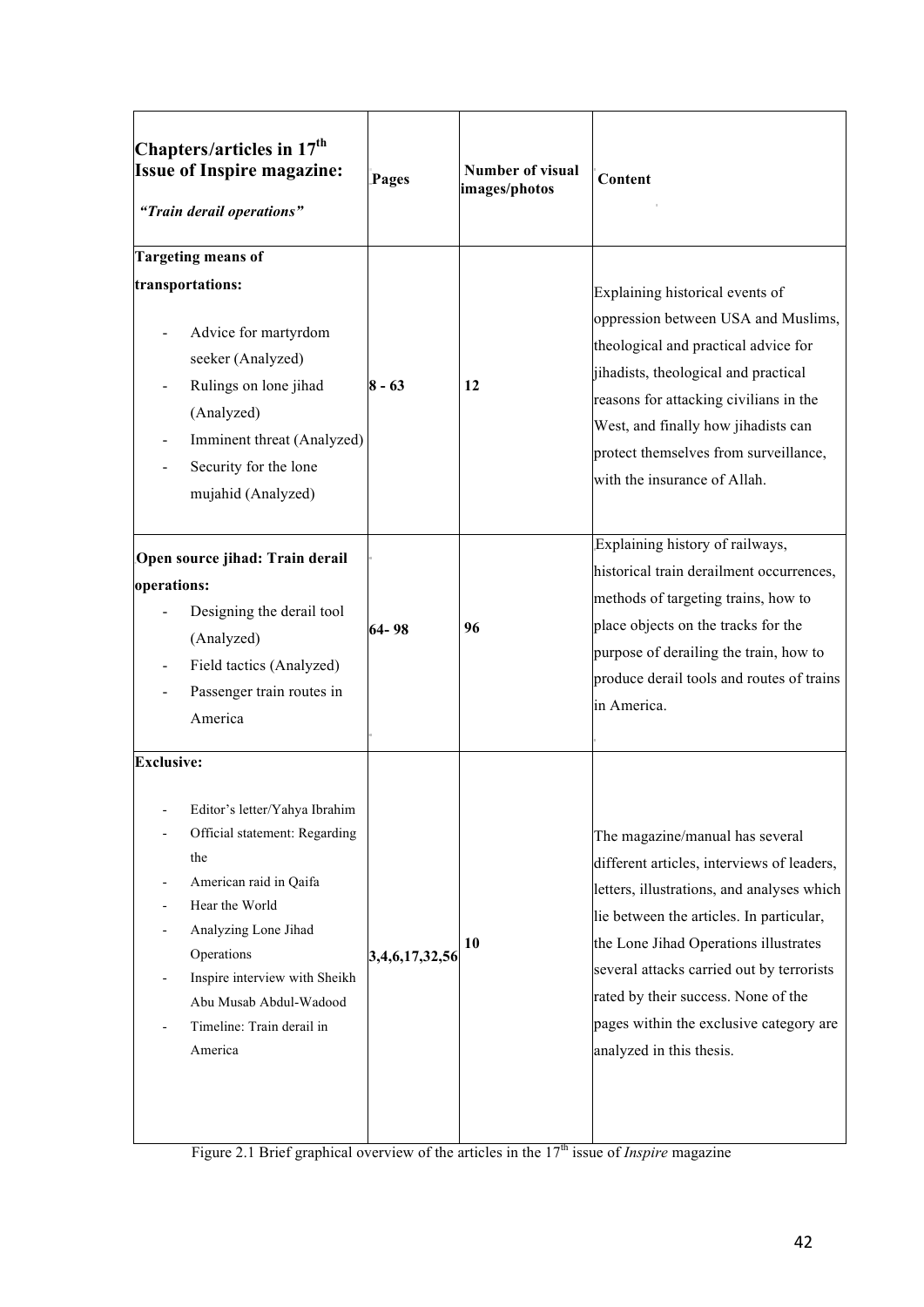#### **5.7 Textual source 2: Rumiyah magazine Issue 12**

In the summer of 2014, ISIS released the first issues of the virtual magazine *Dabiq* for the global audience. (Liang, 2015, p.4) As its name suggest, the magazine is named after the geographical area of Dabiq, which is 10 km from the Turkish border and a close distance to Aleppo, fell to Kurdish forces in Syria several years later. (P. Wignell, S Tan, K O'Halloran & R. Lange 2018 p 1.), and posing a significant loss for ISIS. The last Prophet in Islam, Muhammad, declared, "The last hour will not come (…) until Muslims vanquished the Romans at 'Dabiq or al-Amaq'." This statement made Dabiq a symbolic location for the final battle of an approaching apocalypse, which led to ISIS's main virtual propaganda source needing a name change. (BBC, 2016) Fifteen issues of *Dabiq* were produced before the branch of media output in the ISIS inner circle, AL Hayat Media Centre, decided to change the magazine's name to *Rumiyah,* thereby permanently replacing *Dabiq*. (Liang, 2015, p.4) *Rumiyah* was first published on September 6, 2016, and refers to Rome, Italy, which ISIS dreams of conquering for symbolic and political reasons. (Europol, 2017, p. 1) Rome features in Islamic apocalyptic prophecies described in Hadith as the site of an end-of-times showdown between Muslims and "Roman" enemies. (Valle, 2015 p. 4)

Although geographical areas are important to ISIS, the focus of unity, greatness, and power came not through such areas, but through social relations, social media, and cyber jihad. The goal of the terrorist group's propaganda apparatus Al-Hayet Media is to recruit sympathizers on a global scale through cyberspace. (Liang, 2015, p. 6) However, even though each magazine is similar in thematic structure, *Rumiyah* is a shorter version of the previous *Dabiq* magazine. Each *Rumiyah* issue has different topics which focus on areas of ISIS interests. The content is divided into a religious, political, and militant objective, but also includes frontline status and warfare reports. The dimensions and subsections are divided into different parts. For example, the 12th issue of *Rumiyah, "It will be fire that burns the cross and its people in Raqqa",* is divided into seven different articles. The last part is called "*Military and Covert Operations*" and has a brief overview of "military operations" and the latest terrorism acts by jihadists in Western cities.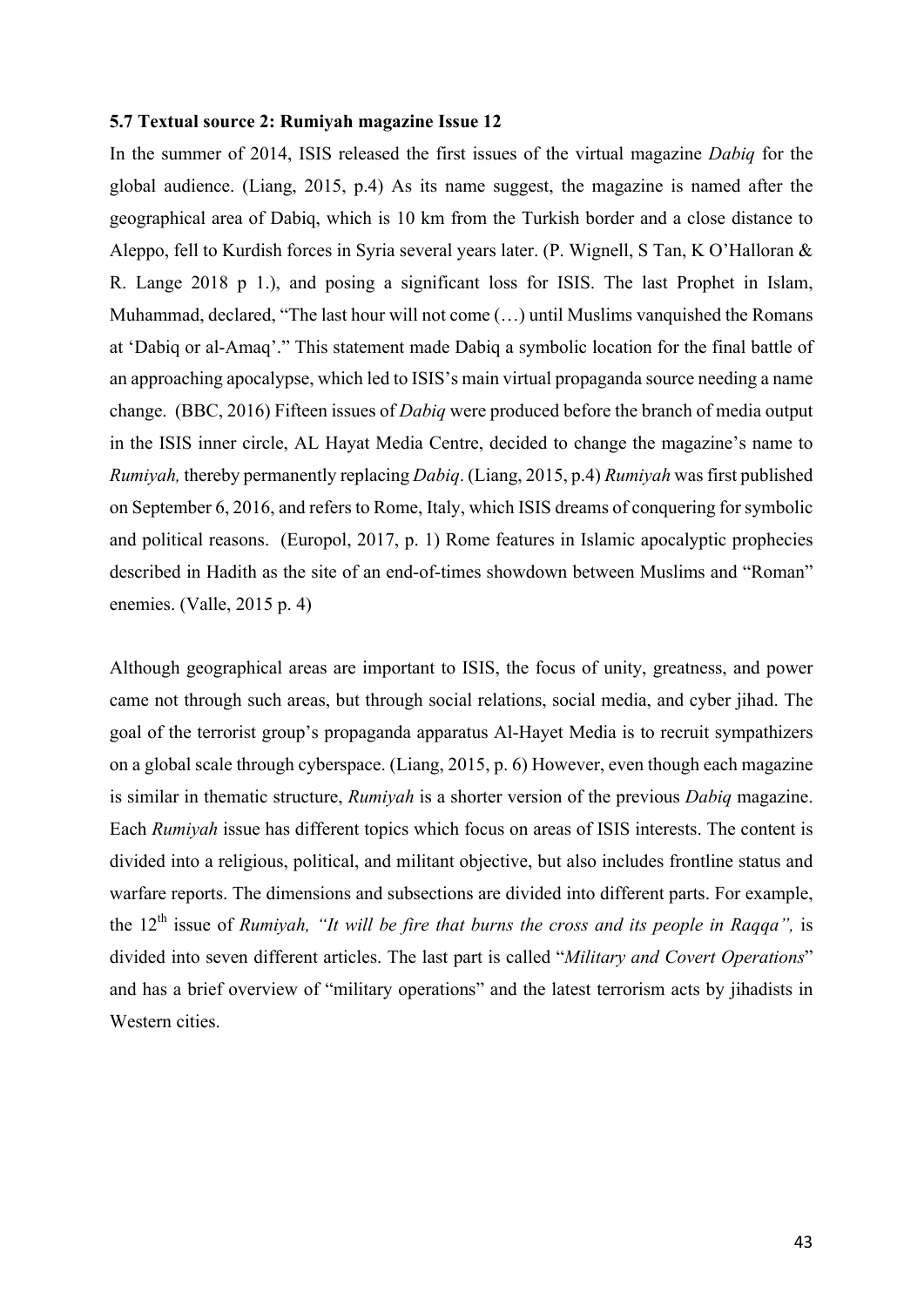| Chapters/articles in 12 <sup>th</sup><br><b>issue of Rumiyah magazine:</b><br>"It will be a fire that burns - The<br>cross and its people in Raqqa" | Pages     | <b>Number of visual</b><br>images/photos | Content                                                                                                                                                                                                                                                                   |
|-----------------------------------------------------------------------------------------------------------------------------------------------------|-----------|------------------------------------------|---------------------------------------------------------------------------------------------------------------------------------------------------------------------------------------------------------------------------------------------------------------------------|
| Foreword                                                                                                                                            | $4 - 5$   | $\mathbf{2}$                             | The foreword section presents an<br>introduction about the fact that all ISIS<br>fighters are prepared to fight in the<br>cause of Allah to their last drop of<br>blood.                                                                                                  |
| The Muslim society between<br>human reality and misleading<br>fantasies (Analyzed)                                                                  | $6 - 8$   | $\mathbf{1}$                             | The article clarifies the aspects of a<br>virtuous society. All societies contain<br>social illnesses, lust, and<br>misconceptions.                                                                                                                                       |
| A Mujtahid's memories from the $ 10 - 16$<br>battle of Mosul (Analyzed)                                                                             |           | 4                                        | This a broad history of a mujahidin's<br>life and battle among the like-minded,<br>and the challenges against the enemies.                                                                                                                                                |
| Rulings related to giving da'wah<br>to the harabi kuffar (Analyzed)                                                                                 | $18 - 23$ | $\mathbf{3}$                             | The article discusses the rules for<br>missionaries among disbelievers<br>(people that don't believe in Islam),<br>instead of fighting them. The article<br>contains theological and practical<br>advice.                                                                 |
| Important advice for the<br>Mujahidin. Part 2 (Analyzed)                                                                                            | $24 - 31$ | 6                                        | This article is designed to motivate and<br>legitimize terrorism activities against<br>Westerners, but especially Americans. It<br>contains extremely disturbing images of<br>the American Nicholas Berg<br>slaughtered by a jihadist.                                    |
| It will be a fire that burns the<br>cross and its people in Raqqah<br>(Analyzed)                                                                    | $32 - 35$ | $\overline{\mathbf{4}}$                  | This article contains an interview with a<br>jihadist about the upcoming fight in<br>Raqqa against Christians and which<br>supplies jihadists can expect to use<br>against their opponent.                                                                                |
| The female slaves of Allah in the<br>houses of Allah (Analyzed)                                                                                     | $36 - 39$ | $\boldsymbol{2}$                         | Article about females contains<br>theological guidelines of women's role<br>in households.                                                                                                                                                                                |
| <b>Military and covert operations</b>                                                                                                               | $40 - 45$ | 6                                        | This article describes several successful<br>assassinations and terrorism activities<br>carried out by ISIS. Accordingly, the<br>focus is on several pictures containing<br>graphical illustrations of destroyed<br>military vehicles, tanks, and planes of<br>the enemy. |

Figure 2.2 Brief graphical overview of the articles in the 12<sup>th</sup> issue of *Rumiyah*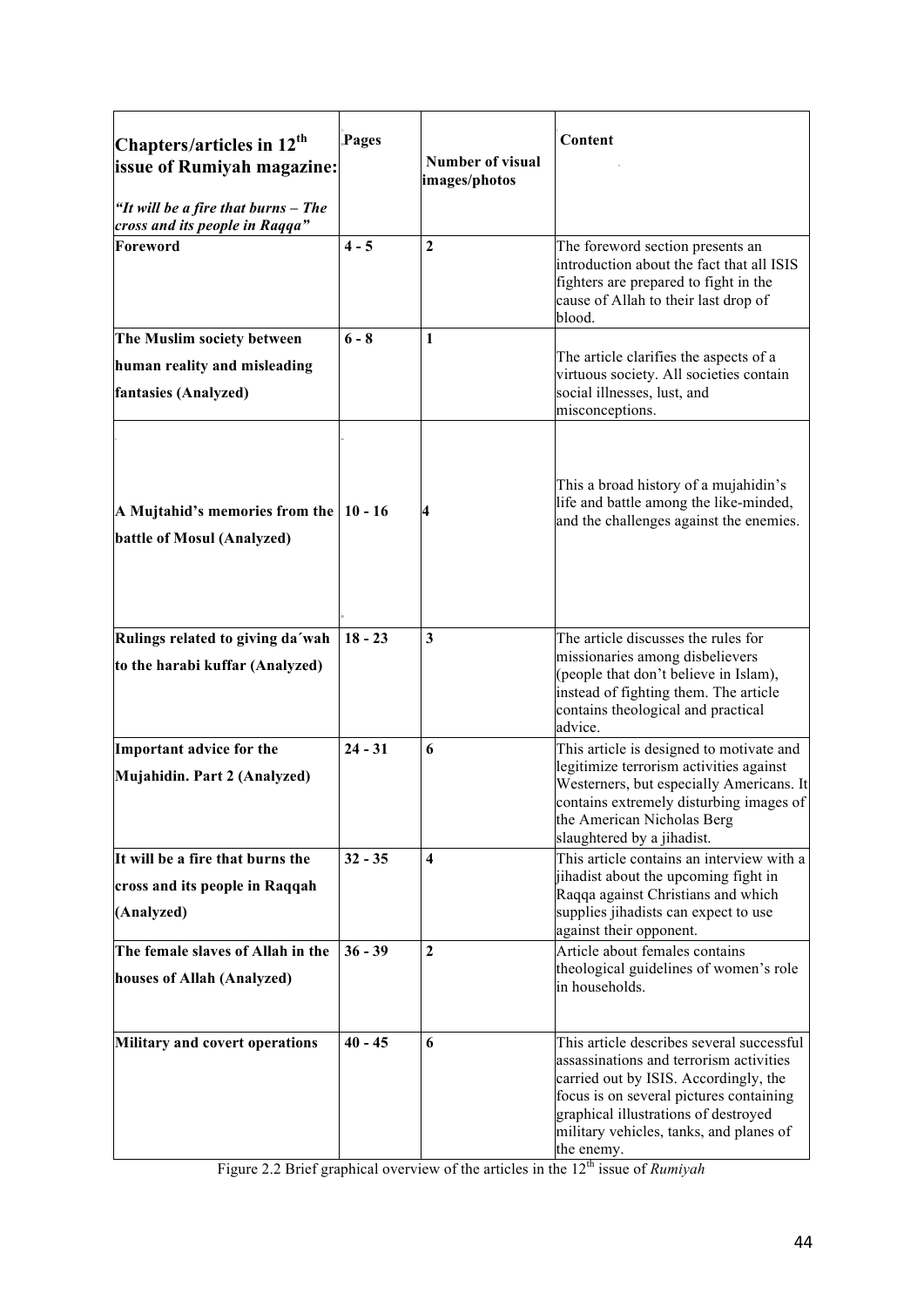# **Chapter Six**

# **LEGITIMIZING ESTABLISHMENT OF THE ISLAMIC CALIPHATE**

## **6.0 Introduction**

This chapter will further examine the characteristics, arguments, and similarities and differences between *Rumiyah* and *Inspire* according to the research question*.* This discourse is about the belief of authorities and even society itself that this emerging discourse has a negative impact on world peace and stability. I will seek to broaden the understanding of cyber jihad discourse in *Rumiyah* by identifying its underlying ideological power relations that are related to the research question.

Furthermore, as mentioned, I am going to analyze each article of the most recently published issue of *Rumiyah*, number 12, which is called "*It will be a fire that burns the cross and its people in Raqqa",* as well as the most recent volume of *Inspire,* issue 17, entitled "*Train derail operations*".

# **6.1 The Muslim society between human reality and misleading fantasies**

The article "*The Muslim society between human reality and misleading fantasies*" is the first article in this three-page-long issue of *Rumiyah*. The visual appearance consists of a cover headline included in an ancient oasis city within a brown background and followed by text. Simultaneously, the traditional structure continues in the two remaining pages on a white background with black lettering.

The article seeks to clarify Allah's authority over societies and define what is reality and what is not. Consequently, the article focuses on the misleading fantasies that remove the focus from God, and the real reality in which humans live. The author discusses the establishment of the Islamic State, which is a prophecy that Westerners do not want to acknowledge. The Prophet Muhammad's society is exemplified as the ideal for Muslims today in order to establish the Islamic State as resembling the ancient society of greatness. Accordingly, the article shelves the ancient society of prophet Muhammad and warns about wickedness becoming prevalent in Muslim society. Likewise, the article equates sinners and Muslims who return from jihad.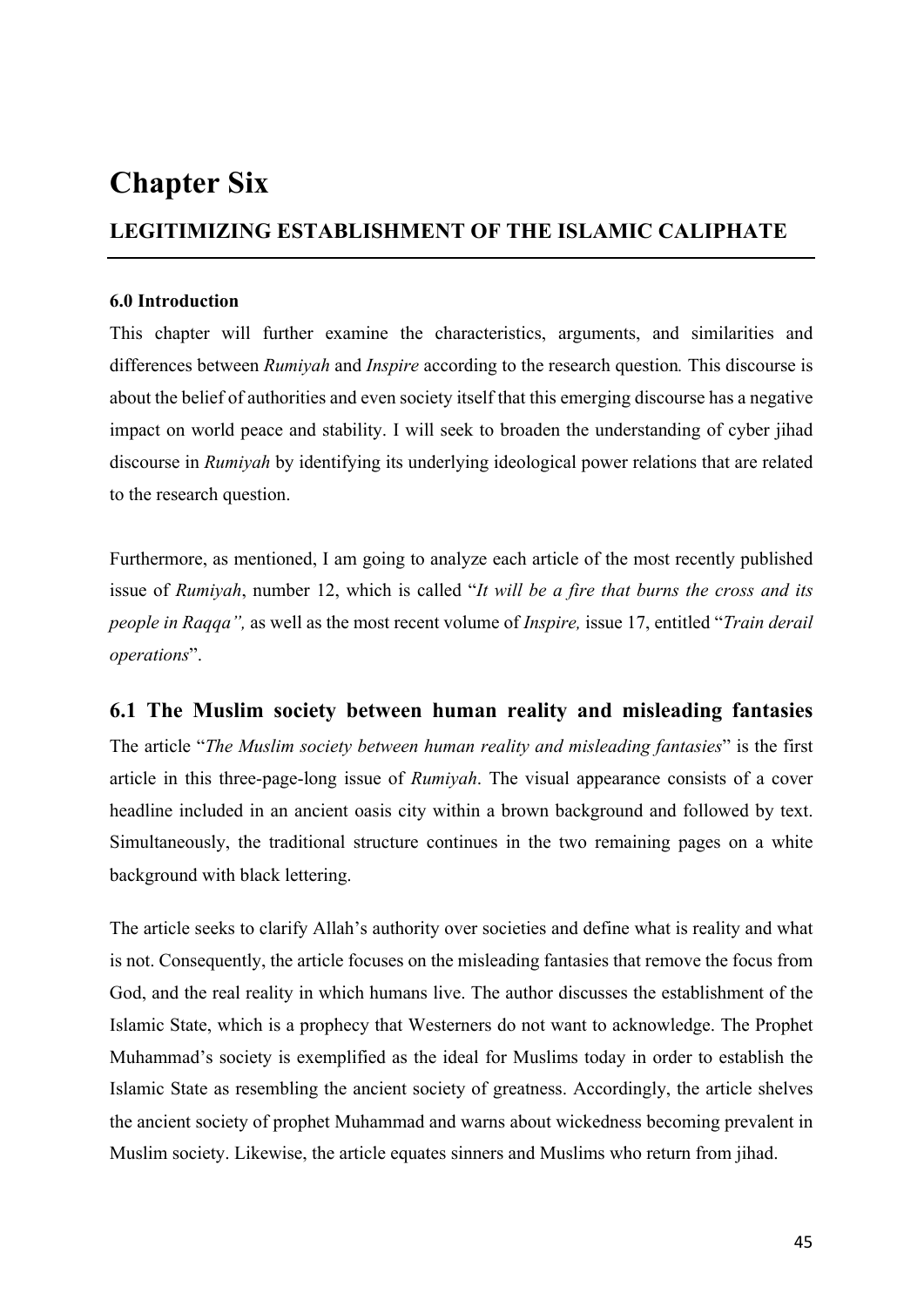#### **6.1.1 Legitimizing the caliphate**

This article begins with an image that contains the title "*The Muslim Society: Between human reality and misleading fantasies*". The title's typography gives an immediate sense that the text describes the unclear and blurry image of this articles front image. Except for the unclear and blurry image, the background is brown and looks like an oasis in the desert. The combination of the image and the background complement the text. (Skrede, 2917. S. 117) The compositional meaning suggests that this oasis is not only a collection of buildings, but also a unique motive of the traditional and ancient society of the Prophet Muhammad, several hundred years after Christ. Steven Luke's (2005) three-dimensional view of power states that the most effective form of power is the that which individuals do not acknowledge. (Lukes, 2005, s. 25- 37) Therefore, it seems natural to point at the images as ideologically interesting for the audience. Many people consider the Prophet Muhammad's ancient time and society as ideal, and therefore the depiction of this time appears emotionally loaded and may influence its audience ideologically.

The distanced camera angles make these buildings on the front page appear in an inferior position relative to the viewer's dominant and more powerful point of view (Kress & van Leeuwen, 1996) Consequently, the camera angles and sandy gravel conditions create a sense of a place that is forgotten and difficult to recreate or raise from the ashes. Accordingly, the nearly invisible human figure in a white coat seem to represent truthfulness. The contrast in the background in conjunction with the brightness will fall within the background light, and Machin often associate this brightness with truth (Machin, 2011, s. 61) The low modality can lead the audience toward the idea of an inaccessible, mysterious, and exciting world that unbeliever cannot access, but which Muslims have the opportunity to enter. (Skrede, 2017. P. 99) Equally, this kind of visual modality seems related to cyber jihad: ISIS is framing the Prophet Muhammad's ancient society as special. Therefore, characteristics of modality may cause internal conations toward a glorified ancient history.

However, the article also contains an underlying linguistic heading that says, "*The prophetic State…Which the deviants don't want*". (Rumiyah, #12, p. 7) With this line the author is already creating distance between the West and Muslims that are conducting heresies, or enemies who are uninterested in an Islamic state. Accordingly, the author is using religious language with several references to how Prophet Muhammed established the "real" state in ancient Madinah.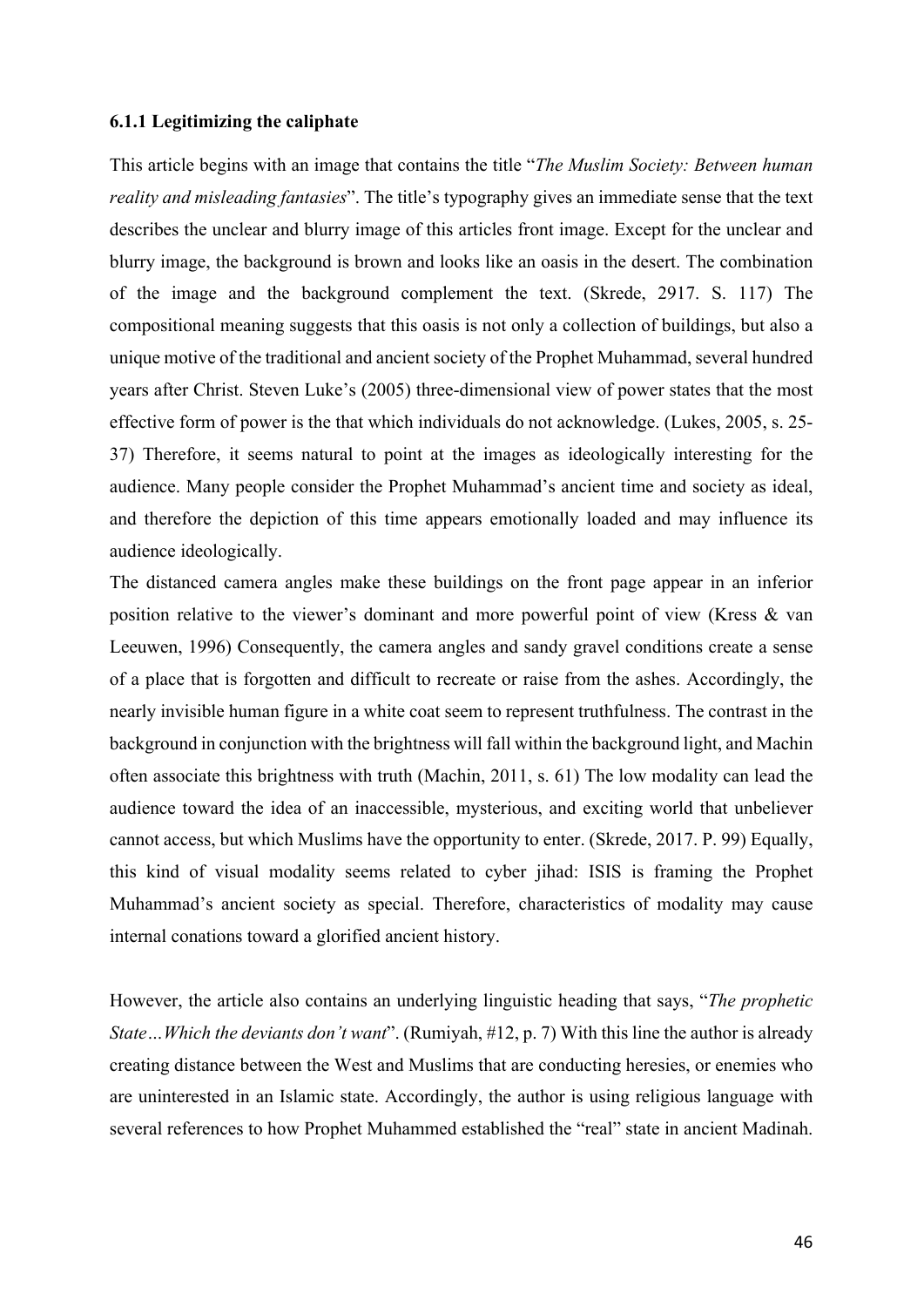Therefore, the prophesied ancient state of Muhammad has recently arisen in Iraq. The author states that there are several heretical groups of Islam that are criticizing the prophetic state:

"*For this reason, when the Islamic State of Iraq was established, the followers of the deviant groups and the parties of fitnah were among the first to defame it, and what they used to criticize about it most was the poverty it contained and the mushrikin's ability to kill and imprison its soldiers, turning a blind eye to the condition which the state of the Prophet was in, and ignoring the fact that a state only becomes an Islamic state due to the rulings of the Shari'ah being superior therein, and not due to the number of gold bars or piles of dollar bills in the coffers of its central bank, nor due to the size of its army or the number of planes flying in its skies."* (Rumiyah, #12, p. 7)

Through the positioning of "us" – the people of the prophetic state – and "them" – the deviants – the author is enforcing a polarized mentality narrative where the "in" group is serving the upcoming prophetic state of Muhammad which is anchored in Sharia law, while the unholy "out" group are serving symbols of material wealth. Simultaneously, the author is framing an existential confirmation of a conservative, theologically deterministic, and anti-liberal power over the audience. (Skrede 2017, p. 116) The writer therefore promotes an existential assumption that the society of Islamic states is the most virtuous:

*"A society that lives in the shade of the Islamic State today will never be more virtuous than the society of the Sahabah, and it is not possible for us to stipulate such a condition on it, nor is it possible for us to falsely claim that it is free of sinners or free of those who commit oppression either against themselves or against others, and in this regard, both the mujahidin and the sinful who remain behind from jihad are equal." (Rumiyah, #12, p. 8)*

The author does not describe any negative assumptions a society under the rule of the Islamic State; such assumptions are not necessary to express because the text "*assumes that the reader shares the same value system about what exists*" (Fairclough, 2003, s. 57) Furthermore, the author is clearly identifying the sinner as an "out" group to go along with the "in" group, which is referred to as the mujahidin. In the narrative of conducting jihad, those carrying out terror attacks or fighting for the advantage of the Islamic State are considered part of the "in" group. Consequently, the author removes the acting subject by using the linguistic tool of nominalization, meaning deliberately use of a word which is not a noun (Skrede, 2017, p. 115) Directly declaring both the mujahidin and the sinful who refrain from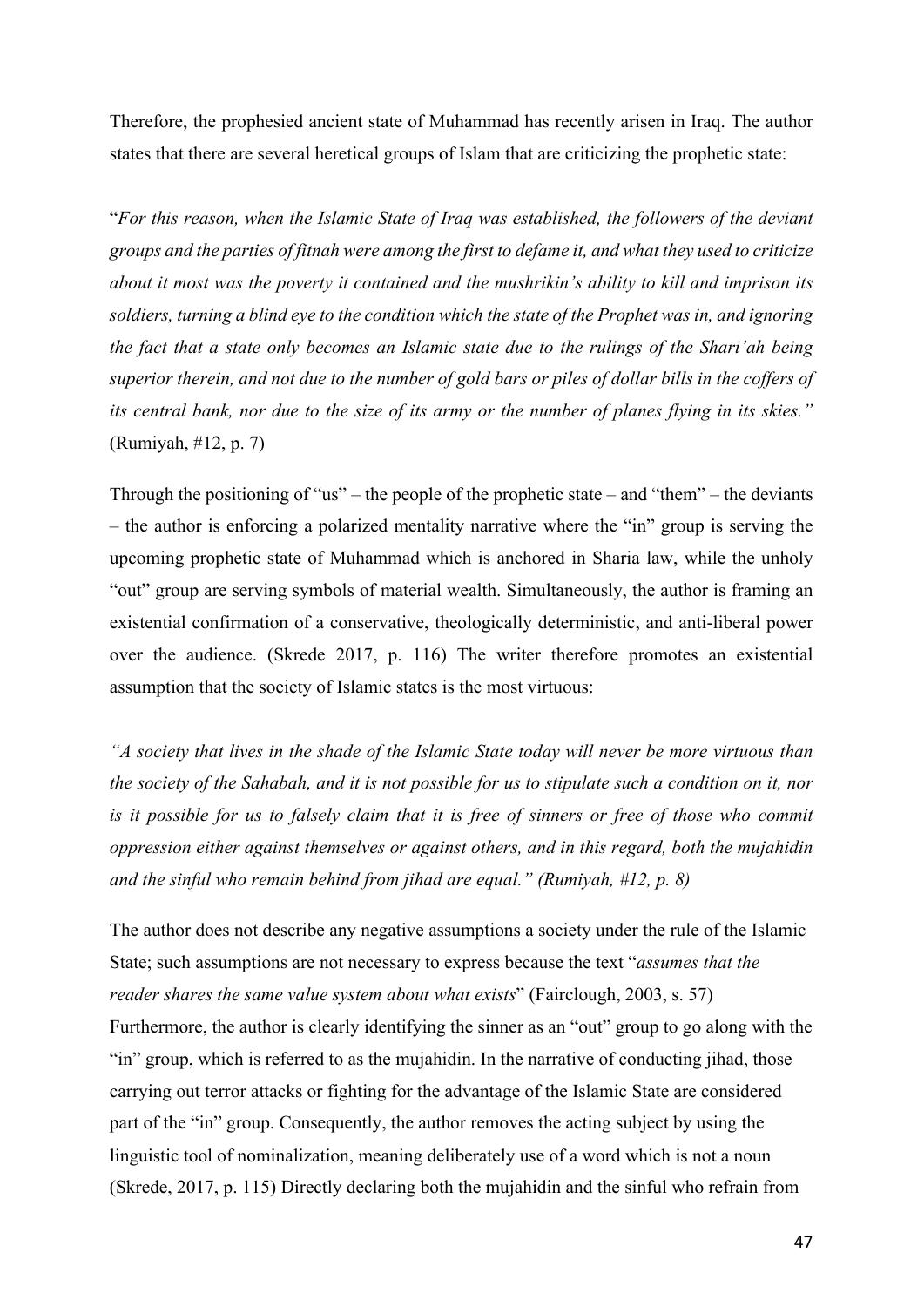jihad as equal is a way of camouflaging responsibility and removing the acting subject. Simultaneously, the use of such language may be associated with the cyber jihad discourse; the language is loaded and produces an emotional response in sinners who struggle with their relation to God.

It seems that ISIS desires to conquer enemies that are "near" themselves, in particular in their regional geographical areas:

"*So this society, whose members were characterized by their imam, was infiltrated by many munafiqin, those who concealed within themselves kufr, plotted against Islam and the Muslims – with some of them even plotting to kill Allah's Messenger g – incited the kuffar against the people of tawhid, and allied with the Jews and associated with them, despite manifesting Islam, attending the Jumu'ah and daily prayers with the Muslims, and partaking with the Muslims in battles and raids. And yet no one defamed the society of the Sahabah on the basis that it contained many munafiqin, nor did anyone defame the army of Allah's Messenger g on account that one-third of the army during one of the battles was comprised of munafiqin who withdrew from the battle before it had even begun".* (Rumiyah#12, p 8)

In all, it seems that the author addresses the enemies that ISIS desires to conquer as those who are living in a nearby ISIS caliphate. He is creating an alternative world of meaning, the positive vision of an extinct society. Accordingly, the Islamic state is being promoted as the ideal governance, prophesied and now rebuilt. Therefore, ISIS is framing the ideological power that defines their socially constructed world by using several characteristics of cyber jihad; in fact, the author tries to offer a sense of emotional rationality regarding building the new caliphate of the Islamic State in Iraq.

Furthermore, the author seems to build up a narrative of a prophetic state from ancient times, being challenged, but still standing strong. Similarly, the author intentionally inserts the narrative of the cyber jihad discourse to produce an emotional response from the audience. This tactic may have unfortunate consequences for certain social groups, especially those who exhibit characteristics that are affected by the narrative of cyber jihad discourse. At worst, this discourse could create a lone jihad operator sitting at home but living through a virtual world in cyberspace.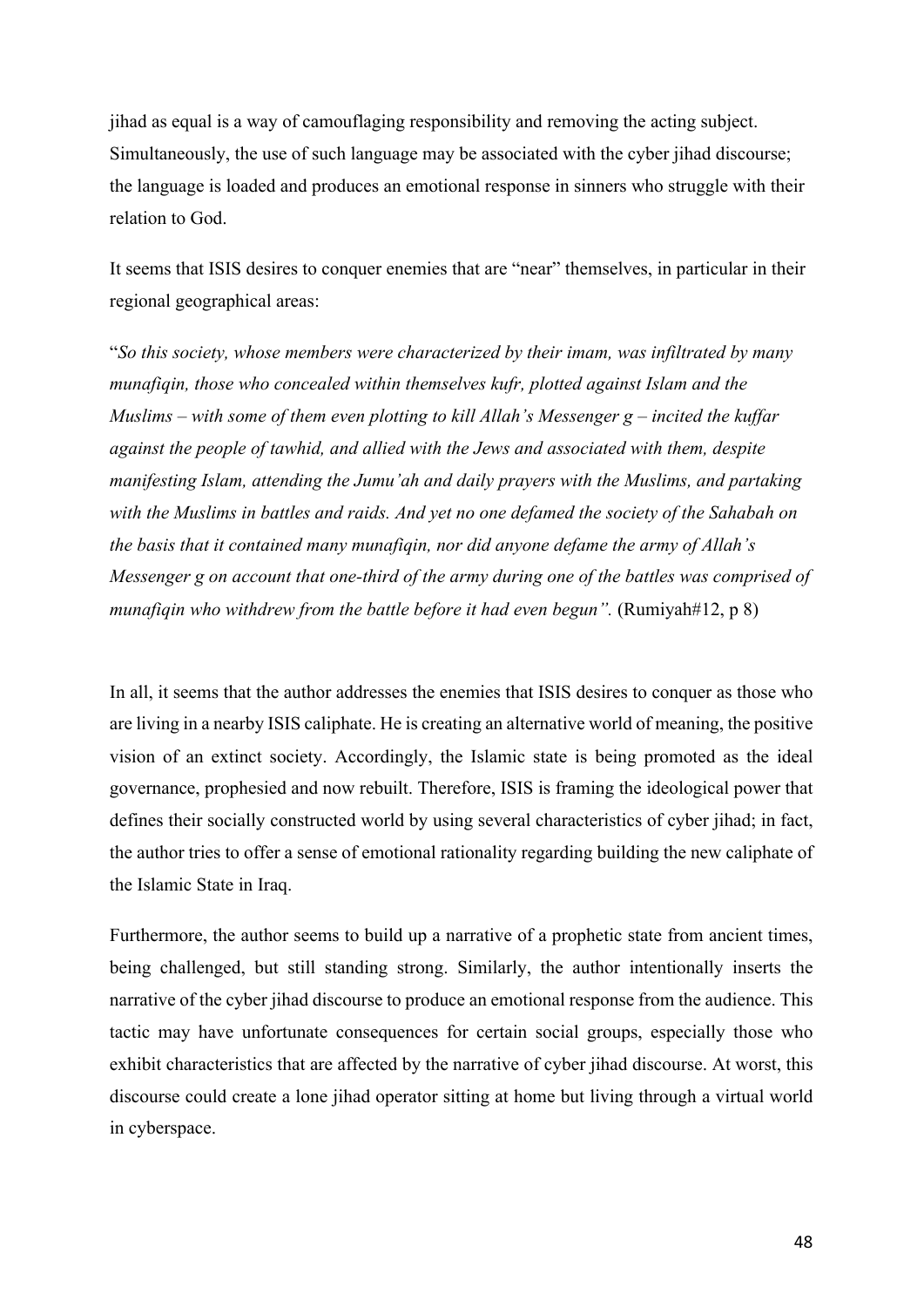## **6.2 A Mujahid´s memories from the battle of Mosul**

"*A Mujahid´s memories from the battle of Mosul*" is a personal story written from a battlefield viewpoint in Mosul. Although the article has a different historical form than several other articles of *Rumiyah* and *Inspire*, certain rhetorical similarities may still be found. The informative article contains four images, whereas the text appears on six out of seven pages. The Mujahid´s story describes his experiences at the front, and simultaneously, how the enemy's warplanes strike the jihadists while fighting among destroyed houses. Mujhadis is referred to Muslims that will carry out jihad and martyrdom operations (terrorist attacks). Accordingly, the clearly structured article offers further theological praises to God, in particular how Allah will guide and protect the audience on the path while drones and war planes strike and hunt the mujahidin. Likewise, the main character in the article conducts several conversations with like-minded mujahidin. In particular he writes about a doctor fighting against the enemy although he is hurt, and the braveness of the people who searched under the rubble for others who might be alive after three consecutive airstrikes, well aware that the planes would return for more strikes.

#### **6.2.1 Legitimizing a mujahid's battle memories**

Unlike several other articles, the anonymous author of this article has included five images from the battle in Mosul in "*A Mujahid´s memories from the battle of Mosul*". The author's visual expression seems to create positive emotions in a dramatic and hopeless situation by telling the story textually in combination with visual images. The images represent different emotions that the mujahidin felt and appear chronologically along with the story.

The first image is typically a close-up image containing white typographically-written text. Similarly, the doctor who appears in the third image is wearing a white coat. White, as previously mentioned, often referred to truthfulness, a characteristic that may fall within the cyber jihad discourse of religious conations, although the typography is not a very loaded text. (Machin, 2011. 61) Pursuing this point further, the author has chosen to use the color white to increase the credibility of the text.

Different camera angles on all four images, excluding the cover image (the first image which appears edited), inform the audience about the position of camera in relation to the focus point in the motive. All four images contain a motive that is related to warfare, constructed around the binary of the battle in Mosul. When the author includes a normal perspective of an aiming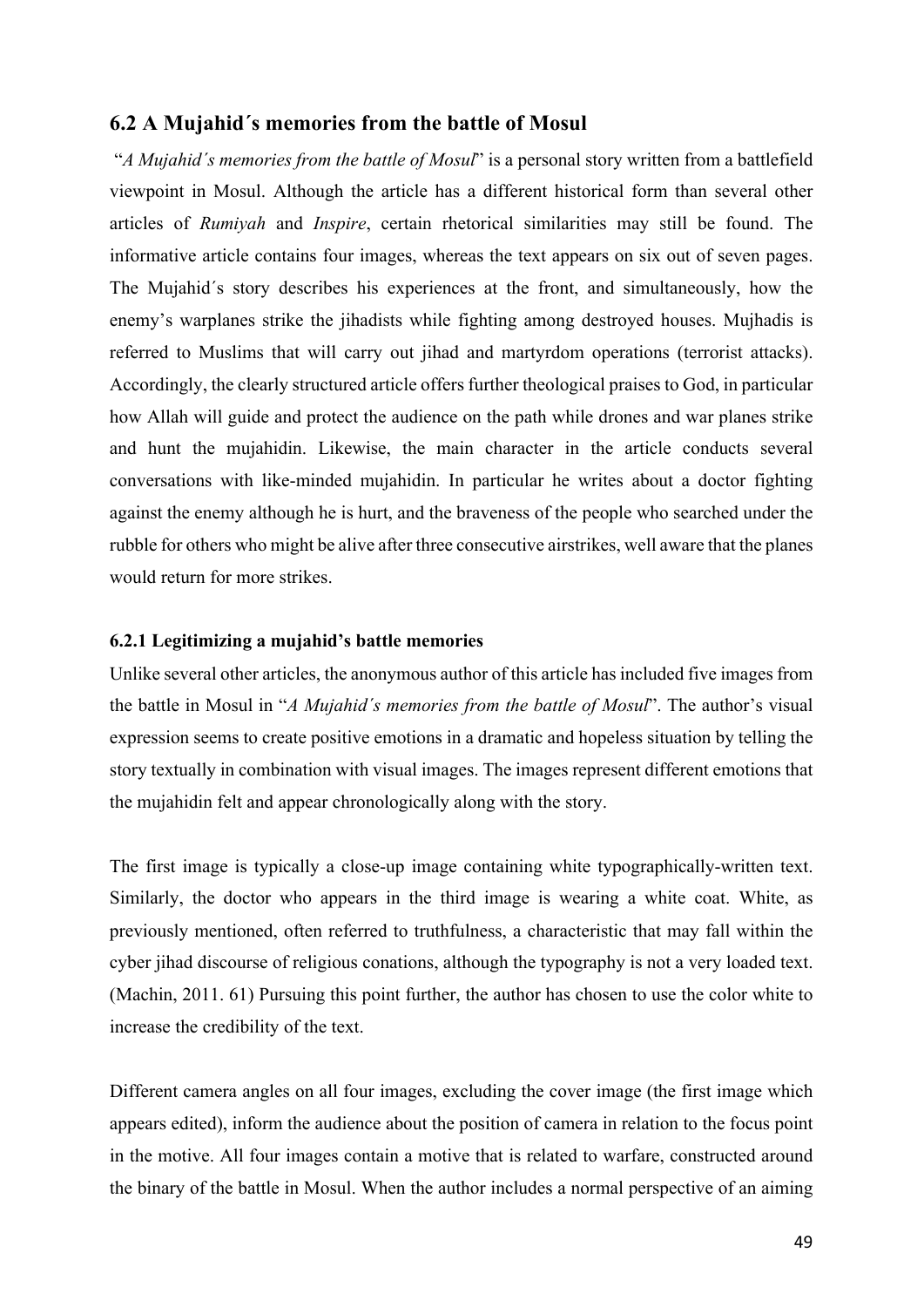soldier, a doctor, and some broken buildings, the images appear real. These images are clear, clean, and bright. In brief, this creates emotional feelings among the audience. Images of this type appearing inside propaganda magazines is considered cyber jihad; the photographer creates harmony and wealth out of war. Such images will also be considered a hidden use of ideological power related to the images' constructed reality. The author seems to legitimize the geographical area and individual stories by framing clear, clean, and bright images of warfare as good and right. The textual writings are framed as an individual story of the main character himself. However, while it is an individual story, the anonymous author is the main subject. The author is writing about a dramatic world surrounded by enemies on the ground as well as in the air. The author and his allies are protected by a supernatural God. As long as God wills it and the mujahidin live correctly, they overcome everything:

"*But Allah c distanced the smoke from us, towards the direction of the murtaddin – praise be to Him – except that the dust of the destroyed building nearby completely obscured our vision. When the dust had cleared, that same sniper came to me with a smile on his face as he was intending to relocate to another position, saying, "With Allah's permission, that dust will not be joined in my nose or yours, or in the noses of any of the mujahidin who breathed it in, together with the smoke of the fire of Jahannam, as the Prophet g said, 'The dust in the path of Allah and the smoke of Jahannam do not ever combine in the body of a slave'" (Reported by Imam al-Bukhari in al-Adab al- Mufrad, and elsewhere). Then he followed that by saying, "Do you know that this smoke was the most hateful smell in my life? But now I find it pleasant*!" (Rumiyah #12, p. 11)

In this quotation lies a religious influencing strategy aimed at the audience. Although the main character is located between pillars of smoke underneath a rainfall of airstrikes, the mujahidin are obtaining full protection in a combination of excitement and adrenaline rush. Accordingly, it seems important to the author to legitimize the action of a sniper mujahidin. The author is thereby framing a metaphorical nomination of the "sniper", for the purpose of hiding the actor through a passive construction. (Fairclough, 2003, s. 220) Similarly, the active subject is also hidden, which contributes to the concealment of what really happens in such a situation: shooting humans.

Considering that the author seems to legitimize the use of weapons and positively comments on killing through metaphorical nomination. "*Do you need a skilled sniper in that place?" (Rumiyah, #12, p. 1).* The Author deliverable use a word which is not a noun, this passage can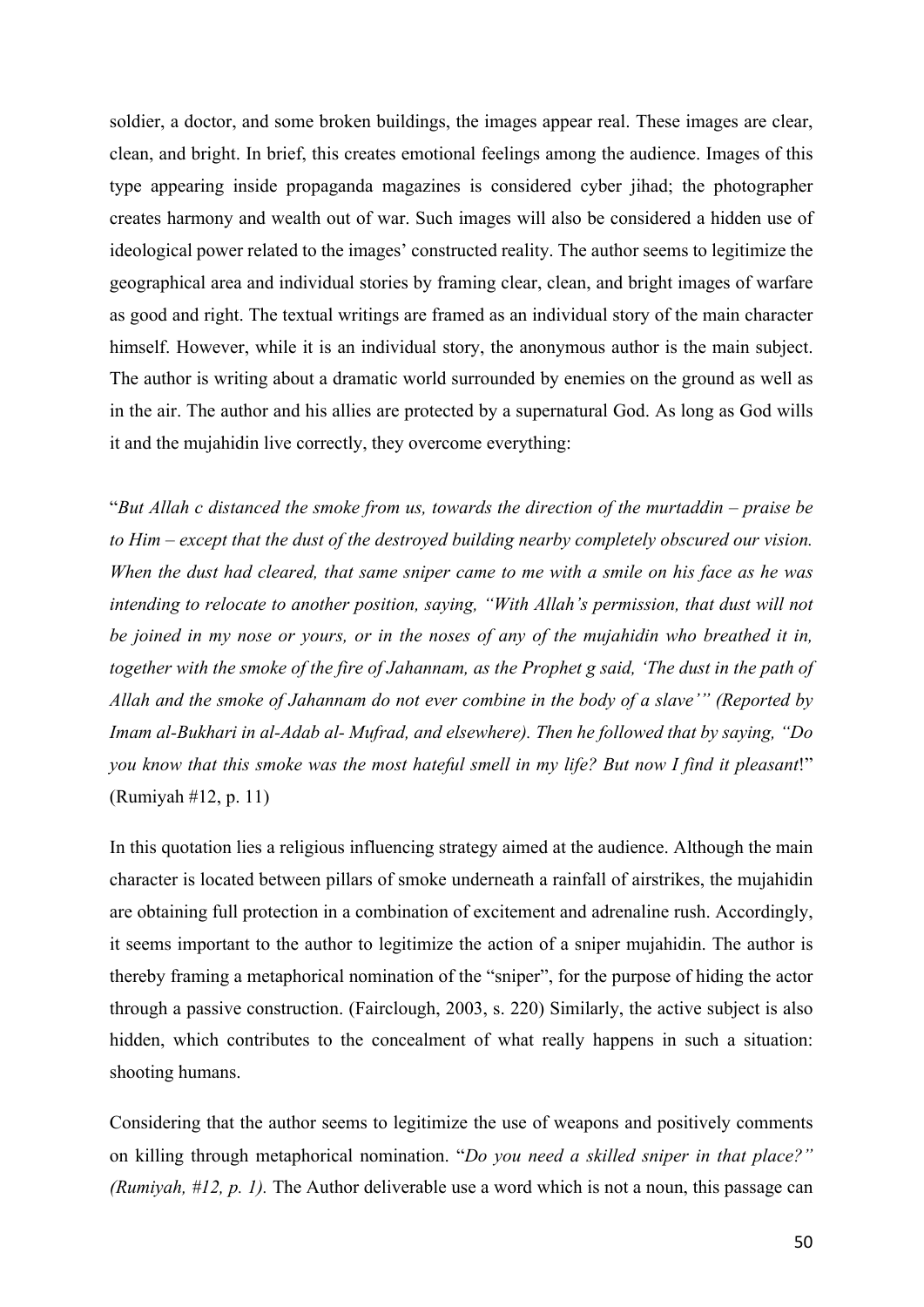be considered a form of loaded language which emotionally affects the audience in several places throughout the article and is therefore included in the cyber jihad discourse.

*"In the same area I met up with a brother who was a sniper from the Caribbean. He overheard me communicating in English with one of the non-Arab brothers, and so he approached me, attempting to recognize the voice, and when we spoke he said, "Do you need a skilled sniper in that place?" I said to him, "Send him!" And so he sent me his brother and the stepson of his brother, Abu Dharr al-Bosni, who is a mujahid in his prime years of age – 15 years old – from Bosnia Herzegovina*. (Rumiyah, #12, p.11-12)

In this subsection, the author seems to appeal to Westerners and minors of the same ideology, even those without Arabic affiliation. The ideology of ISIS is framed by legitimizing warfare for the minor Abu Dharr al-Bosni, who is fifteen years old and from Bosnia Herzegovina, through a value assumption that fifteen is the prime age when one is a "sniper" mujahid. (Skrede, 2017, 56). Furthermore, the ideological reality of ISIS is in this case creating a landscape of value between the text and the audience by using several rhetorical characteristics of emotionally loaded language, which falls under the cyber jihad discourse.

*We engaged in conversation with his brother, and I asked him about his path to guidance and how he arrived at the Islamic State. He replied, "I read about jihad in the Quran and contemplated its verses, such as the statement of Allah c, 'Go forth, whether light or heavy' (At-Tawbah 41), at which point I began to search for the path to jihad. When the Islamic State was announced, my brother and I raced towards it, and Allah facilitated for us the path to reach it, and to Him belongs all praise and grace." So I said to him jokingly, "We will return to the Caribbean as conquerors – with Allah's permission – and eat from your fish, and from its coconuts and bananas.""*

The author justifies and legitimizes jihad firstly with verses in the Quran, and secondly by making jokes about enjoying the delights of the Caribbean with Allah's permission. This section seems to be anchored in the humoristic intelligence of the audience by legitimatizing the narrative of self-education, wherein the author is constructing a reality in which the audience needs to search for the path of jihad. Within this narrative, ISIS has legitimized their aim of portraying the rising Islamic caliphate as funny, but also important and meaningful.

To sum up, the author seems to implement several characteristics of the cyber jihad discourse due to legitimized violence and hatred humans being justified religiously and ideologically.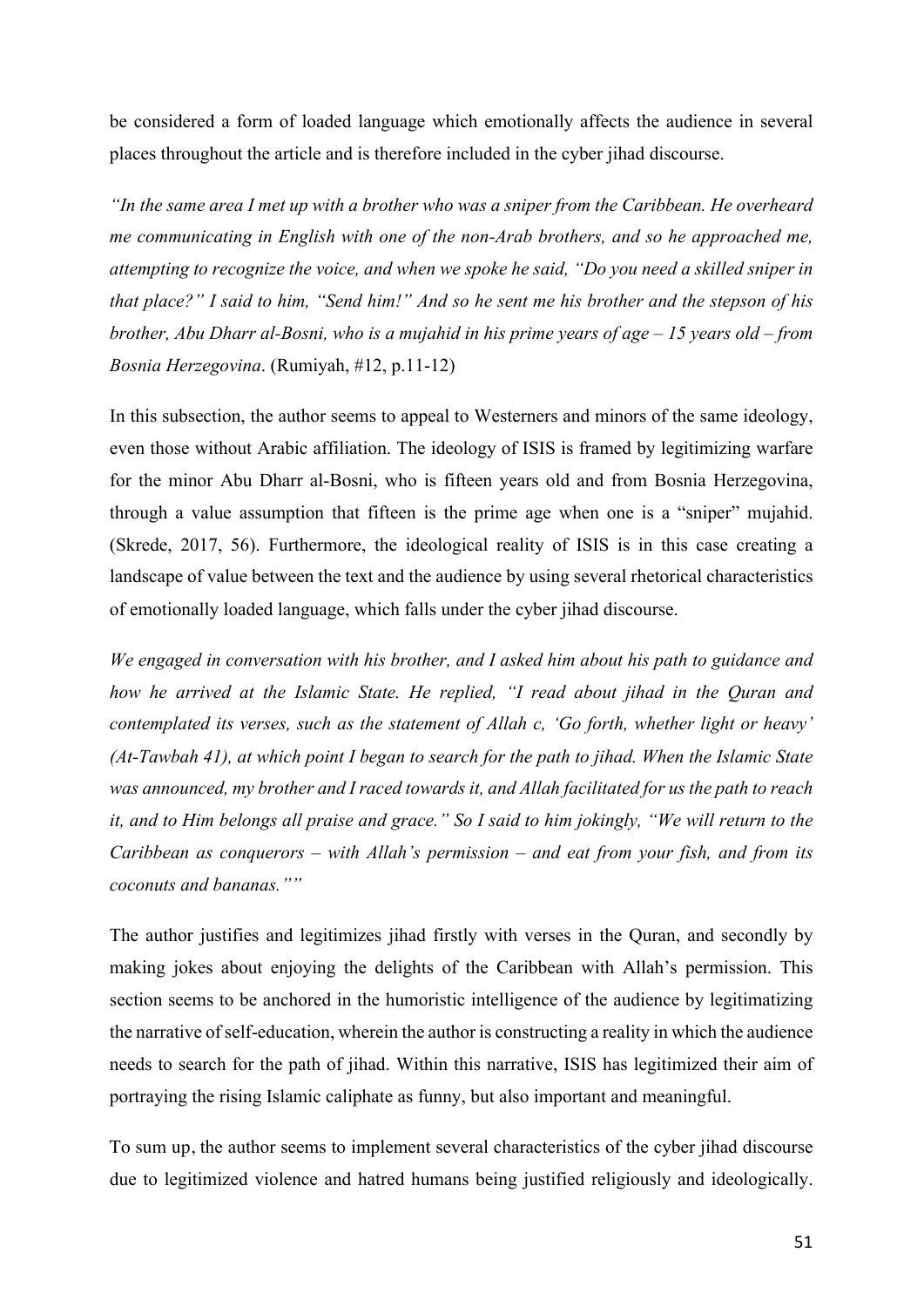However, the author's legitimation is aimed toward the Western audience, as the author tries to relate ISIS's worldview to youths. Therefore, the author is drawing characteristics and elements of both visible and hidden ideologically anchored loaded language which may affect the audience.

# **6.3 Rulings related to giving da´wah to the harabi kuffar**

Due to the ideological underpinnings of *Rumiyah*, the article named "*Rulings related to giving da´wah to the haribi kuffar*" includes theological involvement and praise for Allah when discussing the rules regarding proselytizing disbelievers prior to fighting them. The unnamed author has used three images along with textual writings divided into six pages and incorporated to reveal the selected message.

Furthermore, the article discusses the ruling of those who are disbelievers, as opposed to those who became disbelievers after previously being Muslims. In particular, the article addresses the ethics of killing unbelievers.

# **6.3.1 Legitimizing jihadi missionaries**

The front-page image contains the typographical writing "*Giving da´wah to the harabi kuffar*", which is related to the policy of conveying the message of Islam to an Arabian non-Muslim or an unbeliever. The author's choice of the color white is intended to produce truth about the ideologically loaded message. (Machin, 20011, s. 61) In addition, the main emphasis of the visual image is to give the audience an ideologically leading emotional feeling linked to spreading the message of Islam. Consequently, the author uses several visually loaded features to ideologically influence the audience with characteristics of the cyber jihad discourse. This use can also be seen as an element of ISIS's constructed reality. ISIS is therefore framing their ideology of legitimizing missionaries by constructing a trusted reality of an upcoming caliphate.

However, the religiously-themed slogan is reengaging and enhances the curiosity of the message receiver, while imposing a particular view on proselytizing in Islam. Similarly, the visual depiction of the supposed Muslim missionary represents the hidden connection between the textual writings and the visual image. The dark color of the missionary along with his horse is usually associated with secrets, hidden meanings, and untold stories. (Machin, 2011, s. 55) Similarly, the low modality is deliberately used by the author to influence the audience emotionally with characteristics of the cyber jihad discourse. The audience receives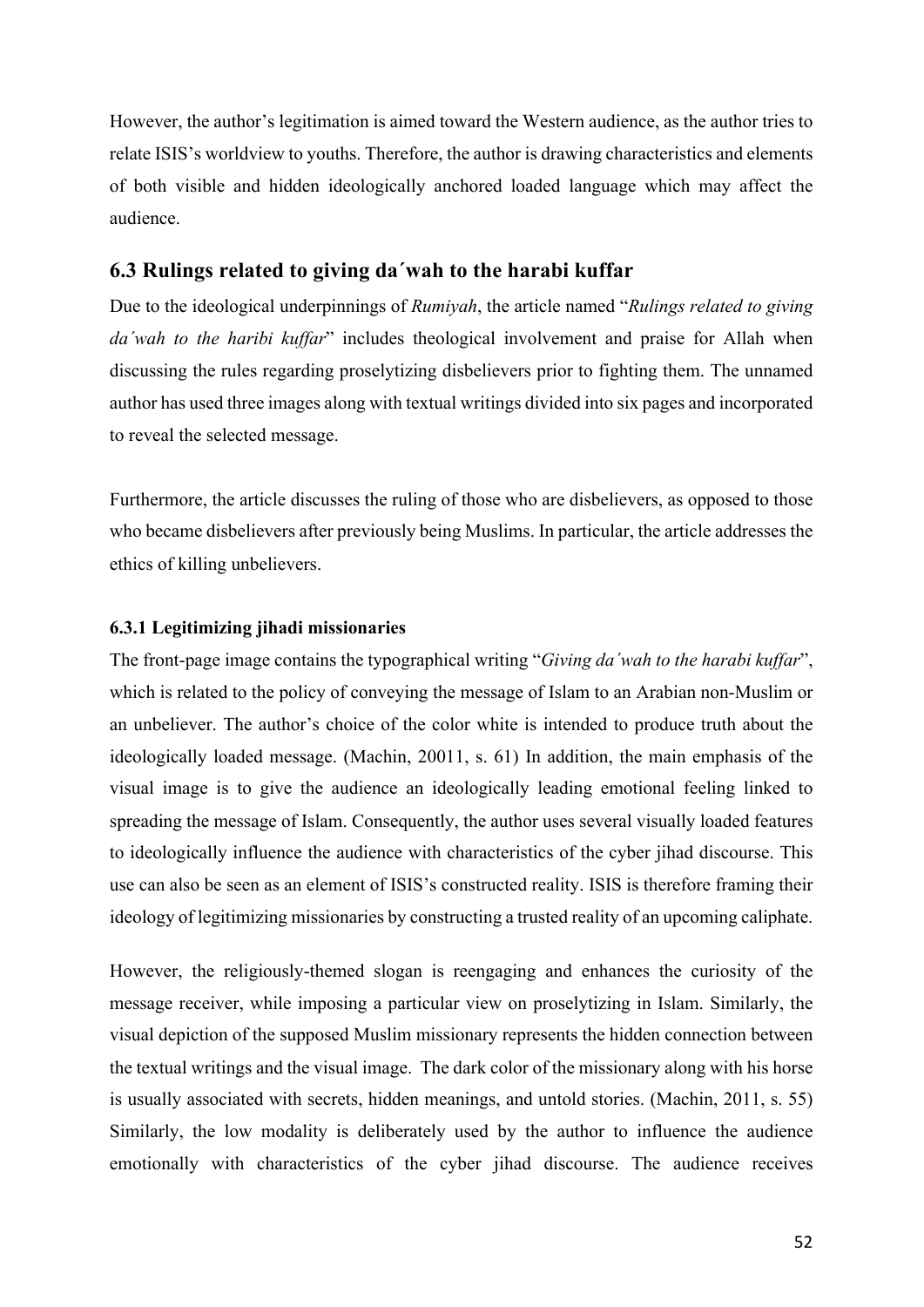impressions that convey to Muslims a slightly mysterious and exciting world that only Muslims can enter. Simultaneously, the bright and dimmed backgrounds make it difficult to perceive meaning as if we were somewhere in the image, meaning that the image contains low modality (Kress & van Leeuwen, 2006, p. 159)

Complementary framed images depict the author's visualization of his own view of the message the article wants to present. The front image transforms the audience into observers. Since the person is not individualized, the observer will associate himself with the theme rather than the individual presented in the image. (Machin, 2011, p. 112) In particular, the author uses this element to substantiate the article's message, legitimizing this position by presenting elements as argument of ISIS ideological constructed worldview.

Simultaneously, the second image contains ideological elements related to a socially constructed view that few people share. Several masked people riding the camera capture and maintain the audience's attention. This image creates an impression of the convergence of natural and social forces, wilderness and jihad, suggesting the legitimization of jihadi activities through the intertextual writings "*the religion cannot be established except through jihad*". This argument is typically ideologically supported among the like-minded, and seems to be presented through high modality in conjunction with high quality loaded visual images that include characteristics of cyber jihad, thereby legitimizing the killing of unbelievers in the name of Allah.

Lastly, the author presents an image of a critically injured or perhaps dead boy with the underlying inscription "*The Crusaders' indiscriminate bombing shows no mercy to the young, nor to the elderly".* (Rumiyah # 12, p. 22) However, the high camera angle in the second image makes these objects appear in an inferior position relative to the viewers dominant and powerful point of view (Kress & van Leeuwen, 1996). In particular, the image contains a naturalistic high modality, presenting the image as it appears when the audience stays in the same room. The color modulation contains a "*modality of senses*" in order to emotionally feel and enter a role of emphasis. (Machin, 2011, p. 56), Therefore, the image is linked to the cyber jihad discourse of loaded language by deliberately affecting the audience's emotions. In addition, the colors imply that the content is true, and along with the underlying inscription it creates emotional feelings, it seems ideologically and therefore may influence the audience by legitimizing ISIS's revenge the West.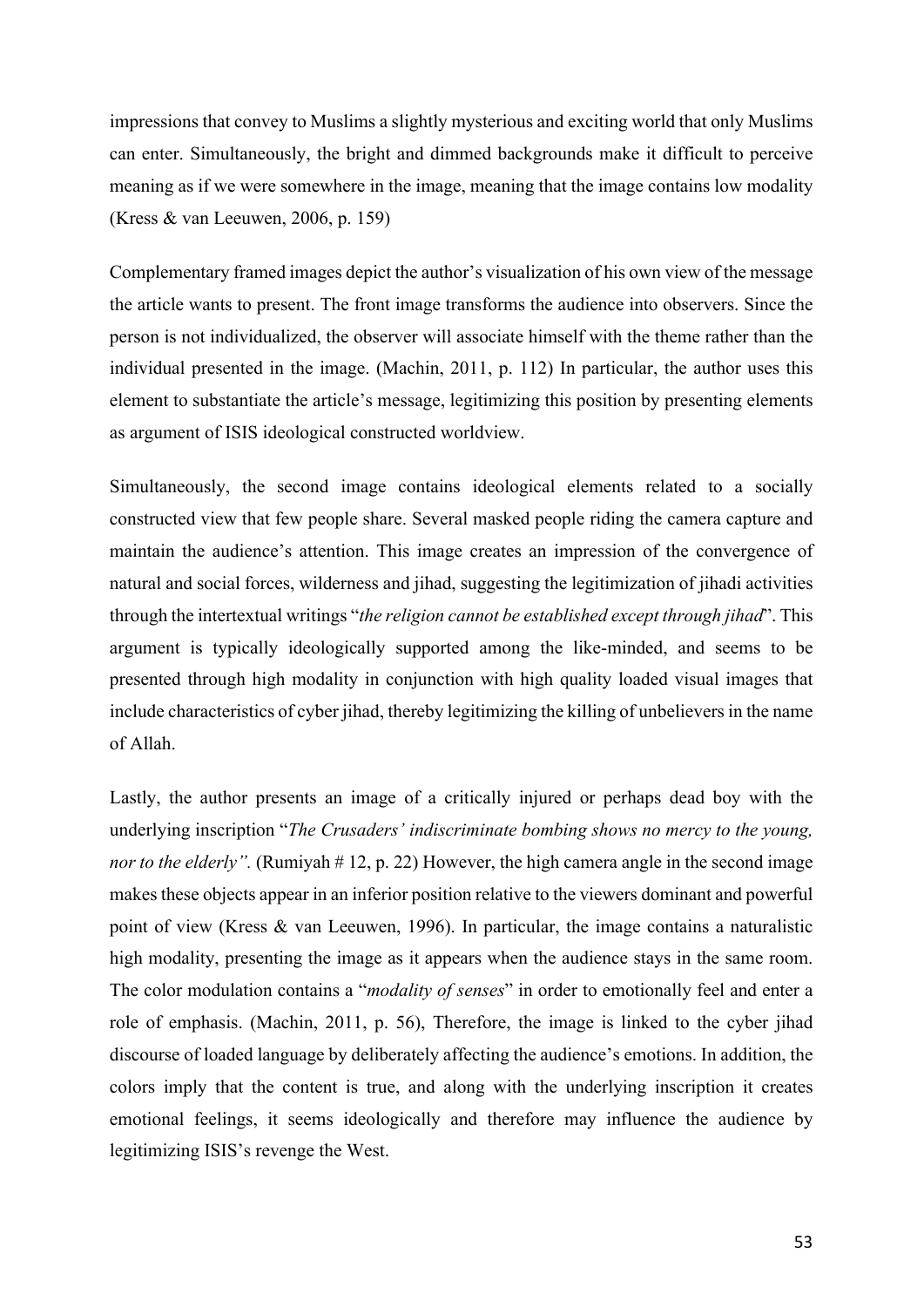*"'When you meet your enemy from the mushrikin, call them to three matters and accept whichever of them they agree to and withhold from fighting them: Call them to Islam. If they agree, accept it from them and withhold from fighting them. Then call them to emigrate from their land to the land of the Muhajirin, and inform them that if they do that then they will enjoy the same rights as the Muhajirin and will have the same obligations as the Muhajirin. If they refuse to emigrate, then inform them that they will be like the Bedouins of the Muslims; they will be subject to the rule of Allah, which the believers are subject to, and they will have no share in the war booty and spoils unless they wage jihad with the Muslims. If they refuse, then seek from them the payment of jizyah. If they agree, accept it from them and withhold from fighting them. If they refuse, seek Allah's aid and fight them.' (Reported by Muslim).*" (Rumiyah #12, p. 20)

Among the missionaries, the author is positioned as the savior and the West as the rescued. The author also is drawing a direct line to the steps Muslims must take to influence and call the unbelievers to Islam. The unbelievers must emigrate from their country in offer to gain same benefits; if they refuse to do so, "*they will be subject to the rule of Allah"* and have *"no share in the war booty*". (Rumiyah#12, p. 20) To be a Muslim, one must to reject Western-based societies and emigrate. A Muslim who continues to live in Western society only will cause himor herself to live in sin. Through these instructions, the author is outlining a system of legitimate action against people who refuse to follow Islam: "*If they refuse, seek Allah's aid and fight them"* (Rumiyah#12, p. 20) This directive demonstrates how the author is framing the ISIS ideology of violence in order to fight the unbelievers by the blessing of Allah. Such framing can lead to the separation of will from behavior, wherein individuals make a greater effort to carry out terrorism activities, because they have to and not because they want to. (Sennet, 1998, p.31)

*"Likewise is the case with assassinations, which the companions of Allah's Messenger carried out when they killed some Jews. Al-Bukhari reported from al-Bara Ibn 'Azib, who said, 'Allah's Messenger g dispatched a group of Ansar to Abu Rafi', so 'Abdullah Ibn 'Atik entered upon him in his home at night and killed him as he was sleeping.'" (Rumiyah, # 12, p.20)* 

The author's narrative about giving a second chance if unbelievers refuse the message of Islam ends in this subsection. The author is removing the human element, normalizing the acting subject by replacing it with an unnamed hadith. "*What is apparent from the hadith is that it is not a condition to give da'wah before fighting those whom the da'wah has reached.*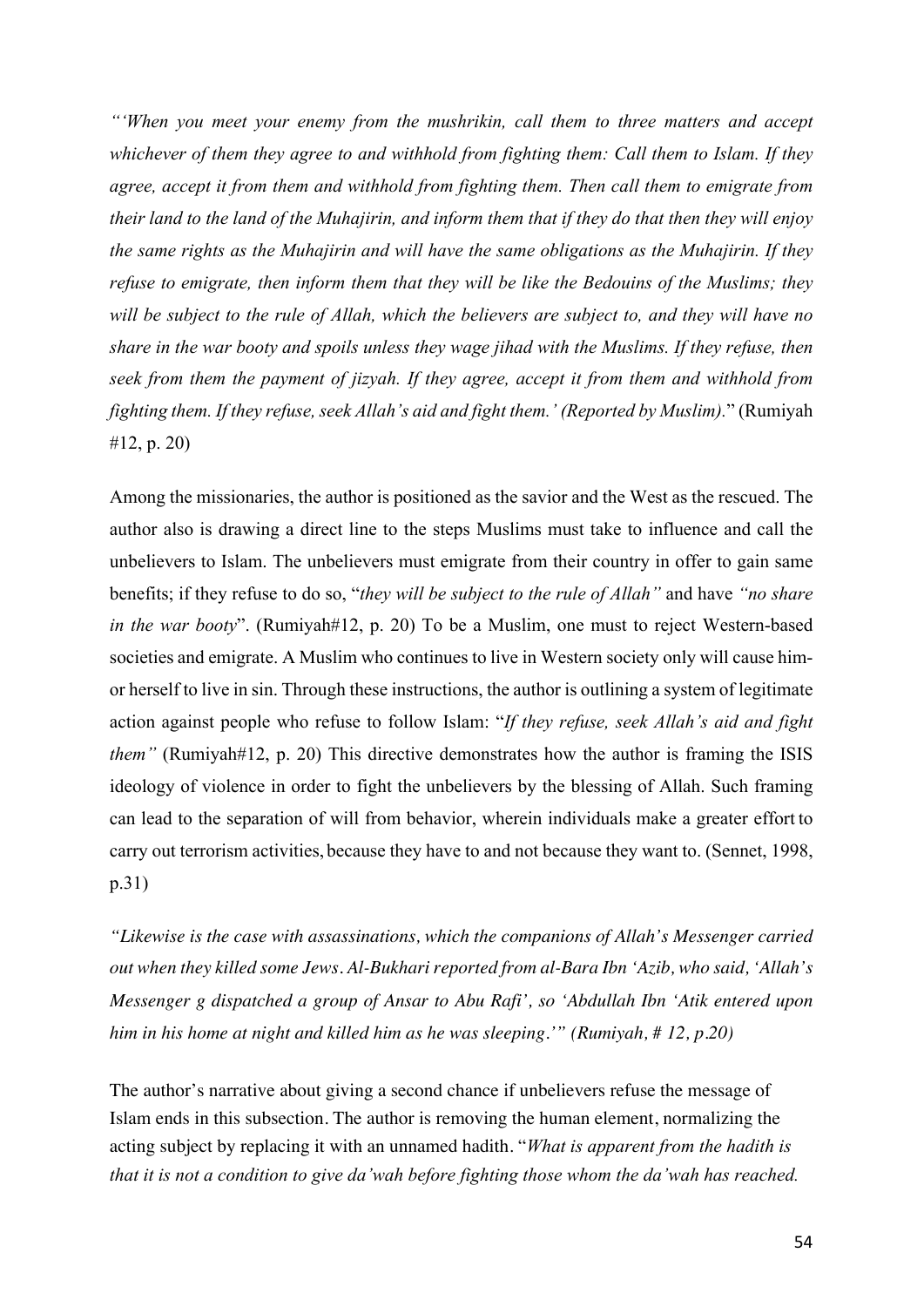*And al-Bukhari gave this hadith the title, "Chapter on Killing the Sleeping Mushrik*". (Rumiyah, #12, p. 20) Everyone who reject the message of Islam is legitimized target of killing. The author is primarily shifting responsibility by removing the acting subject and toning down the action to legitimize killing of the unbelievers. However, it is within this narrative that the author reveals this passage to contain characteristics of cyber jihad discourse by using loaded language to deliberately influence the audience killing.

All things considered, the author is framing proselytizing among unbelievers and outlines the Muslim rulings regarding the process. To be a Muslim, as mentioned above, one must reject Western society and emigrate to a Muslim country; failing to do so renders one a legitimate target for being killed. The author is clearly framing several characteristics of the cyber jihad discourse. The emotionally-loaded influence is delivered both by visual images and textual writings. In addition, the author deliberately uses elements of color, modality, genre, typography, and position in order to illustrate ISIS's socially constructed worldview.

# **6.4 Important advice for the mujahidin - Part 2**

"*Important advice for the mujahidin – part 2*" is the fourth article in the  $12<sup>th</sup>$  issue of *Rumivah*. The article contains six visual images divided into eight pages of text and credited to the author Shaykh Abu Musáb Az-Zarqawi.

The aim of this article is to give advice on how a proper Muslim should behave to behave properly of Allah will and to experience heavenly wonders. The author is framing a narrative of the consequences of failing to follow religious and ideological codes based on the mujahidin's worldview.

## **6.4.1 Legitimizing advice for the mujahidin**

The images in this article are remarkably different visually from previous articles. Firstly, the front page appears as a non-naturalistic image containing low modality, hiding meaning in a blurry background. (Skrede, 2017, p. 96) In contrast, the remaining images do not seem to be as extensively edited and contain several different colors, therefore appearing more naturalistic. The reddish-brown background color appears nearly black, and as mentioned previously, a black background can symbolize that the image contains hidden meaning (Machin, 2011, p. 61) and may draw attention to an inaccessible, mysterious, and exciting world. (Skrede, 2017, p. 99) Humans can, to some extent, search the mysterious, as for example religions. In addition, humans also search for the truth, which the white typographical "*advice*" sentences are representing (Machin, 2011, s. 61) Therefore, modal elements in this image may influence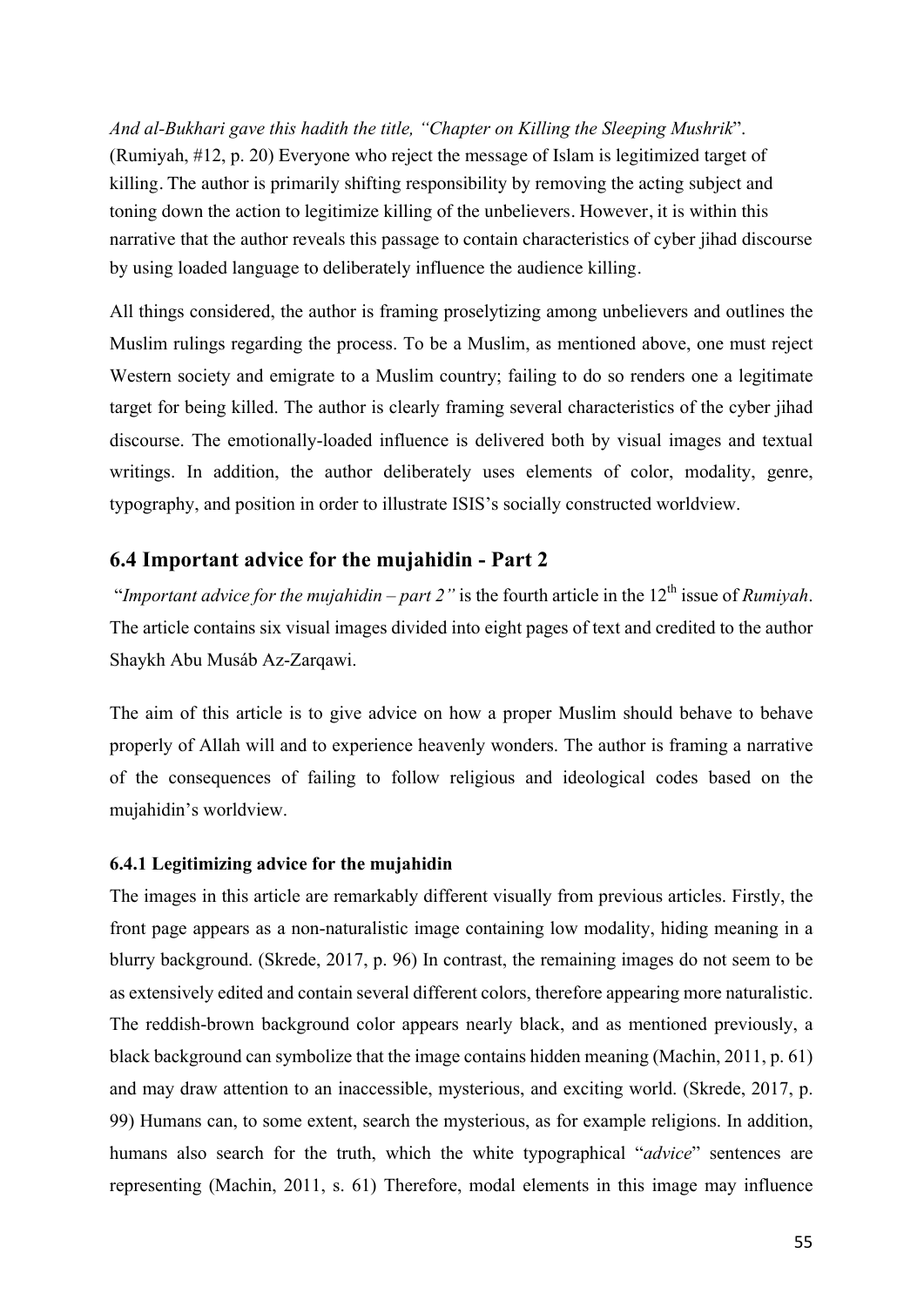humans emotionally without them being aware of it; such characteristics fit the cyber jihad discourse.

These images are constructed around a binary opposition to the constructed world of ISIS. Similarly, the front-page image contains several typically mujahidin-dressed ISIS fighters wearing weapons, and hiding their faces from the camera angle. The human element is eliminated by the absence of eye contact. (Skrede, 2017, 106) In addition, the image does not contain empathy as it would if the mujahidin were looking at its audience. Since the readers cannot be individualized in this instance by means of eye contact, they associate themselves with the subject instead of the individual. (Skrede, 2017. P 106) By hiding faces, ISIS develops several metaphorical associations about concerns and neglected thoughts. (Machin, 2011, s. 122-123) These associations enhance the curiosity of the audience and invite them into the thoughts of the mujahidin involved in the image. (Skrede, 2017, 106) In this way, the author uses ideological elements of ISIS's constructed worldview to attract the audience's attention. Moreover, these elements suggest and argues for the audience to come and join the mujahidin where they are. Similarly, Kress & Lewuwen distinguish between top and bottom images. The upper part is "ideal" and illustrates what the mujahidin can offer in terms of wisdom, unity, security and safety, while the bottom part symbolizes what is "real" and contains information about the content. (Kress & van Leeuwen, 2006, p. 186-193) The typographical writings strengthen the emotionally loaded image and suggest that the "real" life is with the mujahidin fighting for Islam.

The remaining images contain historically and culturally valuable architecture. The image portraying the Umawi Masjid Mosque in Damascus is pictured with the promise of returning to Allah's Sharia law. The image invites the audience to participate in the Islamic culture of Damascus by using a naturalistic image containing high modality. As a result, the image seems realistic, containing a light background to symbolize the truth of Islam. (Skrede, 2017, p. 96) In contrast is the third image, which creates a polarized atmosphere between "the kuffar" (unbelievers) and our "brothers" with an image of Muslims carrying carpets in front of American soldiers inside Camp Bucca in Iraq. The fourth image contains extremely graphic visual content of the American Nicholas Bergs being beheaded by Abu Musáb Az-Zaraqawi. This image contains several characteristics of cyber jihad by containing ideological elements of ISIS's socially constructed worldview. The appearance of Bergs' head will most likely create an emotional response stemming from the undesired murder of a Western journalist. Similarly,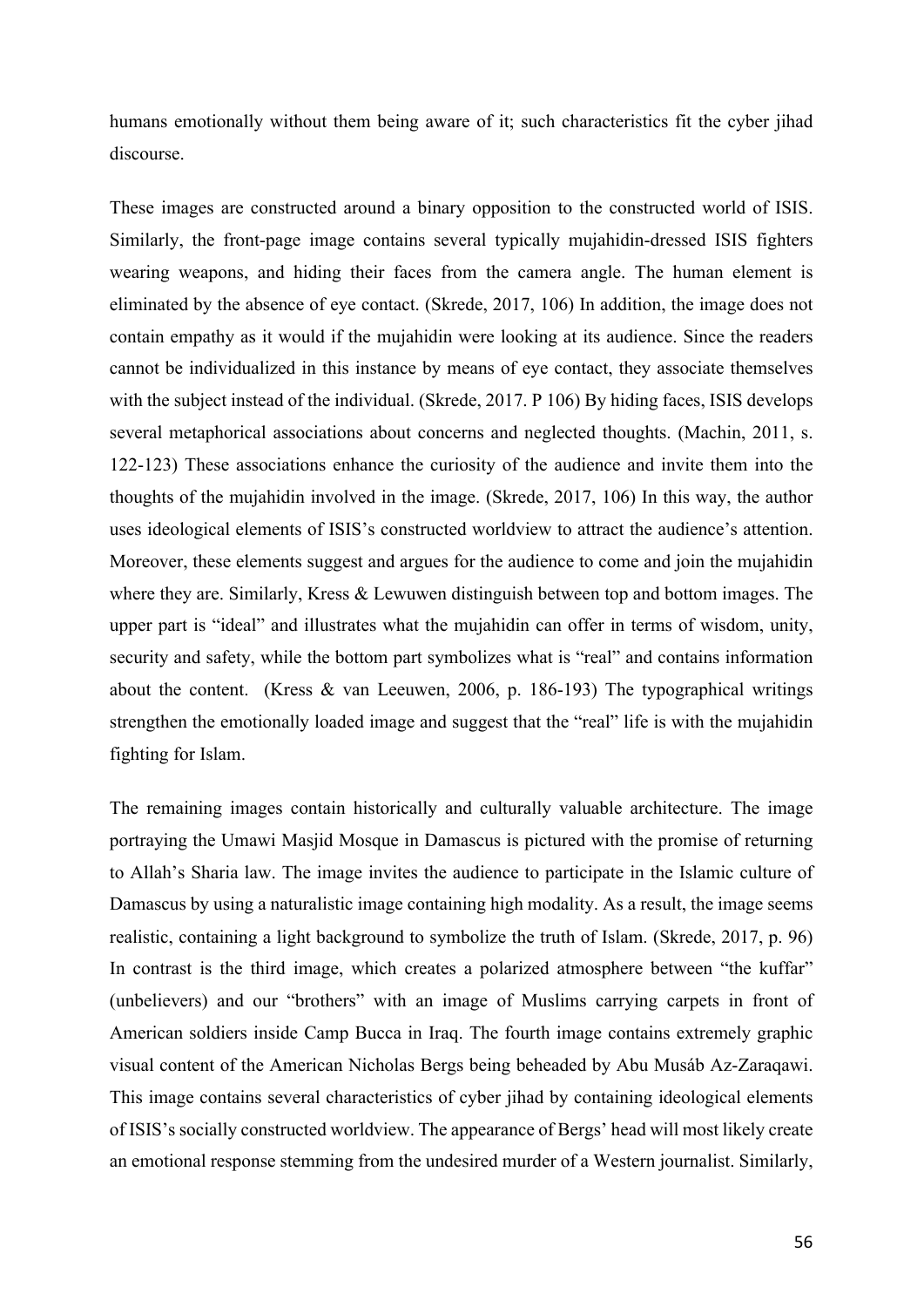the image's aim is to invoke fear and illustrate what the mujahidin can do to Western citizens. Lastly, the author includes two nearly similar naturalistic and realistic images containing a high modality of sharp colors to create a sensory emotional feeling. (Machin, 2011, p. 56) Images of the former head of the Association of Muslims Scholars in Iraq, Harith Al-Dari, and John Brady, the head of missionary activities during the American invasion of Iraq. (Rumiyah #12, p. 31), contain the subtitle "*traitor*" to convey to the audience the author's perspective of ISIS's ideology.

The article creates a historical narrative of Mongols, Turks, Persians, Arabized Arabs, and Armenian Christians as inferior enemies of Muslims, because while the Muslims are fewer in number, they have Allah on their side:

"*And in this occurrence – i.e., the one in the time of Shaykhul-Islam – the enemy, Mongols and other Turks, Persians, Arabized Arabs, and their likes from among the apostates, including the Armenian Christians and others have mobilized. And this enemy came down next to the lands of the Muslims while they are between bravery and reluctance to fight, with the Muslims opposing them being few in number, and the Mongols' aim being to seize the land to exterminate its people, just as those ones previously came down in the surroundings of Madinah against the Muslims.*" (Rumiyah #12, P. 25)

Through the textual writings, the author is positioning a religious approach of being obedient to advice from the mujahidin:

"*And during the year of the Trench there was a strong coldness and a harsh wind, by which Allah turned the Ahzab away from Madinah, as He c said, 'And We sent upon them a wind and armies [of angels] you did not see' (Al-Ahzab 9). And likewise, this year, Allah multiplied in it the snow, rain, and cold, in contradiction to what is common, until most people disliked that and we used to tell them, 'Do not dislike that, for indeed in this lies a wisdom and mercy from Allah.' And this was from the greatest means by which Allah turned away the enemy.*" (Rumiyah #12, p. 25)

The author is addressing a religious narrative of punishment of those who do not listen to the advice of the message. When the author promotes the consequences of denying Islam, he is framing a reality that about "them", and "they" position unbelievers in a collective "out" group in order to argue against or warn about denying advice. The author is therefore framing religious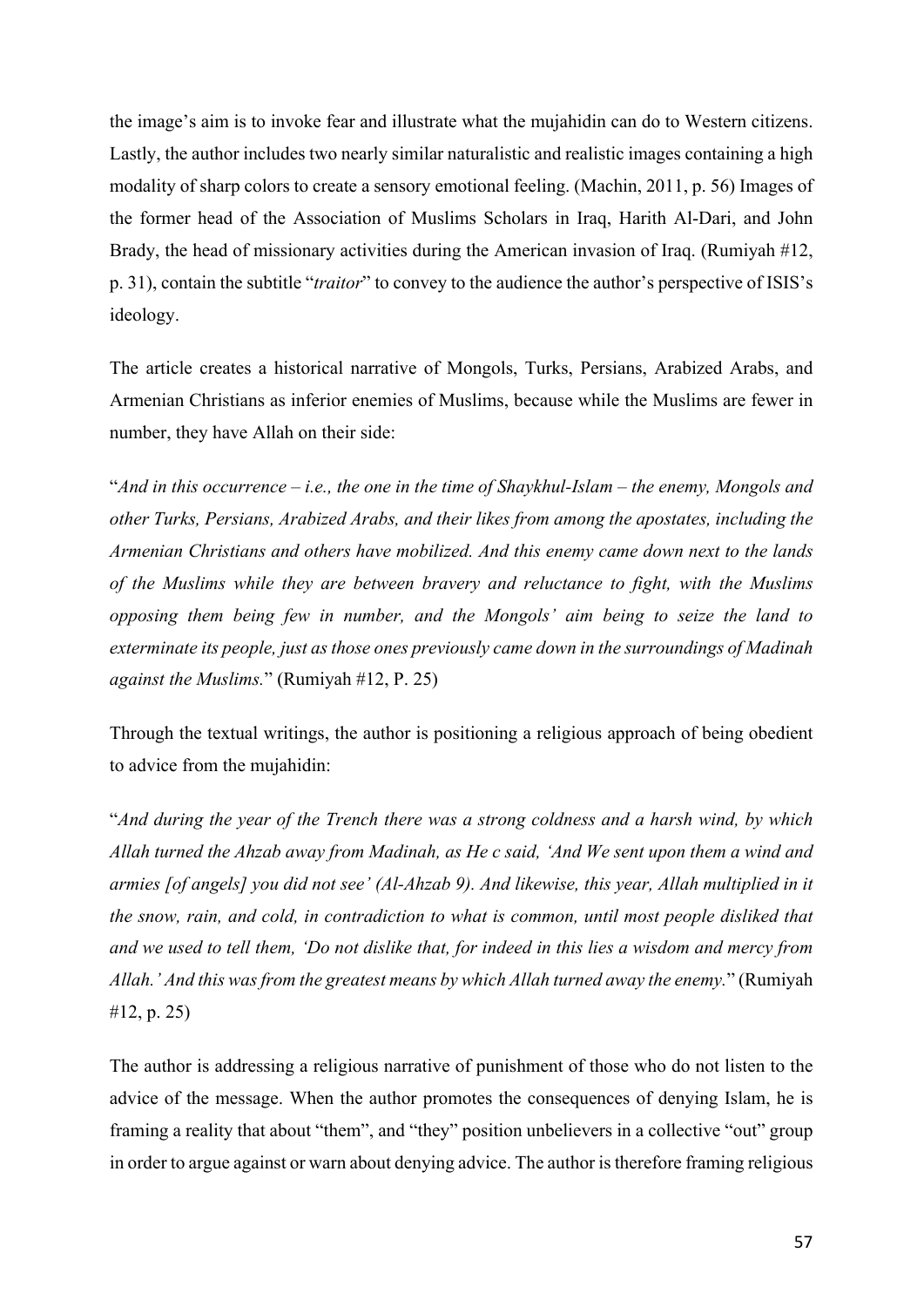arguments of a socially constructed reality anchored in ISIS ideology. The author's narrative of ISIS'sideology contains penalty of not listen to advice, and for not believing the same narrative. Therefore, the author is also framing the absence of ultimate truth, which contrasts with the social constructivist framework who says that everything must be seen from its own perspective. (Skrede, 2017, p 76) Similarly, the religious narrative includes several religious and ideological historical elements related to how the author creates power through the loaded language of the ISIS-constructed reality when stating the following:

"*Then some people started to doubt the validity of the fight against the Tatars, because they displayed Islam completely, like some of the defeatists do now concerning the fight against the army of the tawaghit. Ibn Hazm r said in al-Muhalla that there is no greater crime after disbelief than forbidding jihad for the sake of Allah and ordering to surrender the womenfolk to the enemies of Allah.*" (Rumiyah #12, p. 27)

The ultimate goal for the author is to implement a narrative in the audience that doubting Allah is a crime. However, since critical discourse analysis will seek to change the given reality, this section should be connected to the cyber jihad discourse. The author uses loaded language to argue for the audience to listen to advice, and further removes the acting subject when distinguishing between unbelievers and the Muslim community (Ummah). The author is therefore legitimizing items and processes which are not produced by activing individuals. (Fairclough, 2010h, s. 459)

*"And we say, if the Ummah would have drawn its swords, stood up, mobilized its armies, and moved towards Washington in pursuit of revenge, and then the slaughter came, with the winds changing direction and scattering the armies...then it would have been a different matter, but where is my Ummah concerning that which transpired and is still happening to the Muslims in Iraq," (Rumiyah#12, p. 29)*

"*Slaughter came*" and "*towards Washington*" (Rumiyah #12, p. 29) do not contain human elements which can relate to the cyber jihad discourse of deliberately using loaded language to legitimize and normalize actions in order to tone down historical events and influence the audience. *(Skrede, 2017 p. 115)* In addition, the author is framing hatred for missionary John Brady, claiming that Brady is responsible for the missionizing presence in Iraq and for spreading "*false creeds*" that will "*spill their blood*" and make them "*kill themselves*". (Rumiyah #12, p. 31) By referring to the missionaries as false creeds and unfavorable to his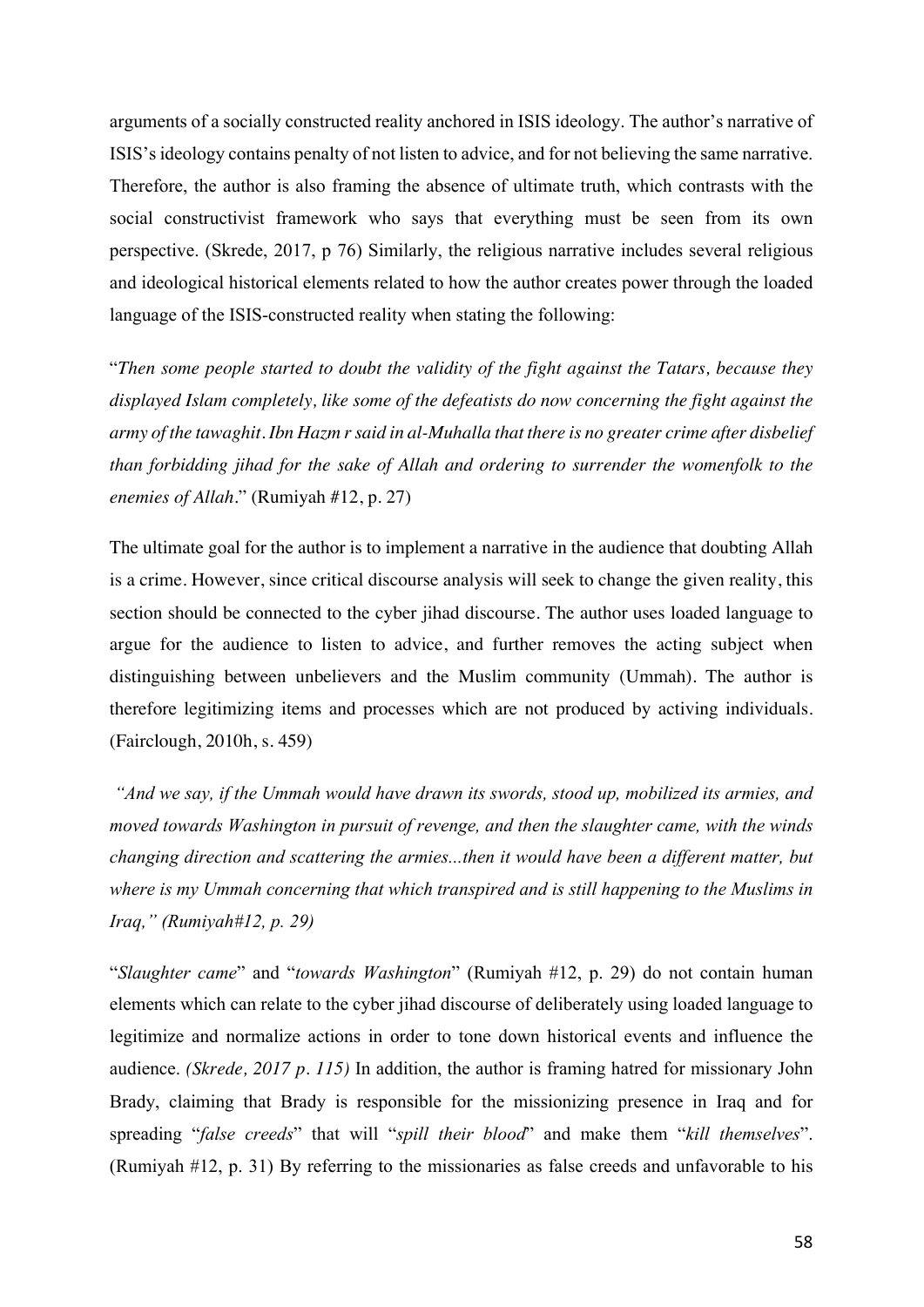own worldview, the author does not recognize the world as socially constructed and presents elements of his own ideology. The characteristics of cyber jihad discourse are represented by loaded language, in particular the declaration that missionaries will "*kill themselves*" when trying to spread the message of Christianity in Iraq (Rumiyah #12, p. 31)

Overall, the article uses religious and ideologically adversity to convince the audience to believe in Allah; failing to do so can lead to severe consequences, such as what happened to the journalist Nicholas Berg. The author is speaking to both believers and unbelievers alike, exhorting them to take the article seriously. The article therefore exhibits characteristics of cyber jihad, portraying elements of ideological narratives which are undesirable to democratic countries in the West. Further, the author is using several techniques similar to those utilized in the *Inspire* magazines, including graphical images, loaded language, and the consequences of not following Allah.

# **6.5 It will be a fire that burns the cross and its people in Raqqah**

The article "*It will be a fire that burns the cross and its people in Raqqa*" contains four images distributed over four pages, one image on each page. The article is an interview with an unknown ISIS military commander in the city of Raqqa in Syria. The unknown author and interviewer has divided the article into "Question" and "Answer" sections, and narrates to the audience the mujahidin journey at the battlefront of Raqqa.

The ISIS military commanders are telling the audience about Raqqa's religious, tactical, and strategic importance to ISIS's plan of creating a caliphate. According to the article, the enemies' campaign against the mujahidin is based on crushing the plan for an Islamic caliphate. However, the mujahidin facilitate methods for fighting and striking the enemy both in Raqqa and deep in their own territory, guaranteeing victory if the Muslim fighters trust in Allah.

## **6.5.1 Legitimizing warfare**

Visually, these four images contain less strong graphical content than the previous article. However, the white typographical writings of "*It will be a fire that burns the cross and its people in Raqqah*." fits with the front-page image of several houses struck by a bomb. The burnings of the bomb are clearly related to the message that the article is framing. In addition, the modality and quality of the image appears low. However, as mentioned in earlier textual analysis, a white background can symbolize truth; similarly, is it reasonable to believe that the white color of the typographical writings symbolizes that the ISIS author is anchoring the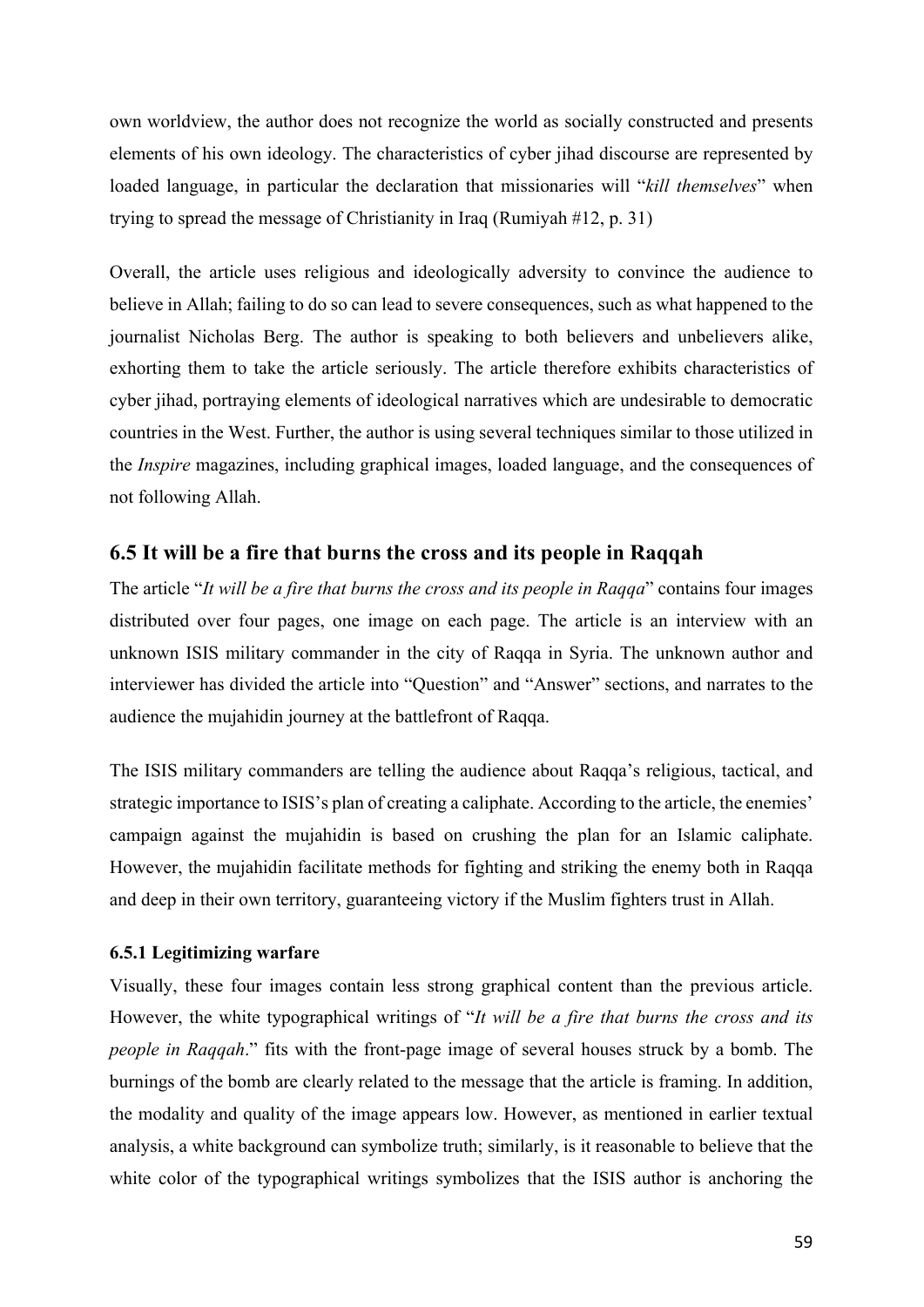images in a trustworthy manner. In addition, is the black bottom background is separated from the top by a curved brown line. Black backgrounds can be interpreted as carrying hidden meaning (Machin, 2011, s. 61); the front page can therefore suggest the missing half of the image. The audience can only imagine what will happen to the rest of the houses that are hiding something mystical and brutal action behind the black background. The author's use of color is directly related to hidden ideological elements of ISIS's constructed reality. In particular, the author is using the cyber jihad discourse to implement characteristics in order to influence the audience.

The front page is divided in two, wherein the top image represents the "ideal" and contains the visual representation of a bomb that struck several houses. The representation of "real" is placed on the bottom, containing a black background and white typographical writings with explanations. The linguistic meaning of the "real" typographical writings, "*It will be a fire that burns the cross and its people in Raqqah",* is strengthened by the composition. The bombing is presented as the ultimate aspiration, since it is the "ideal" of the image that simulates the strike. The "real" on the bottom strengthens the "ideal" at the top as it supplements the audience's visual emotional perception, which fits with characteristics of the cyber jihad discourse and contains elements of the hidden ideological power of the ISIS-constructed worldview and therefore an invitation by ISIS to violence.

The high camera angles make the houses in the image appear in an inferior position relative to the audience's powerful and dominant point of view (Kress & van Leeuwen, 1996) This point of view does not invite the audience because they are observing the airstrike from a distance. However, the light-yellow explosion is a typical view of an airplane strike, and can appear ideologically loaded to an audience that has similar constructed worldviews as the author. Therefore, the distance and camera-angle can be seen as characteristics of the cyber jihad discourse.

The second image is a high-modality and naturalistic visual representation of ISIS martyr Abu Muadh At-Tunusi looking at the camera and its audience. The audience is recognized in a manner that requires some form of response. (Kress  $\&$  van Leeuwen, 2006, s. 117 – 119). Abu Muadh At-Tunusi appears serious toward the low camera angle, which may address a balance of power between the audience and the martyr. (Kress & van Leeuwen, 2006, s. 140) The audience can likewise become martyrs if they follow the same constructed ideological reality. Abu Muadh At-Tunusi may search for compassion of martyrdom from its audience in order to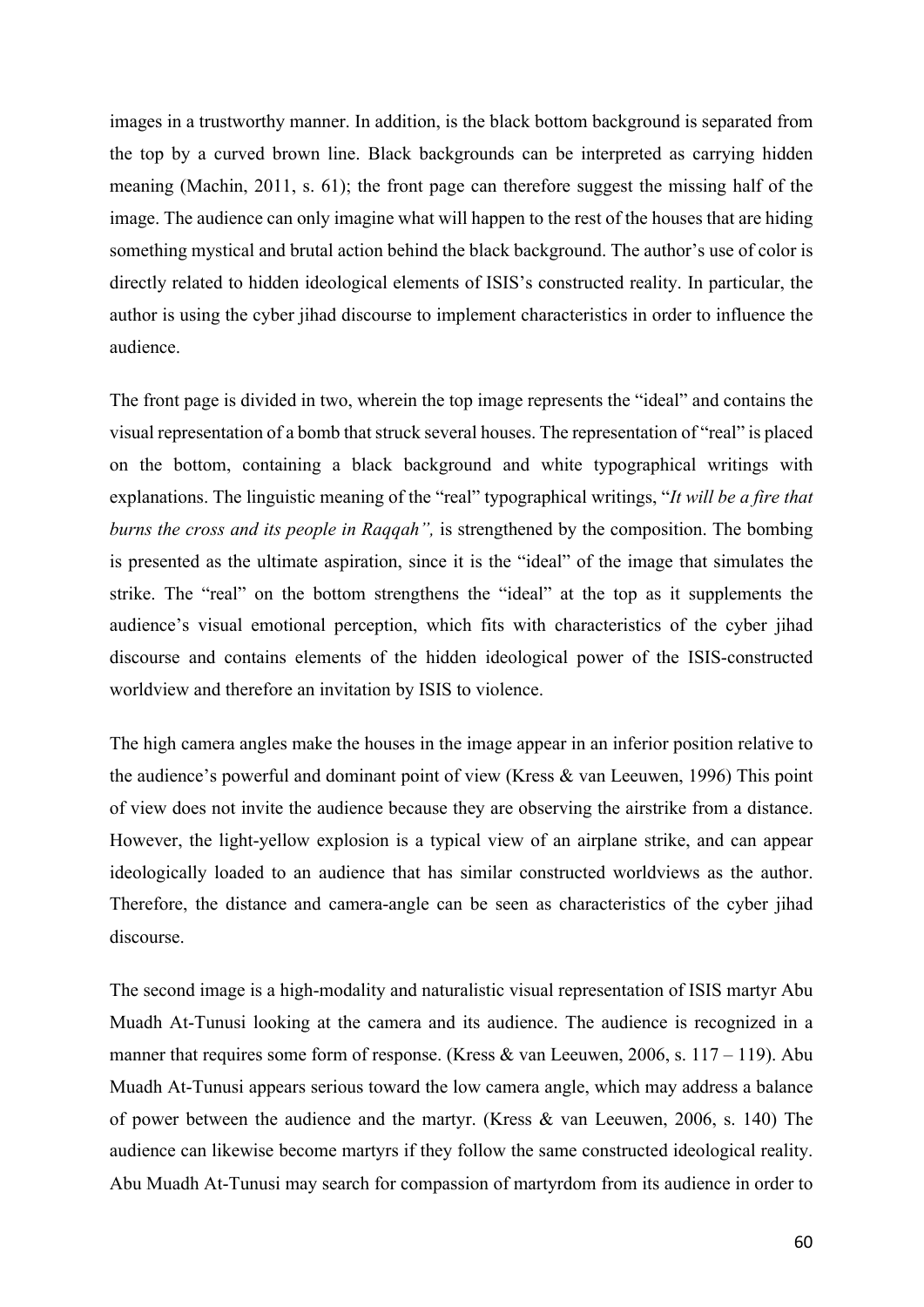humanize the image. The social relationship established his look may lead to emotional ideological connections within the audience; in particular, they may feel empathy, which means that this image also contains characteristics of the cyber jihad discourse.

The third image appears in the middle of the article and might contain some of ISIS weapon depot. The high modality and naturalistic image appears as a direct attempt to influence its audience by indirectly saying, "This can be yours". The depiction of clean and highly technological weapons therefore contains elements of the ISIS-constructed reality by promoting its ideology of legitimizing warfare.

Lastly, the fourth image contains a high camera-angled image of the "*Furat dam*" (Earthen dam close to Raqqa in Syria). where several American raids were repelled (Rumiyah #12, p. 35) The image contains an overview of the dam with a high camera angle and appears to be relative to the viewer's dominant and powerful point of view (Kress & van Leeuwen, 1996). As a result, the image seems to create an ideological impression of cyber jihad by using naturalistic strategic signification and the importance of ISIS's conquests to emotionally influence its audience.

Similarly, the textual writings contain ideological power relations of ISIS defending their caliphate against enemies (Fairclough, 20110h, s. 28). It is therefore important to interpret and explain the social reality and how it could and should have existed. (Kalleberg, 1992, s. 1) As mentioned earlier, this article contains questions and answers and is based on the interview genre, which is "*language use associated with a particular social activity*" (Fairclough, 2003, s. 66) The author seems to legitimize the fighting in Raqqa by using ideological elements of historical significance and strategic importance, whereas ISIS is narrating to the audience about jihad on the frontline:

*"Raqqa is significant for another special reason beyond its military and strategic importance, as it was among the first cities which the mujahidin conquered – by the grace of Allah c – and in which they spread the pure 'aqidah of tawhid and waged war against kufr in all its various forms. Raqqah was the base from which the Islamic State expanded, and the center for the Khilafah's operations on the various fronts. As for its strategic importance (…)"* (Rumiyah, #12, p. 32)

The article's narrative contains several notions about ISIS's enemy, the Christians, as well as the assertion that ISIS's strategic geographical areas are by Allah's grace manufacturing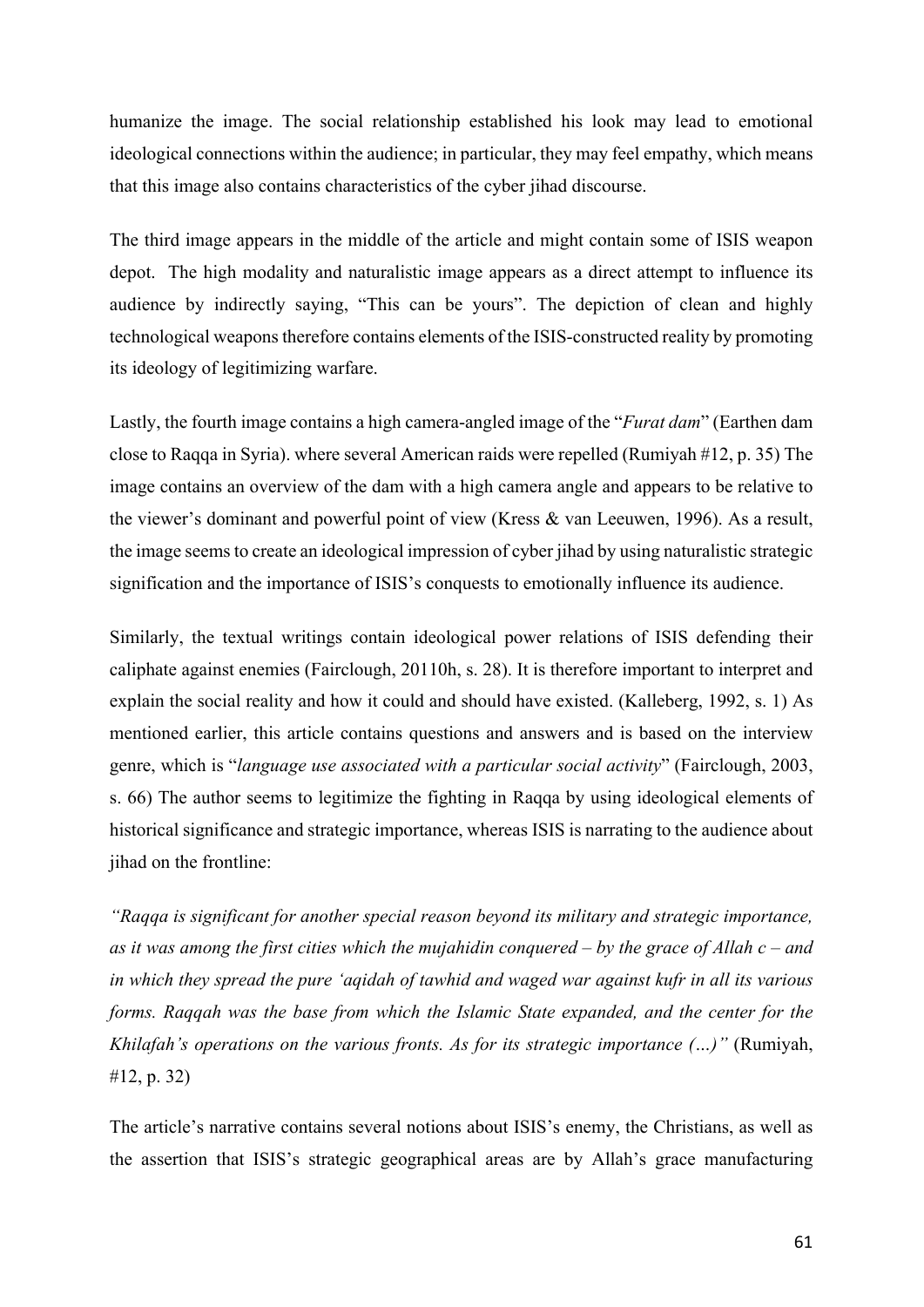weapons, including drones, anti-building weapons, and sniper weapons:

*"Another means we employed was that we set up workshops for the repair and maintenance of weapons, and also for the purpose of manufacturing weapons after the Islamic State – by Allah's grace – demonstrated a talent for developing weapons, such as aerial weapons, drones, anti-building weapons, sniper weapons, silencers, explosive devices, and other types of weapons which Allah has bestowed upon the mujahidin and which we have not yet revealed." (Rumiyah#12, p. 34)* 

Within this narrative, the author and the mujahidin frame and communicate an ideological constructed reality of the Islamic State, where using violence to conquer, maintain, and protect geographical areas is legitimized as a requirement of fulfilling Allah's will. Further, the cyber jihad discourse is framed within several characteristics of discursive practice, in particular, the nominalization and passivation of the acting subject:

*"As for the operations that failed, Allah c facilitated for some of our brothers to set up several ambushes and to wait for the murtaddin to carry out a special forces raid, anticipating that this would occur in certain areas which the Crusader army demonstrated its inability to penetrate." (Rumiyah#12, p. 35)* 

In this section, the author is framing violence and hatred through a passive construction, exhibiting characteristics of the cyber jihad discourse by explaining violence as "operations" and "a special forces raid". The author seems to thereby be hiding responsibility and acting subjects, by means of nominations., thus using word which is not a noun. (Machin & Mayr 2012, p. 137-138) The author wishes the audience to understand the importance of serving Allah, but also to ideologically understand the purpose of the Islamic State by toning down violence into things and processes. (Fairclough, 2003, s. 220)

To summarize, the author and the mujahidin are framing several characteristics of the cyberjihad discourse. Color, background, and camera-angles were all deliberately selected and presented in the four visual images that appear in the article. The article frames the ideological idea of protecting the Islamic State by using weapons against the enemy in order to keep geographical areas defended.

The author is conducting an interview to increase the reliability in order to ideologically strengthen the worldview that is presented. The constructed ideological worldview is also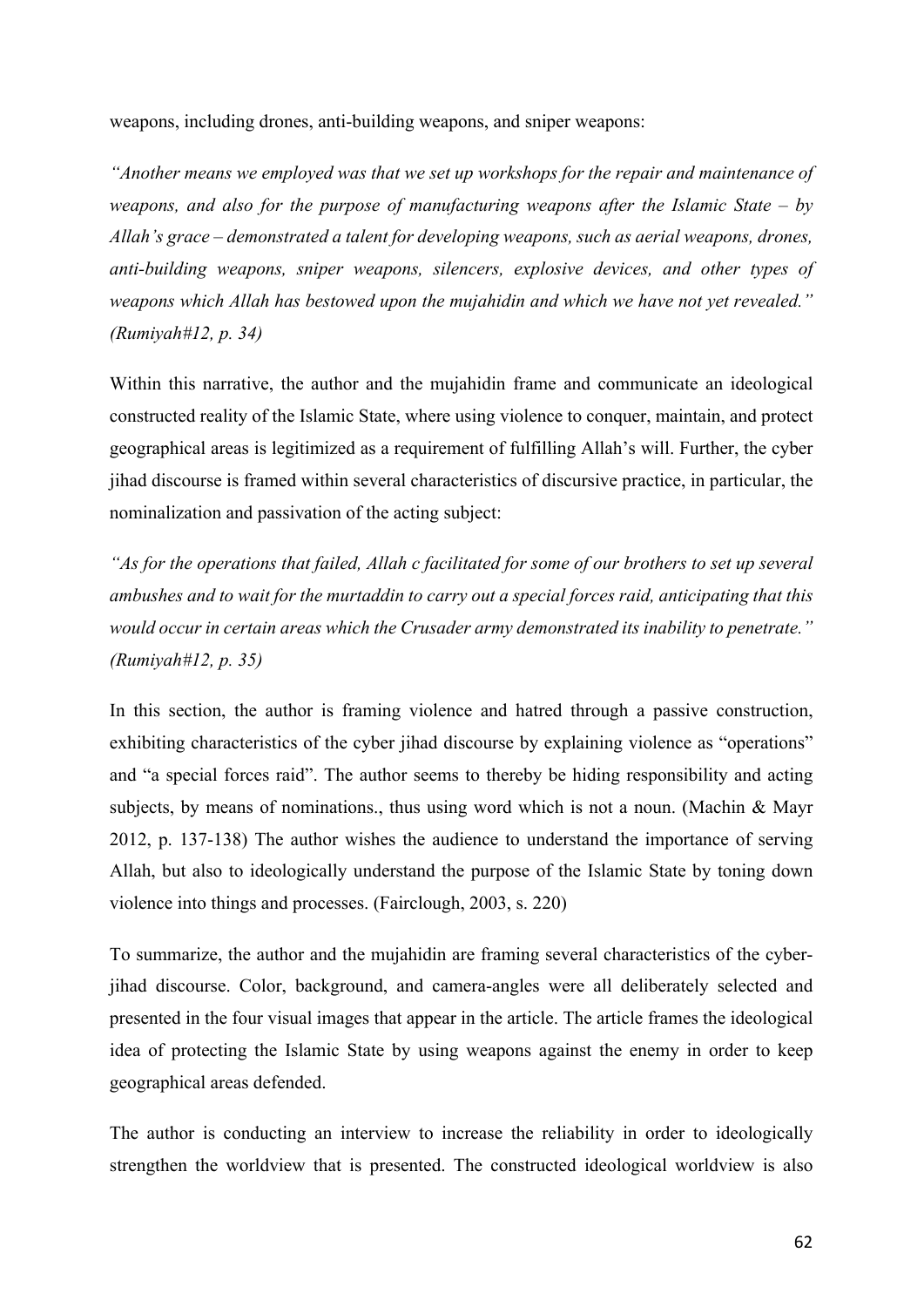presented by using several discursive practices such as religious arguments, nominalizations and passive constructions.

## **6.6The female slaves of Allah in the houses of Allah**

"*The female slaves of Allah in the houses of Allah"* article written by an unknown author, and is divided into three pages containing two images of the Quran.

The argumentative article attempts to legitimize and persuade women to support jihadism and urges them to obey their husbands, which is considered equal to fighting and achieving martyrdom. The author uses cultural, religious, and tactical guidelines for women leaving the house.

#### **6.6.1 Legitimizing female slaves in the name of Allah**

The article contains two different images of the same theme, both from the Quran. The main image is the front-page image which includes the white typographical writings "*The female slaves of Allah in the houses of Allah*". The white and bright colors are continuous in the frontpage image, for the purpose of creating a sense of the great truth of the Holy Quran and its great message to females supporting jihad in particular. Conversely, the darkened background in the second image represents the hidden message of the Quran. One must read closely between the lines to uncover the real truth. (Machin, 2011, s. 61) The Quran indeed has significant cultural, historical, and religious value, and is therefore displayed in the center of the image in order to maintain the viewers' attention. The Quran is made salient in the image, demonstrating that it's the carrier of meaning (Kress & van Leeuwen, 1996) Therefore, the short distance related to the camera angle is leading to the audience's worldview. The prominent depiction, distance to the viewer, and religious significance in Islam are all characteristics that fit the cyber jihad discourse if these characteristics are connected to the article's name.

As previously mentioned, the article urges women to obey their husbands, which is asserted to be equal to fighting and achieving martyrdom: "*Convey to the women my greetings and say to them, 'Indeed, obeying one's husband is equal to that [in rewards].*" (Rumiyah #12, p. 38). Here, ISIS is communicating clear elements of their own Islamic ideologically. The socially constructed worldview for their own inner-group is also represented as the author frames guidelines for leaving the house: "*It is upon a woman who wishes to leave her house and go to the masjid to ask her husband for permission, and it is forbidden for her to go to the*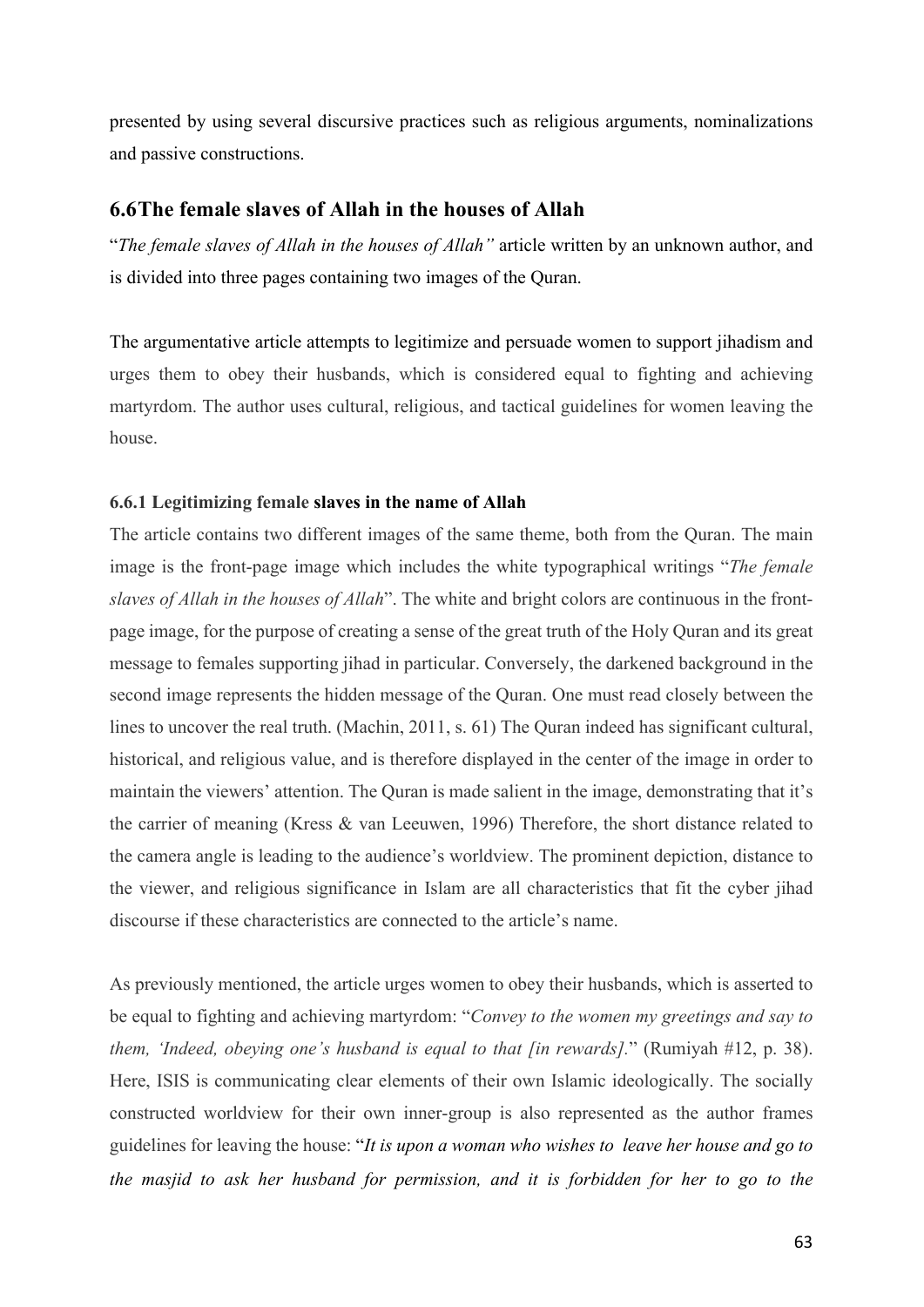*masjid having put on perfume and beautified herself*." (Rumiyah #12, p.37) By putting forward the narrative of women's inferiority and declaring the use of perfume and beautification illegal, the author is framing the ideology of radical Islam, a system of ideas anchored in the cyber jihad discourse. The cyber jihad discourse includes the deliberate use of emotionallyloaded language, which fits several sections and sentences of the article, in particular the passage instructing women to sit in the back of the car:

*"Hamzah Ibn Abi Usayd al-Ansari reported that his father narrated that Allah's Messenger g came out of the masjid and the men had mixed with the women on the road, so he said to the women, "Remain back, as it is not for you [women] to dominate the road."* (Rumiyah #12, p. 37)*.*

In this section, ISIS is framing an ideological direction of Islam that is unfortunate for certain social groups. (Fairclough, 2015, s. 26-27) Most countries allow women to drive cars and use perfume. The article concludes by further justifying the legitimization of women denying their own free will in the following section: *"So let her beware of coming to the masajid in order to disobey Allah therein, whether by manifesting her beauty, or wearing perfume, or raising her voice, or being noisy and excited.*" (Rumiyah #12, p. 38) The way ISIS claims that women raising their voices are disobeying Allah reveals their narrative and ideological direction of religious and culturally-explained, socially constructed reality.

Overall, the article contains several characteristics of the use of loaded textual writings and visual perceptions to influence the audience. Due to the article's theme, it appears that ISIS is framing a narrative of an extreme religiously- and ideologically-justified direction of Islam.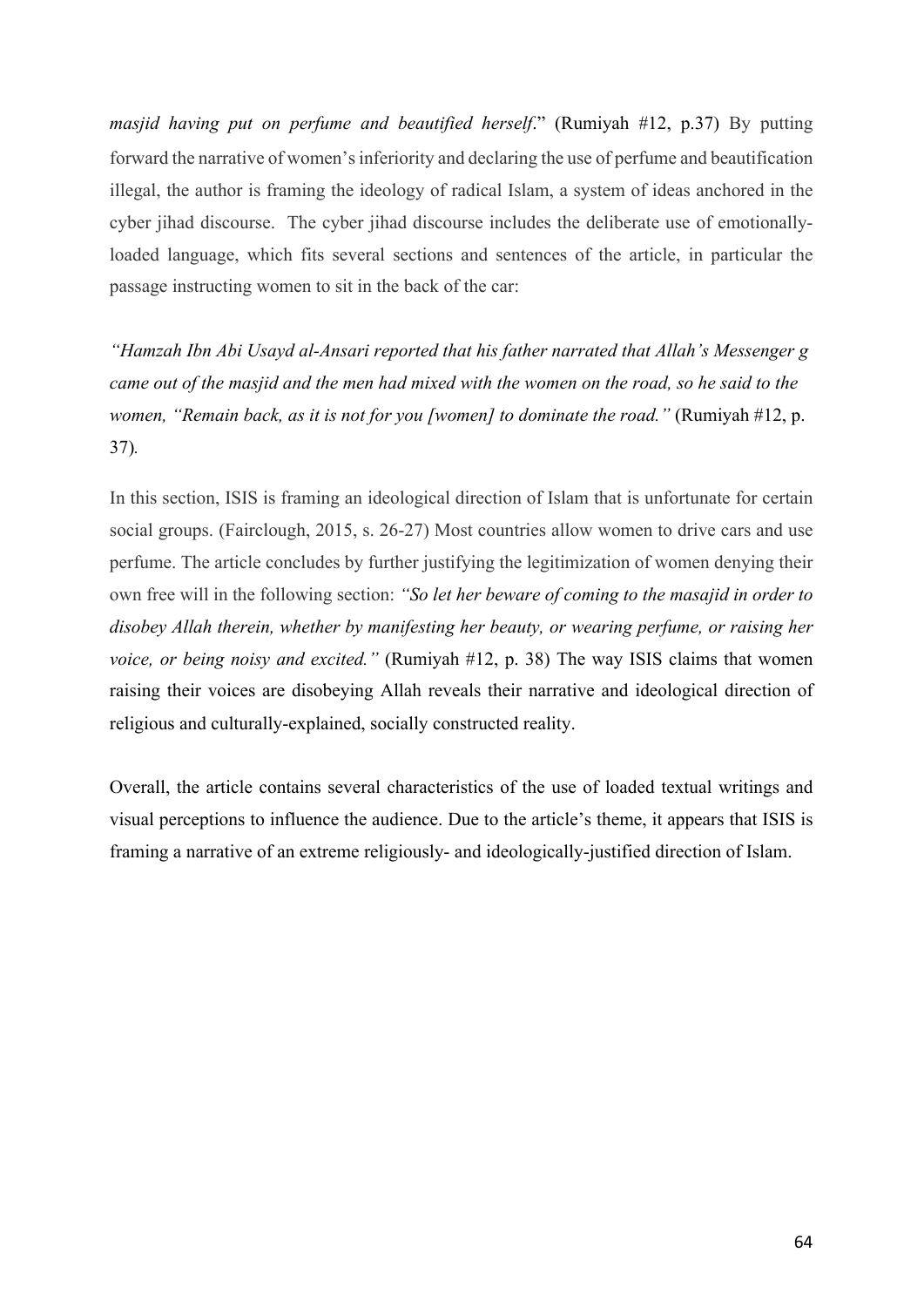# **Chapter Seven**

## **NORMALIZING VIRTUAL EDUCATION FOR TRAIN DERAIL OPERATIONS**

## **7.0 Introduction**

This chapter addresses recurring topics found within characteristics of cyber jihad discourse that are analyzed for discursive aspects. The first section, in order to provide a general overview of the characteristics expressed by *Inspire's* creators, seeks to broaden the understanding of cyber jihad discourse in *Inspire* by identifying its characteristics.

Six articles of the latest issue of *Inspire* Magazine Issue 17<sup>th</sup> "*Train derail operations*" will be analyzed. This analysis is conducted to uncover further characteristics of cyber jihad in text and images, as well as the similarities and differences between *Inspire* and *Rumiyah*.

Firstly, a short summary of each article will be provided. Secondly, Fairclough's model will be employed as an analytical tool for visual images and textual writings as a part of social practices. Lastly, the article will be evaluated dialectically and related to larger structures in society.

# **7.1 Targeting means of transportation: Advice for martyrdom seeker**

This article was originally designed as a letter with the inscription "*Advice for martyrdom seeker*". The front image is the only image throughout the three-page article, which credits Hamza Usama Bin Laden as an author. Firstly, the author praises Allah and bestows peace upon Muhammad, the last prophet of Islam. The author then sends greetings Muslims in America, the West, and Palestine, before stating that this article is advice for people who will carry out martyrdom operations.

According to the article, Allah will protect Muslims, for he is the strongest equipment in war. If an individual prays to him, he will make that individual succeed. Accordingly, this belief encourages the audience to choose the right target and right weapons to inflict crippling losses on those who have disbelieved. Prioritized targets include everyone who transgresses against pure religion, or against the prophet, i.e., Christians, Jews, Russians, and people from NATOallied countries.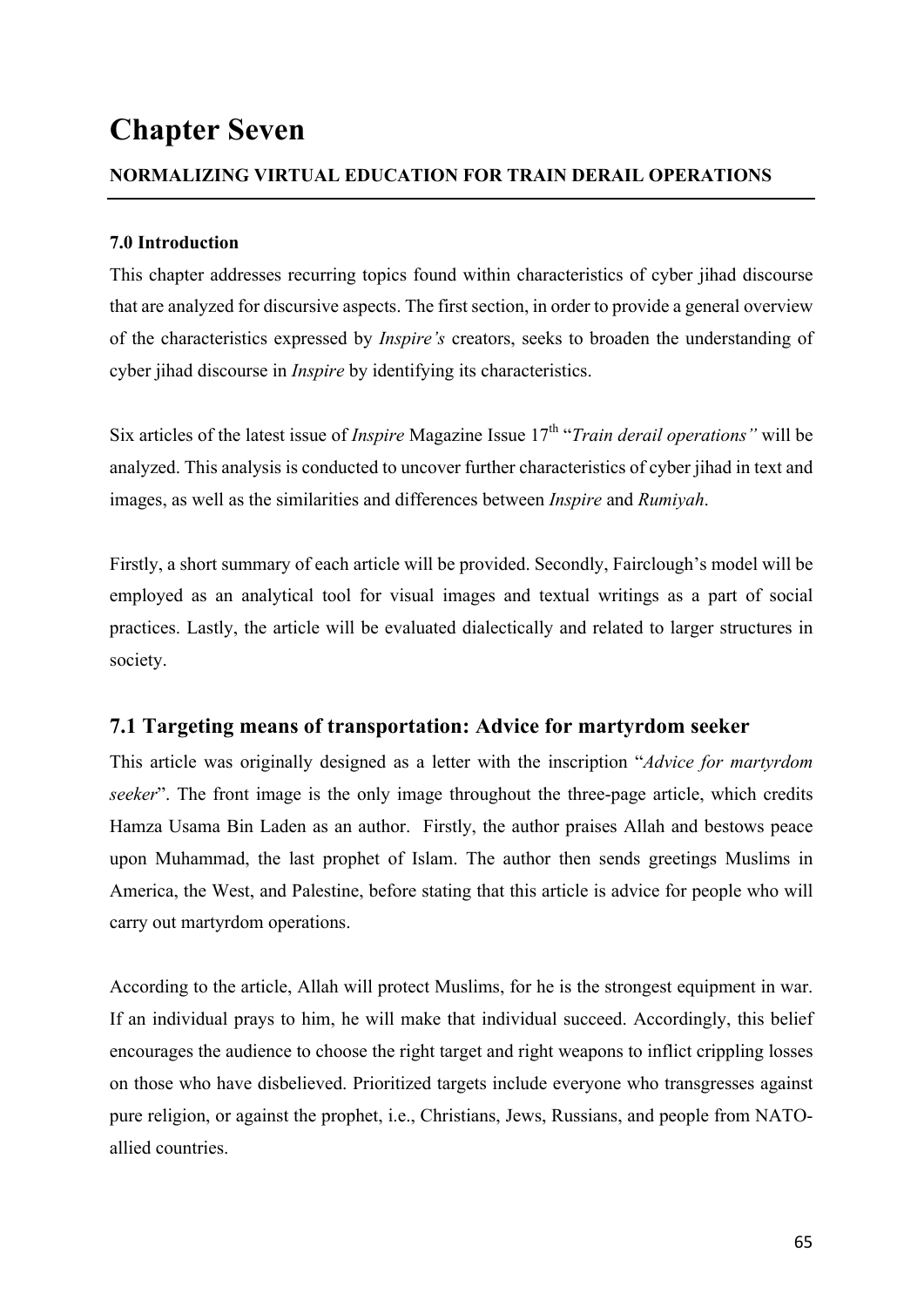Lastly, the author urges the martyr to send a message to the media during the "operation" conveying five concrete messages. The writer also urges martyrs to collect information about their target, and to take care and put trust in Allah before carrying out the "operations".

#### **7.1.1 Normalizing advice for martyrdom seeker**

The article contains an image of a typographical written sentence, "*Advice for martyrdom seekers in the west*", with a pencil on the side. Except for the image, the article's motive appears as a traditional brown letter. This motive implies that the tradition of ancient times must advise people in the liberal audience to carry out terrorist attacks abroad. This motive is reinforced due to the old appearance of the background. The image can thus be interpreted as an ideological substantiation of the elements appearing as typographical writings of the AQ-constructed worldview. Simultaneously, the image conveys at least two ideologically metaphorical associations: that of a wise person offering traditional high-quality advice, and a theologically knowledgeable person with strong computer imaging skills. The image contains a low differentiation of colors, in sense of a consistency of relatively few colors occurring. Therefore, the image is an instrument of gusto and affective meaning. (Skrede, 2017. P. 126)

The textual part of the article has a theological anchoring Islam, where the claimed author Usama Bin Laden calls for martyrdom against several nationalities. The message's speech functions seem too often be presented through the martyrs as the grammatical agent, and the audience is ordered due to how the text is presented, in particular "*Fear Allah*", "*Follow in the steps of martyrdom seekers before you*" and "*If you are unable to find these, target American crusaders*." (Inspire, p. 14-16) Subsequently, it is reasonable to assume that sentences containing modality marks shape social practices when the audience reads the article. (Fairclough, 2003, p. 168) The characteristics of cyber jihad may also occur further when the audience receives orders through discontinued modality. Human worldviews are socially constructed, which often leads people to follow what others say or write.

Accordingly, the use of the term "*martyrdom operation*" (Inspire # 17, p. 15) in the article is assumed to create certain metaphorical nominalized representations which help the operator remain hidden; such concealment is made possible by a passive construction in which a terrorist attack is referred to as an "*operation*", thereby hiding the responsibility of carrying out the attack behind a neutral term. The same occurs when American bombing raids are toned down; through passive construction, the agents involved in the attacks are able to take less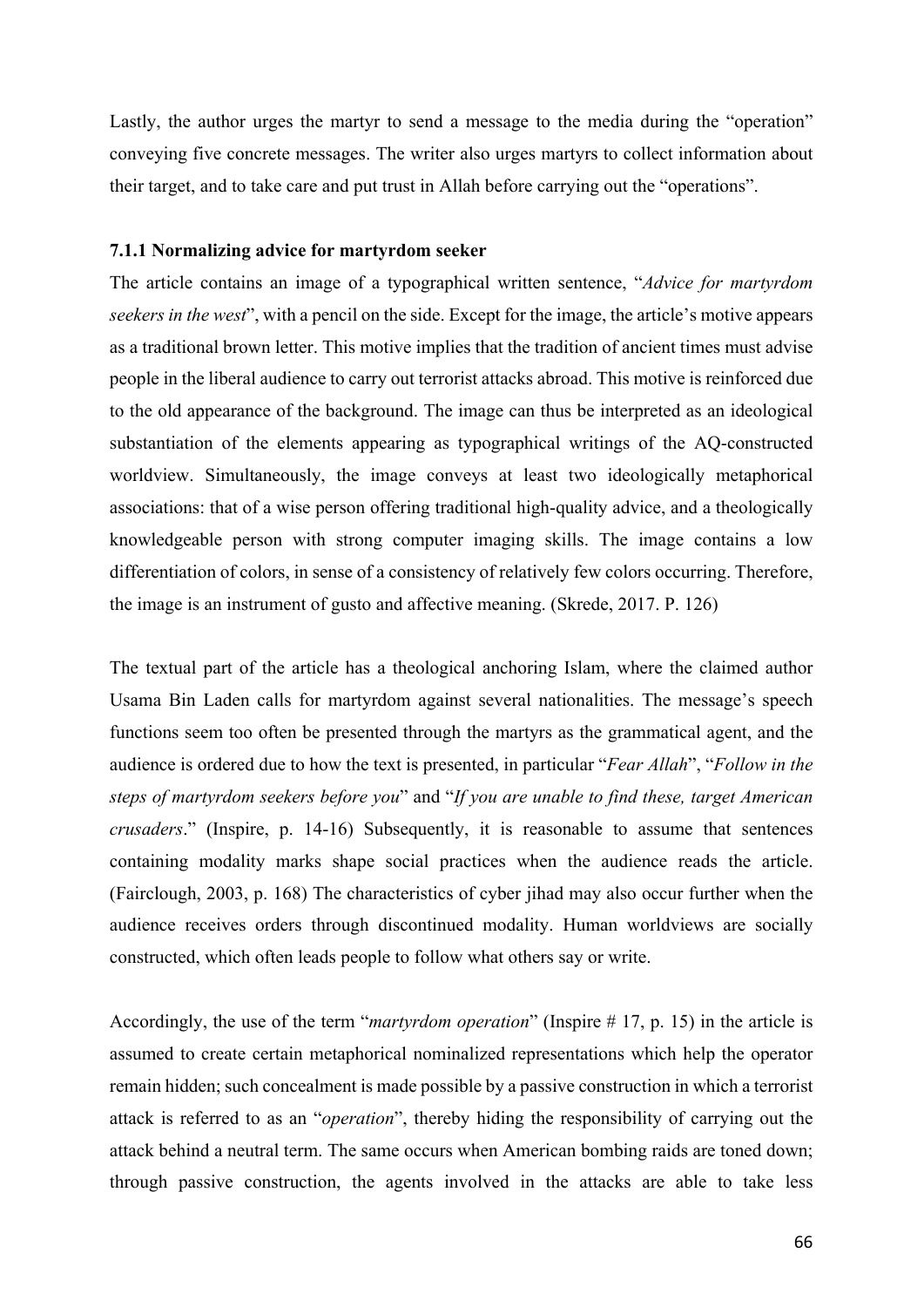responsibility for war actions. (Machin & Mayrin 2012, p. 137-138) AQ is framing hidden ideological elements of their constructed worldview while implementing a non-metaphorical representation of the process, i.e., God will have mercy on those who carry out terror attacks and remain as martyrs. Therefore, due to the passive construction, the responsibility is reduced to a minimum and the audience may want to seek Allah's mercy.

The author frames an existential assumption that "*There is no help or power except from Allah."*  (Inspire # 17, p. 15). In particular, this narrative assumes that only Allah can help or give power. Consequently, the sentence can be criticized from a liberal economic point of view. For example, in a capitalistic Western society, family, financial wealth, and material objects offer help and create power, and God has perhaps less frequent impact. Therefore, it is reasonable to assume that the author has ideological or religious assumptions in his own structural social conditions. (Fairclough, 2003, s. 58-59). Texts can cause changes in knowledge, beliefs, attitudes, and values. (Fairclough, 2003, s. 8) The article has narrated and inspired the audience to become a martyr of God, by attacking selected targets. As a result, the article serves as an ideological foundation for external reasons to become a martyr by carrying out terrorism activities. Likewise, such martyrdom is often justified religiously and theologically with characteristics of the cyber jihad discourse by framing loaded language related to the Quran or ideological assumptions based on the AQ-constructed worldview.

Consequently, critical research is revealing the requirements that limit human creative power and prevent democratic development (Splichal, 2008, p.29). People who read cyber jihad material do not necessarily have terrorism activities as their main priority, but rather the genuine desire to satisfy God. The analysis of this article indicates that freedom of thought tends to be manipulated and some of what is written complies with the characteristics of cyber jihad.

# **7.2 Targeting means of transportation: Rulings on lone jihad**

The article "*Rulings on lone jihad*" is divided into two sections. The 16<sup>th</sup> issue of *Inspire*, "*The 9/17 Operations*", contained the first section which talked about "civilians", its scope, use, utility, and rulings. Likewise, the second article named "*Targeting Civilians*" speaks about disbelievers in the context of a Western population that is at war with Muslims. Both articles are credited to the same author, Sheikh Hamd bin Hamoud Al-Tameemy. The second article, "*Targeting Civilians*", presents an image on its front page unlike "*The 9/17 Operations*" article.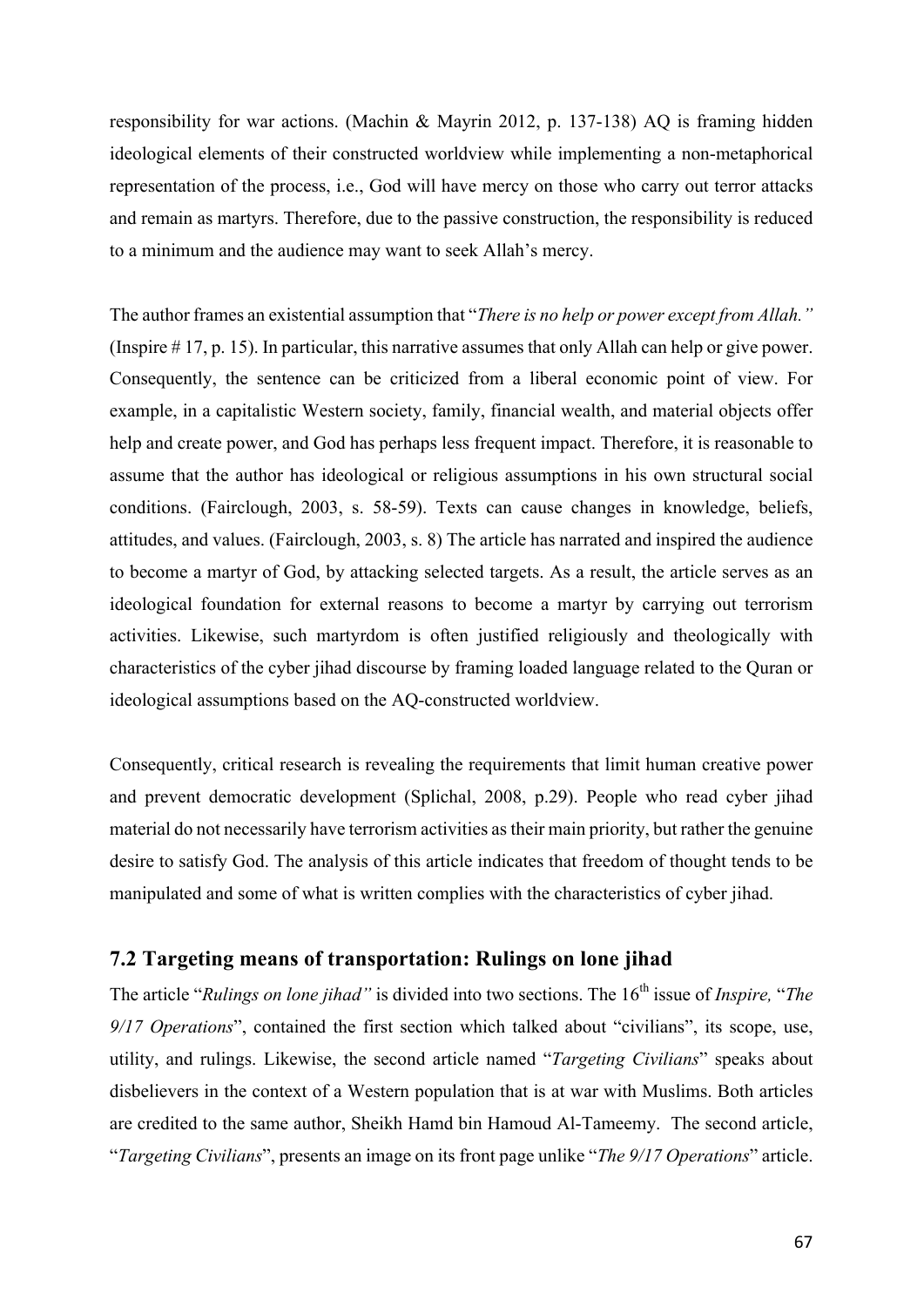All men who are able to participate in wars, except for those who are excluded (the sick, the old and children), are considered combatants on the basis of Sharia and not civilians as stated by their modern laws. Every adult man should fight against America, Britain, or France. The article is also written to the audience with a call to kill disbelievers and enemies of Allah. However, the audience that chooses to kill disbelievers must follow specific rules. Early on, the author divides disbelievers into categories of those who shall be killed in Jihadi activities (except for priests) and the old, the blind, the sick, people with chronic diseases, wage-workers, and farmers. In addition, the article encourages the audience to attack military personnel and military bases, checkpoints, and barriers, but emphasizes that attacking civilians may cause more desired damage.

In contrast, people that are excluded from fighting are divided into two categories: firstly, women, children, and the insane; and secondly, the blind, the old, the priests, the crippled, and wage workers.

## **7.2.1 Normalizing the rulings on lone jihad**

As previously mentioned, the article has an image inscribed typographically with "*The Rulings on Lone Jihad*", along with the author's name. Linguistic writings in the image thereby serve the purpose of the article. The image supplements the text, and contains the same ideological ideas. (Skrede, 2017. P.117)

The image's terror-related theme catches the audience's attention early, especially the depiction of a person walking along the platform of a train station. The person who can be referred to as a lone jihad operator is carrying a red bag. The motive is inevitably referred to as a "Train derail operation". The immediate thought about the bag's content that it is a bomb, or equipment meant for carrying out terrorism activities fitting AQ´s ideology.

The image is black and white except for the bags; meanwhile, a relativity normally-dressed man walks away from the point where the image was snapped. Kress states that this visual technique is often the bane and barely visible elements of an image function best ideologically. (Kress, 2010, s. 69) The potential meaning behind the black image barely occurs to the audience. However, a black background can indicate that something is being kept hidden, (Machin, 2011, s. 61) specifically, how the lone operator should turn away from the material world and focuses on the hidden tools that will lead to a successful train derail operation. If the person was walking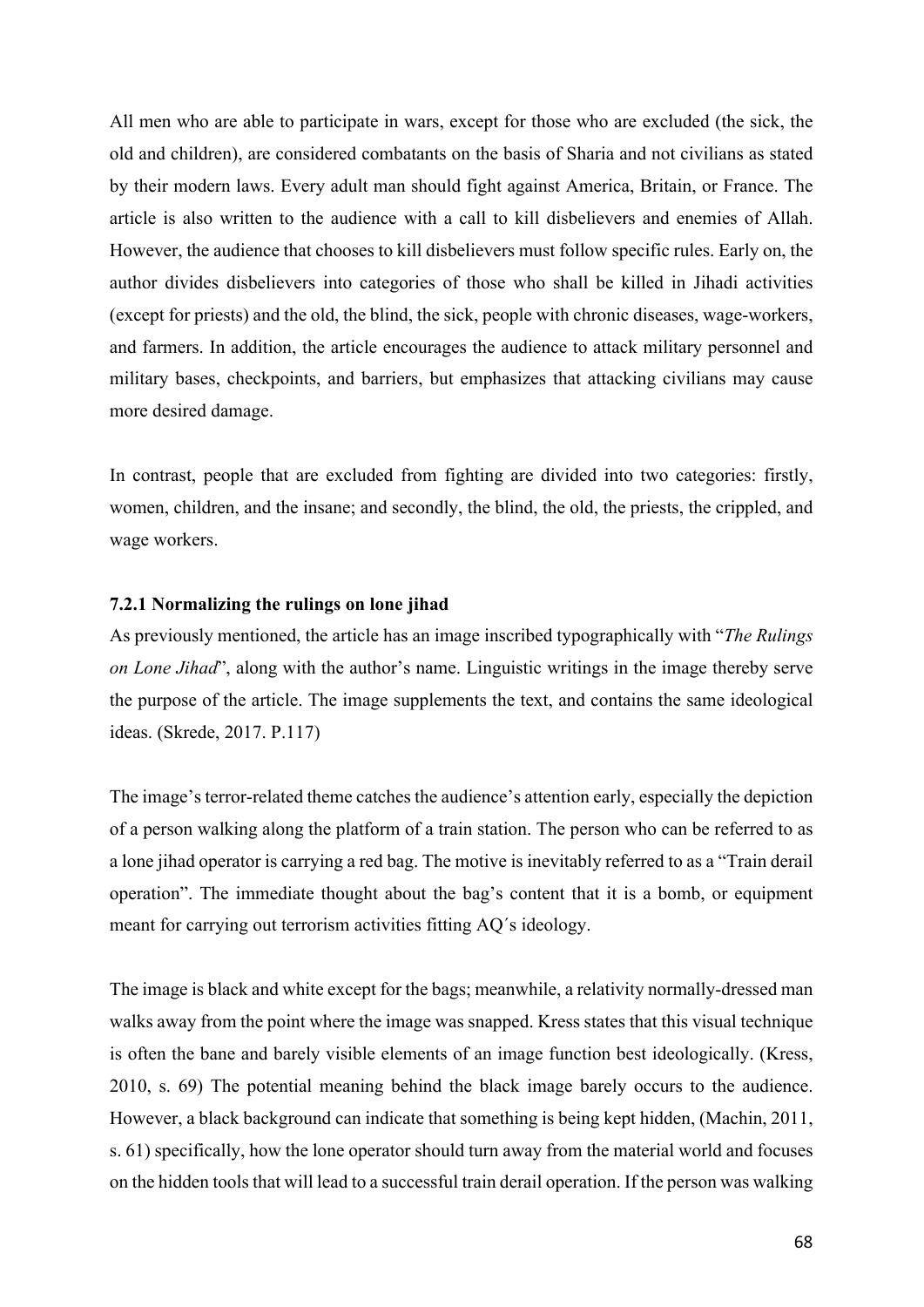the audience, the effect of the image would be different. However, considering that a person has deliberately edited and formatted the image, the subsequent effect meets the characteristics of cyber jihad. The author probably sought to intentionally influence the audience's emotional response when choosing red-colored bags.

Shortly after viewing and processing the image, the audience is exposed to textual loaded stimulus. This leads us to internal text relations about loaded grammatical conditions. (Fairclough, 2003 s. 36) The author's narrative gives the audience an early insight into what textual consensus is being discussed:

*"Al-kasaani says in Badai' alsanai' after mentioning who is permissible to be killed and who is not in Jihad, "Originally in Jihad, anyone (among the disbelievers who is) able to fight is permissible to be killed, whether he participated in the fight or not. And anyone besides them is not permissible to be killed, unless they participate in the battle physically, or mentally by giving advice and opinions or by motivating others to fight - and any other similar activity*." (Inspire #17, p. 21)

In order to increase credibility, the author refers to a scholar with knowledge about which people are permissible to kill or to be killed in jihad or terrorism activities. The author continues to hide the actor by saying, "*Originally in Jihad, anyone (among the disbelievers who is) able to fight is permissible to be killed, whether he participated in the fight or not (…)"* (Inspire #17, p. 21), instead of saying "*Originally in Jihad, anyone (among the disbelievers who is) able to fight is permissible to be killed by the conductor of 'the lone jihad', whether he participated in the fight or not (...).*" The actor can be called several descriptions based on how he or she is socially constructed: lone wolf, fighter, jihadist, terrorist, freedom-fighter. In addition, partial or complete removal of the active subject legitimizes the killing of disbelievers. Consequently, when the author uses passive construction to remove the actor, it is reasonable to assume that this choice produces an emotional response in the audience (Fairclough, 2003, p.220), and as a result may contains characteristics of cyber jihad.

The audience is further indirectly asked to understand that Muslims have suffered from the West's oppressive regimes, especially those of America, Britain, and France. By rationally understanding that fighting these countries is nearly a duty for an adult man, one also recognizes the sufferings of Muslims in the Prophet Muhammad's lifetime: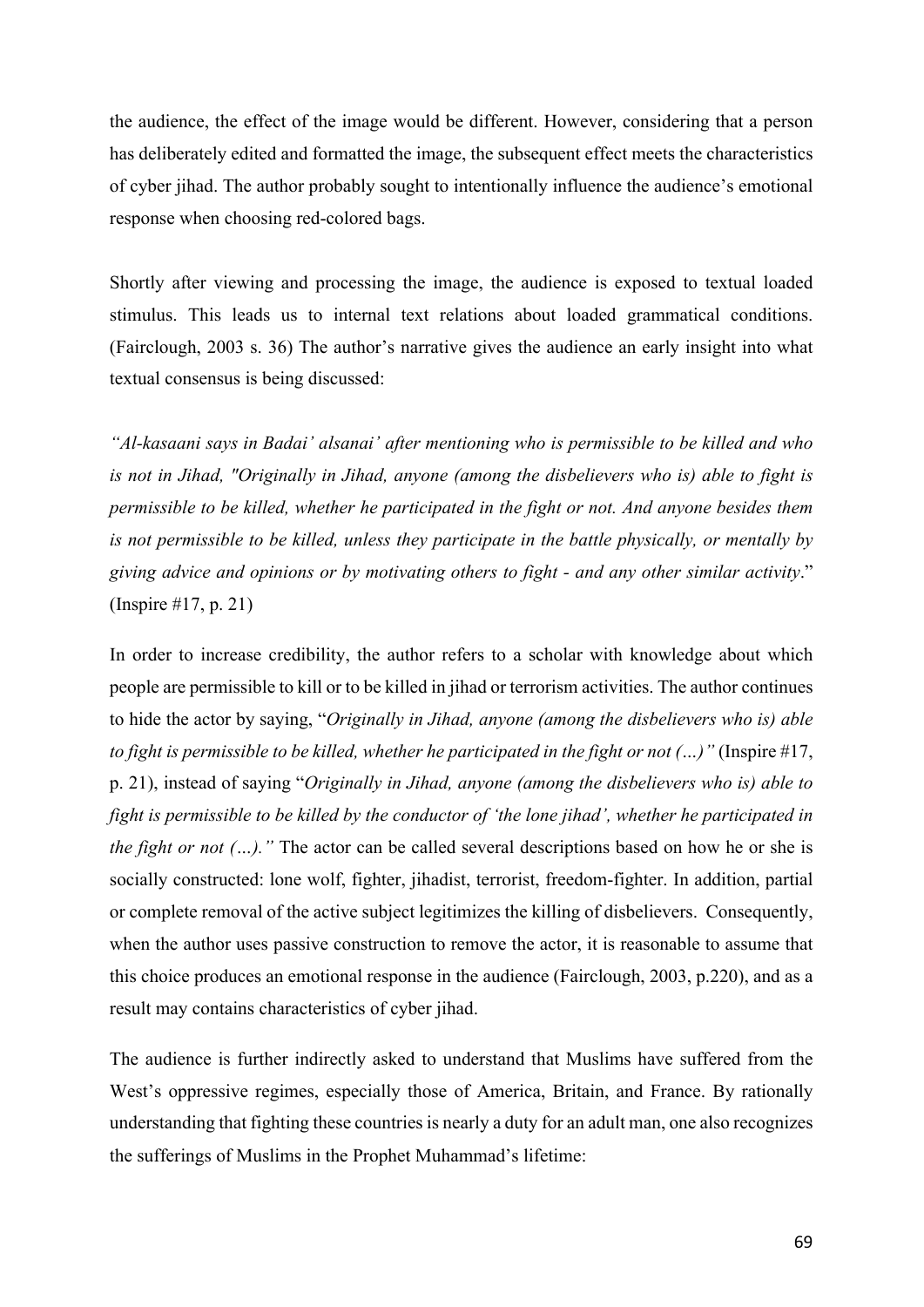*"Therefore, every adult man, able to fight in America, Britain or France is a combatant, willingly or unwillingly (commonly referred to as soldiers). It is lawful to kill him, if the call of Islam has reached him, even though he does not directly participate in the fight or if his country has not initiated the fight. Verily, there is no safeguard for a combatant, i.e. if we assume that America never fought the Muslims, and there was no covenant between her and the Muslims, then it is permissible for us to initiate the war with them because it is (referred to as) a country at war (with Islam). This occurred in the time of the Prophet (]), the time of the companions and the Muslims after them. So what about today, when the western countries, such as America, Britain and France, have shown open hostilities towards Muslims. Killing millions of Muslims, and making them experience the worst of sufferings." (Inspire, #17, p. 22)*

The author is further appealing to the audience by using speech functions, in particular deontic modality., by indication how the world ought to be. This use of modality reveals the author's method of expressing opinions and facts, (Fairclough, 2003, s. 164-165) as is evident when the author says, "*It is lawful to kill" (Inspire, #17, p.22).* Overall, the author's sentence selection of deontic modality is a kind of normalizing killing. It may therefore be reasonable to assumes that this technique produces an emotional response to promote jihad, and therefore can be characterized as cyber jihad.

In sum, this text's narrative is less influenced by the theological justifications of authorities, drawing the line between the rulings about the people the authorities deem it acceptable to kill or not to kill. The article does not, however, include much discussion about recommendations on how to carry out train derail operations, as the front-page image suggested.

As mentioned earlier, text can cause possible changes in knowledge, beliefs, attitudes, and values. (Fairclough, 2003, s. 8) In particular, when we receive manipulations of our emotional feelings through conscious and unconscious information, through characteristics of cyber jihad, for example, these manipulations may alter our knowledge, values, attitudes, and belief system. The human world view is socially constructed and affects us through interaction within other humans' ideological power.

## **7.3 Targeting means of transportation: Imminent threat**

"*Imminent threat*" is a four-page article produced by an unnamed author, but narrated by the Sheik Usama. The author combines two edited visual images and textual writings to promote warnings against Western countries, especially America.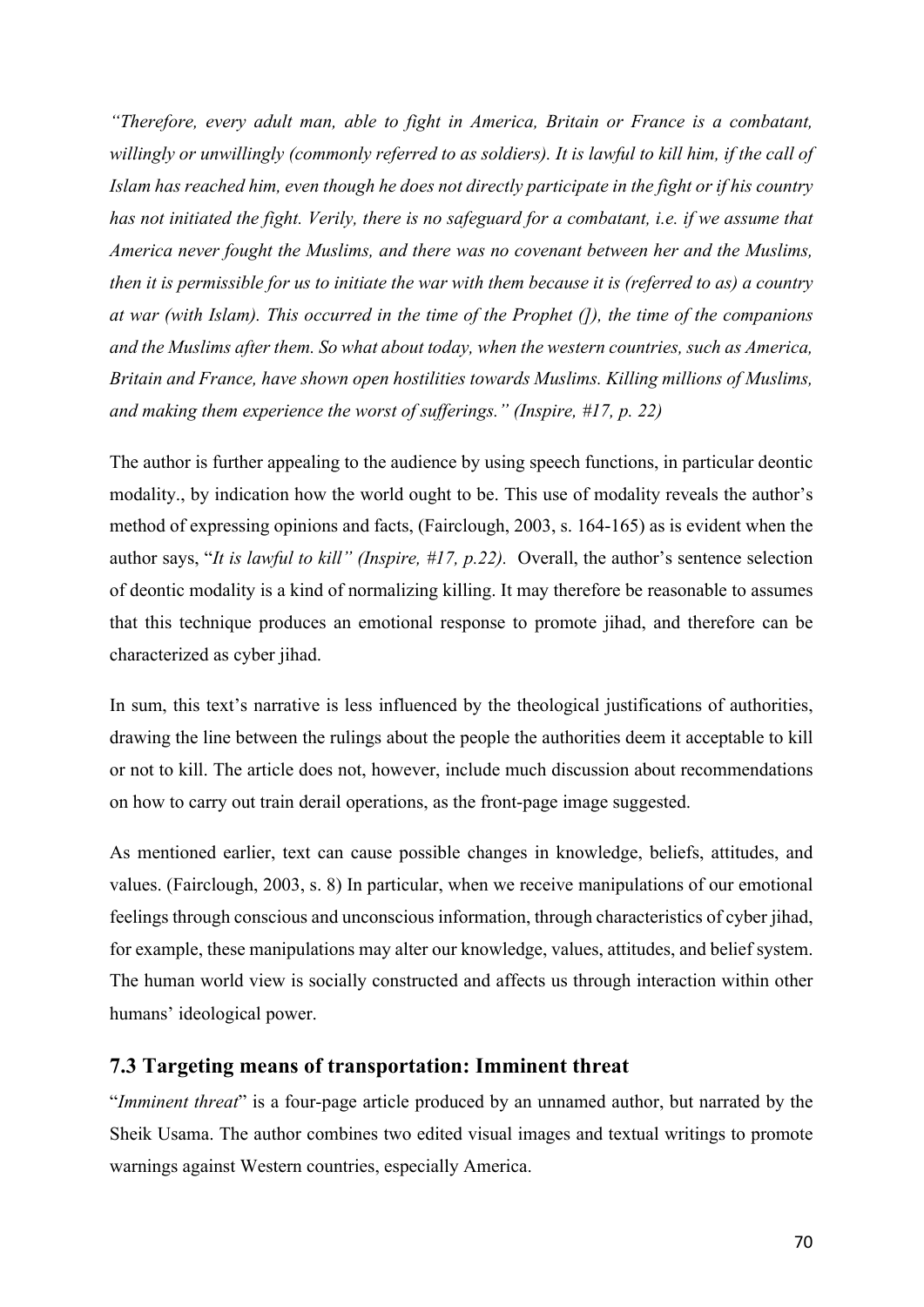Firstly, Sheik Usama warns about the oppressions of Muslims, and against the ongoing support for the Jewish-occupied Palestinian land. Further, he speaks about the sanctions against the people of Iraq, which led to deaths of almost a million children.

Secondly, the author writes about several occupations, wars, and immoral crimes committed in Iraq, Afghanistan, Somalia, the Philippines, Vietnam, and Hiroshima and Nagasaki. Sheik Usama says that the Americans killed people, destroyed infrastructures, and wiped out everything under weak arguments and false pretenses.

Lastly, the name of the article also reveals that the Sheik Usama is serious about his warnings. He urges the Muslim audience to fight against injustice, and urges Americans to fear terror and death.

## **7.3.1 Normalizing imminent threat**

In order to understand the relation between language, power, and ideology, we analyze images. (Skrede, 2017. P 94) These images may frame elements of AQ´s ideology; based on the typographical writings, colors, and hidden messages, the images may also fit the cyber jihad discourse of conducting loaded language. This article contains two graphically edited images. At first glance, the first one does not appear to belong in the article "*Imminent threat*". However, because the text promotes the relevance of the image, it becomes evident that that image is indeed appropriate to the article.

The image in question includes multiple sentences containing terror activity-related references to historical attacks or themes that the author will use to earn credit among the audience. The author is using these events to normalize terror, either to gain support among the like-minded or to scare and threaten Americans. Examples of the terrorism activities about which the author is bragging include open source jihad, hidden bombs, train derail operations, *Inspire* magazine, professional assassinations, homemade grenades, pressure cooker bombs, Gan-bernindo attacks in San Bernardino CA, Boston marathon bombings, Orlando shootings, and Chattanooga shootings.

The image contains a deep red-colored map of America in combination with the typographical writings. The typographical phrase *"Ideas do not need VISAS"* is seen in conjunction with the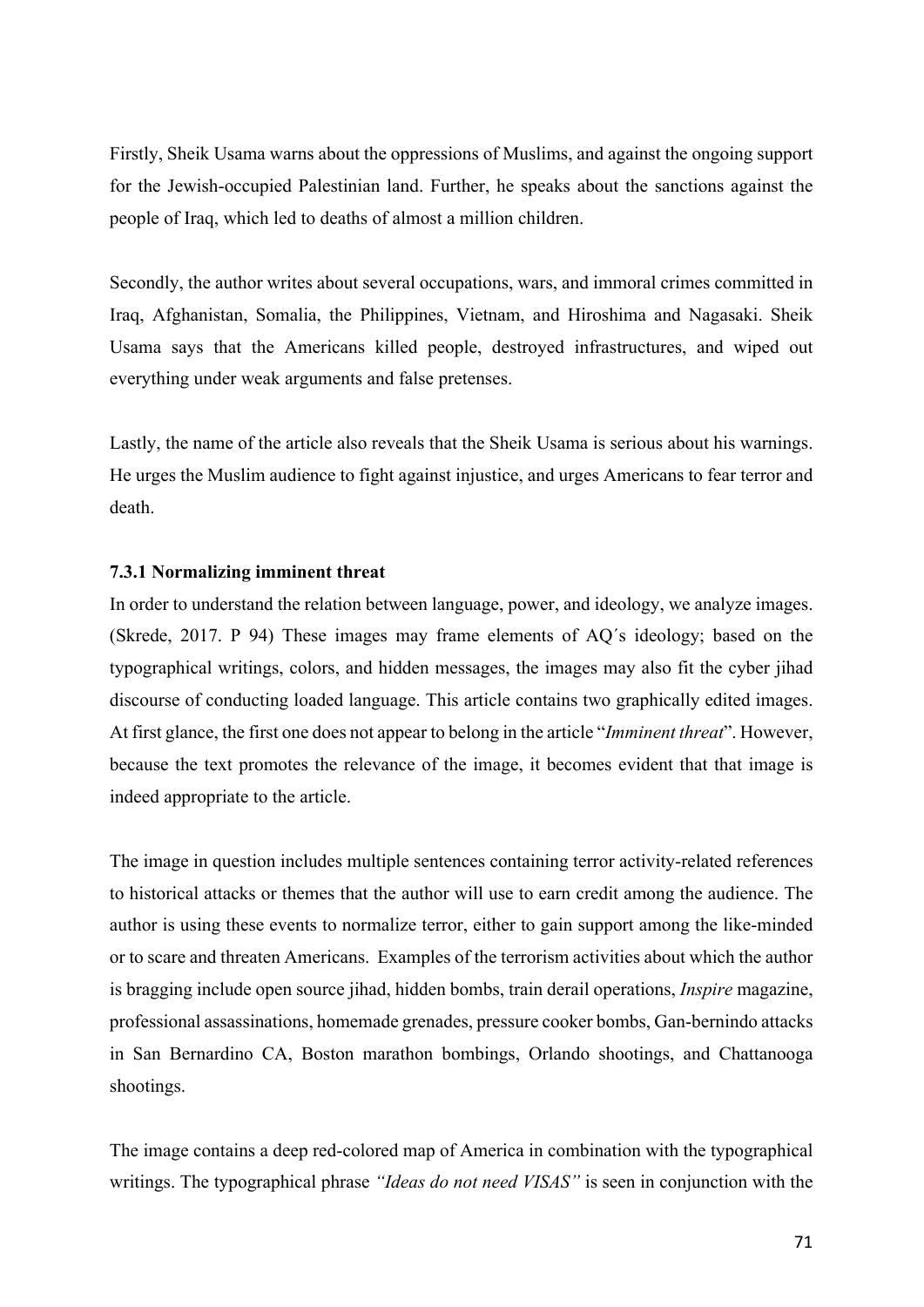textual part and is perceived as a threat against Americans. Typography is an effective and metaphorical aspect of visual communication which is utilized in this image to threaten America. (Skrede, 2017.p 101) Simultaneously, the white typography together with a white background containing clearly visible images of previous issues of *Inspire* combine to promote truth, which urges America to take the threat seriously. (Machin, 2011, p. 61) Moreover, the deep and intensely red-colored map of America symbolizes blood. If the loaded modality of expressing the image by using blood becomes strongly saturated, it causes an emotional impact on the audience and fits the characteristics of the cyber jihad discourse.

Lastly, the second image contains several effects edited into the images that appear on the front page. The black-and-white image contains a black aim point crosshairs with a red dot in the middle of the map. As mentioned before, the white background is associated as truth, and the black map is associated with something being kept hidden, (Machin, 2011, s.61) i.e., death to America. Another point worth noting is the black-and-white dressed man who looks at the audience. By making eye contact, he demands a response. (Kress & van Leeuwen, 2006, s. 117- 119). This eye contact can be interpreted to mean that he demands responses from two different groups: sympathizers, to convey that he is serious about injustice of Muslims; but also Americans, to whom he is issuing a warning.

In addition, the author draws direct lines between American's military usage and the suffering of Muslims. The author is framing Sheik Usama as a leading authority figure with historical and geographical knowledge about the political relationship between East and West. However, the author describes the humanitarian reality as Sheik Usama perceives it, and uses deontic modality to describe how Muslims should act on the basis of his social position and power. (Fairclough, 2003, s. 168)

*"If we organize and fight with our sisters and brothers we can stop this war, we can stop this government and create a better world, if not then you will harvest what your hands have sowed - fear, terror and death by new creative and destructive Lone Jihad operations, executed by men from your own homeland. Men whose boots have not touched the lands of Jihad in Afghanistan or Sham and whose names have never been in the FBI or CIA black lists. O Americans, you will never be safe till you force your government to change its oppressive policies towards us and get its last soldier out of the Muslim lands." (Inspire #17, p. 29)*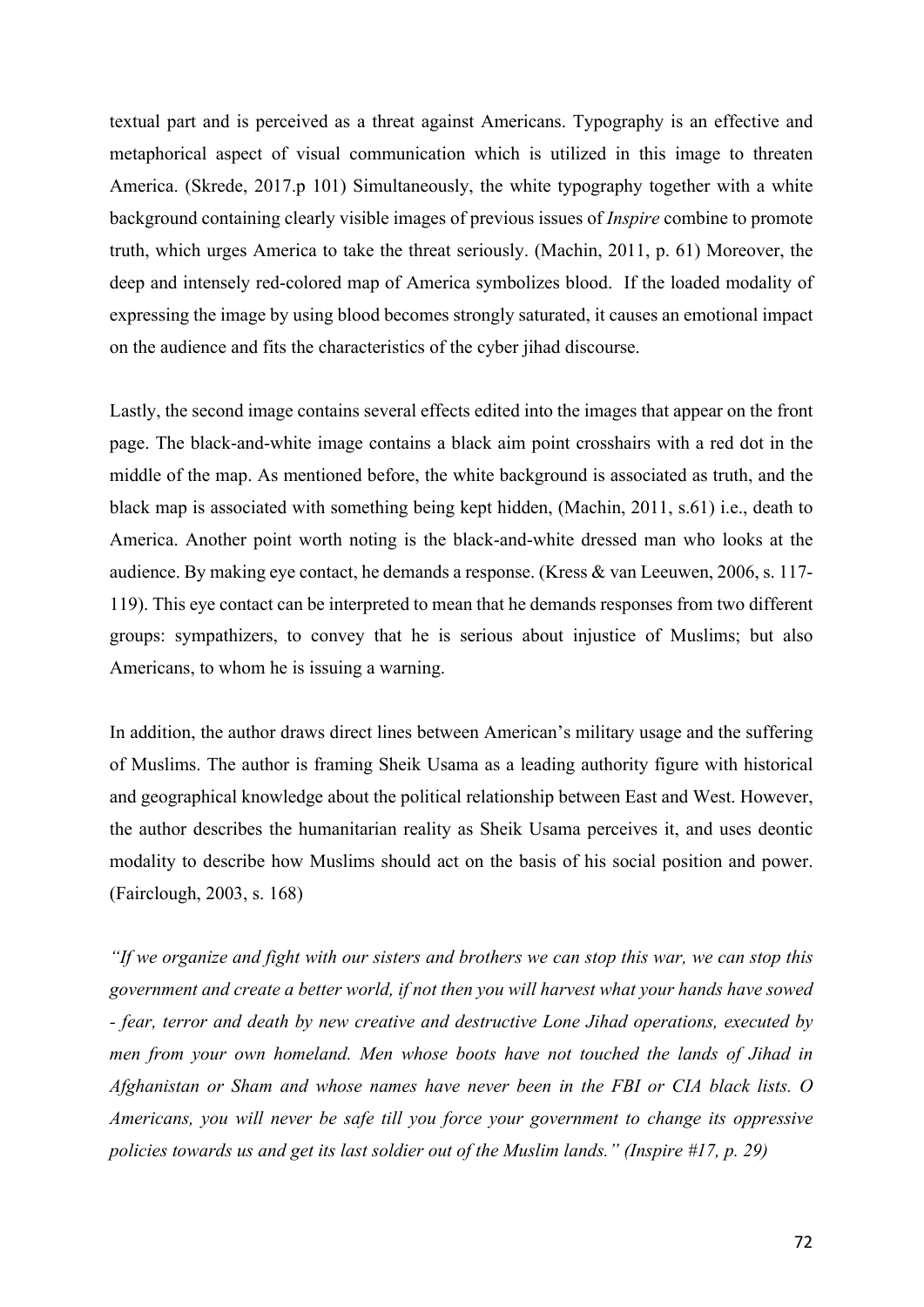In accordance with the article, Sheik Usama uses threatening rhetoric and characteristics of the cyber jihad discourse in the way he intentionally and emotionally urges the audience to conduct terrorism activities. Sheik Usama does not say that the action of America and other Western countries can lead to a catastrophe, but rather to a casual chain of terrorism activities formed by categorical epistemic modality. Based on this description, Sheik Usama delineates how Muslims should act by using high deontic modality. The Muslims have no choice; they must act by carrying out terrorism activities. It is not Sheik Usama who is the object of this obligation, but rather the Muslim world, which is referred to by the pronoun "we". (Fairclough 2010a, s. 287) Further, the circumstances are major political oppression from Americans, while the subjective actor is people carrying out terrorism activities inside America through a deterministic and pessimistic worldview. (Skrede, 2017. p. 62) The author is leading the reader through a problem-solving structure: the problem is American oppression and the solution is fear and terror, which excludes other choices for the audience. (Fairclough, 2010a, s. 288) Likewise, the author makes theological citations from the Quran to explain the superiority with which Americans value themselves as a first world nation while viewing other countries as the second and third world.

### *"Allah says in Quran,*

*{And (both) the Jews and the Christians say: '' We are the children of Allah and his loved ones} [5:18] {Because they say: "There is no blame on us to betray and take the properties of the illiterates (Arabs)."} [3:75]* 

*{Fir'aun (Pharaoh) said: "I show you only that which I see (correct), and I guide you only to the path of right policy!} [40:29]"* (Inspire #17, p. 29)

The author makes it clear that Sheik Usama is part of the "in" group of Muslims, and that the "out" group of Americans also includes Jews and Christians. Whenever the author is using theological citations in order to promote his own constructed worldview, he is emotionally affecting the audience. Religion is vastly important for a large percentage of humans, and when citations from holy texts are used in the context of spreading fear, this use fulfills he criteria of cyber jihad discourse, since it is intentionally emotionally affecting the audience.

Taking everything into consideration, the author is normalizing Sheik Usama's warning about the imminent threat against America and Westerners. Sheik Usama appears to be warning that if America does not begin to treat Muslims and the Arabian Peninsula well, then the country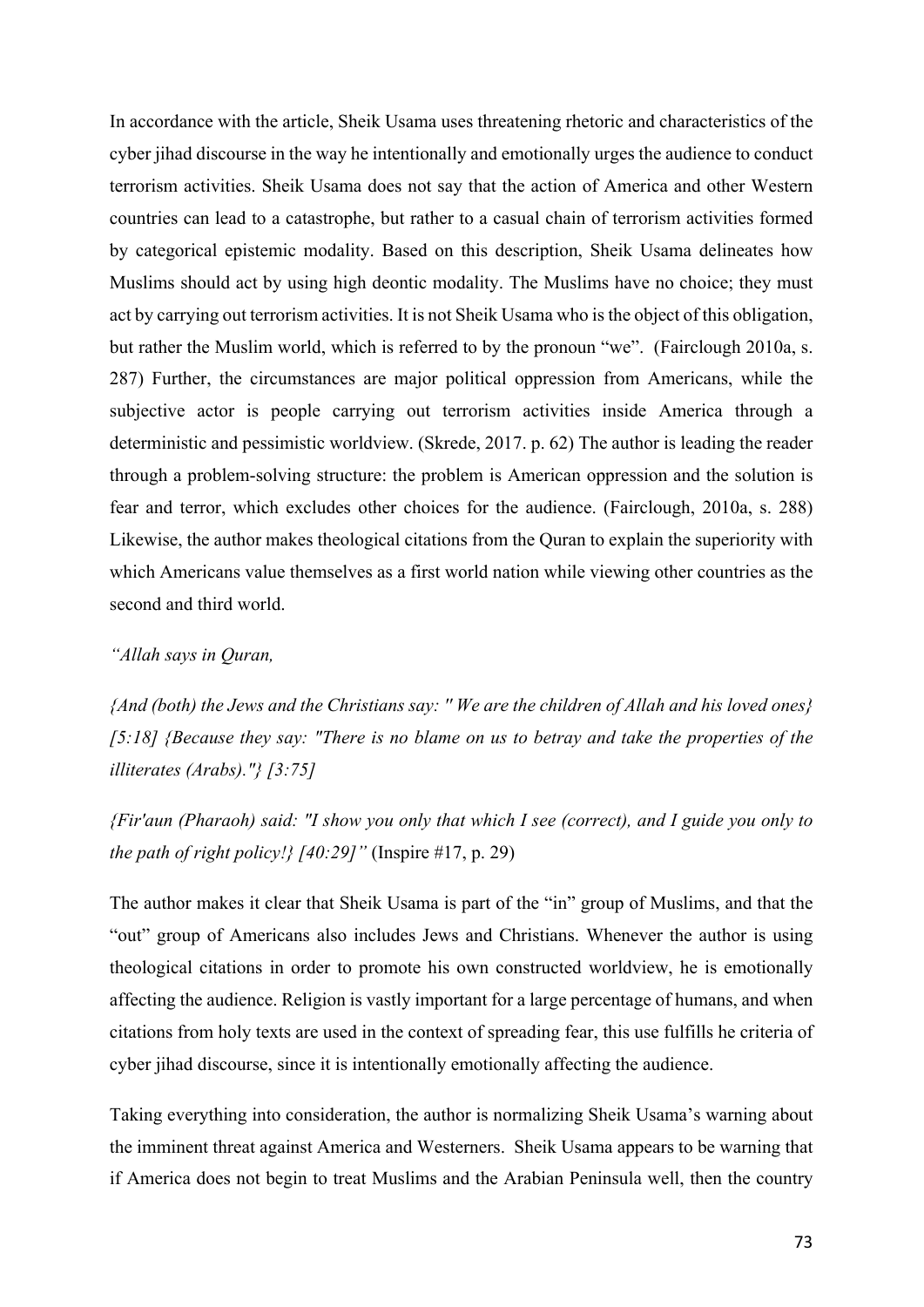will suffer the imminent threat which may involve terrorism activities. The author employs several characteristics of the cyber jihad discourse, in particular the polarization between the Muslim world and America. The author uses rhetorical and religious tools to emotionally incite fear and hatred toward the oppression Americans have inflicted on the Muslim world. Similarly, America's grandiosity will lead to the destruction of the Muslim world if Muslims do not react quickly by carrying out terrorism activities.

## **7.4 Targeting means of transportation: Security for the lone mujahid**

*"Security for the lone mujahid"* is the first of a two-part article and concerns psychological security; part two, expected to appear in Inspires next (currently unpublished) issue, will likely discuss bodily security. The article contains one graphically edited front page image that includes textual writings and another image. The article's unknown author firstly describes and cites theologically reasoned protection strategies for the lone mujahid.

In particular, every believer in Allah should attain complete security in this world and the hereafter. In addition, every Muslim should prioritize keeping loyalty to other Muslims rather than non-Muslims. Finally, the author promises Allah's protection for every Muslim who believes in God during a terror operation.

### **7.4.1 Normalizing security for the lone mujahid**

Each article in this issue of *Inspire* contains a front-page image, and this article is not an exemption. The image depicts a black-dressed lone mujahid standing with his back to the camera. The audience assumes an observer role that can provide different metaphorical associations. The audience may hold the same beliefs as the person depicted in the image, accordingly confirming this person's worldview in an ideological sense (Machin, 2011, pp. 133-114) This association may be interpreted as an element of an AQ´s-constructed worldview hidden among metaphorical associations to create power relations. In addition, the black background combined with the black-hooded jacket visualizes the hidden gem of lone jihad operations. (Machin, 2011, s. 61) Terrorism activities in this article are associated with fear of governments, police, and intelligence services; as a result, the lone jihad operator must go underground and keep a low profile. The black image conveys to the audience that they must hide for security reasons. Simultaneously, the position and location of the lone mujahid is interested to note, as it calls for various metaphorical associations about the audience's worldview. (Skrede, 2017, p. 106) The figure's back turned toward the camera seems to remove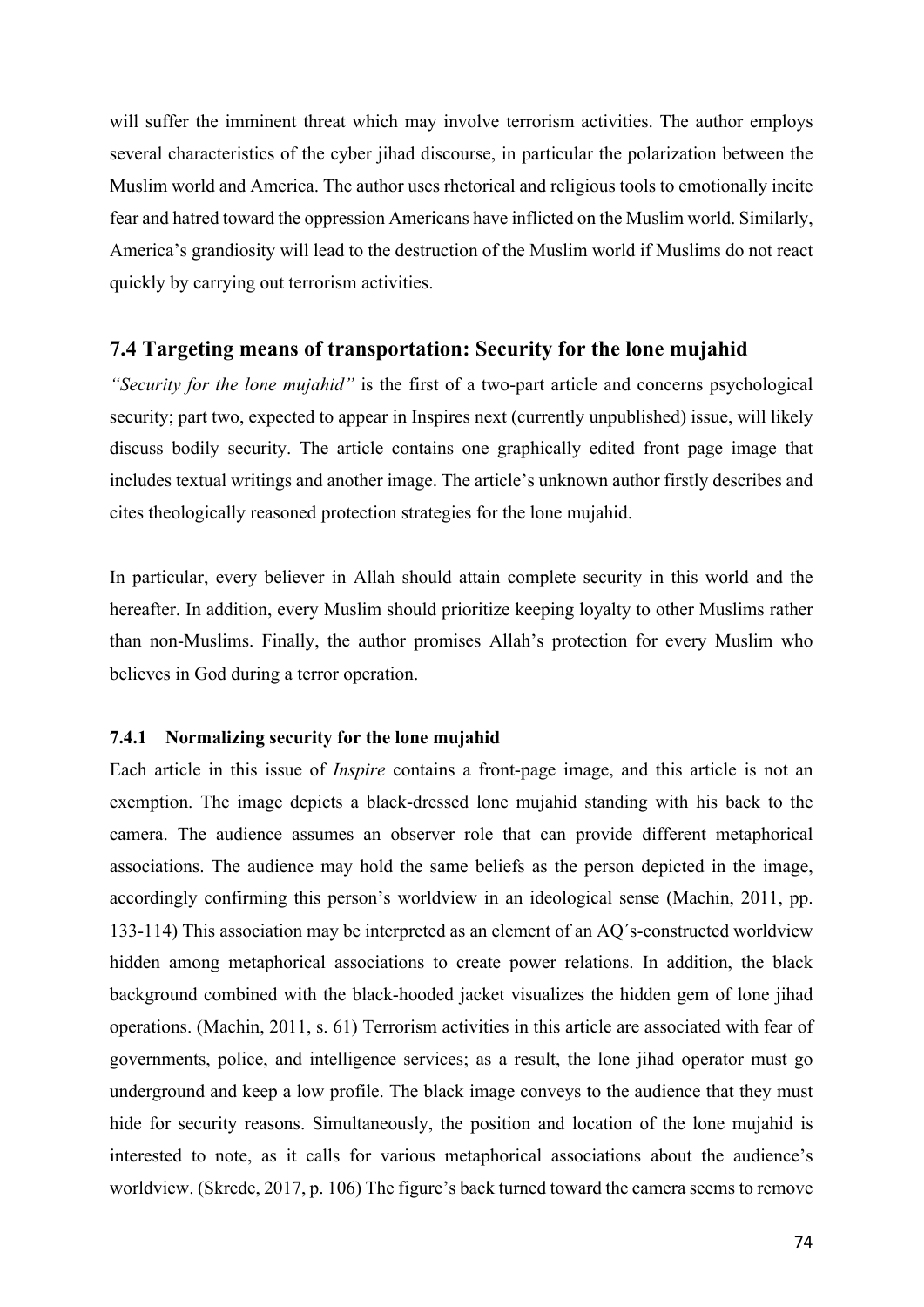the human dimension. An element that may create fear and loneliness; the lone mujahid must believe in Allah to gain security. (Kress & van Leeuwen, 2006, s. 117-119) Such intentional use of emotional and ideological tools to impact the audience meets the cyber jihad discourse criteria. In addition, the image is decontextualized with a light brown color which creates low modality and removes the naturalistic dimension. (Skrede 2017, p. 99) However, the aim of MCDA is to find tools which can reveal ideological power relations that create undesirable conditions. (Skrede 2017, p. 93) This dimension is absenting here due to the fact that the image is edited and does not appear realistic, although it still inspires emotional ideological feelings which are related to power.

The image also contains the light-colored typographical headline *"Security for the lone mujahid*". Machin believes this kind of bright light means truth. (Machin, 2011, s.61) In line with this understanding, the editor uses bright light to improve the validity of psychological security given by Allah; this technique combines loaded language with color, creating emotional attraction and meeting the criteria of cyber jihad discourse.

The textual writings start in the middle of the front page. The author promptly begins to theologically explain Allah's faithfulness toward the trustworthy who believe in him as the only God. An interesting feature of the text is how it constructs a relationship between security and God, which is typical for texts that contain characteristics of cyber jihad. The author is therefore intentionally emotionally influencing the audience by using loaded and religious language. Furthermore, the audience must make a choice to be a "right worthy Muslim" or a "shirk" (worshipping others than Allah).

*"When a Muslim neglects or desists from performing Islamic duties, he immediately loses this security. The degree of psychological security in a person is in relation to his implementation and commitment to the commands of his religion. The holy Quran has summarized and explained this, placing a base rule for psychological security, Allah says; {It is those who believe and confuse not their belief with zulm (wrong i.e. by worshiping others besides Allah), for them (only) there is security and they are guided}[6:82]" (Inspire #17, p. 60)*

The section illustrates that the article is painting religious narratives to make people perform Islamic duties. Fairclough identified social positioning and power relations as modality to shape social practices. (Fairclough, 2003, s.168) Consequently, modality affects people's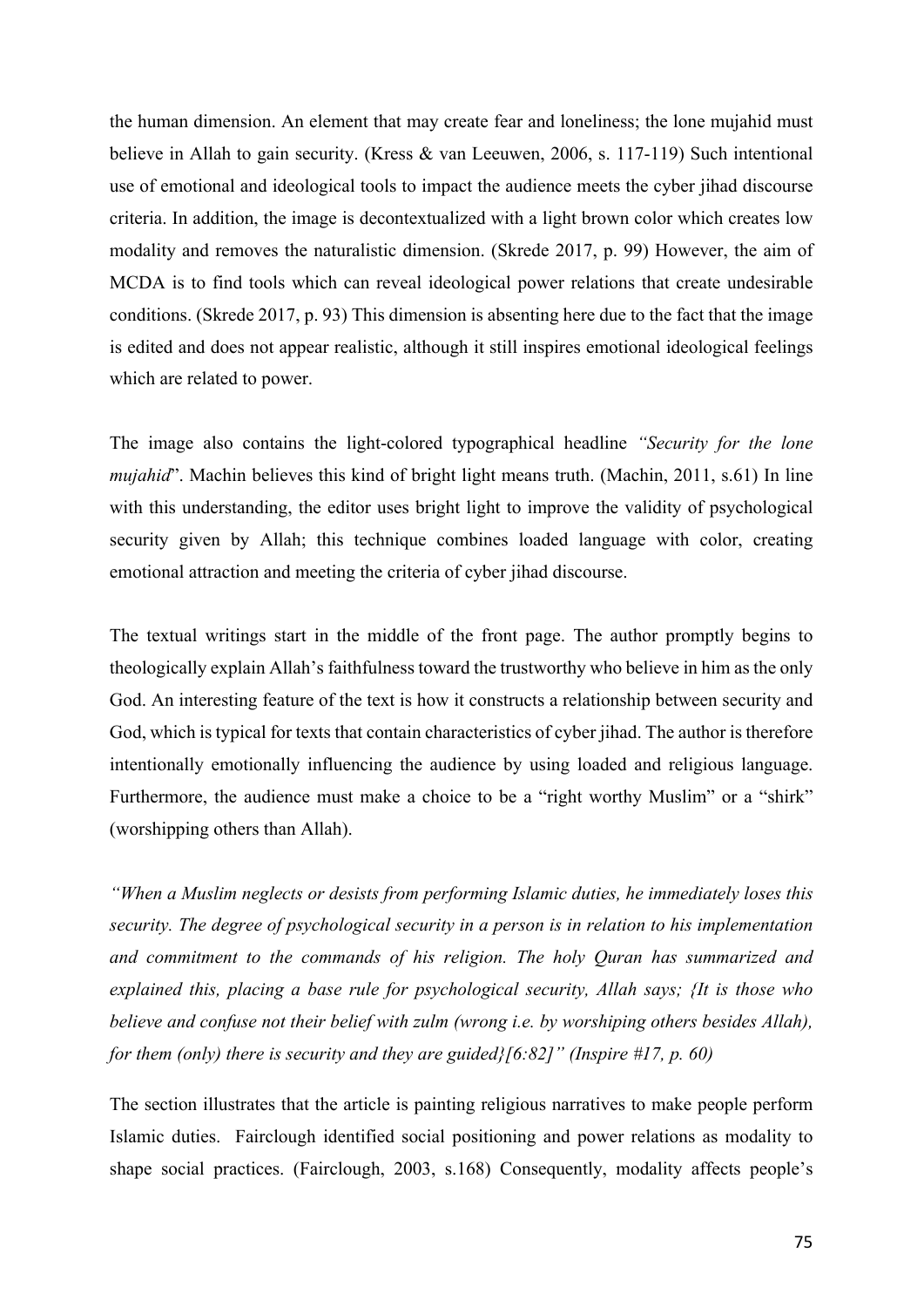choice to perform or refrain from actions. Similarly, using rhetorical means, the author may frame a theologically reasoned argument by indirectly establishing strong deontic modality. Even if the author not using "have to" or "must", the audience is intentionally being emotionally induced to perform Islamic duties.

*"When a Muslim decides to perform a military operation, having the confidence he needs and knowing that Allah will be pleased, he should then move on to the next step; which is having confidence on the feasibility and benefit of the operation politically and militarily, even if it be on the long run and even if he will not be there to see the outcome."* (Inspire #17, p. 62)

Further, the author is consistently and deliberately framing passive construction. (Skrede, 2017, p. 16) By writing "a *Muslim decides to perform a military operation",* the author is pacifying the subject instead of writing "*The military operation was decided on and performed by Muslim.*" Similarly, the author is framing sentences in an ideologically-selected direction by hiding the actor. (Machin & Mayr, 2012, s. 138) The actor framing nominalizing a type of grammatical metaphors social processes as things or units instead of processes, in particular "*military operation*" and "*Islamic duties*". Although the actor is mentioned as "*a Muslim*", the hidden meaning is to carry out terrorism activities related to *Inspire* magazine. Therefore, the metaphorical selection can legitimize and normalize terrorism activities.

In sum, all of these ideological, rhetorical, and visual hidden characteristics of cyber jihad affect the audience through emotional influence. Similarly, the article normalizes terrorism activities by using metaphors that remove severity in order to normalize violence.

People construct their worldview socially and that worldview is influenced by humans. (Skrede, 2017, p.76) Therefore, it is reasonable to conclude that this article is framing its effect on the audience by normalizing terrorism activates: by doing Allah's will individuals will gain security, even if they die.

## **7.5 Open source jihad: Designing the derail tool**

*"Designing the derail tool"* is the sixth article in the 17<sup>th</sup> issue of Inspire, and demonstrates a shift from argumentative articles focused on advising the audience about ideological, theological, and cultural social practices to practical manuals for creating train derail tools. Accordingly, the manual belongs to the second section of the magazine: "*Open source jihad (…) a resource manual for those who loathe the tyrants; includes bomb making techniques,*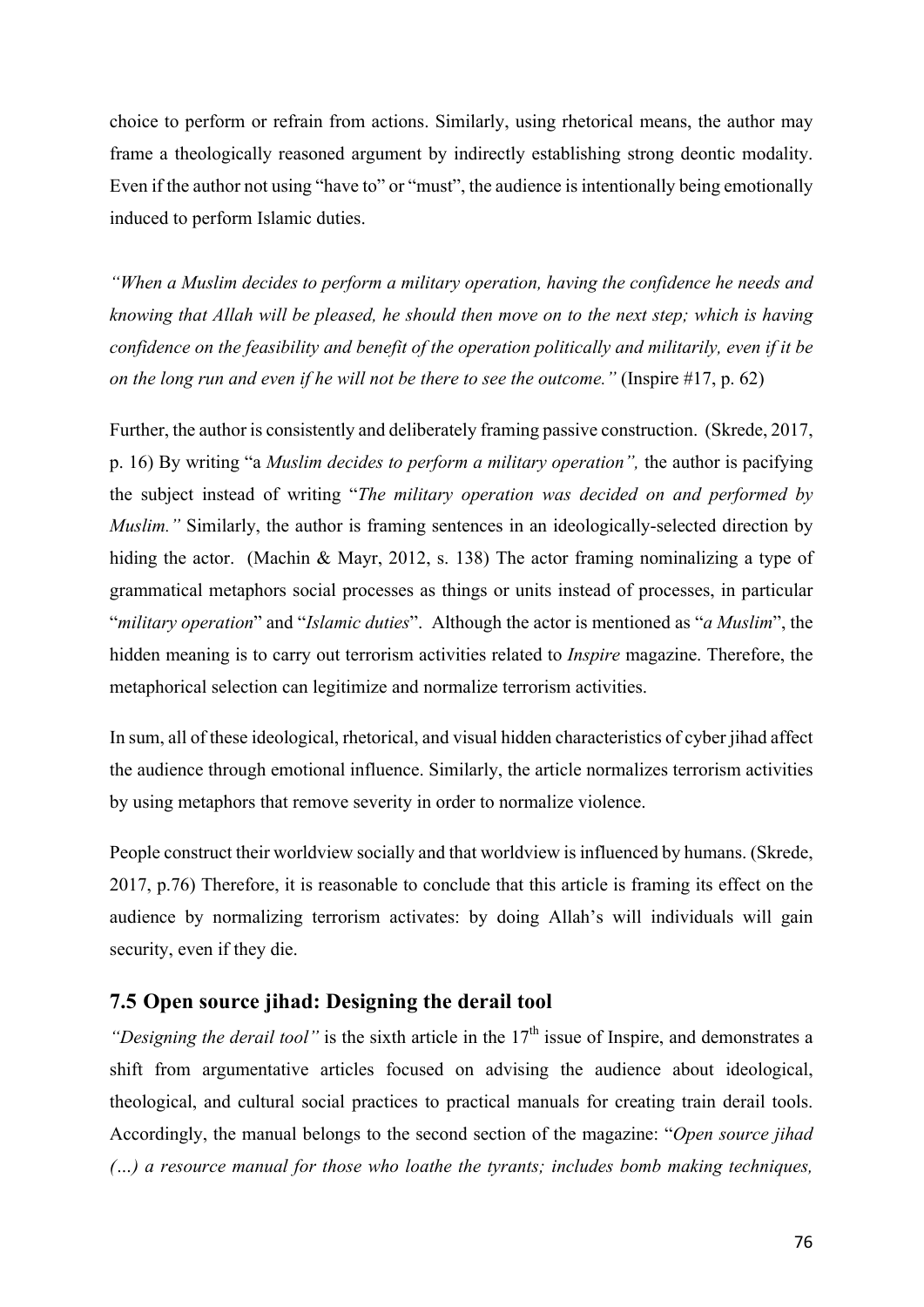*security measures, guerrilla tactics, weapons training and all other jihad related activates*." (Inspire #17, p. 70) The manual contains information about a disaster for the repressive imperialistic nations and allows Muslims to train and carry out attacks at home instead of risking unsafe travel abroad.

The author of this manual is credited anonymously as "*The Aq-Chief*", and explains in detail and with step-by-step illustrations how to derail a train. The author uses detailed visual images to explain how to craft derailing tools and textual writings to describe the process. The manual contains 85 images divided into 19 pages illustrating the crafting processes along with textual explanations. Accordingly, the crafting processes are divided into (1.) Creating the mold (2.) Preparing the reinforcement steel (3.) Preparing the strengthening screws (4.) Preparing the mixture for the reinforced concrete (5.) Preparing sheet metal for holding form the derail tool on the rail (6.) Supplement procedures.

## **7.5.1 Normalizing designing the derail tool**

Graphics outlining the process of creating train derail tools contain high-quality, detailed images for conducting terror attacks. However, the first visual image that appears on the front page stands out from the others. This image suggests how a train derail operation might look after carrying out a terror attack using tools created from this manual. The image may contain characteristics of the cyber jihad discourse by its strategic placement to emotionally influence the audience. An image containing several burning train cars from a high camera angle makes these objects appear to be in an inferior position relative to the viewer's dominant and more powerful point of view (Kress & van Leeuwen, 1996) This point of view influences the audience by distancing them the incident. Visual distance contains the same emotional resonance as social distance, which is often selected to provide a communicative effect. (Skrede, 2017, p 109) This effect may lead the audience to ignore the fact that terror attacks may cause deaths, but rather focus on the religiously or ideologically emotional effects of the benefits of AQ´s-worldview.

The remaining images illustrate the crafting process by combining naturalistic images taken by the crafter and drawings of length, height, and depth. These images are used to convey naturalistic practical instructions that are difficult or impossible to describe textually. (Skrede, 2017, p. 93) Each image depicts the crafted objects at the center of the image, which maintains the audience's attention on those objects. This placement suggests practical benefits for the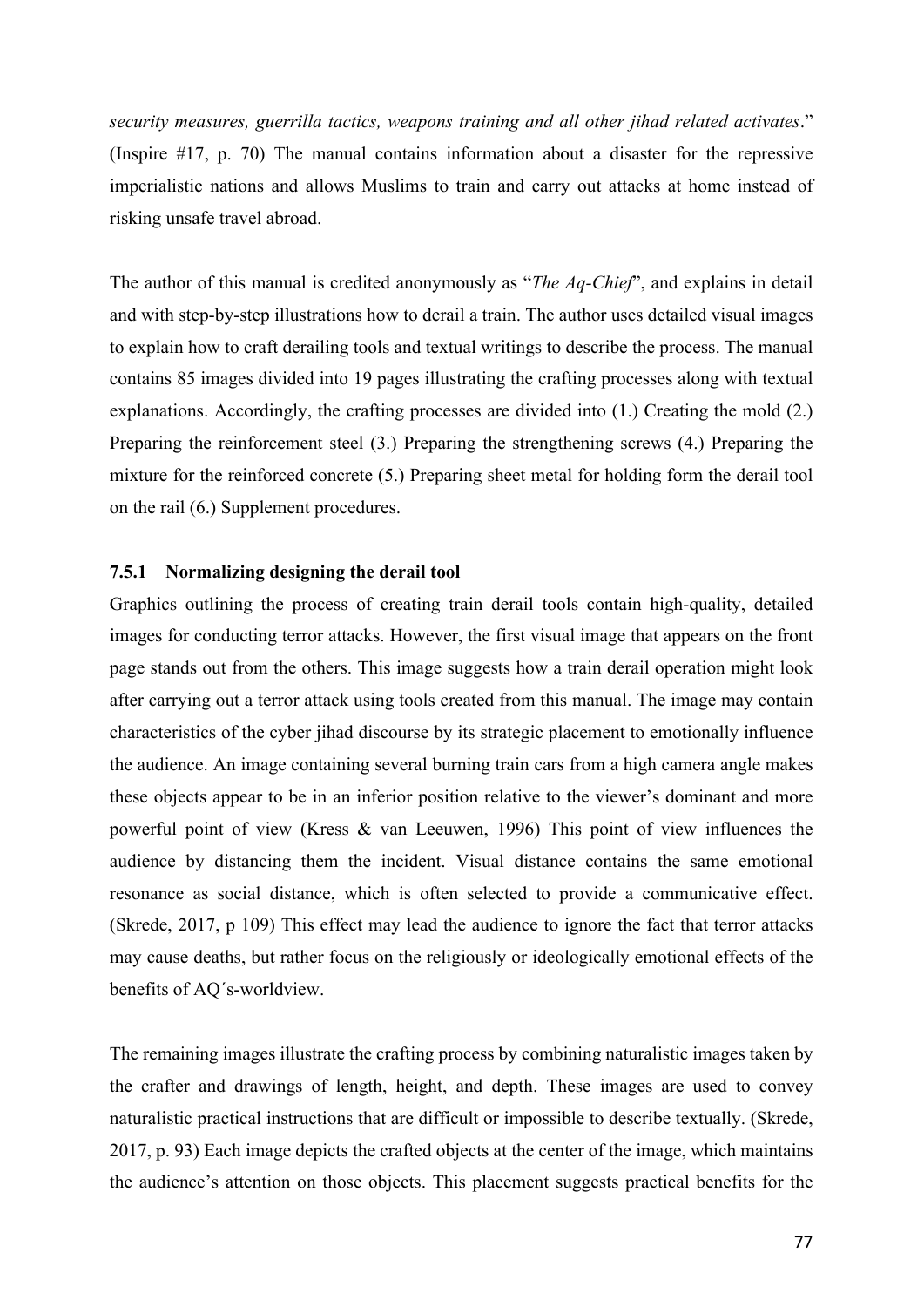audience, as opposed to promoting political or ideological power relations as does the manual's front-page image. Kress and van Leeuwen emphasize the importance of understanding how power can be achieved through different modalities. (Kress & van Leeuwen, 2006, s. 14) Accordingly, it is relevant to mention the typographical writings and its colors. Throughout the article the color red is used typographically. The saturated red-colored modulation is consistent throughout the article, which affects the audience's emotional attachment of sensorial code orientation toward the crafting process. (Skrede, 2017, p. 100) Consequently, it is ideologically paramount that every step of the crafting process is important and handled carefully so as to not miss out or fail the project. The color usage is not randomly selected, but intentionally chosen to deliberately affect the audience emotionally on a practical and ideological basis. Due to the color composition, the strong modality appears to ideologically fit the characteristics of the cyber jihad discourse.

The textual writings in this article contain less religious and ideological implementations than previous articles. The difference is that this article appears as a manual, rather than an actual article. However, it does contain several ideological and religious textual writings related to the cyber jihad discourse. In particular, is the author early on frames Allah´s approval to carry out train derail operations:

*"In this edition, we will – by the will of Allah – present a simple method for targeting trains. It involves derailing a train from the railroad by placing an object on the tracks. And its purpose will be changing the direction of the wheels and thus derailing the railroad car from the tracks."* (Inspire # 17, p. 70)

In the opening line the author urges the audience to carry out train derail operations by presenting simple methods to target railroad tracks for the purpose of changing the direction of the wheels, thereby normalizing terror attacks by conveying the theological approval of Allah. Throughout this section, the author is enforcing a framework of cyber jihad discourse that emotionally calls upon the audience to carry out terrorism activates. Nonetheless, the author does not use any other theologically- or ideologically-loaded justifications in this article. The remainder of the article contains only practical illustrations and descriptions on how to create an already existing *"industrial train derail tool"* that is normally used by the staff when breaks fails: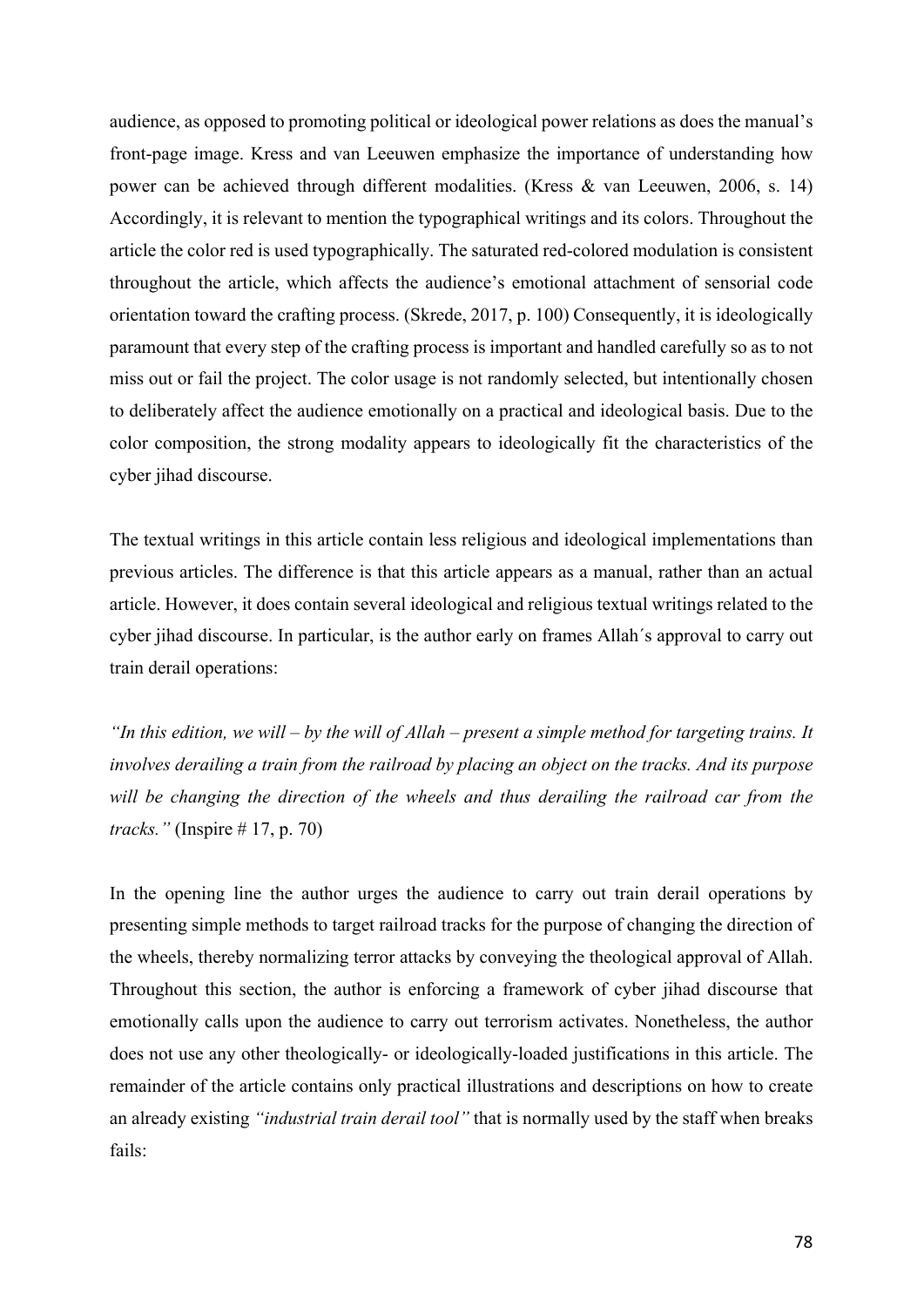*"This tool is used by the track management staff when; the brakes on the train fail and when the continuation of the train's journey on the railroad will result in an accident. Thus the track management intervene and prefer to derail the train so as to minimize the amount of damage." (Inspire#17, p.71)*

The author is normalizing the homemade derail tool's quality and efficiency by framing how easily the audience can create a tool used by professional and educated engineers, and then utilize it to carry out a terrorist attack.

Taking everything in the article into consideration, it becomes clear that this article builds on a cyber jihad discourse wherein the author is normalizing terror attacks by explaining the process as though it was the work of an everyday train rail engineer. Through systematic usage of images, colors, and practical explanation, the author justifies terror attacks by the will of Allah.

Although the article does not contain equal amounts of religious and ideological content as previous articles, the author is removing the severity of the manual, describing the crafting process as if it was a form of normal handicraft. The author's normalization of such a major incident as derailing a train is in my opinion a form of cyber jihad, because depicting the derailment a train as a normal activity could influence the audience by excluding the severity of the action.

## **7.6 Open source jihad: Field tactics**

*"Field tactics"* is the seventh article in the 17<sup>th</sup> issue of *Inspire* and the second article in the section "*Open source jihad*"; as mentioned above, this article also demonstrates a shift from argumentative articles focused on advising ideological, theological and cultural social practices for the audience to practical manuals for creating train derail tools. The article contains nine images divided onto four pages that explain different outcomes of derailing trains with the tool explained in the "*Designing the derail tool*" article.

In addition, the author explains trains and categorizes them based on speed and in which countries the trains operate. Further, the audience is exposed to three different conditions that lead to execution of a successful derail operation: (1.) High speed, (2.) Overcoming the security measures, and (3.) Aftermath of a derail. Similarly, the author differentiates between two primary situations, the first of which is collision and the second derailing from high ground.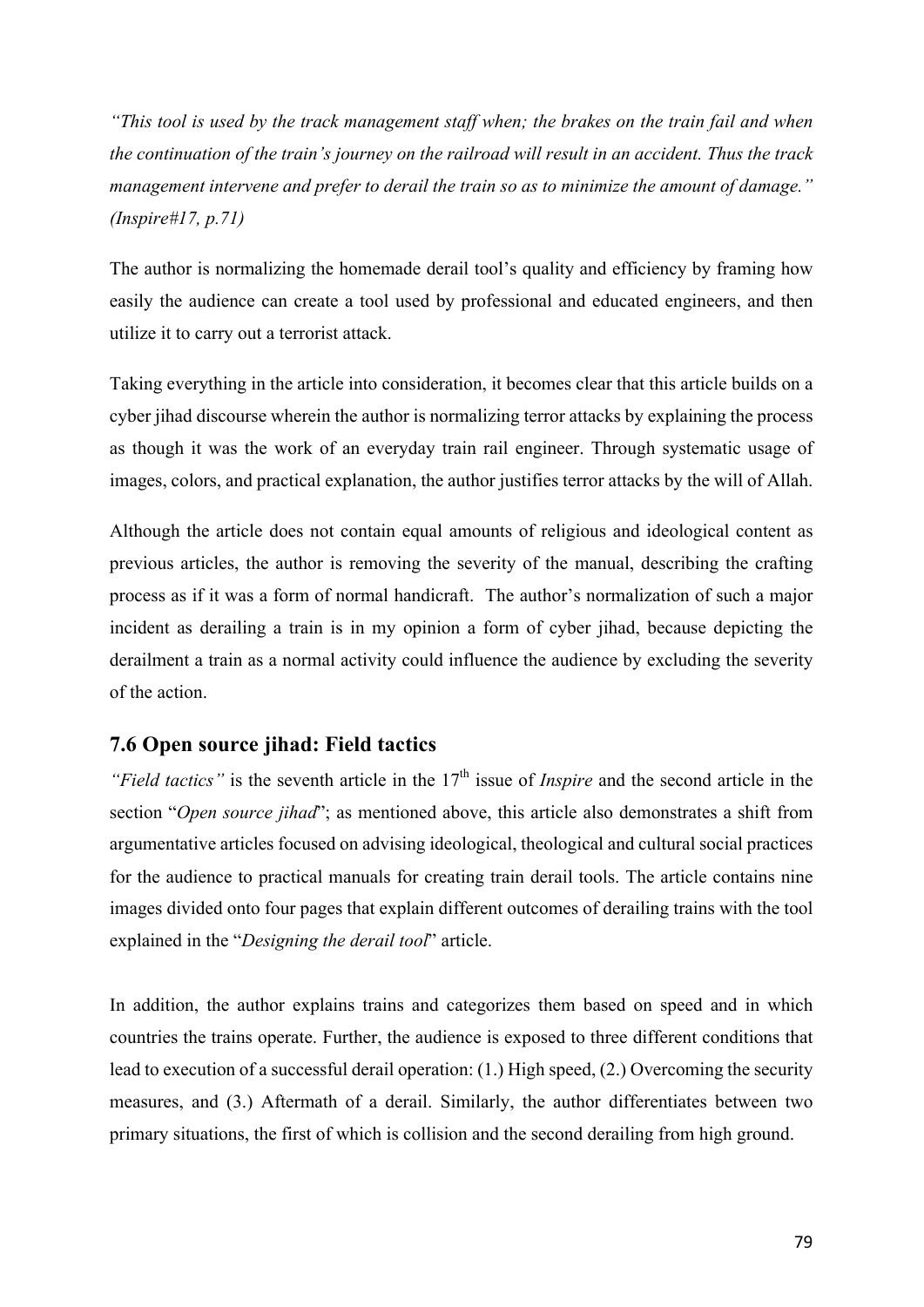#### **7.6.1 Normalizing the field tactics**

Images, like texts, are bearers of ideologies (Skrede, 2017, p. 117) The image in this article containing the most ideological characteristics fitting the discourse of cyber jihad is imaging a mujahid on his path to carry out the derail operation. Consequently, the article "*Field tactics*" front-page image is quite similar to the front page used in "*Security for the lone mujahid".* Both images contain a black and grey background, while the audience's point of view sees a person from behind. As previously mentioned, this is a tool used by the author to maintain the audience's attention and confirm the depicted person's worldview in an ideological sense (Machin, 2011, pp. 133-144) The author is trying to lead the audience into terrorism activities, which is the author's selected theme. The author's socially constructed worldview is deliberately transferred in order to ideologically normalize terrorist activities for the audience.

In particular, the black image symbolizes mystery and danger. (Machin, 2011, s. 61) Therefore, is it essential for the person walking on the railway to be careful of intelligence services, and governments, and to overcome practical security measures. Simultaneously, the back of person calls for metaphorical associations (Skrede, 2017, p. 106) The point of view symbolizes that something secret is going to happen. (Machin, 2017 p. 61) The person proceeds on his or her own path toward the goal of carrying out a terrorist attack, which characterizes the cyber jihad discourse. The author deliberately creates an emotional and ideological reproduction of the same socially constructed worldview. Similarly, the image containing the train derailing tool is described and crafted in "*Designing the derail tool".* The tool contains a strong reddish color that calls for the audience's attention. (Skrede, 2017. P. 100) The color is being used in a way that enables the audience's mind to understand that the tool is essential to in order to carry out a successful terrorist attack that will derail a train.

The remaining images contains trains driving on railways or involved in accidents. The high camera angles make the trains appear to be in an inferior position relative to the viewer's dominant and more powerful point of view (Kress & van Leuwen, 1996). This point of view represents the perspective of an individual placing a derail tool onto the railway, thereby creating a notion of the author's normalization of terrorist attacks. If the person in the front image placed a derail tool onto the railway, it might look like an accident. Such characteristics support the argument that these images contain features of the cyber jihad discourse.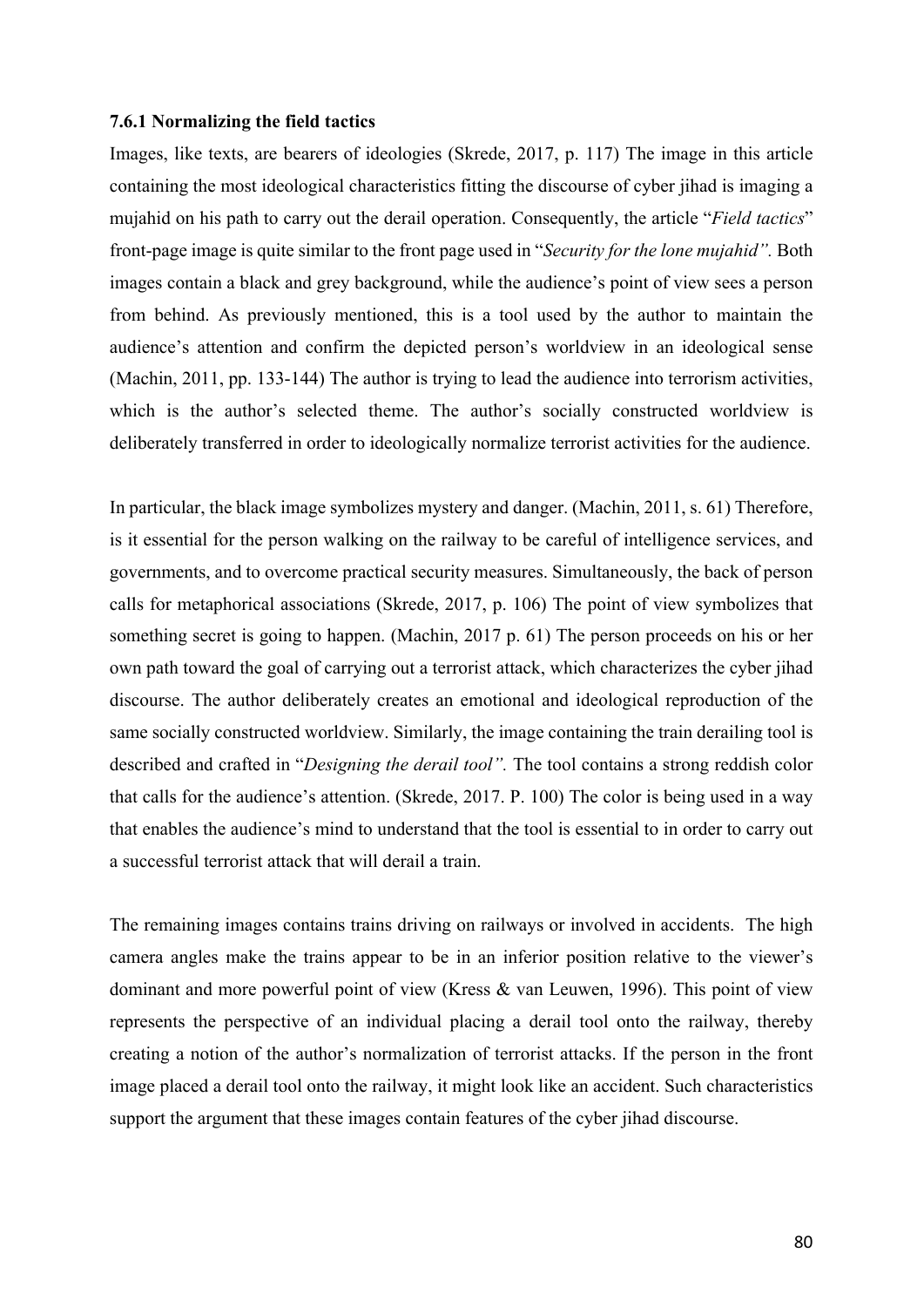The textual writings underneath the typographical headline of "*Field Tactics – Derail Tool*" contain a mixture of historical events and train derail operation education. The author references several events without referring to reliable sources. In particular, the author promotes a value assumption which confirms an existing controversial worldview containing ideological and religious extremism, because the text "*assumes that the reader shares the value system it's based on*" (Fairclough, 2003, s. 57)

*"The second type, derailment of trains with hazardous materials (HAZMAT), is an issue that makes the different security agencies sleepless. The transportation committee in America drafted a report after the events of 9/11, in which they mentioned the reality of this breach and how difficult it is to control. They declared that 83 million tons of hazardous materials is annually transported by trains in America. And that these trains pass through major U.S. cities and thousands of small towns which are located across the railroad tracks."* (Inspire #17, p. 92)

This passage assumes that it is the hazardous materials making security agencies lose sleep, and that trains containing hazardous materials appear to be threatening. Simultaneously, this sentence is opening for different interpreations, while closing others by referencing the transportation committee without citing reliable sources. Additionally, as in previous articles, the author increases the substantiation process by using nouns. (Fairclough, 2003, s. 12) *"Train derail operation",* which is consistent throughout the article, removes the acting subject from human relations, serving to camouflage responsibility and tone down the action of derailment. (Skrede, 2017, p 115) Therefore, deliberately conducting and implementing metaphorical nominations to ideologically convince the audience to carry out a terrorist attack hidden in a metaphorical "*train derail operation*" could be characterized as cyber jihad.

All things considered, the article contains several characteristics of the Cyber jihad discourse. Even though previous articles contain significantly more religious or ideological characteristics of the discourse, this article employs several implementation methods used throughout the  $17<sup>th</sup>$ issue of *Inspire "Train derail operations"*. However, in my opinion the author is normalizing terrorist attacks by deliberately using loaded language and visual images to influence the audience.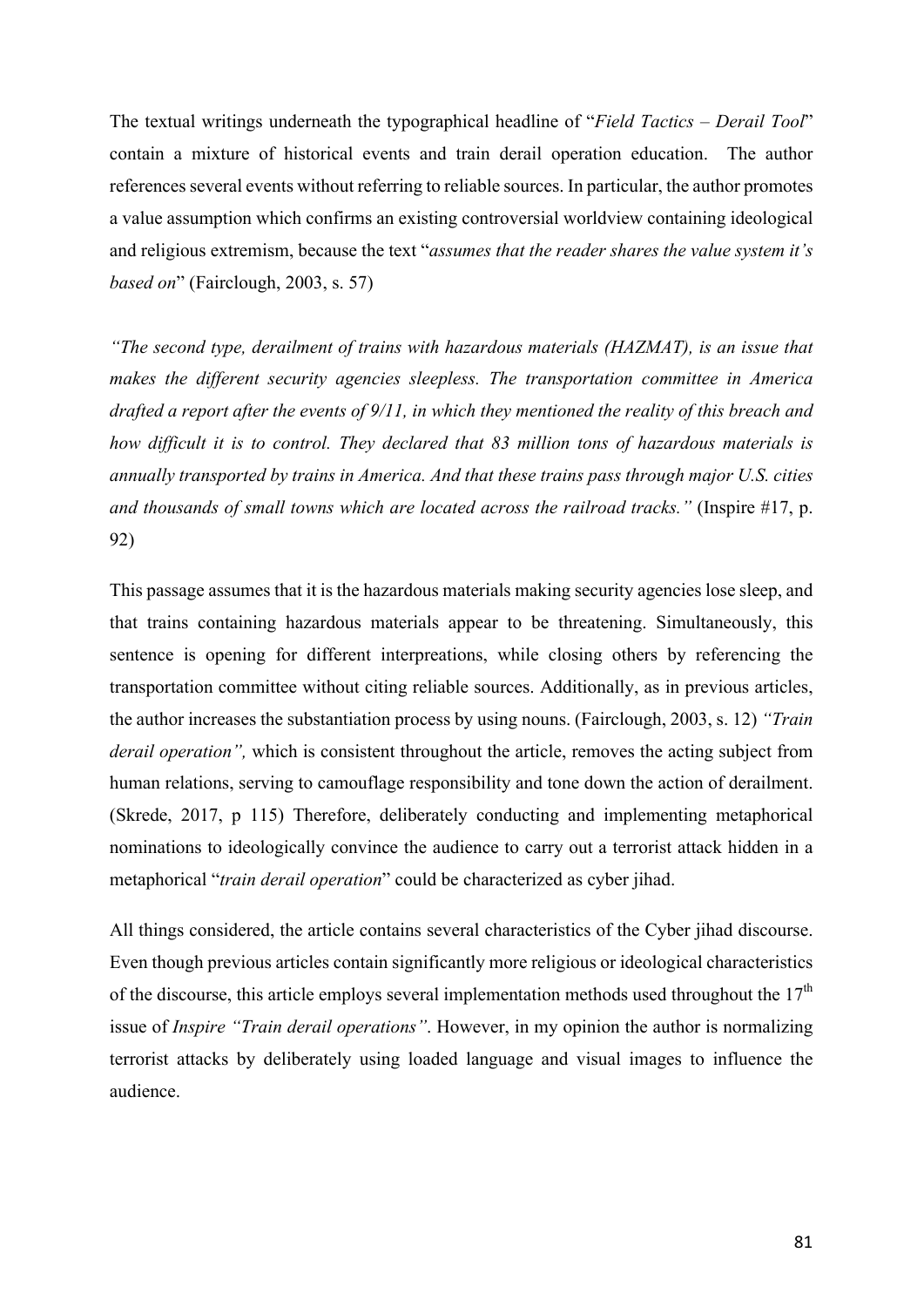# **Chapter Eight FINDINGS AND CONCLUSION**

In this thesis, my aim has been to access and understand the cyber jihad issue by conducting MCDA of visual images and textual writings and supplementing this method with the theoretical framework of social constructivism. The analysis was performed by the close reading of six selected articles from each of *Rumiyah* and *Inspire* magazines, thereby helping me to uncover ideological worldviews of both ISIS's and AQ´s and explore the hidden influence that these worldviews have on the target audience.

## **8.1 Characteristics of cyber jihad**

Throughout the analysis of both visual images and textual writings, it became clear that ISIS and AQ are framing a particular narrative through their own constructed ideological reality of establishing the Islamic State or carrying out terrorism activities. The analysis revealed that *Rumiyah* and *Inspire* include several different characteristics of cyber jihad in every analyzed article.

The magazines seem to promote jihad by using cyberspace as a modern telecommunications outlet, intentionally using loaded textual writings and visual images to produce an emotional response in their audience. The analysis uncovered several different tools used. In particular, *Rumiyah* deliberately uses high quality images to promote jihad. Disregarding the front-page images, the magazine exhibits a tendency to present its images as naturalistic, clear, clean, and bright. The usage of high modality and strong colors to promote jihad in the authors' desired view has been further uncovered: white is often used for truth and black for hidden symbolism in order to strengthen the emotional response to the image. Similarly, through the use of detailed camera angles and poll of distances, it seems as ISIS and AQ are influencing their audiences to promote jihad by removing the feeling of being interacted in war actions, and tone down brutal actions.

Fairclough (2003) argues that "*discourse figures alongside bodily behavior in constituting particular ways of being, particular social or personal identities*" (p. 26). Following this idea, it can be said that the worldview being created by ISIS and AQ has the capacity and power to ideologically affect their audiences by framing visual images in a certain context. In particular,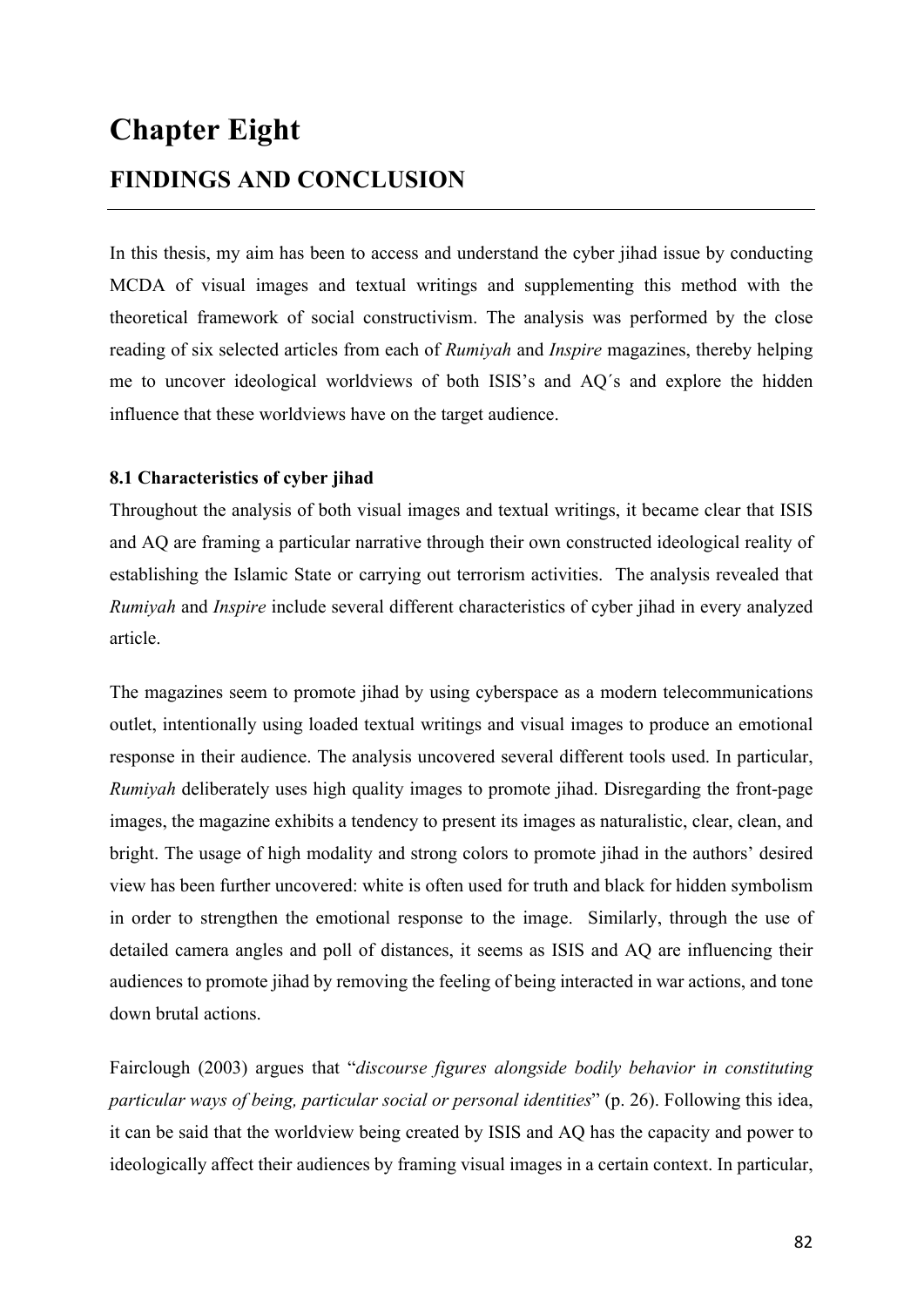ISIS induces an emotional response by employing images of dead children bombed by enemies. This tactic seems to occur as a tool in order to further promote empathy among the audience; including images of beheaded Western journalists further illustrates this capacity. Furthermore, the front-images are often edited and divided into two different parts. The top image represents the "ideal" which contains graphical and visual representation of a particular theme. The representation of "real" is often placed on the bottom, containing textual writings of the message. The linguistic meaning of "real" seems too often referred to as promotion of jihad and contains loaded language, such as ISIS's narrative of establishing an Islamic State or AQ's narrative of carrying out terrorism activities.

Throughout the textual writings, my usage of CDA also uncovered several characteristics of the cyber jihad discourse. In particular, the textually passive construction in *Inspire* seems to tone down the responsibility of carrying out violence, beheading, warfare, or terrorism activities, hiding such activities behind the neutral term "*operation*", or removing the acting subject by religiously justifying actions through citing hadiths or the Quran. Therefore, the notion of jihad seems to further be promoted by legitimate or normalizing actions that that will earn reward. Likewise, several articles further appeal to the audience by using speech functions, deontic modality in particular. These tools reveal ISIS's and AQ's methods of expressing opinions and facts. (Fairclough, 2003, s. 164-165) These methods are especially evident when ISIS particularly states, "*It is lawful to kill" (Inspire, #17, p.22).* The selection of deontic modality in *Rumiyah* and *Inspire* may therefore further be assumed to produce an emotional response from their audiences. In fact, ISIS and AQ seem to narrate authoritative loaded characteristics by promoting jihad throughout every article.

#### **8.2 Ideological arguments**

As mentioned, throughout the analysis of both visual images and textual writings, it may seem as though ISIS and AQ is framing a narrative of their own constructed reality. The reality is anchored into the ideology of establishing the Islamic State and carry out terrorism activities.

In particular, they are framing interpretations and references of hadiths that are concepts in which every Muslim believes. However, ISIS and AQ seem to be shaping the interpretations in both *Rumiyah* and *Inspire* by eliminating any other understanding of the concepts to a point where the audience believes that the only choice they have is to join a violent jihad. For example, is it often referred to the global Muslim population with the pronoun "we" (Fairclough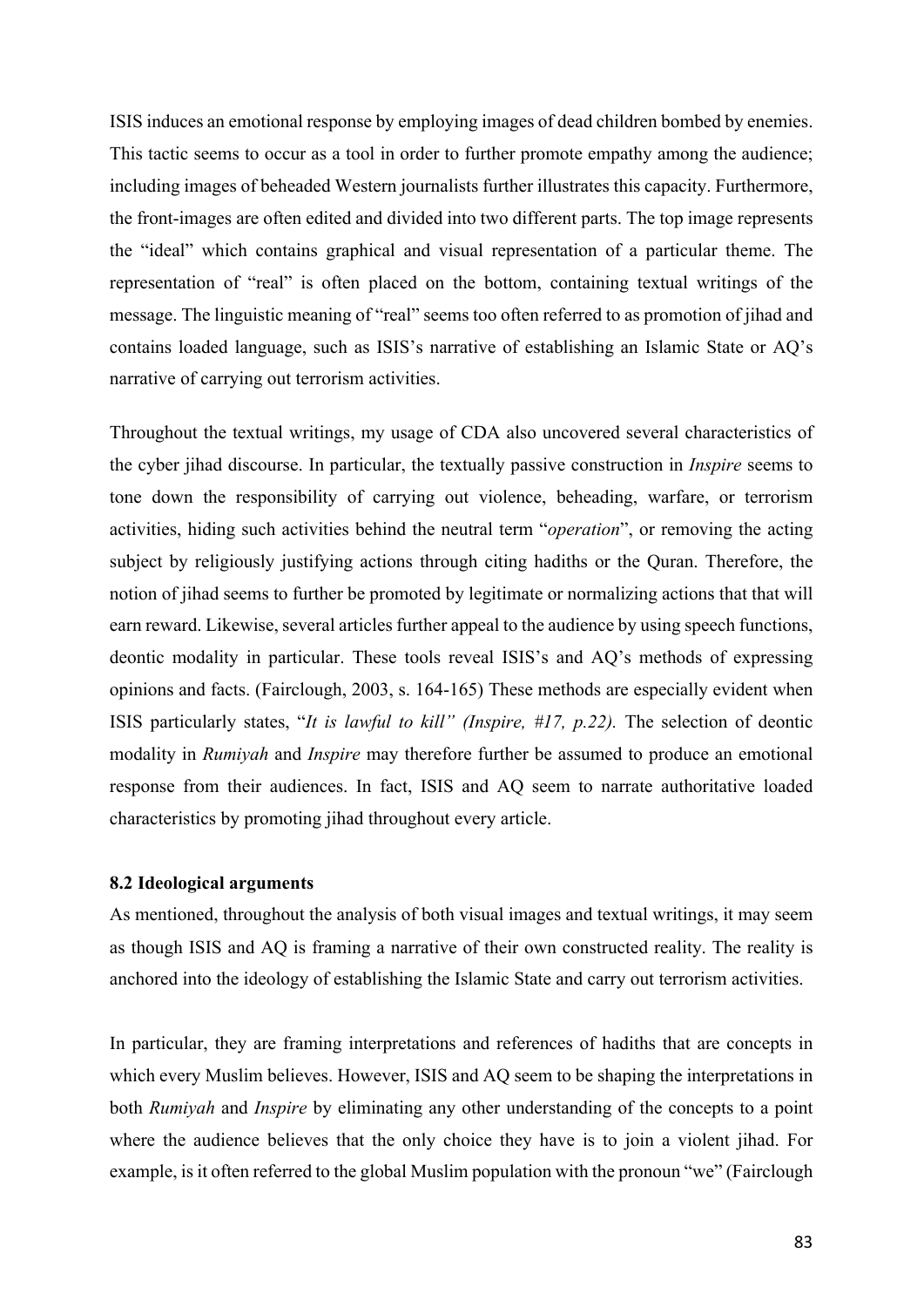2010a, p. 287) and asserts that Muslims have no choice other than carrying out terrorism activities. ISIS and AQ furthermore narrate arguments of their ideology by using these high deontic modality pronouns by removing the acting subject in their arguments for carrying out terrorism-activities or establishing the caliphate, to tone down killing of others.

In addition, the analysis also uncovered that *Rumiyah* and *Inspire* are referencing the monotheism of Islam several times throughout the text. The magazines present that Allah is the only law ledger of the divinely Sharia law, and Muhammed is his prophet. In particular, this view is significantly illustrated in *Rumiyah's* second article, "*The Muslim society between Human reality and misleading fantasies*": *"(…) among them were people who associated themselves with them but in reality, were not from among them. On the surface, they were Muslims, but on the inside, they were disbelievers (…)"* (Rumiyah #12, p. 11) and further prioritizes targets for killing as "*(…) everyone who transgresses against our pure Religion, or against our beloved Prophet. Next, look out for Jewish interests everywhere". (Inspire #17. P.15)* In brief, it seems that ISIS and AQ take the narrative of monotheism to a completely different level than previous interpretations of regular Islam. This narrative led me to uncover that several articles of *Rumiyah* and *Inspire* seem to be deeply anchored in the ideological reality of loyalty and disavowal, i.e., the concept of us versus them.

#### **8.3 Similarities between Rumiyah and Inspire**

Throughout the analysis, uncovered several similarities between ISIS's and AQs textual and visual approach were uncovered. Both publications seem to address their content toward sympathizers of jihadist ideology, the jihadist community itself, and the populations of Western countries; both magazines contain high-quality layouts, images, and text. The publications both appear organized, planned, and structured, and the structures appear nearly similar, containing a front page, content list, and strategically organizing articles by theme.

When it comes to visual images, is it difficult to see a difference in the quality of content in the selected articles. However, the multimodal analysis did uncover several similarities. In particular, the articles contain loaded images for promotion of jihad, i.e., cyber jihad content. This content is uncovered and evident in the use of color to provoke an emotional response. For example, both ISIS and AQ use something so simple as the color white to promote truth and black to make messages appear hidden. The color red is used several times to point out vital objects, areas, or weapons and illustrate the importance of danger and scope. In addition, several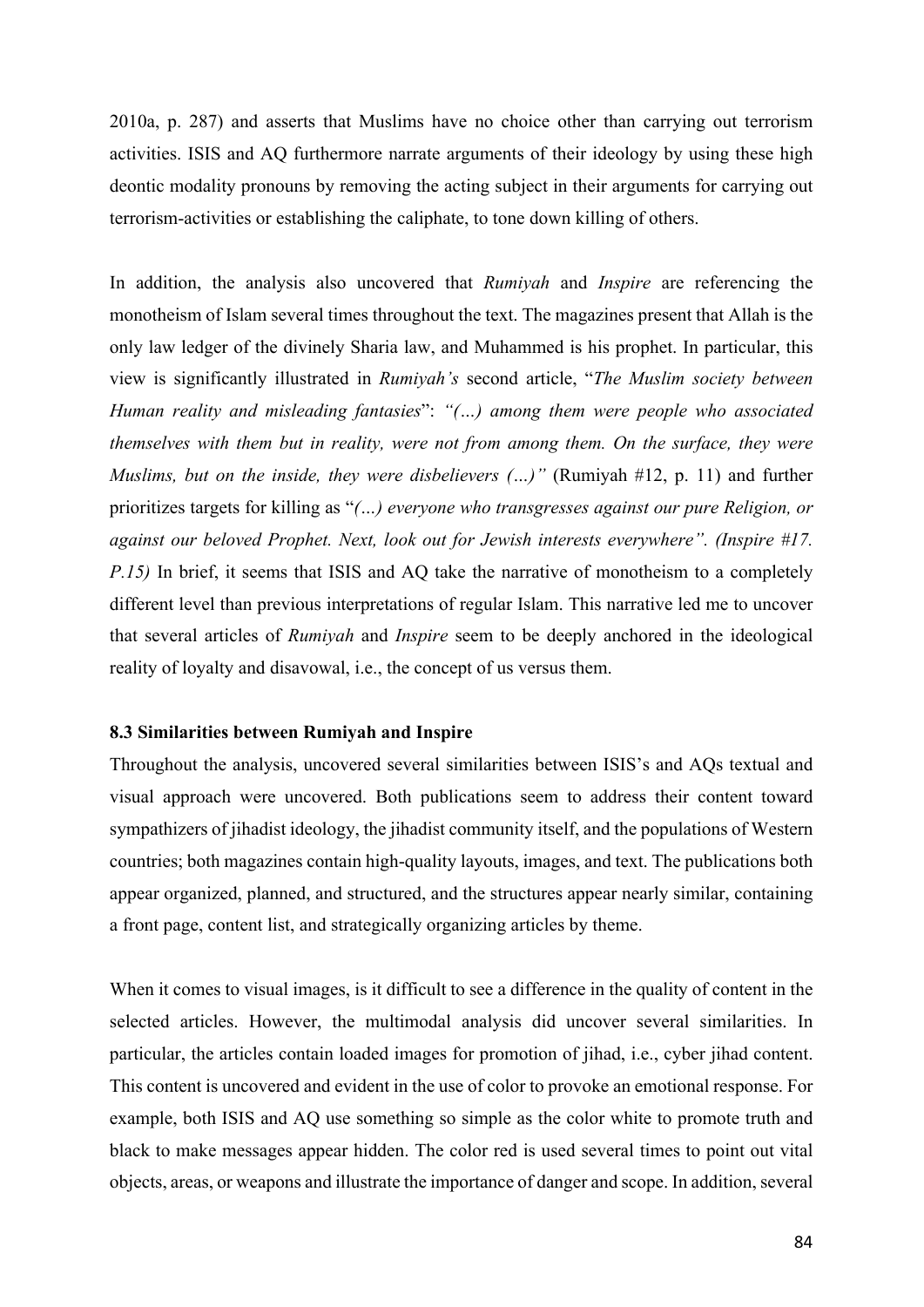images in both *Rumiyah* and *Inspire* articles appear within high camera angles that makes these objects and places appear to be in an inferior position relative to the viewer's dominant and more powerful point of view (Kress & van Leeuwen, 1996) In particular, the camera angles often present an overview of terror activities or strategically important places, that may tone down terrorism activities.

Furthermore, it seems that ISIS AND AQ are putting forward several similarities between their constructed narrative of reality; for instance, both groups normalize and legitimize terrorism activities by using violence as a requirement of fulfilling Allah's will. Therefore, it appears that *Rumiyah* and *Inspire* contribute to maintaining one of their common perceptions of Western civilizations versus their own constructed ideological worldviews, i.e., the concept of us versus them. This concept is found throughout the majority of articles analyzed, and further seems to be a common feature among the like-minded. The findings reveal a clear pattern: these uncovered elements of ISIS's and AQ's ideological narratives may present violence and terrorism activities in a way that may promote jihad. Similarly, these cyber jihad magazines are published in cyberspace and may therefore reach a wide audience from all over the world.

#### **8.4 Differences between Rumiyah and Inspire**

The goal of *Inspire* appears to be to motivate jihadist attacks in Western counties by single individuals, whereas *Rumiyah* is in addition putting forward the narrative of establishment of an Islamic State ruled by Sharia law. Furthermore, within this narrative *Rumiyah* is deeply anchored to the ideological idea of educating their audience in moral, law-related, and historical events. *Inspire* rather aims to educate its audience in concrete details on how to carry out terrorism activates with step-by-step methods, and seem to contain less theologically anchored material.

In particular, AQ illustrates the crafting process by combining naturalistic images and interpretive drawings of the length, height, and depth of their derail tools. These images, unlike most of *Rumiyah´s* images, are used to present practical instructions to create derail tools for terrorism purposes. (Skrede, 2017, p. 93) Each image depicts the crafted objects at the center of the image, maintaining the audience's attention to those objects. These instructions suggest practical benefits for the audience that wants to craft the tools, rather than aiming toward laws and morals according to jihadists. It therefore seems that AQ is targeting like-minded individuals who already share their worldview, whereas ISIS seems to aim toward a broader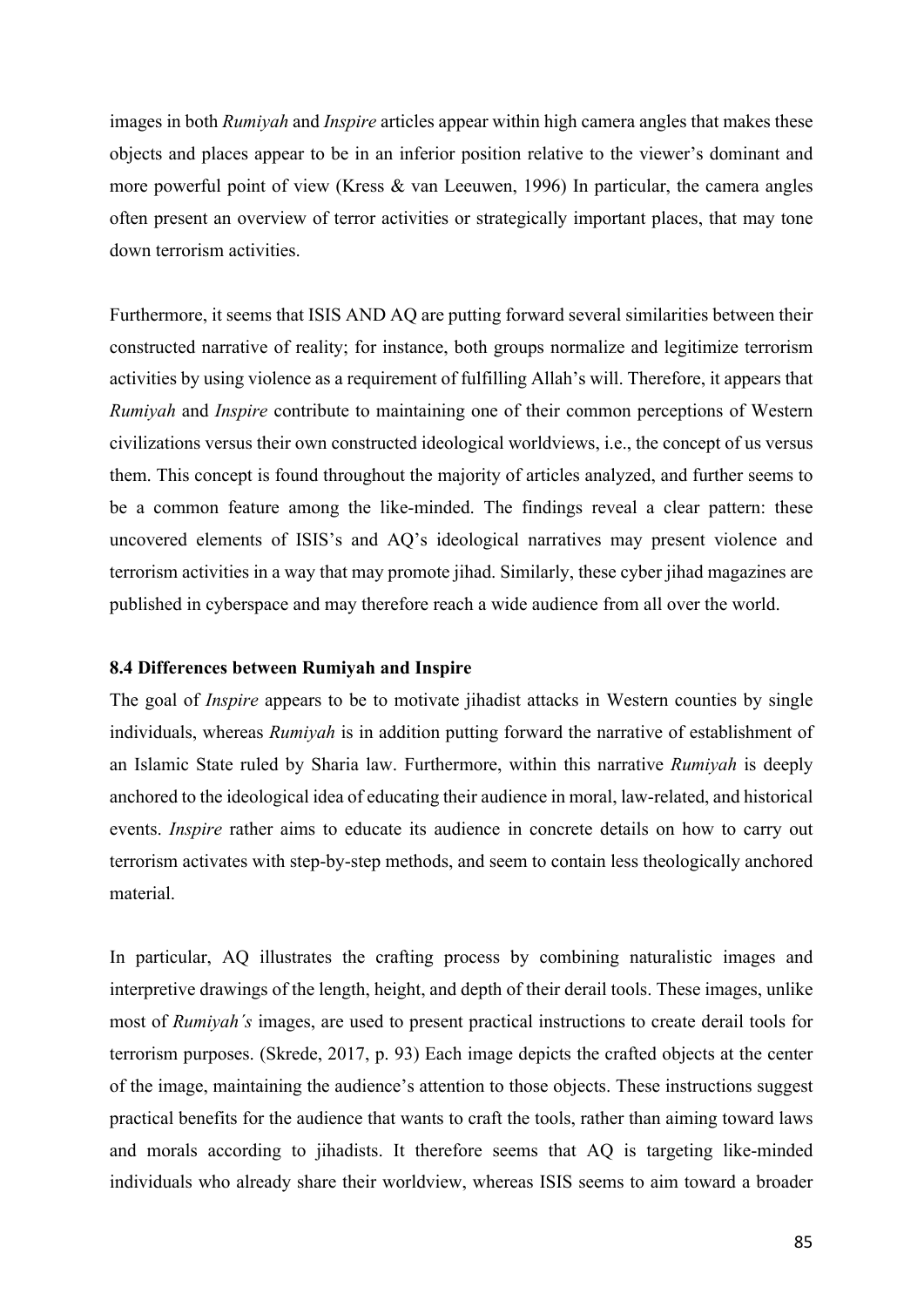spectrum of audience. In particular, an interesting aspect emerging from the analysis of ISIS's concerns is the increasing focus on females in "*The female slaves of Allah in the houses of Allah"*. ISIS is educating its audience by legitimizing a reality where women are forbidden to wear perfume or behave excitedly; this type of ideological moralization is not found within AQ's narrative.

#### **8.5 Interpretation of results**

This thesis mainly aimed to determine whether *Rumiyah* and *Inspire* magazines, contained characteristics of the cyber jihad term, and further ideological arguments, before looking for similarities and differences between them to understand and increase knowledge about the impact linguistics and visual images may have on its audience.

The findings from this thesis suggests that *Rumiyah* and *Inspire* seem to contain characteristics of cyber jihad term that may promote jihad. It also suggests that ideological arguments of ISIS and AQs constructed reality may influence its audience by a certain impact, to a moderate level. The analysis also found that both magazines particularly seem to use similar color connotations, camera angles and themes. However, they also appear different since *Rumiyah* seems more theologically anchored into establishing Islamic state, and *inspire* contains more practical advice for carrying out terrorism activities.

Somewhat surprisingly, it appeared as the magazines contains less loaded textual writings than loaded visual images. Indeed, research done by Skillicorn and Reid (2014) concludes that *Inspire* contains informative language, which seem to match my findings about differences, it appears as *Inspire* is more informative anchored than, *Rumiyah* magazine. (Skillicorn & Reid, 2014, p. 13) Research also surprisingly suggests that terrorist often seems to "*seduce*" (Weimann, 2012, p. 86) another on the internet by online communication, rather than using loaded language to promote jihad. However, this may not weaken my findings about loaded language fitting the cyber jihad term, because research also suggests a high "*jihadist language*" use in Inspire. (Skillicorn & Reid, 2014, p. 13) Research further suggests Inspire to be suitable for recruiting its targeted audience through "*self-radicalization*" although it is challenging to research effects. (Sivek, 2013, p 18) This "*self-radicalization"* may indicate reading of virtual propaganda magazines. Therefore, it seems to highlight and support my findings about ideological arguments of ISIS and AQ constructed reality may use loaded textual writings and visual images to promote jihad.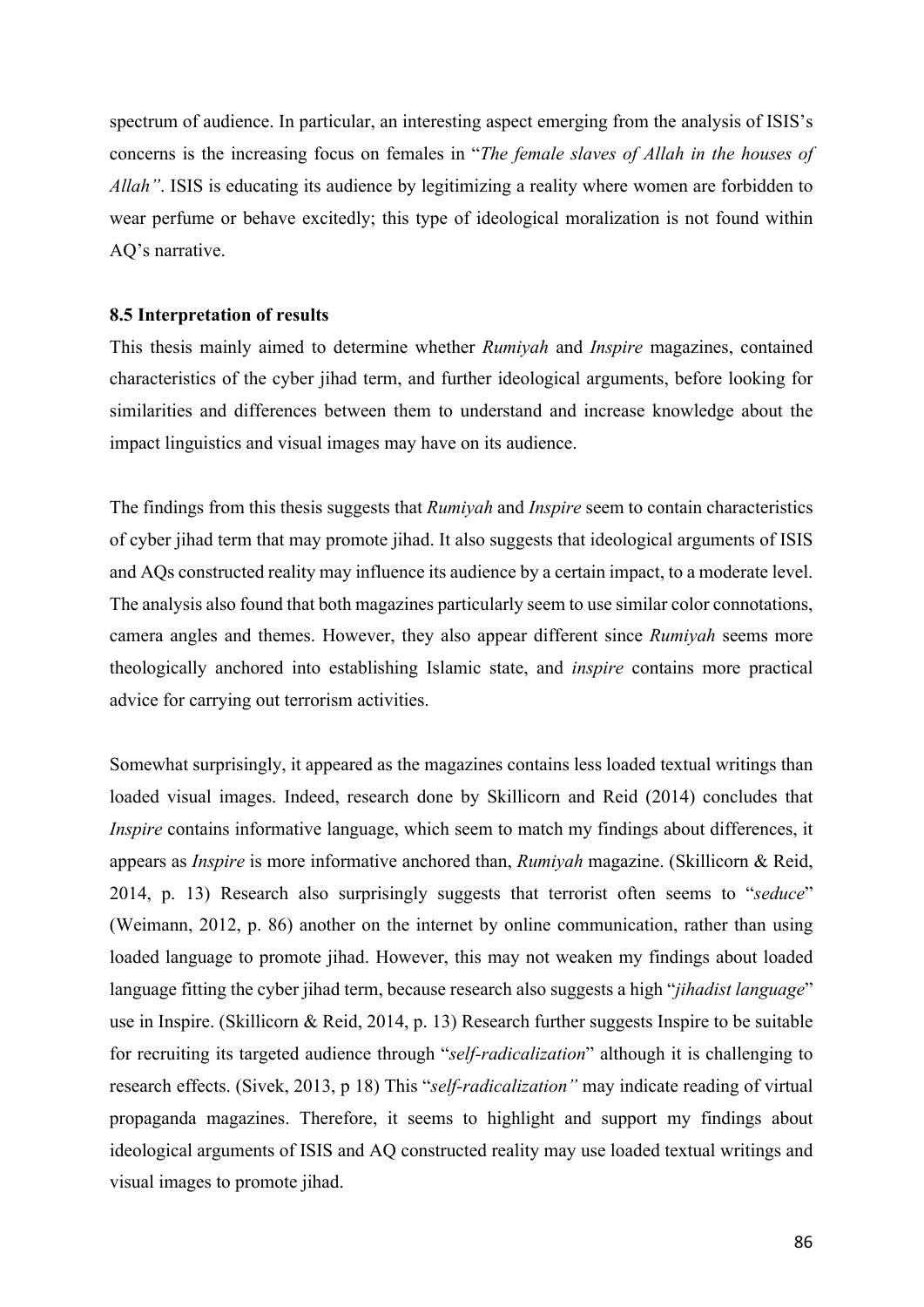Overall, this thesis suggests that ISIS and AQ uses characteristics of the term cyber jihad in their articles, thus loaded language Intentional use of loaded textual writings or visual images to produce an emotional response in order to promote jihad by using cyberspace as modern telecommunication outlet. The research also uncovers presented ideological arguments of their socially constructed reality, and lastly several similarities and differences between the two magazines. It is essential to consider that this study was only conducted by two different publications of each magazine. Further research is needed to study a larger number of magazines before a more comprehensive and general conclusion can be drawn.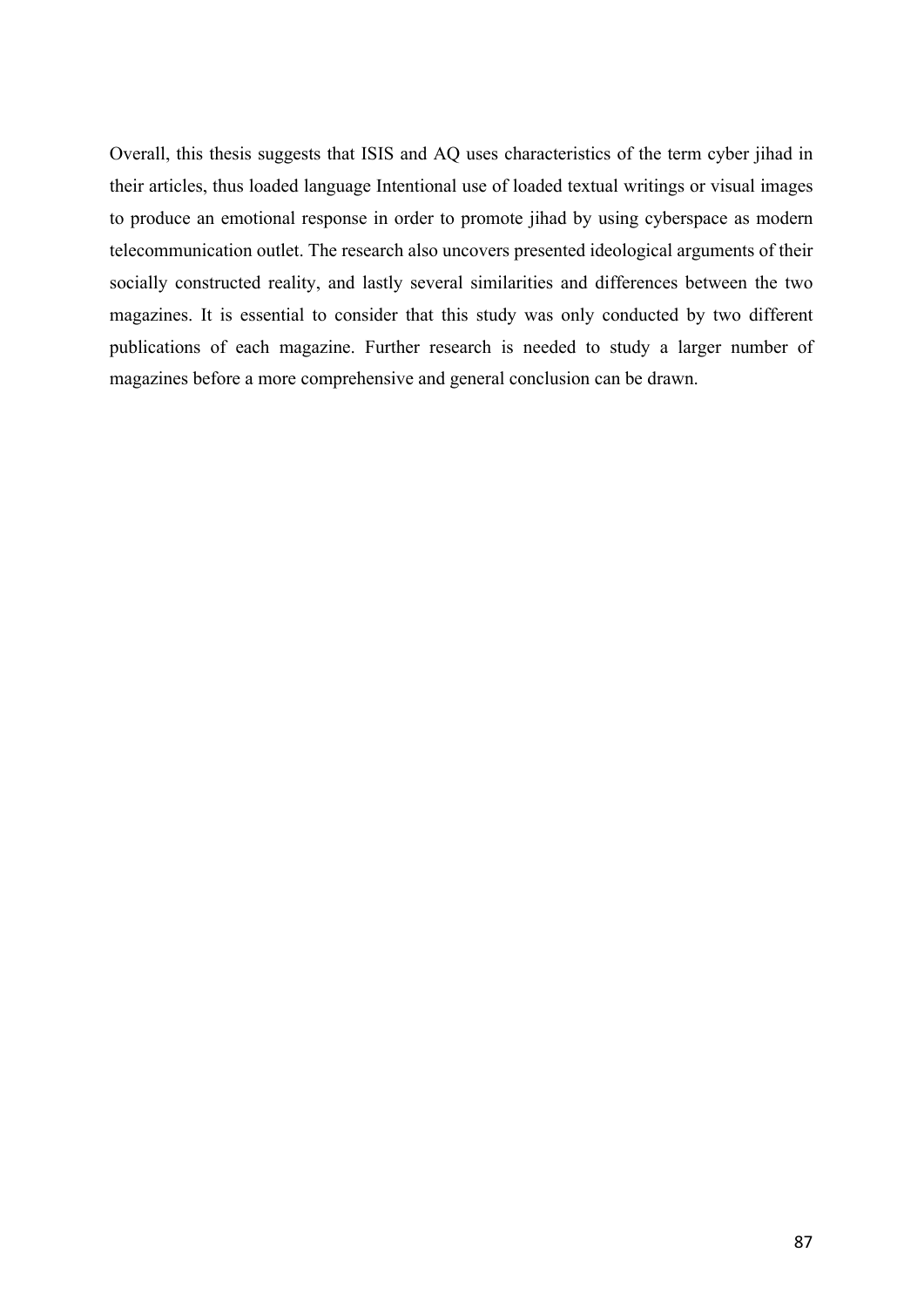# **Chapter Nine BIBLIOGRAPHY**

# **9.1 List of Bibliography**

Amstutz, R, M. (2013) *International Ethics Concepts, Theories, and cases in global politics.*  Plymouth: Rowman & Littlefield Publishers, Inc.

Antinori, A. (2017) *THE "JIHADI WOLF" THREAT – THE EVOLUTION OF TERROR NATTATIVES BETWEEN THE (CYBER-) SOCIAL ECOSYSTEM AND SELF-RADICAZATION "EGO-SYSTEM. Europol. 1-11.* Available from: *https://www.europol.europa.eu/sites/default/files/documents/antinoria\_thejihadiwolfthreat.pd f*

Aqguilla, J. & Ronfeldt, D. (1993) *Cyberwar is coming* 1-39. Available from: https://www.rand.org/content/dam/rand/pubs/reprints/2007/RAND\_RP223.pdf

Barlow, P, J. (1996) *A Declaration of the independence of Cyberspace*. Available from: https://www.eff.org/cyberspace-independence

*Bratberg, Ø. (2016). Tekstanalyse for samfunnsvitere.* Oslo: Cappelen Damm as

*BBC (2016):* Dabiq: *Why is Syrian town so important for IS?* Available from: https://www.bbc.com/news/world-middle-east-30083303

*Brachman, j., (2010). Inspire Magazine.* Available from: *http://jarretbrachman.net*

Brymann, A. (*2012) Social research methods.* London: Oxford University press

Bymann, D. (2015) *Al-Qaeda, the Islamic state, and the global jihadist movement.* New York: Oxford University Press

Cavelty, M, D. & Brunnger, E, M. (2016). Introduction: Information, Power, and Security – An outline of Debates and Implications. Cavelty, M, D. Mauer, V. & Kristihna-Hensel, F, S.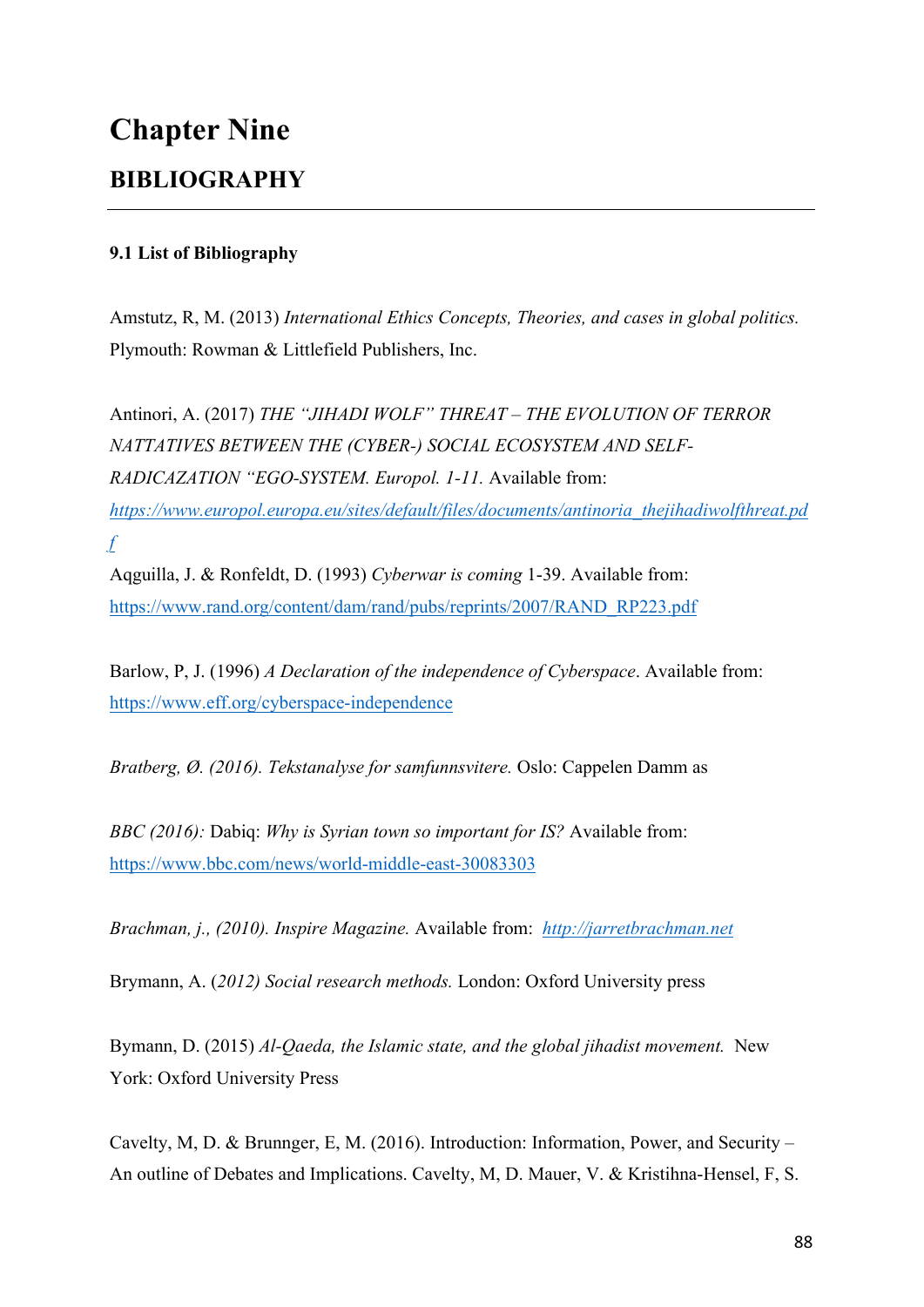*Power and Security in the information Age: Investigating the role of the state in Cyberspace*. London: Routledge

CBS NEWS, (2009, 12. January). Cyber jihad pt. 1 (Video). Available from: https://www.youtube.com/watch?v=QLosMtnD9gc

CNN NEWS. (2015, 18. February.) President Obama White House Summit on Countering Violent Extremism (Video). Available from:

https://www.youtube.com/watch?v=Au3khGUXnLY

Dahl, M, B. (2013) *Contradictory discourses of health promotion and disease prevention in the educational curriculum of Norwegian public health nursing: A critical discourse analysis.*  Available from: *https://www.researchgate.net/publication/256188966\_Contradictory\_discourses\_of\_health\_p romotion\_and\_disease\_prevention\_in\_the\_educational\_curriculum\_of\_Norwegian\_public\_he alth\_nursing\_A\_critical\_discourse\_analysis?\_sg=bsaP4\_A4XHU1lMRT9Qo-QgzjZc6JjVdt8\_Kd7SgIfWUm-c3vLfkoXPnjcEP1pUxA3DOizKpulA*

D.B. Skillicorn & E.F.Reid. (2014) *Language use in the jihadist magazines inspire and Azan.* Available from: https://security-informatics.springeropen.com/articles/10.1186/s13388-014- 0009-1

Denning, E. D (2000). *Cyberterrorism. 1-10.* Available from:

*https://calhoun.nps.edu/bitstream/handle/10945/55351/Denning\_Dorothy\_2000\_cyberterrori sm.pdf?sequence=1&isAllowed=y*

Dictionary. (2018). *Dictionary*. 16. August 2018. Available from: https://www.dictionary.com/browse/characteristic

Fairclough, N. (1989). *Language and Power*. London: Longman.

Fairclough, N. (1993). *Critical discourse analysis and the marketization of public discourse: The universities. Discourse & Society*. London: Longman.

*Fairclough, N. (1995) Critical discourse analysis, The critical study of language:* London: Longman.

Fairclough, N. (1999) Challenges in a changing world: Issues in critical discourse analysis.

Fairclough, N. (2000*). Language and Power*. New York: Longman.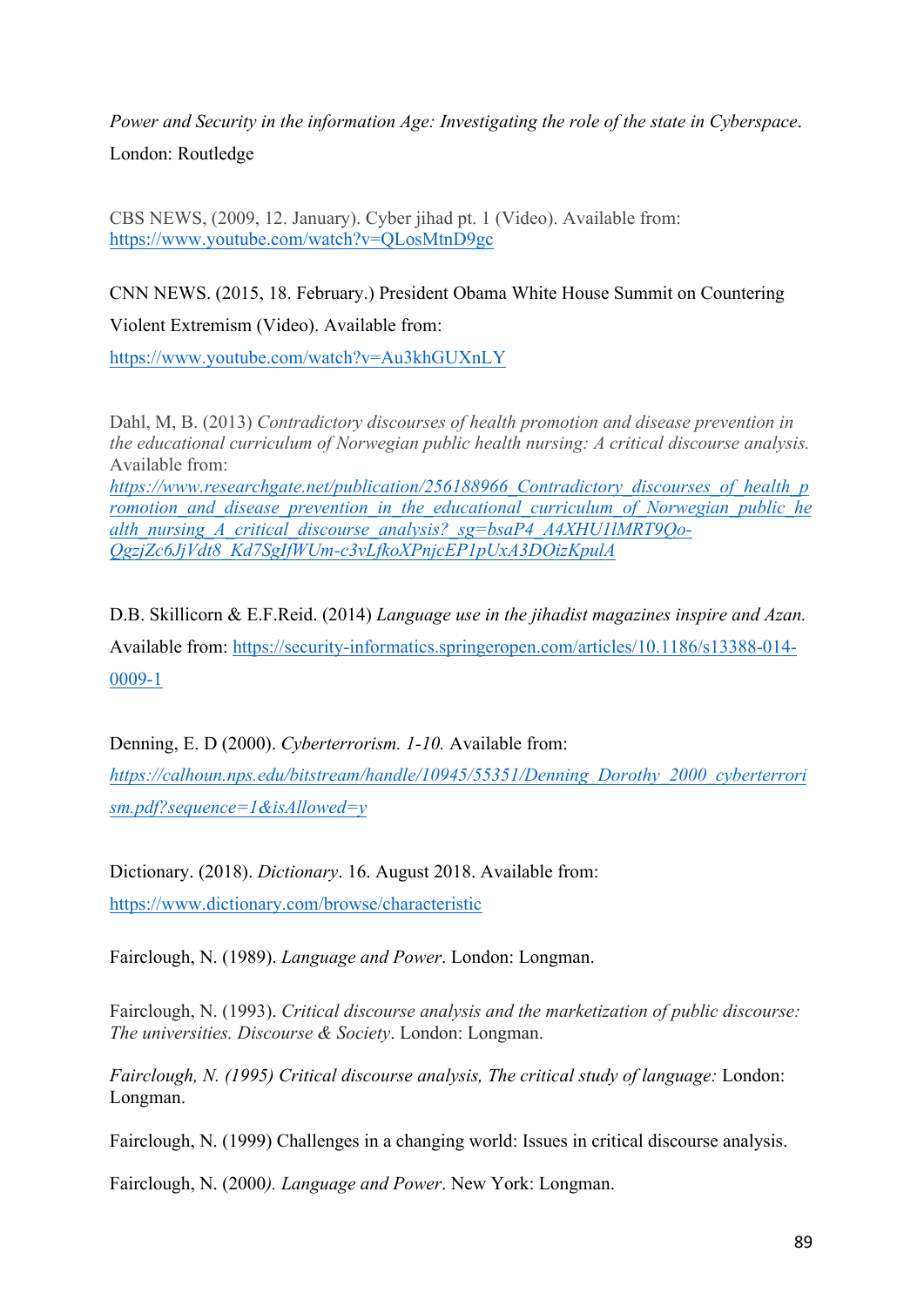Fairclough, N. 2002 *Language in New Capitalism.* London: Sage publications

Fairclough, N. (2003). Analysing discourse: Textual analysis for social research. London: Psychology Press.

Fairclough, N. (2013). Critical Discourse Analysis: The Critical Study of Language. New York: Routledge.

Feldman, M. (2013). *Comparative Lone Wolf Terrorism: Toward a Heuristic Definition, Democracy and Security*. pp. 270-286.

Foxnews (2017). *UK terror level "critical," manhunt on after bomb wounds 29 on London subway.* Available from: *http://www.foxnews.com/world/2017/09/15/british-police-respondto-reports-explosion-at-london-subway-station.html*

Fredrikstadblad. (2016) *To fredstikstad-menn dømt for IS-deltagelse og terrorforbund*. Available from: https://www.f-b.no/radikalisering/radikalisering-og-voldelig-ekstremisme/alhuda-islamisk-senter/to-fredrikstad-menn-domt-for-is-deltagelse-og-terrorforbund/s/5-59- 516007

*Firestone, R. (2012). "Jihadism" as a new religious movement. Hammer, O; Rothstein, M. New religious movements*. *Cambridge University Press. p. 263.*

Galbin, A. (2014) *An introduction to social constructivism. P. 82.* Available from: *https://www.researchgate.net/publication/283547838\_AN\_INTRODUCTION\_TO\_SOCIAL\_ CONSTRUCTIONISM*

Gambhir, H. (2016) *The Virtual Caliphate ISIS Information Warfare.* Whasington: The institute for Study of War. Available from:

*http://www.understandingwar.org/sites/default/files/ISW%20The%20Virtual%20Caliphate% 20Gambhir%202016.pdf*

Hegghammer, T. (2010) *Jihad in Saudia Arabia: Violence and Pan-Islamism since 1979.*  New York: Cambridge University press

Hegghammer, T. (2010. 06. July). *Un-Inspired.* Available from: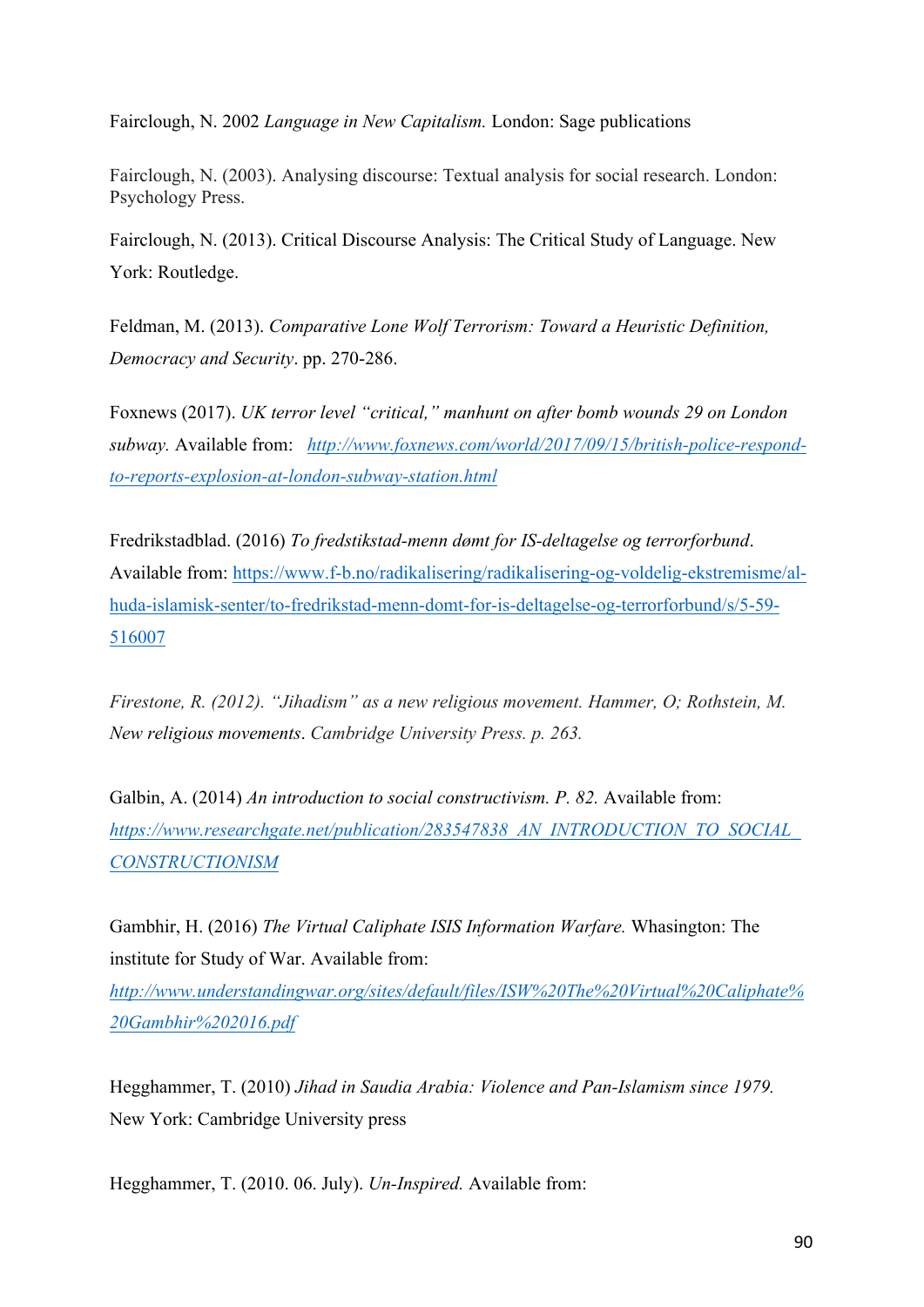*http://www.jihadica.com/un-inspired/*

Hegghammer, T. (2016) *The future of Jihadism in Europe: A pessimistic view.* Available from: *http://www.terrorismanalysts.com/pt/index.php/pot/article/view/566/html*

Hellestveit, C. (2005) *Jihad-doktriner og politisk vold, i Islamistisk terrorisme. Oslo:*  Abstrakt forlag

Jorgensen, W & Phillips, L. (1999) *Diskurs Analyse som teori og metode*. Danmark: Roskilde universitetsforlag.

Jørgensen, M. W., & Phillips, L. J. (2002). *Discourse analysis as theory and method*. London: Sage.

Jørgensen, M. and Phillips, L. (2002). Discourse Analysis Theory and Method. London: Sage.

Jewitt, C., & Oyama, R. (2001). *Visual meaning: A social semiotic approach. Handbook of visual analysis,* 134-156. London: Sage.

*Klette, K.* (2011) *The Role of Theory in Education Research. The Research Council of Norway.*

Kress, G. R., & Van Leeuwen, T. (1996). *Reading images: The grammar of visual design*. London: Psychology Press.

Kress, R, G & van Leeuwen, T, (2006). *Reading images: The grammar of Visual Design.*  London: Psychology Press

Kotler, P., & Gertner, D. (2002*). Country as brand, product, and beyond: A place marketing and brand management perspective. Journal of brand management*, 249-261. United Kingdom: Palgrave Macmillian.

*Last, M. & Kandel, A. (2005) Fighting Terror in Cyberspace. London: Wolrd Scientific Publishing Co. Pte. Ltd. Wagner, R. A. (2005) Terrorism and the Internet: Use and abuse*

Liang, S, C. (2015). "*Cyber jihad: Understanding and countering Islamic State Propaganda*" Geneva Cente for Security Policy. Available from:

https://www.jugendundmedien.ch/fileadmin/user\_upload/3\_Medienkompetenz/Gegennarrativ e/Cyber\_Jihad - Understanding\_and\_Countering\_Islamic\_State\_Propaganda.pdf

Lukes, S. (2005). Power: *A radical view*. 2ed. Available from: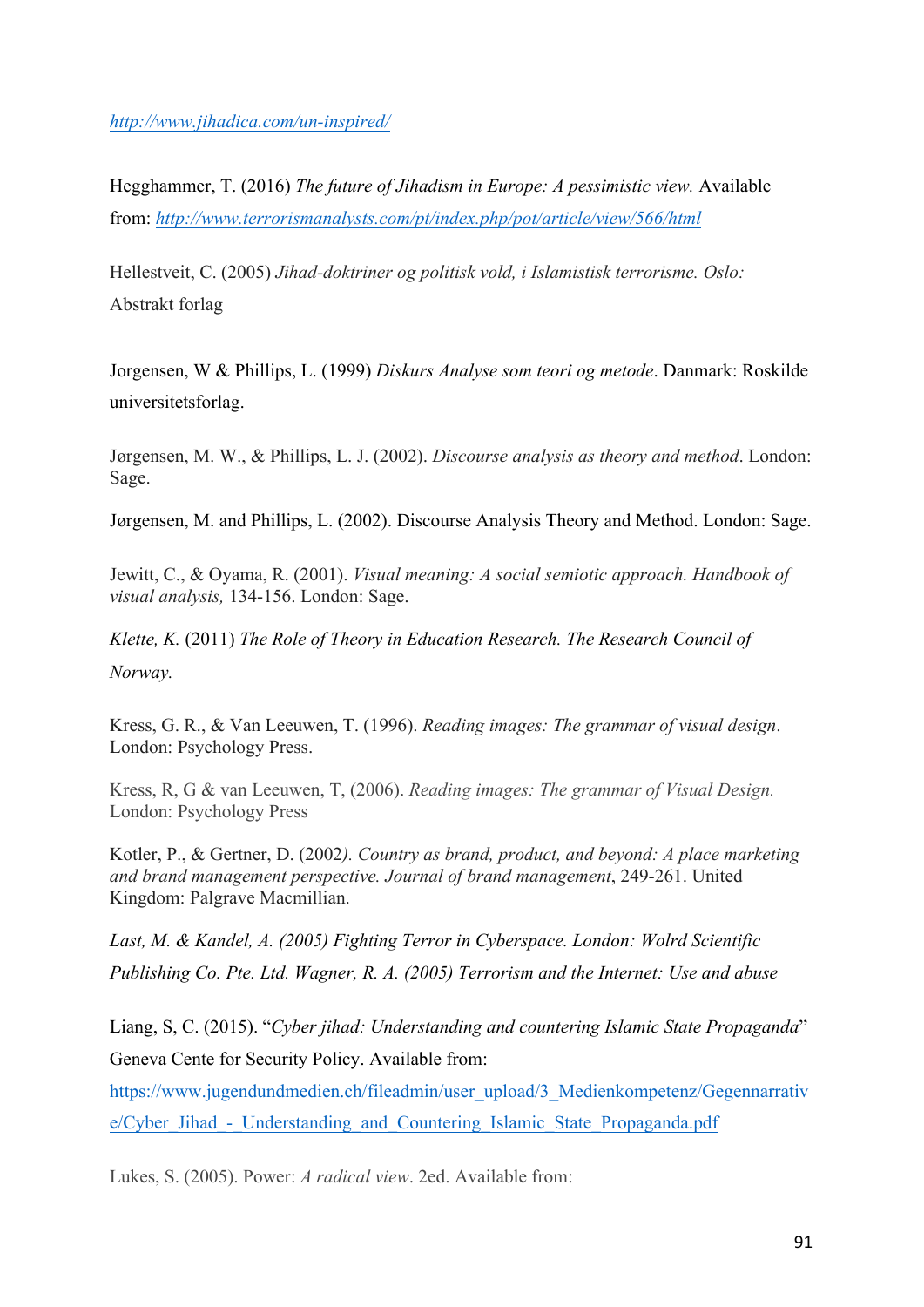http://voidnetwork.gr/wp-content/uploads/2016/09/Power-A-Radical-View-Steven-Lukes.pdf

Marlin, R. (2013) "*Propaganda and the Ethics of Persuasion*" Toronto: Em Dash Design

Machin, D. 2013 *What id multimodal critical discourse studies? Londond/New York: Routledge*

Masciandaro, D. (2004) *Global Financial Crime: Terrorism, Money Laundering and Offshore Centres.* New York: Ashgate Publishing

Musial, J. (2016) "*My Muslim sister, indeed you are a mujahidah" – Narratives in the propaganda of the Islamic State to address and radicalize Western Women. An Exemplary analysis of the online magazine Dabiq". Journal for Deradicalization.* 

Pantucci, R. (2011). *Typology of Lone Wolves: Preliminary Analysis of Lone Islamist. 1-39.*  Available from:

*https://www.trackingterrorism.org/system/files/chatter/1302002992ICSRPaper\_ATypologyofLoneWo lves\_Pantucci.pdf*

Potter, J & Wetherell, M (1987) *Discourse and Social Phycology Beyond attitudes and Behavior. London: Sage.*

Rapoport, C, D. (2002) *The four Waves of Rebel Terror and September 11*. Department of Political Science University of California at Los Angeles. Available from: http://wrldrels.org/wp-content/uploads/2016/02/Rapoport-Four-Waves-of-Terror.pdf

Rogan, H. (2006). *"JIHADISM ONLINE – A study of how al-Qaida and radical Islamist groups use the internet for terrorist purposes"* Norwegian defence research establishment (FFI). Available from: https://www.ffi.no/no/Rapporter/06-00915.pdf

Reed, A. & Ingram, J, H. (2017). *Exploring the Role of Instructional Material in AQAP´s Inspire and ISIS´ Rumiyah*" Europol, The Hague. Available from: https://icct.nl/wpcontent/uploads/2017/06/reeda\_ingramh\_instructionalmaterial.pdf

Repstad, P. (2007). *Mellom nærhet og distance: Kvalitative metoder i samfunnsfag. Oslo: Universtetsforlaget.*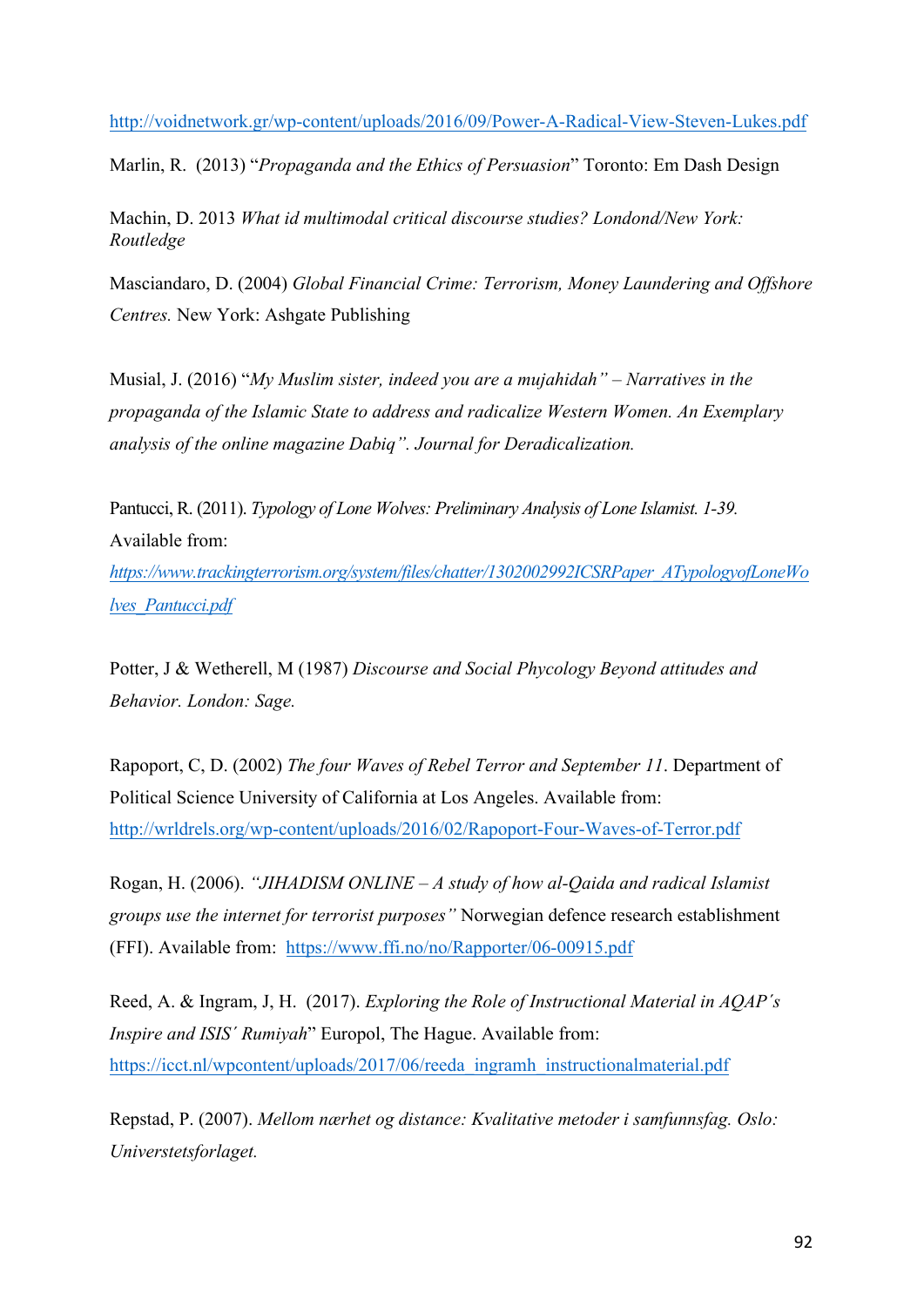Schmid, A. O., & Jongman, A. J. (1988). *Political terrorism: a new guide to actors, authors, concepts, data bases, theories, & literature.* New Brunswick, N.J.: Transaction Publication.

Skrede, J. (2017) *Kritisk diskursanalyse.* Oslo: Cappelen Damm Akademisk

Snow, N. (2003). *Information war: American propaganda, free speech and opinion. New York City: Seven stories press.*

Steger, b, M. & James, P. (2015). "Globalization*: The Career of Concept".* Routledge: London and New York

Skillicorn, B & Reid, f, E. *Language Use in the Jihadist Magazines Inspire and Azan.*  Available from:

https://poseidon01.ssrn.com/delivery.php?ID=59511812300208309203009112207208006805 203505802903005000900308710200502901111507007611802112202711105601910001700 308609602510701508007800703411609610211406407109100307101901211310400709108 0021123113030125114025103079123118025004070077002123124095113070&EXT=pdf

Sivek, C, S. *Packaging inspiration: Al Qaeda's digital magazine Inspire in the selfradicalizationprocess*. *International Journal of Communication, 2013, volume 7, pages584– 606.* Available from: http://ijoc.org/index.php/ijoc/article/viewFile/1670/870

The Guadrian. (2014) *Sydney siege: Abbott refuses to blame Islam for Man Haron Monis´s actions.* Available from: *https://www.theguardian.com/australia-news/2014/dec/17/sydneysiege-abbott-refuses-to-blame-islam-for-man-haron-moniss-actions*

*Thagaard, T. (2009)* Systematikk og Innlevelse. En innføring I kvalitativ Methode. Fagbokforlaget Oslo

The Telegraph (2018) "*Boston Marathon boms: al-Qaeda´s Inspire magazine taught pressure cooker bomb-making technriques*" Available from: https://www.telegraph.co.uk/news/worldnews/al-qaeda/9998886/Boston-Marathon-bombs-al-Qaedas-Inspire-magazine-taught-pressure-cooker-bomb-making-techniques.html